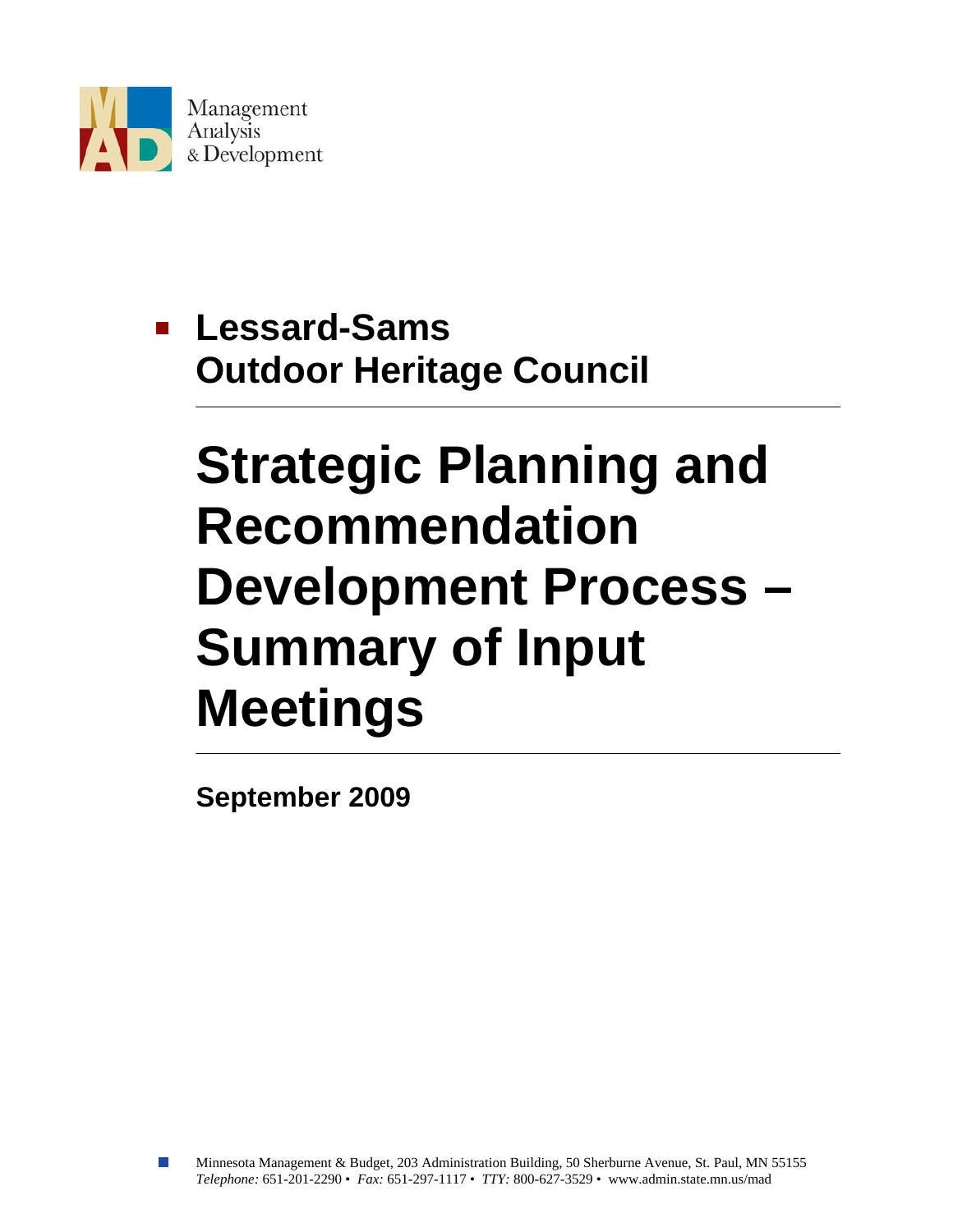#### **Project team**

Peter Butler Judy Grew, project lead Charlie Petersen Connie Reeves

#### **Division director**

Bill Clausen

#### **Contact information**

Voice: 651-201-2290 E-mail: manalysis@state.mn.us Fax: 651-297-1117 Website: www.admin.state.mn.us/mad Address: 203 Administration Building 50 Sherburne Avenue St. Paul, Minnesota 55155

#### **Other formats**

To obtain these materials in an alternative format, — for example, large print or cassette tape — call voice 651-201-2290 or Minnesota relay, 711 or 800-627-3529 (voice, TTY, ASCII).

#### **Copies of this report**

For more information or copies of this report, contact the Lessard-Sams Outdoor Heritage Council.

#### **Management Analysis & Development**

Management Analysis & Development is Minnesota government's in-house fee-for-service management consulting group. We are in our 25th year of helping public managers increase their organization's effectiveness and efficiency. We provide quality management consultation services to local, regional, state, and federal government agencies, and public institutions.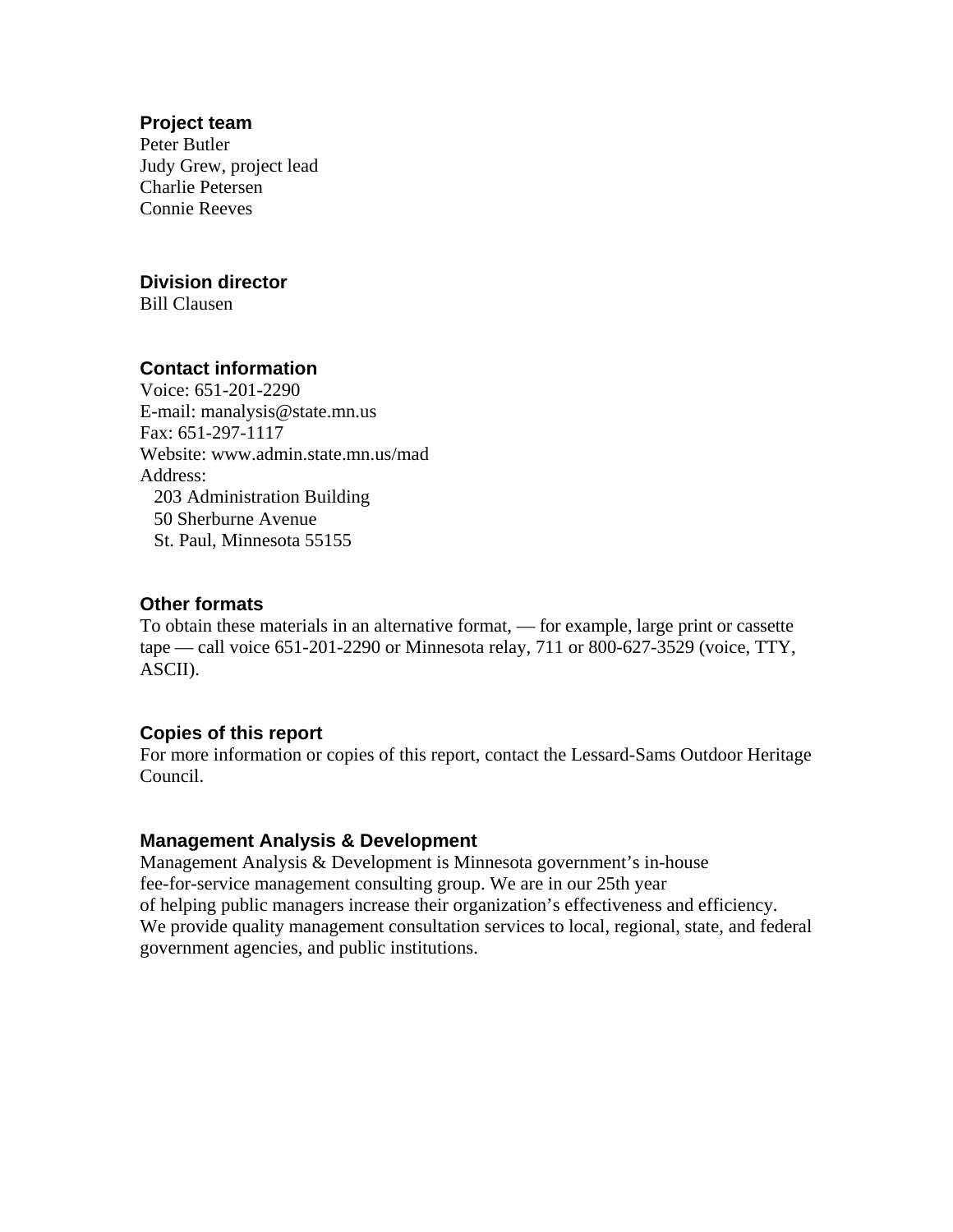# **Contents**

| <b>Introduction</b><br>1                                                                                                                      |    |
|-----------------------------------------------------------------------------------------------------------------------------------------------|----|
| <b>Method</b><br>- 1                                                                                                                          |    |
| <b>Common discussion themes</b><br>3                                                                                                          |    |
| <b>Southeast Forest section summary</b><br>7                                                                                                  |    |
| <b>Conservation professionals' meeting</b><br>- 8<br><b>Public input meeting</b><br>17<br><b>Comments received during draft review period</b> | 20 |
| <b>Northern Forest section summary</b><br>22                                                                                                  |    |
| <b>Conservation professionals' meeting</b><br>23<br><b>Public input meeting</b><br>31                                                         |    |
| <b>Comments received during draft review period</b>                                                                                           | 35 |
| <b>Metropolitan Urbanizing section summary</b>                                                                                                | 38 |
| <b>Conservation professionals' meeting</b><br>39<br><b>Public input meeting</b><br>46<br><b>Comments received during draft review period</b>  | 51 |
| <b>Prairie section summary</b><br>60                                                                                                          |    |
| <b>Conservation professionals' meeting</b><br>61<br><b>Public input meeting</b><br>70                                                         |    |
| <b>Comments received during draft review period</b>                                                                                           | 73 |
| <b>Forest/Prairie Transition section summary</b>                                                                                              | 74 |
| <b>Conservation professionals' meeting</b><br>75<br><b>Public input meeting</b><br>85<br>Comments received during draft review period         | 88 |
| <b>Comments – Not section-specific</b><br>94                                                                                                  |    |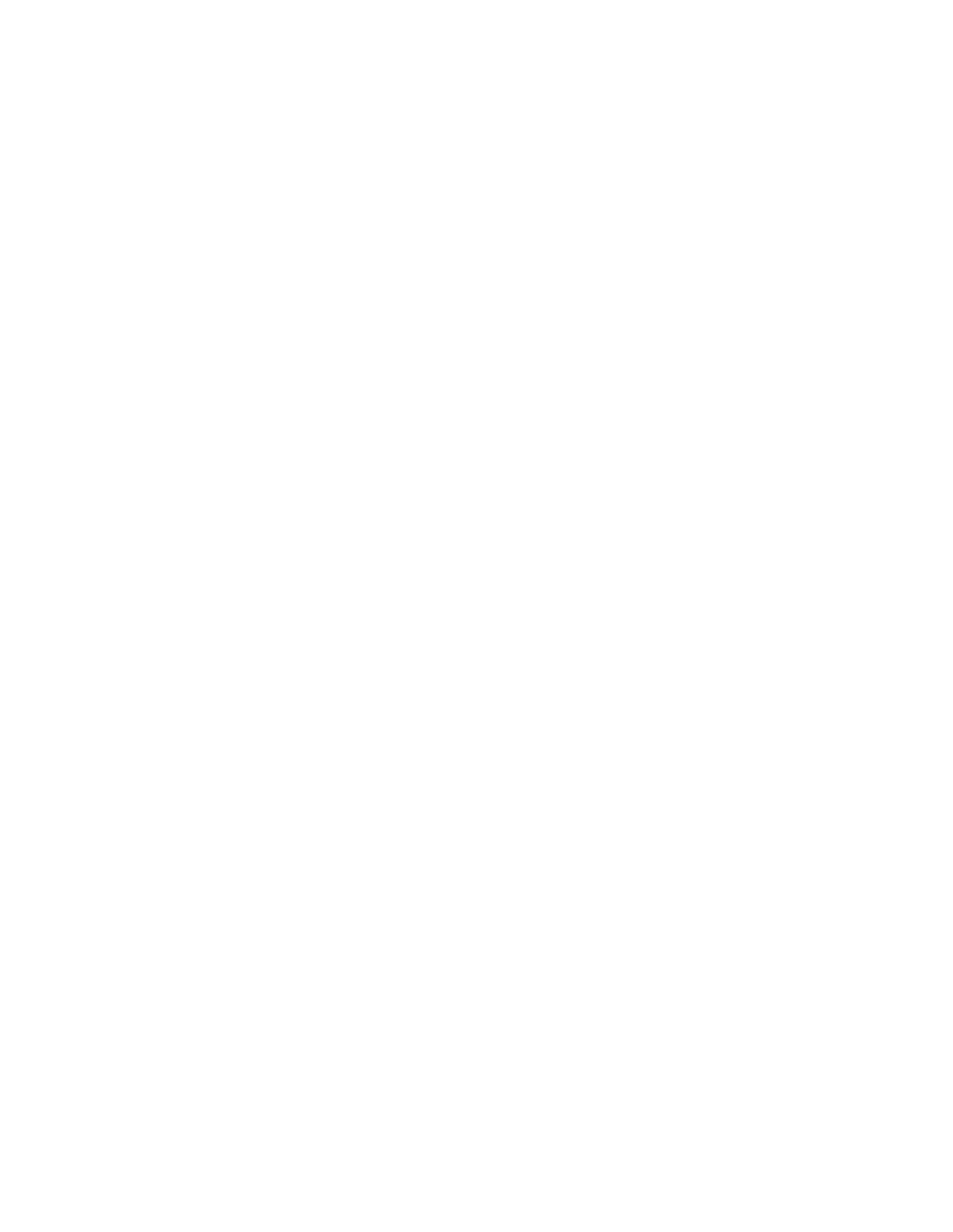# **Introduction**

The Lessard–Sams Outdoor Heritage Council (L-SOHC) hosted five regional meetings with conservation professionals and the public to create:

- 1. A 25-year framework to ensure funding recommendations conform with statutory and constitutional requirements;
- 2. An initial five- and ten-year funding plan; and
- 3. Priorities for the Council's Call for Requests for FY 2011 appropriations.

This document summarizes the results of the five regional meetings.

# **Method**

Management Analysis & Development followed processes set forth in the *L-SOHC's FY 2011 Strategic Planning and Recommendation Development Process*, which was adopted by the Council on June  $16$ ,  $2009$ .<sup>1</sup> This process relies principally on existing species/habitat/resource plans to build a strategic framework for achieving priority habitat goals and objectives. It also relies on the state's conservation community and public input to validate and refine the habitat objectives that are contained in these plans.

## **Conservation professionals input meetings**

The project team conducted five all-day meetings with conservation professionals representing different organizations and expertise. At these meetings, participants reviewed various conservation plans' spatial goals and discussed 25-year spatial targets (acres or shoreline miles) for each section's prairie, wetland, forest and aquatic habitats. The recommended spatial targets represented the participants' professional judgment of "realistic" goals for each section and guidance from statewide conservation plans, **considering all possible funding sources**, not just the Outdoor Heritage Fund.

This process was very challenging, given data gaps and the difficulty of predicting organizations' future capacity for conservation work. Another challenge was separating targets by prairies, wetlands, forests and aquatic habitats because these ecosystems are often intermixed. As such, the professionals' discussions and debates created targets for a 25-year planning horizon with some degree of uncertainty. Some suggestions for refining these targets with further data gathering and analysis are summarized in this report in "suggestions for future planning processes."

The professionals also provided an average cost per acre or mile so that the spatial targets could be measured monetarily. Finally, the professionals provided landscape characteristics that should be the highest funding priorities and priority actions for protection, restoration and enhancement.

 $\overline{a}$ <sup>1</sup> The Lessard-Sams Outdoor Heritage Council's FY 2011 Strategic Planning and Recommendation Development Process can be found at: http://www.lohc.state.mn.us/materials/2011-Lessard-SamsPlan.pdf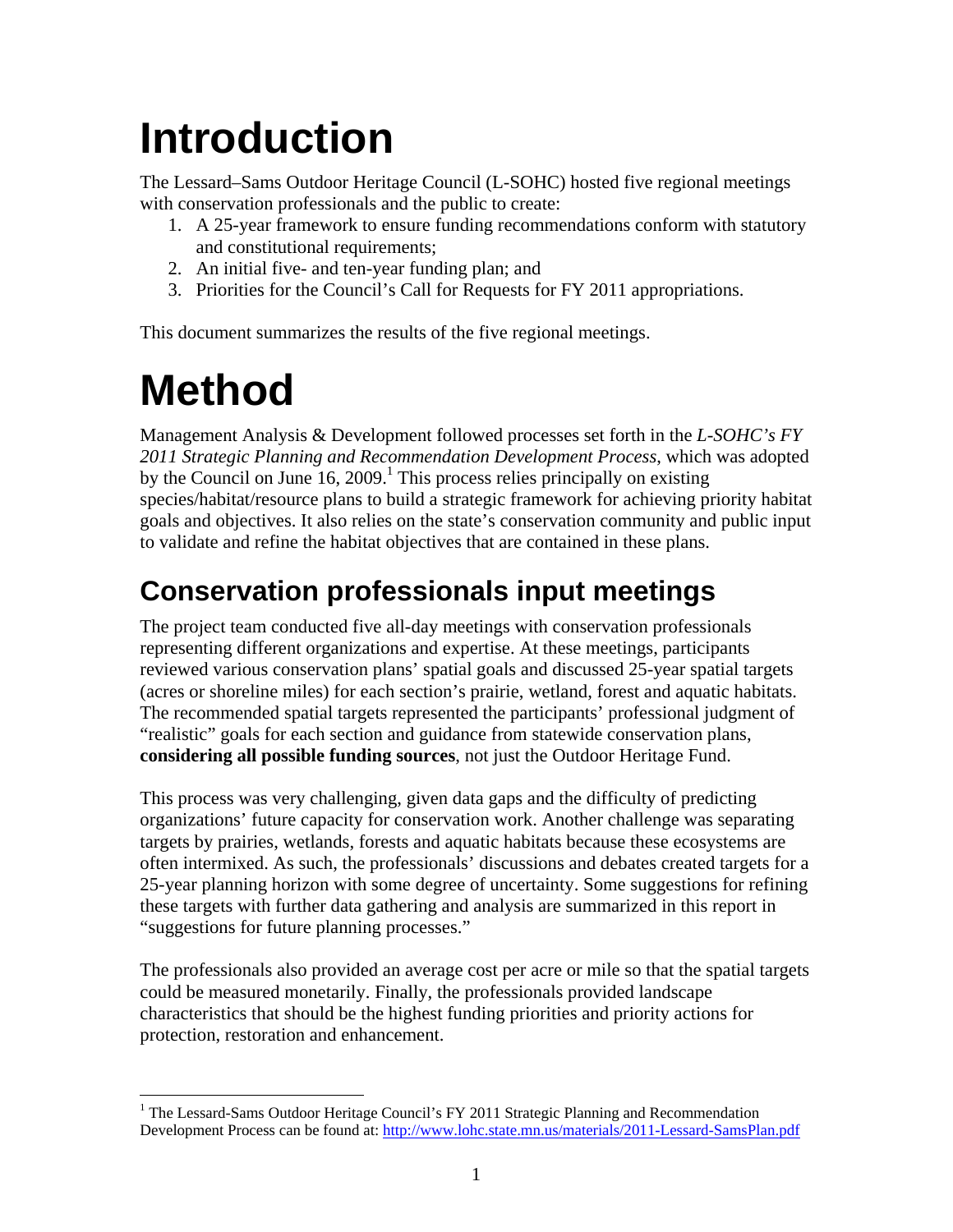## **Public input meetings**

The general public was invited to observe the conservation professionals meetings, and to participate in a comment period of at least one hour that followed each meeting. The meetings began with a welcome from the Executive Director and Council members who were present, followed by introductions of participants. The Executive Director gave a brief description of the Council, the constitutional amendment process, and what the Council has been doing to date, including a description of the small grants program and the upcoming call for requests. The Executive Director answered questions from attendees regarding the Council. A facilitator from Management Analysis described the day-long planning process for those who had not attended. The facilitator took feedback first from participants who had observed the process during the day, and then asked more general questions.

### **How to read the tables**

The tables in each section's summary include columns with the following definitions:

- **1st-year target:** the number of acres or shoreline miles that can be protected, restored and enhanced with Fiscal Year 2011 funding, given organizations' current capacities and **regardless of funding source.**
- **5-year target:** the cumulative acres or shoreline miles protected, restored and enhanced at the end of five years (includes the  $1<sup>st</sup>$ -year target).
- **10-year target:** the cumulative acres or shoreline miles protected, restored and enhanced at the end of ten years (includes the  $1<sup>st</sup>$ -year and 5-year targets).
- **25-year target:** the desired number of acres or shoreline miles that will be protected through 2034, **regardless of funding source.**

All funding targets are in 2009 dollars with no adjustment for future years' inflation. A number of meeting participants noted that costs can vary significantly based on the land's development potential or required restoration and enhancement work. The midpoint was used when conservation professionals provided a range for spatial targets or cost per acre or shoreline mile. Protection cost per acre is either fee title or easement cost.

The "restore and enhance" spatial targets may exceed the protect targets because currently protected acres and shorelines also need restoration and enhancement. For simplicity, the restore and enhance actions were combined for the spatial and funding targets.

## **Definitions**

The Council's definitions for protect, restore and enhance are:

**Protect:** action to maintain the ability of habitat and related natural systems to sustain fish, game or wildlife through acquisition of fee title or conservation easements.

**Restore:** action to bring a habitat back to a former state of sustaining fish, game or wildlife, with an ultimate goal of restoring habitat to a desired conservation condition.

**Enhance:** action to increase the ability of habitat and related natural systems to sustain and improve fish, game or wildlife in an ecologically sound manner.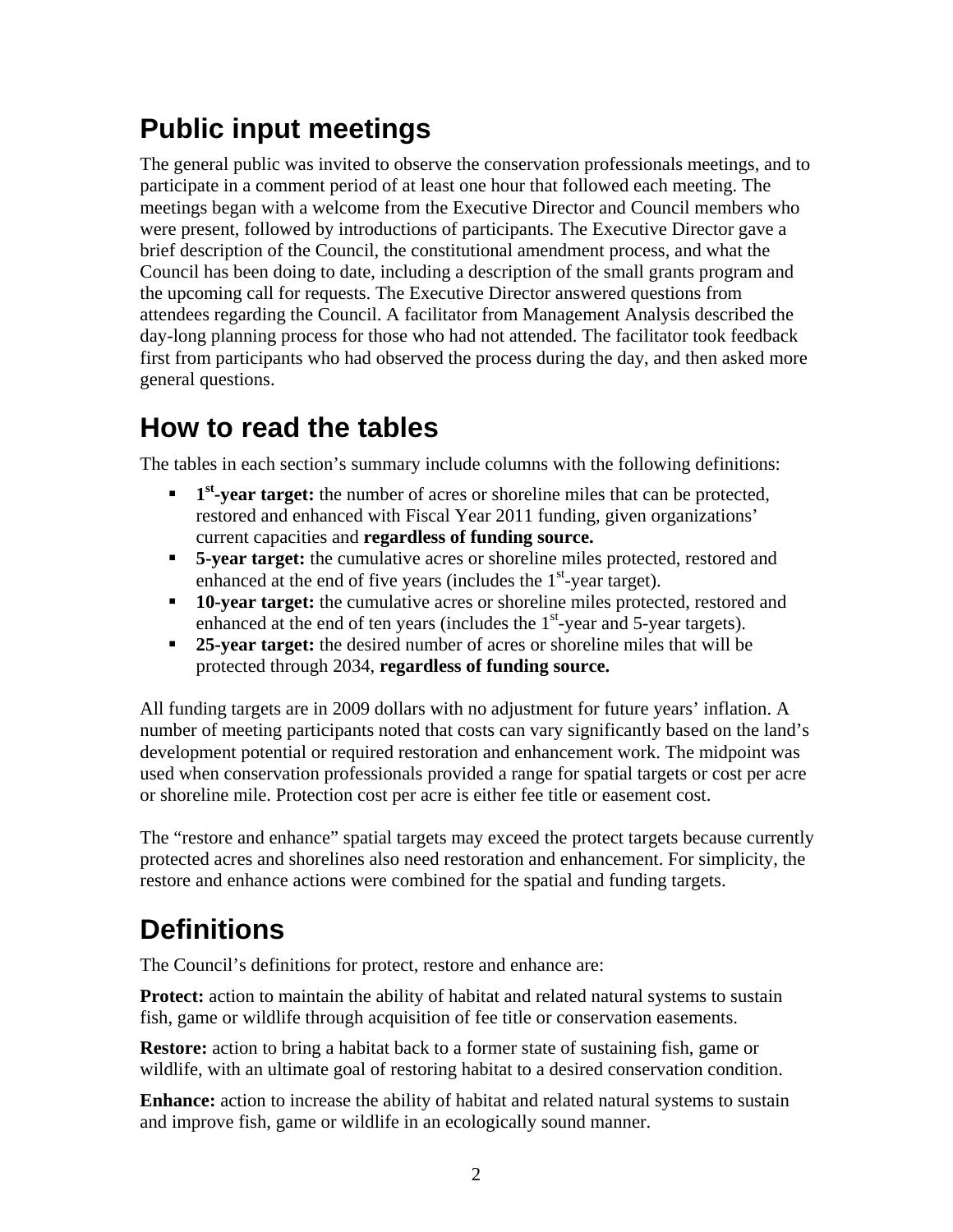# **Common discussion themes**

At both conservation professional and public input meetings, some common themes emerged as topics of concern with participants. Some had to do with programmatic and implementation concerns, while others were responses to Council policies and processes.

**Ramp-up:** In establishing protection targets in various areas, participants discussed that efforts would need to ramp up over a few years. Some considerations were the need to accelerate contracting with the private sector, obtaining appropriate seeds for restoration and enhancement projects, and obtaining landowner agreement.

**Organizational capacity and workforce planning concerns:** Both agencies and organizations were concerned about whether they would have sufficient personnel to undertake these projects, with some (generally in state agencies) noting that they are not currently filling vacancies. Personnel limitations present an issue for ramp-up, and for the ultimate ability to achieve the goals outlined. Participants noted that there is a limited supply of people who are skilled and educated in the process of working with landowners and in land conservation transactions, but that to fulfill these goals in the shorter term (the first ten to fifteen years), it would need to be through existing agencies. One suggestion was to discuss the need for personnel ramp-up in expertise and effort with conservation agencies so that they may incorporate this into their workforce plans. Another suggestion was to get communities and groups involved in restoration and enhancement efforts.

**Ongoing maintenance:** The need for ongoing maintenance of restored lands came up often during prairie restoration discussions, but also in other areas. Participants had significant concerns that protecting lands would be money poorly spent if the lands are not maintained in the desired state. There were questions as to whether prescribed burns every four to five years or other treatments addressed every few years fall within the definition of "enhance." Some other concerns were with the frequent monitoring and addressing of invasive species that some projects require (buckthorn, thistle, honeysuckle). This maintenance concern does not apply to land acquired by easement, because maintenance is often spelled out in the agreements, though some owners may require technical assistance. It applies to land acquired by conservation agencies or groups. There were differing views – one participant said his organization wouldn't look to the OHC for ongoing maintenance money – but would look to it for bigger ticket items that the agency would not able to accomplish otherwise. Others noted that budgets are limited or dedicated for maintenance efforts currently, so additional funds would need to be provided. "Maintenance" can also include annual monitoring to identify invasive species and other issues that need attention.

**Research and data collection:** There is a lack of information on characteristics of some lands, particularly private lands, and participants stressed the value of gathering data to assess the land base to make many of the judgments on priority characteristics. A specific restoration and enhancement project may require data collection to appropriately design the activities.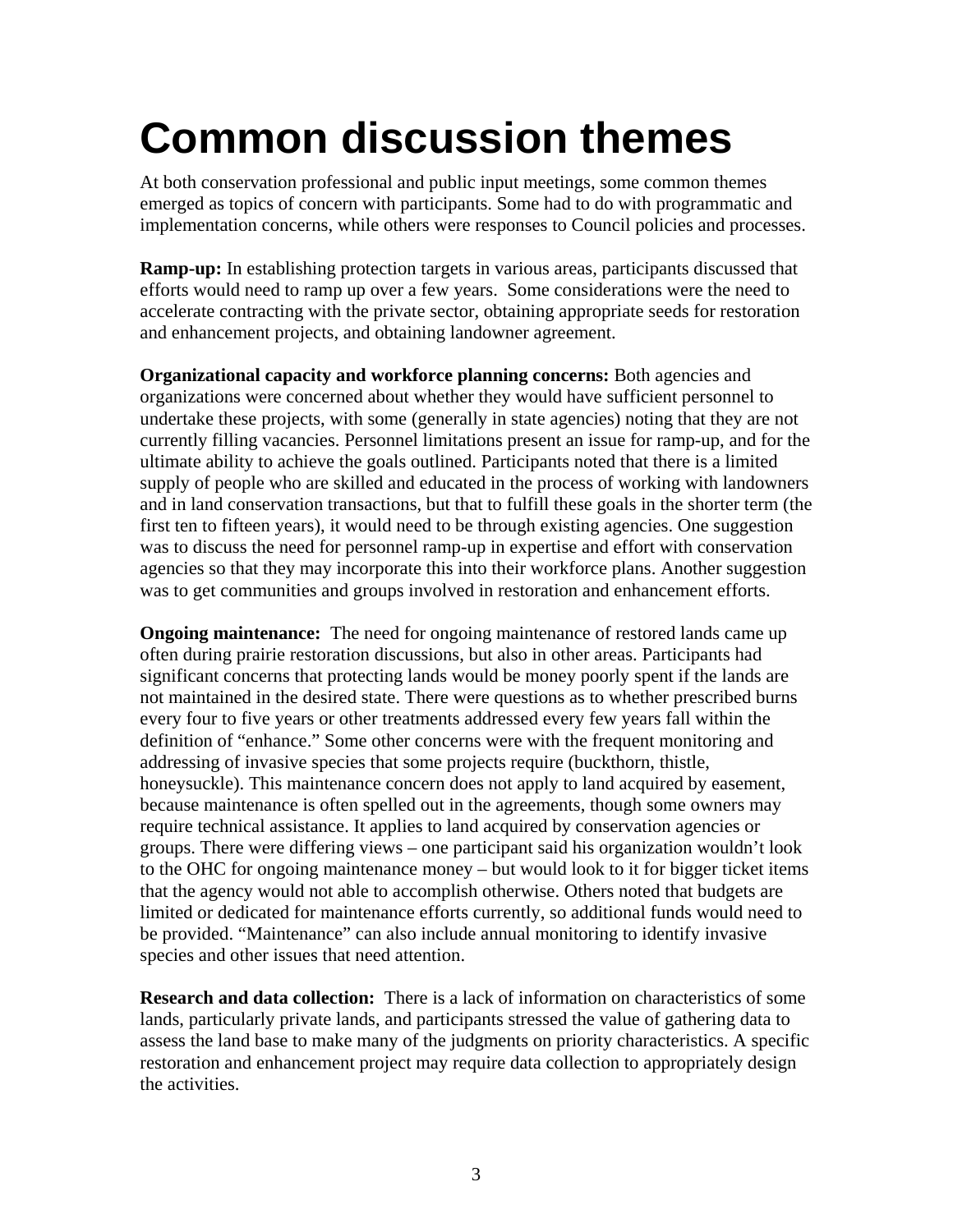**Working with private landowners.** Participants at most meetings emphasized the value and opportunities in working with private landowners. They said that both public and private lands must be restored and enhanced for the greatest environmental benefit. Some examples that were provided:

- In the Southeast Forest section, a participant noted that the section is primarily privately owned (75 percent), so it is not practical to protect land only through easement. A participant noted, "Even if we had a ton of money, private land owners want to control their own land – we will be handicapped if we can't work with private landowners on their land." This also came up during discussions of the feasibility of entering into conservation easements with landowners who formerly had participated in the CRP program. Landowners may be willing to forego the use of their lands for a finite period, but not in perpetuity.
- In the Northern Forest section, private lands were estimated to be about half of the forested land base. Participants noted that with the decline in timber sales, the region is experiencing large changes in land use – one participant noted that an investment company bought all the Potlatch land available for sale in one year. The participant saw an opportunity to influence the management of large amounts of land that are in private ownership – where owners have the will but not the wherewithal for proper forest management.
- In the Forest/Prairie Transition section, this came up in the context of shoreline preservation, since 65 percent of the region's shoreline is in private ownership. A meeting participant suggested that the council look at ways to get reasonable guarantees for a duration of project life that are different from fee title or permanent easement. This would mean an expected lifespan that gets at conservation values. The participant noted also that as you get more restored shoreline, you change the social culture around these resources – you change the mindset and people start doing the right thing.

**Confusion about the "open taking of game" provision:** At numerous meetings, some participants were confused about the meaning of the constitutional "open taking of game" provision and believed that it would present a barrier for establishing easements on private property. It was pointed out to them that the provision applies only to land acquired by fee title, and that easements could be established on land without full public access.

**Questions about the other funds established by the constitutional amendment:** At both the conservation professionals' and public input meetings, there were questions about the allocation of funding from the other funds established by the constitutional amendment in November 2008. Some participants noted that they had envisioned more of a connection or coordination between these funds, since they were voted on as a package, but that they do not see this coordination happening. Some noted that they could write one proposal that would provide benefits on at least three dimensions – clean water, outdoor heritage, park and trails, and arts and cultural heritage. Participants at the St. Paul meeting recommended that the Council meet jointly with the Clean Water Council to consider overlapping targets, generally, and particularly overlaps within the Metro/Urbanizing section.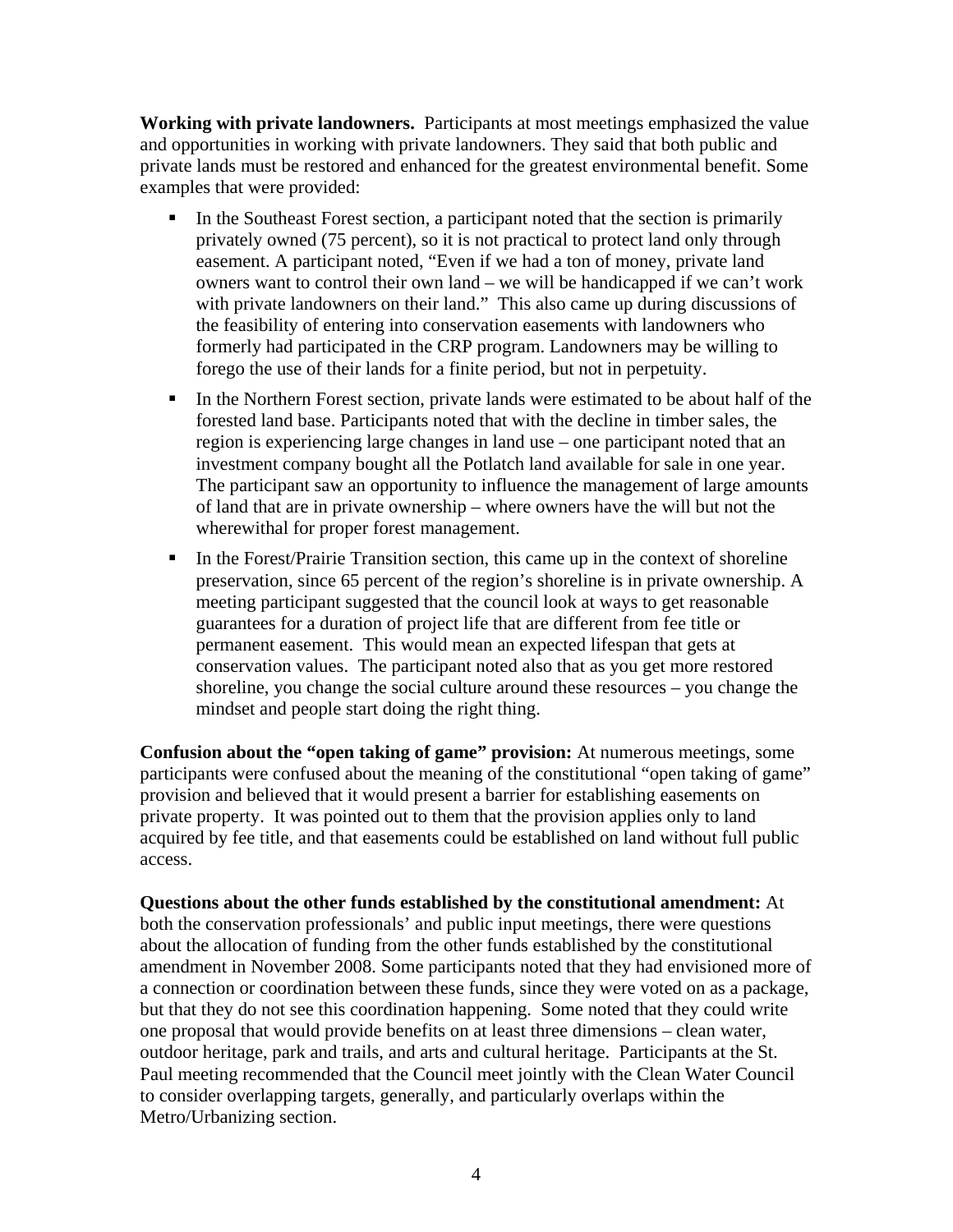**State law and local ordinance use and enforcement:** participants in three meetings noted that some shoreland restoration/enhancement projects would be unnecessary if state laws and local ordinances relating to water quality were better enforced. A prominent example had to do with plowing/planting row crops to the water's edge. Existing zoning and land use authorities could also be used to complement Council efforts.

**Public policy and lawmaking:** Participants in a few meetings noted that there are state and federal laws on the books that are barriers to successful protection, restoration and enhancement. Most frequently mentioned was the Farm Bill, and there were also numerous references to tax laws that discourage landowners from entering into easement agreements.

**Work on the definitions.** Questions and concerns about the Council's definitions were heard at both conservation professionals and public input meetings, and comments followed during the draft comment period. Some issues were

- 1. Whether the definition of "protect" should include only permanent easement or acquisition, or if there was room within this definition to consider work with private landowners outside of perpetual easement.
- 2. Restore and enhance where does maintenance and preservation of the investment fit in?
- 3. Whether non-game species such as songbirds fit in the Council's definition of "habitat."

### **Suggestions for future planning processes**

This planning process occurred during a compressed time period of six weeks, including time to review existing plans, develop draft matrices for conservation professionals' consideration, and to obtain professionals' and public input. During this time, the project team collected ideas and suggestions for future Council planning processes, for the Council's consideration for its next round of planning.

**Set goals (spatial, priority, funding) for entire ecological subsections first, then score them by prairie/forest/wetland/habitat afterward.** The structure that the Council created for identification of spatial targets and priorities aligned with the constitutional language of "prairies, forests, wetlands and habitat." This structure was unfamiliar and awkward for conservation professionals. These systems are interconnected and overlapping, and "habitat" exists within prairies, forest and wetlands, leaving the "habitat" category as a catch-all category for lakes, streams and rivers. The professionals preferred to conduct their targeting with ecological sections or sub-sections in mind. After setting targets, if need be, efforts could be "scored" by the constitutional language categories.

**Identify current levels of effort and prior year accomplishments for conservation partners.** These discussions were held with a lack of knowledge of the current level of effort being expended by state, county, and federal agencies, as well as nonprofit organizations. Identifying current levels of effort and ongoing accomplishments would help establish a firmer "baseline" from which goals would be established, and would help the council ensure that its funding supplement, not supplant, existing efforts.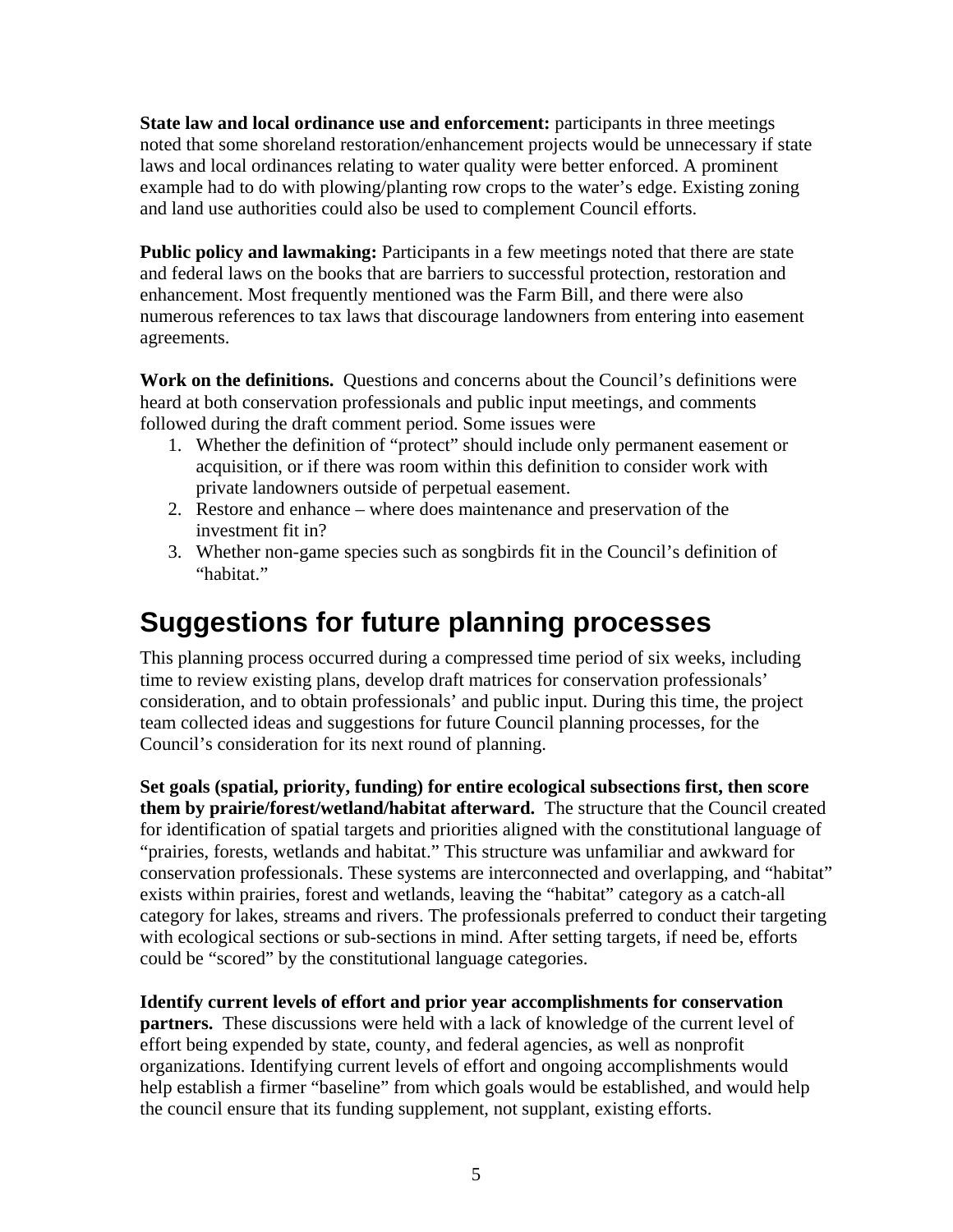#### **Identify county and regional plans, and additional species-specific plans**

Conservation professionals identified many plans beyond the list of 22 plans that were reviewed by Management Analysis prior to the meetings. A broader search for these plans would allow for a richer advance summary of regional goals, targets, priority land characteristics and restoration/enhancement actions.

**Use GIS/mapping tools to estimate areas of overlap between existing efforts and current plans in their spatial targets**. Advance consultation with the authors of reports regarding the geo-spatial location of their plan targets, and how they might overlap with the targets identified in other plans, might help the council locate areas that would provide multiple benefits.

**Consider the work of the Minnesota County Biological Survey in identifying the highest quality remnants of native vegetation.** This recommendation came up repeatedly in conservation professionals' meetings.

**Link outputs to outcomes.** This process has had a focus on inputs, processes and outputs, and assumed that the plans reviewed and the professional input would focus on efforts that will achieve desired outcomes for fish, game and wildlife. This will need to be measured, reviewed and reassessed within project plans, and by the Council on a regular basis.

**Set parameters for creating targets.** Some targets were set based on saving all remaining native landscape, when some of those lands may be converted or remain in private hands during the next 25 years. Other targets were to address large-scale water quality issues. Some targets included private lands and others just public and privately held easement-lands. In the absence of the Council's guidance or goals, groups used different approaches to setting targets, with some inconsistencies among the sections.

**Consider changes to section boundaries**. As circumstances change, the council may need to change the boundaries of its sections. One specific suggestion was to change the boundary line for the Metropolitan/Urbanizing section to include all of Isanti and Chisago Counties.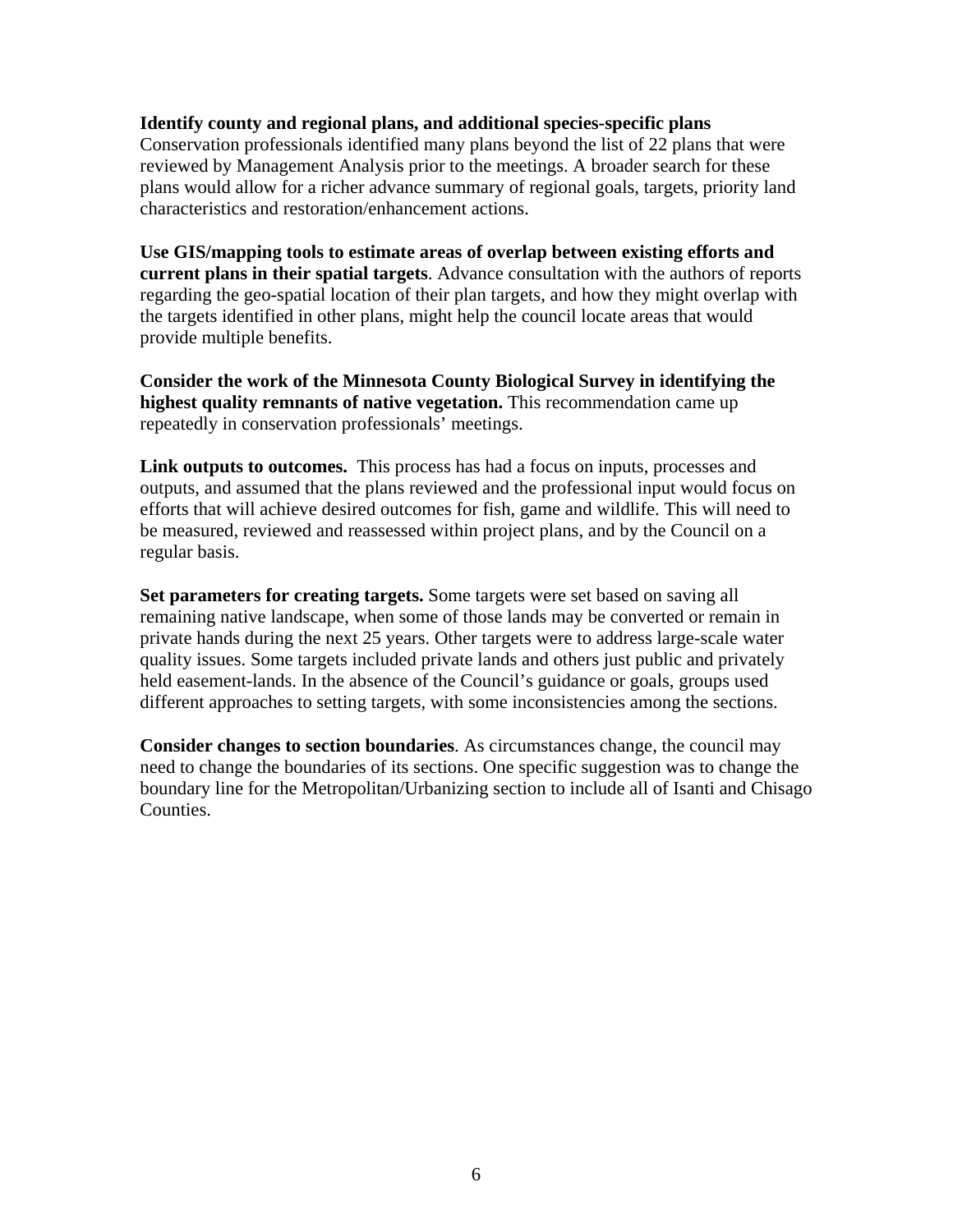# **Southeast Forest section summary**

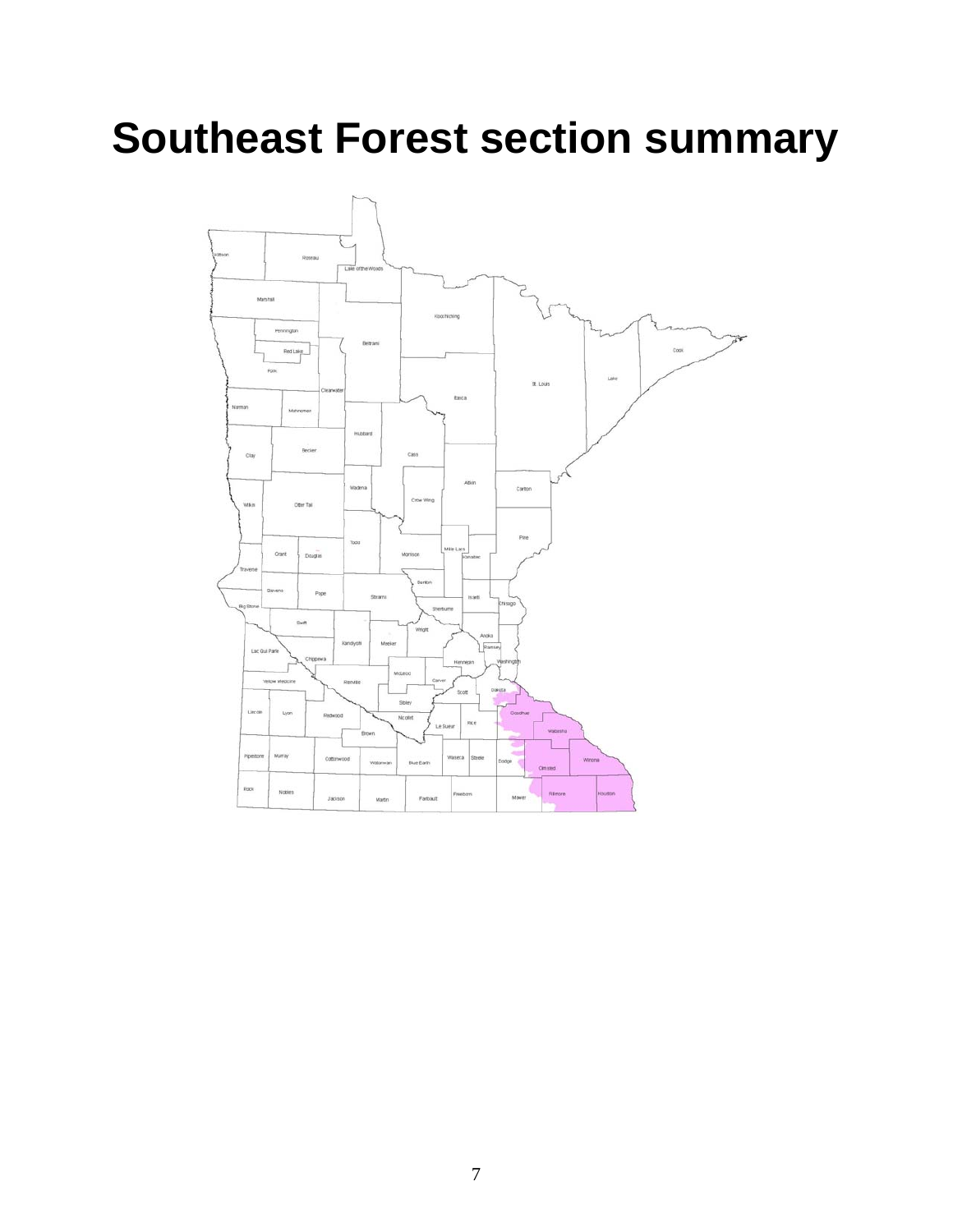## **Conservation professionals' meeting**

Following is a summary of the Southeast Forest Section's conservation professionals' meeting held August 7, 2009, in Rochester.

### **Summary Table**

|                 | <b>Target</b>               | 1st year     | 5 years       | 10 years      | 25 years        |
|-----------------|-----------------------------|--------------|---------------|---------------|-----------------|
|                 | Acres protected             | 6,500        | 30,000        | 71,000        | 153,000         |
| Prairie         | Acres restored\enhanced     | 8,500        | 38,000        | 76,000        | 195,000         |
|                 | Cost (all fund sources)     | \$41,050,000 | \$185,500,000 | \$419,700,000 | \$939,600,000   |
|                 | Acres protected             | 500          | 2,500         | 5,000         | 15,000          |
| Wetlands        | Acres restored\enhanced     | 1,000        | 5,000         | 10,000        | 20,000          |
|                 | Cost (all fund sources)     | \$5,000,000  | \$25,000,000  | \$50,000,000  | \$115,000,000   |
|                 | Acres protected             | 500          | 1,020         | 2,190         | 5,200           |
|                 | Acres restored\enhanced     | 1,050        | 2,100         | 4,200         | 6,500           |
|                 | Shoreline miles protected   | 10           | 80            | 200           | 500             |
| Aquatic habitat | Shoreline restored\enhanced | 13           | 60            | 120           | 325             |
|                 | Cost (all fund sources)     | \$14,200,000 | \$36,740,000  | \$77,155,000  | \$155,775,000   |
|                 | Acres protected             | 1,500        | 22,500        | 39,000        | 81,000          |
| Forest          | Acres restored\enhanced     | 3,000        | 32,000        | 72,000        | 142,000         |
|                 | Cost (all fund sources)     | \$9,650,000  | \$129,250,000 | \$235,500,000 | \$481,500,000   |
|                 | Costs (all fund sources)    | \$69,900,000 | \$376,490,000 | \$782,355,000 | \$1,691,875,000 |

### **Priority Characteristics and Actions**

The professionals provided landscape characteristics that should be the highest funding priorities, and priority actions for protection, restoration and enhancement. These are summarized below in the order they came up in discussion. These characteristics and actions were in addition to those recommended by the plans that were reviewed at the Council's request (also summarized by source).

### **Priority landscape characteristics**

### **For All areas<sup>2</sup> in the Southeast Forest Section**

Give priority to programs in Southeastern Minnesota with these features:

- Biodiverse areas, as identified by the Minnesota County Biological Survey.
- Fill gaps between corridors and projects adjacent to existing corridors.
- Places that might be close to development or affected by population growth factors.
- Projects that help meet regional plan goals.

1

 $2^2$  The professionals listed these priority characteristics during the discussion of prairies, and noted during subsequent discussions that the same priorities apply to wetlands, forests and habitat.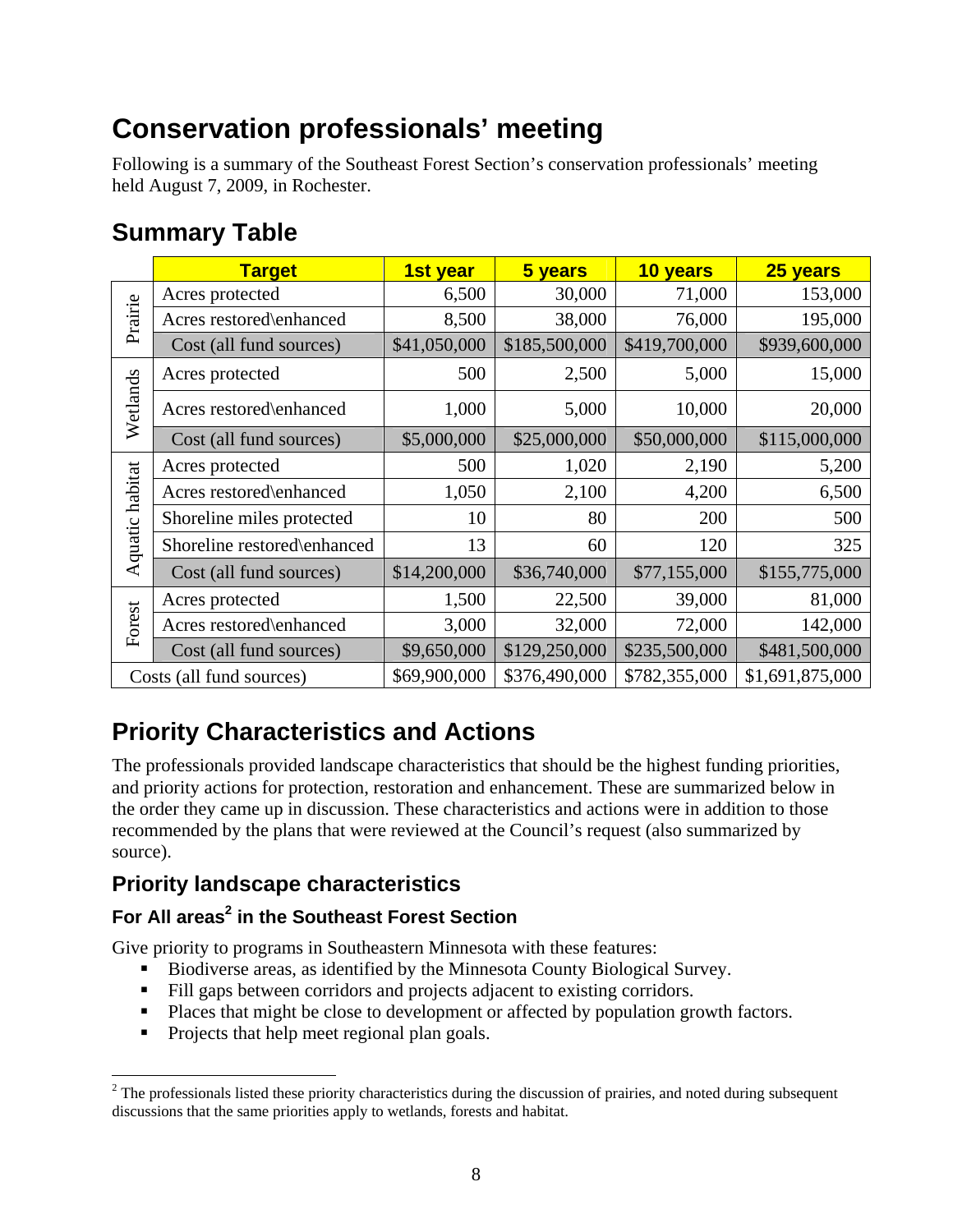■ 75 percent of the land in this section is privately owned. Private land presents the greatest opportunity to make the most change for habitat and clean water.

### **For Prairie Protection in the Southeast Forest Section**

Give priority to prairie protection programs with these features:

- Biodiverse, significant areas. Prairie remnants identified by Minnesota County Biological Survey and near already protected large blocks of land.
- **Bluff** prairies.
- The DNR and The Nature Conservancy have priority project areas: Root and Zumbro rivers, which support regional plan objectives.
- Four to nine square-mile complexes, at least 20% wetlands (at least 50% are seasonal) and 40 percent grasslands (Duck Plan).
- **Larger grasslands/wetland complexes (2,000 acres plus) to benefit grassland species and** near other public lands to create corridors (Wildlife Management Acquisition Plan).
- Farmlands containing a mixture of cultivated grains, undisturbed grasslands, and wetlands. Undisturbed grass habitats for nesting and brood rearing. Dense, woody habitats nearby for winter cover (Ringed-neck Pheasant Plan).
- Native prairie and savanna and areas that link large, intact ecosystems (Statewide Conservation and Preservation Plan).

### **For Wetland Protection in the Southeast Forest Section**

Give priority to wetland protection programs with these features:

- See above, under "All Areas" similar priorities as were identified for prairies.
- Restore tributaries/streams to flood plains.
- **Preserve wetland edge effects (the boundary between the wetland and altered land).** Examples were St. Lawrence and Decorah Edge.
- Protect driftless area tributaries.
- Many small basins (9 acres each, on average) and permanent wetlands for migration (Duck Recovery Plan).
- **Provide winter cover (Pheasant Plan).**

### **For Habitat Protection in the Southeast Forest Section**

Give priority to habitat protection programs with these features:

- See above, under "All Areas" similar priorities as were identified for prairies and wetlands.
- Restore Mississippi River tributary rivers to floodplain.
- **Projects that acquire larger Aquatic Management Acquisition easements greater than 66** feet from mid-stream to shore.
- Projects that use alternative restoration methods other than just rip-rap.
- Promote multiple benefits (hunting and fishing).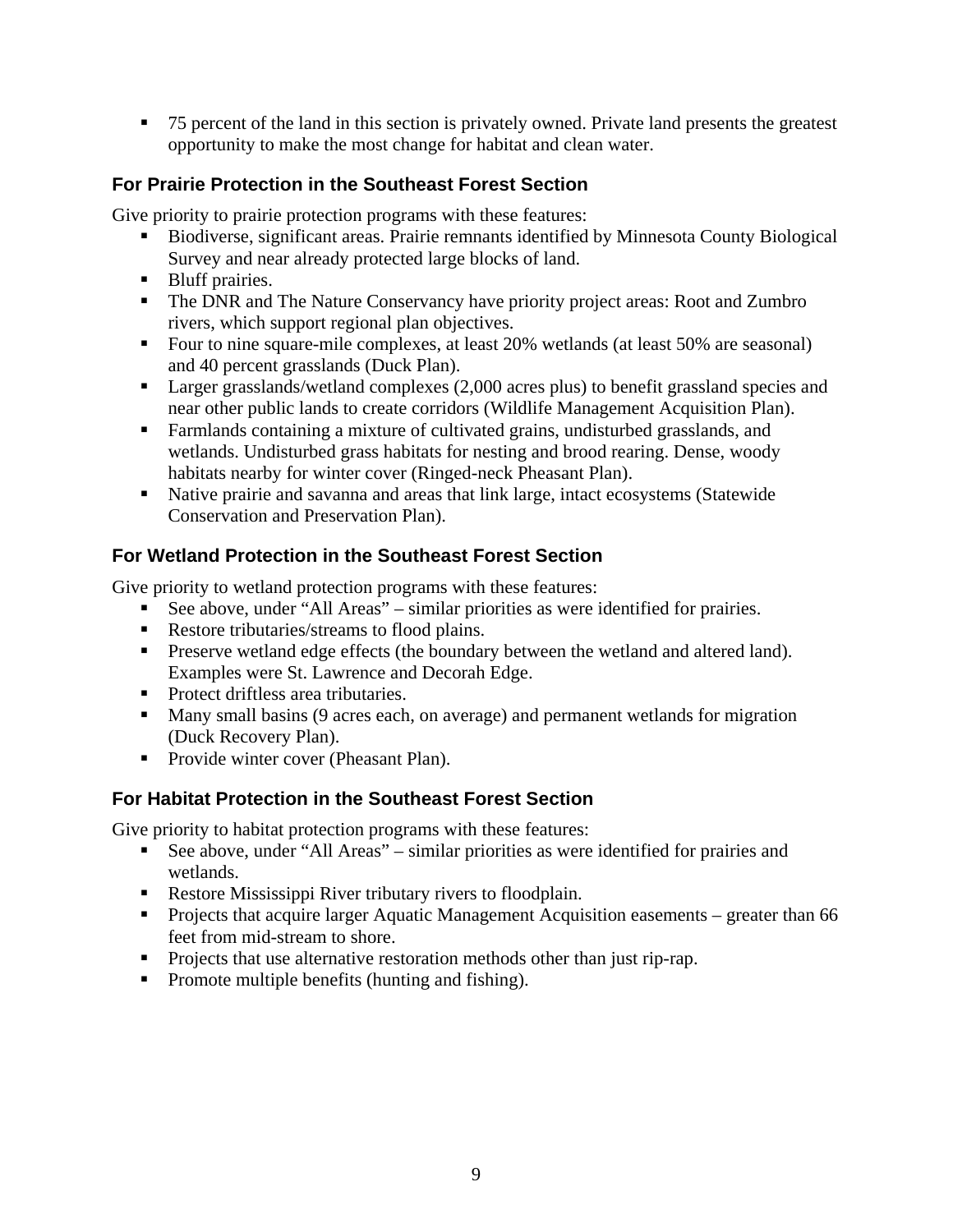### **For Forest Protection in the Southeast Forest Section3**

Give priority to forest protection programs with these features:

- See above, under "All Areas" similar priorities as were identified for prairies, wetlands and habitat.
- Complete the Richard J. Dorer Memorial Forest acquisitions as a "birthday present" to commemorate the  $50<sup>th</sup>$  anniversary of the forest (est. 1961).
- Provide public access to public lands that cannot be reached.
- A bluffland view shed protection feature, like Wisconsin's.
- Unique forest systems, such as slopes and a seepage forest community.
- Large complexes with high interior to edge ratio (implies larger undisturbed central area).
- Support rare species, such as the peregrine falcon.

### **Priority Restoration and enhancement actions**

### **For Prairie Restoration and Enhancement in the Southeast Forest Section**

Give priority to prairie restoration and enhancement programs with these features:

- Invasive-species control.
- **Prescribed burning.**
- Grassland enhancement might not be totally replanting.
- If 75 percent of the land is private, allow grazing management and fencing.
- Grazing for invasive-species control (example: Scottish highland cattle).
- Site assessment to understand scope of project.
- **Most Southeast Minnesota prairie acres are protected through conservation easement or** Conservation Reserve Program (per reviewed conservation plans).

### **For Wetland Restoration and Enhancement in the Southeast Forest Section**

Give priority to wetland restoration and enhancement programs with these features:

- **I**nvasive species monitor and react be proactive.
- Removing levees.
- Reconnect headwater streams be strategic from a hydraulic standpoint.
- Restore natural hydrology break up tiles.
- **Promote groundwater recharge and cleaner groundwater.**
- Dredging on Mississippi River (silted backwaters).
- **Most Southeast Minnesota Wetland acres are protected through conservation easement** (per reviewed conservation plans).
- Drained wetlands in headwater areas.

### **For Habitat Restoration and Enhancement in the Southeast Forest Section**

Give priority to habitat restoration and enhancement programs with these features:

- Invasive-species control.
- Water drawdowns.
- Support a watershed approach, as described in the trout management plan.

 $\overline{a}$  $3$  In addition to these priorities, participants noted that there are numerous plans that identify priorities: The Statewide Forest Resources Management Plan, the Richard J. Dorer State Forest Plan, the Land Asset Management Plan for each area, the Southeast Landscape Plan, the Upper Mississippi Forest Plan, the Lower Zumbro Plan and the Vermillion Plan.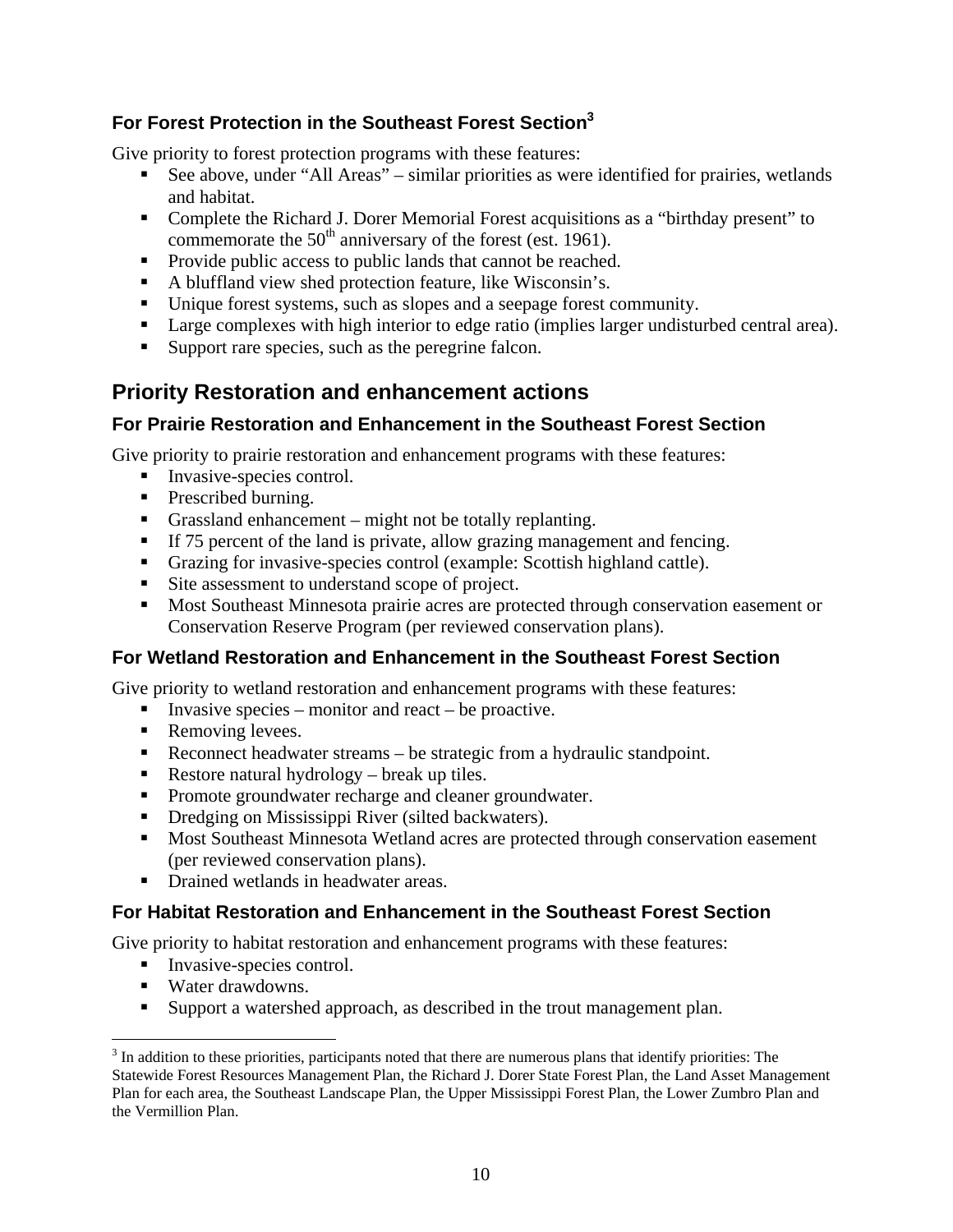- Follow *Strategic Plan for Coldwater Resources Management in Southeast Minnesota.*
- Restore connectivity.
- Priority to the native species of fish.
- Enhancement of recreational value.
- **Protect through management and conservation easements (Aquatic Management**) Acquisition Plan).

#### **For Forest Restoration and Enhancement in the Southeast Forest Section**

Give priority to forest restoration and enhancement programs with these features:

- Restoration and enhancement actions for the Richard J. Dorer Memorial Forest acquisitions as a "birthday present" to commemorate the  $50<sup>th</sup>$  anniversary of the forest.
- **Burning.**
- Seeding.
- **Invasive-species control.**
- One-hundred-foot buffer for trout steams and tributaries.
- Technical assistance.
- **Monitoring.**
- Retain closed canopy.
- Green jobs technical assistance requires more foresters.
- **Manage by eco classification system to determine the restoration needs.**
- Protection through conservation easements (Forests for the Future Plan).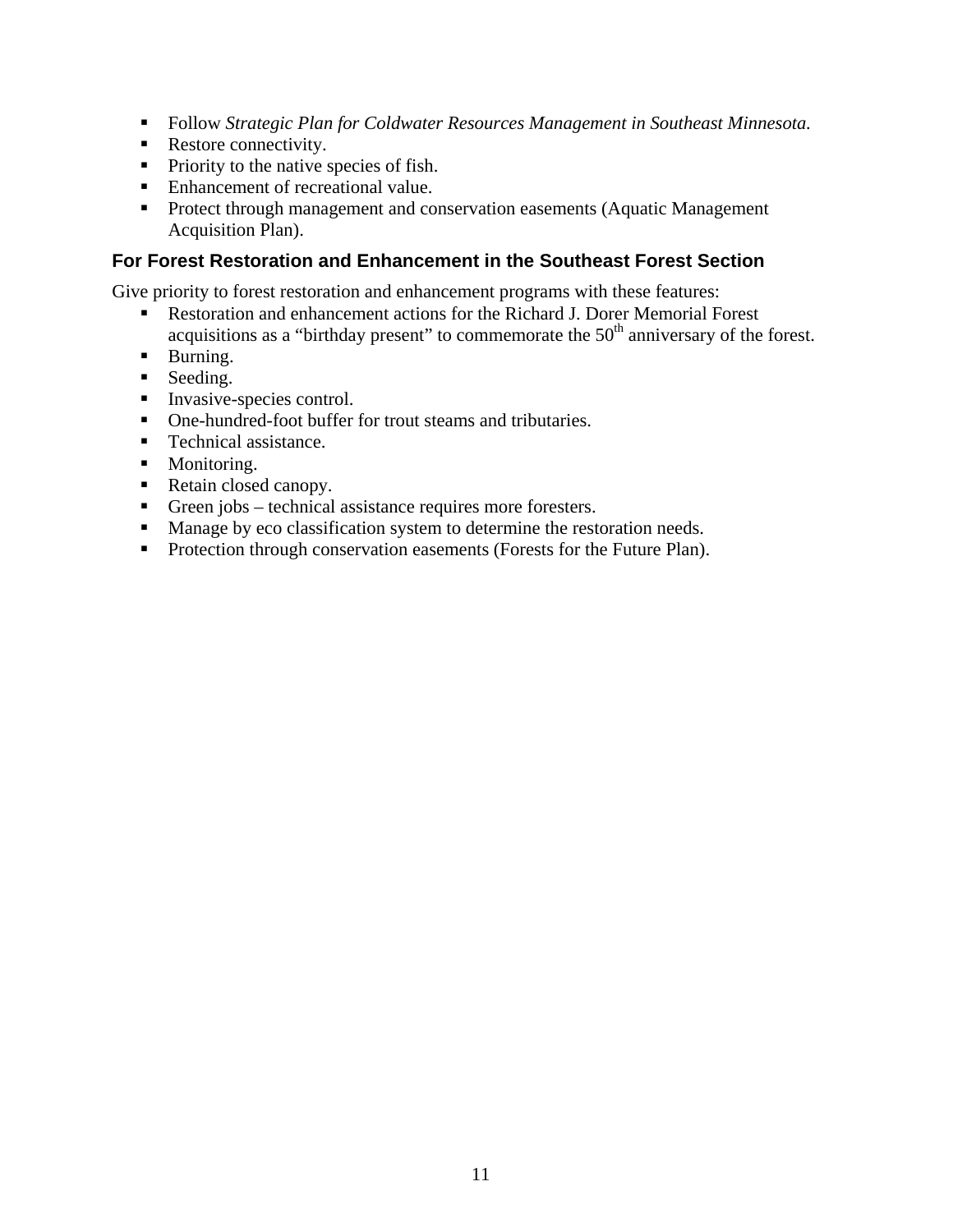### **Prairies**

The professionals created three prairie categories:

- **Native:** remnant prairie from pre-settlement times.
- **Restored:** agricultural lands restored to prairie using native species.
- **Surrogate grasslands:** agriculture lands converted to grasslands (native grass species with minimal variation).

The native prairie protection estimate is based on the goal of protecting most of what remains. The restored prairie and grasslands protection targets are based on statewide (Duck Recovery, Pheasant and WMA) plans and the professionals' judgment of what is "doable."

Meeting participants estimated that 25 to 30 percent of the prairie acres require some type of maintenance work annually after the prairie is established. Maintenance activities include burning, livestock grazing (fencing and water source), vegetation cutting, tree removal, and invasive-species removal. The "restore\enhance" targets exclude maintenance costs. Participants also noted that prairie restoration would be slowed due to insufficient native seed stock during the first five years.

### **Native Prairie**

| <b>Target</b>                                     | <b>1st year</b> | 5 years      | 10 years     | 25 years      |
|---------------------------------------------------|-----------------|--------------|--------------|---------------|
| $Profect - acres$                                 | 500             | 5,000        | 11,000       | 28,000        |
| $Protext - cost$<br>$(\$3,700$ per acre)          | \$1,850,000     | \$18,500,000 | \$40,700,000 | \$103,600,000 |
| $Restore\$ enhance – acres                        | 1,500           | 8,000        | 16,000       | 40,000        |
| $Restore\$ enhance – cost<br>$(\$2,000$ per acre) | \$3,000,000     | \$16,000,000 | \$32,000,000 | \$80,000,000  |

Native prairie also requires restoration (tree and exotic specie removal and burning).

### **Restored Prairie**

| <b>Target</b>                                    | 1st year     | 5 years      | 10 years      | <b>25 years</b> |
|--------------------------------------------------|--------------|--------------|---------------|-----------------|
| $Protext - acres$                                | 5,000        | 20,000       | 50,000        | 100,000         |
| $Protext - cost$<br>$(\$4,500$ per acre)         | \$22,500,000 | \$90,000,000 | \$225,000,000 | \$450,000,000   |
| $Restore\$ enhance – acres                       | 6,000        | 25,000       | 50,000        | 125,000         |
| $Restore\$ enhance – cost<br>$($1,500$ per acre) | \$9,000,000  | \$37,500,000 | \$75,000,000  | \$187,500,000   |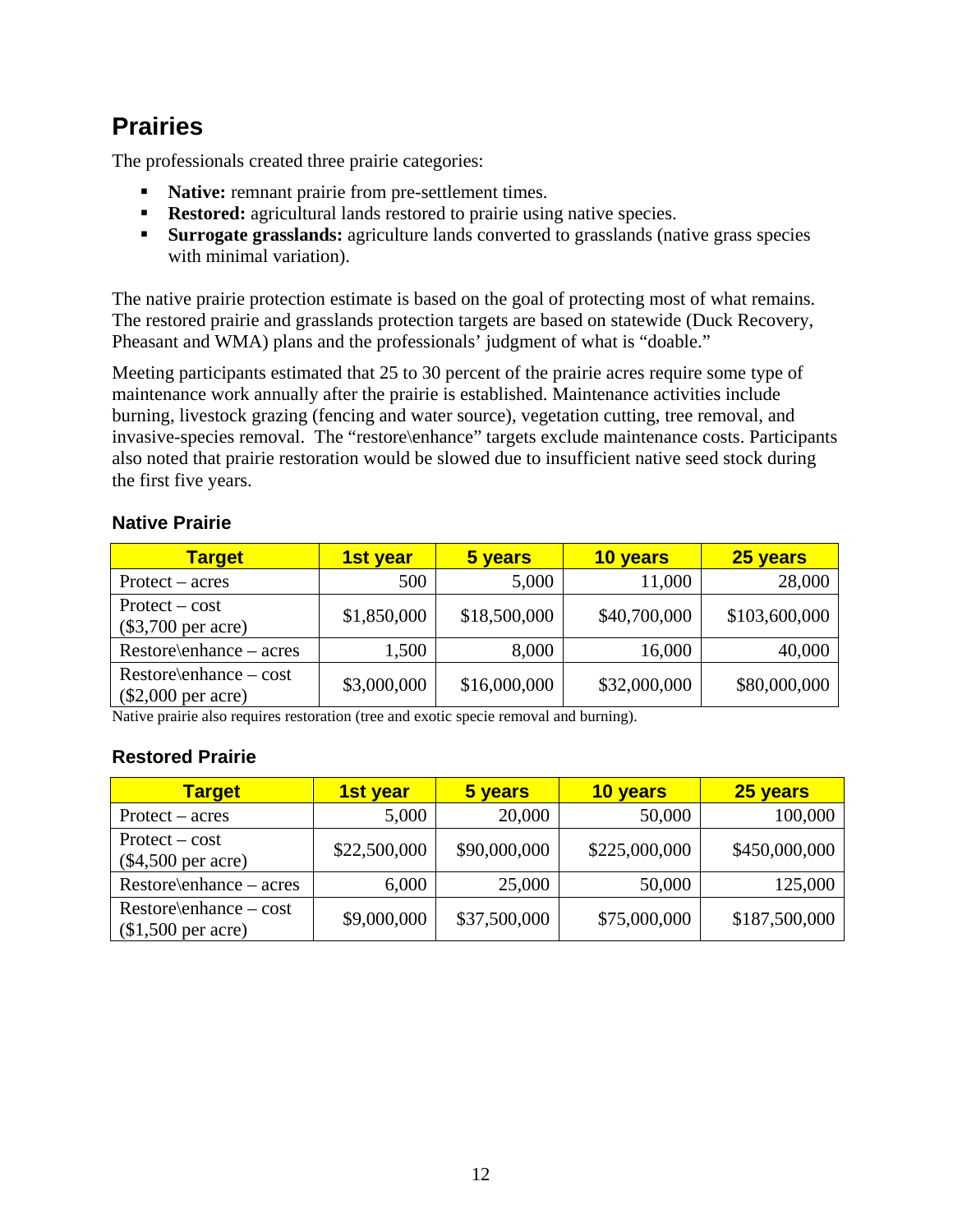#### **Surrogate Grasslands (Prairie)**

| <b>Target</b>                                   | <b>1st year</b> | 5 years      | 10 years     | 25 years      |
|-------------------------------------------------|-----------------|--------------|--------------|---------------|
| $Protext - acres$                               | 1,000           | 5,000        | 10,000       | 25,000        |
| $Protext - cost$<br>$(\$4,500$ per acre)        | \$4,500,000     | \$22,500,000 | \$45,000,000 | \$112,500,000 |
| $Restore\$ enhance – acres                      | 1,000           | 5,000        | 10,000       | 30,000        |
| $Restore\$ enhance – cost<br>$(\$200$ per acre) | \$200,000       | \$1,000,000  | \$2,000,000  | \$6,000,000   |

### **Wetlands**

The wetlands protection estimate is based on the Duck Recovery and Pheasant plans, plus additional acreage for the wetland complexes of the Root and Zumbro rivers and Decorah Edge.<sup>4</sup> Participants assumed all new protected acres require restoration and enhancement, along with 5,000 acres of currently protected wetlands.

| <b>Target</b>                                     | <u>1st year</u> | 5 years      | 10 years     | 25 years     |
|---------------------------------------------------|-----------------|--------------|--------------|--------------|
| $Protext - acres$                                 | 500             | 2,500        | 5,000        | 15,000       |
| $Protext - cost$<br>$(\$3,000$ per acre)          | \$1,500,000     | \$7,500,000  | \$15,000,000 | \$45,000,000 |
| $Restore\$ enhance – acres                        | 1,000           | 5,000        | 10,000       | 20,000       |
| $Restore\$ enhance – cost<br>$(\$3,500$ per acre) | \$3,500,000     | \$17,500,000 | \$35,000,000 | \$70,000,000 |

The \$3,500 cost per acre to restore and enhance wetlands is more than double the next highest cost estimate from another section's meeting participants. Southeast Forest participants said the costs are "construction and seeding."

### **Habitat**

The professionals created three aquatic habitat categories:

- **Lakeshore and reservoir acres:** a 200-foot wide buffer strip surrounding a lake or acreage to expand a reservoir.
- **Mississippi River "backwaters:"** off-channel habitats within the river's floodplain.
- **Streams and rivers:** a 50-foot wide buffer strip along cold water streams and warmwater rivers and streams.

The reservoir acres are purchased land that would be flooded because this section does not have many natural lakes. The river and stream targets were based on participating aquatic conservation professionals' recommendations.

<sup>&</sup>lt;sup>4</sup> A 200-mile long underground shale band that discharges groundwater along hillsides and feeds surrounding wetlands.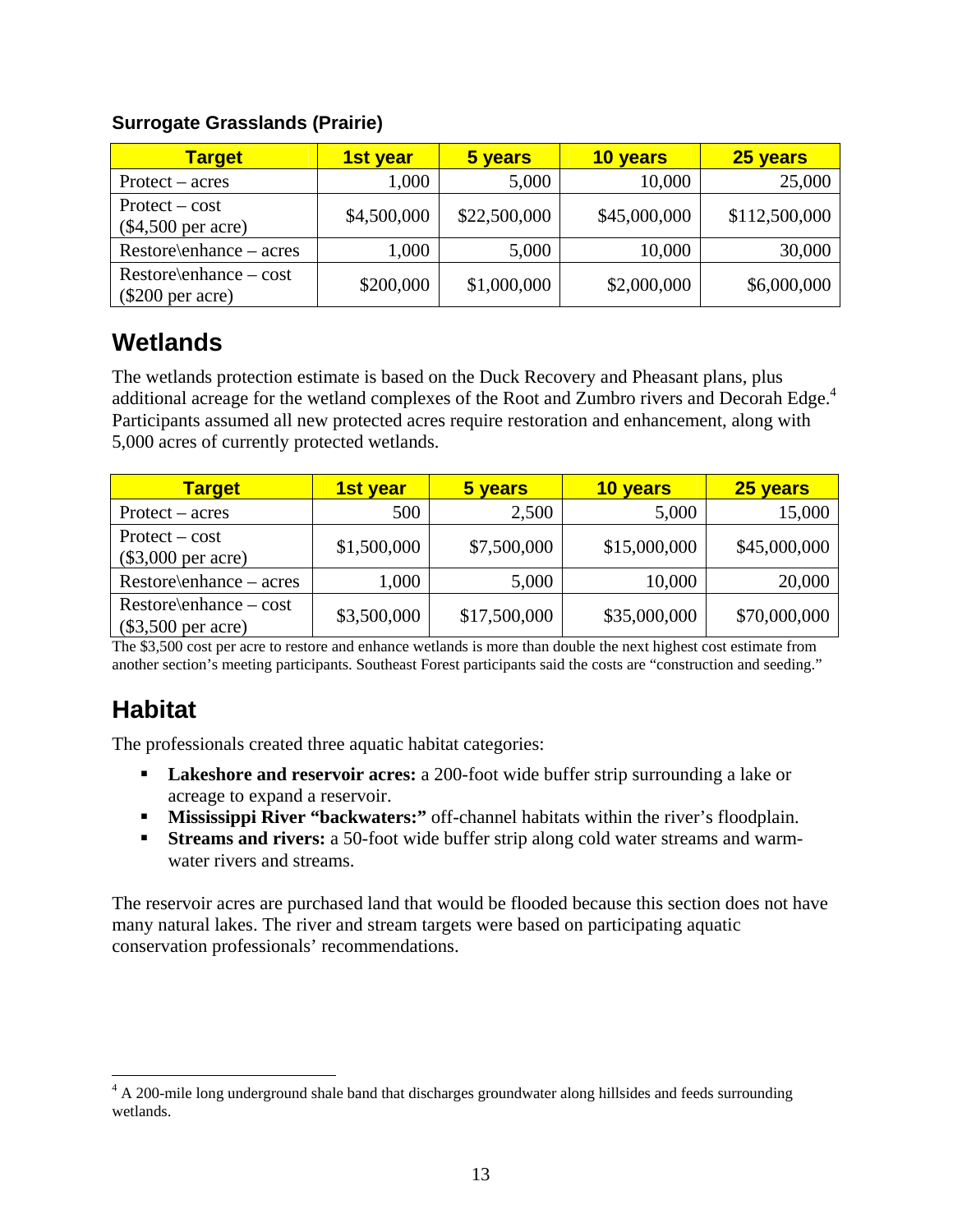### **Lake shore and reservoirs (acres)**

| <b>Target</b>                                        | <b>1st year</b> | 5 years   | 10 years  | 25 years    |
|------------------------------------------------------|-----------------|-----------|-----------|-------------|
| $Protext - acres$                                    |                 | 20        | 190       | 200         |
| Protect – cost $(\$4,500$ per<br>acre for fee title) | \$0             | \$90,000  | \$855,000 | \$900,000   |
| $Restore\$ enhance – acres                           | 50              | 100       | 200       | 500         |
| $Restore\$ enhance – cost<br>$(\$3,500$ per acre)    | \$175,000       | \$350,000 | \$700,000 | \$1,750,000 |

### **Mississippi River backwaters (acres)**

| <b>Target</b>                                     | <b>1st year</b> | 5 years      | 10 years     | 25 years     |
|---------------------------------------------------|-----------------|--------------|--------------|--------------|
| $Protext - acres$                                 | 500             | 1,000        | 2,000        | 5,000        |
| $Protext - cost$                                  | \$1,750,000     | \$3,500,000  | \$7,000,000  | \$17,500,000 |
| $(\$3,500$ per acre)                              |                 |              |              |              |
| $Restore\$ enhance – acres                        | 1,000           | 2,000        | 4,000        | 6,000        |
| $Restore\$ enhance – cost<br>$($10,000$ per acre) | \$10,000,000    | \$20,000,000 | \$40,000,000 | \$60,000,000 |

### **Cold streams (shoreline miles)**

| <b>Target</b>                                                   | 1st year  | 5 years     | 10 years    | 25 years     |
|-----------------------------------------------------------------|-----------|-------------|-------------|--------------|
| Protect – shoreline miles                                       |           | 50          | 125         | 250          |
| $Protext - cost$<br>$(\$75,000$ per mile-easement)              | \$375,000 | \$3,750,000 | \$9,375,000 | \$18,750,000 |
| Restore – shoreline and instream<br>miles                       | 5         | 25          | 50          | 125          |
| Restore – shoreline and instream<br>$cost$ (\$165,000 per mile) | \$825,000 | \$4,125,000 | \$8,250,000 | \$20,625,000 |
| Enhance – riparian miles                                        | 4         | 20          | 40          | 100          |
| Enhance – riparian cost $(\$10,000$<br>per mile)                | \$40,000  | \$200,000   | \$400,000   | \$1,000,000  |

### **Warm streams and rivers (shoreline miles)**

| <b>Target</b>                                                                         | 1st year  | 5 years     | 10 years    | 25 years     |
|---------------------------------------------------------------------------------------|-----------|-------------|-------------|--------------|
| Protect – shoreline miles                                                             |           | 30          | 75          | 250          |
| $Protext - cost$<br>$(\$75,000$ per mile-easement)                                    | \$375,000 | \$2,250,000 | \$5,625,000 | \$18,750,000 |
| Restore\enhance – shoreline,<br>instream, and riparian miles                          | 4         | 15          | 30          | 100          |
| Restore\enhance – shoreline,<br>instream, and riparian costs<br>$($165,000$ per mile) | \$660,000 | \$2,475,000 | \$4,950,000 | \$16,500,000 |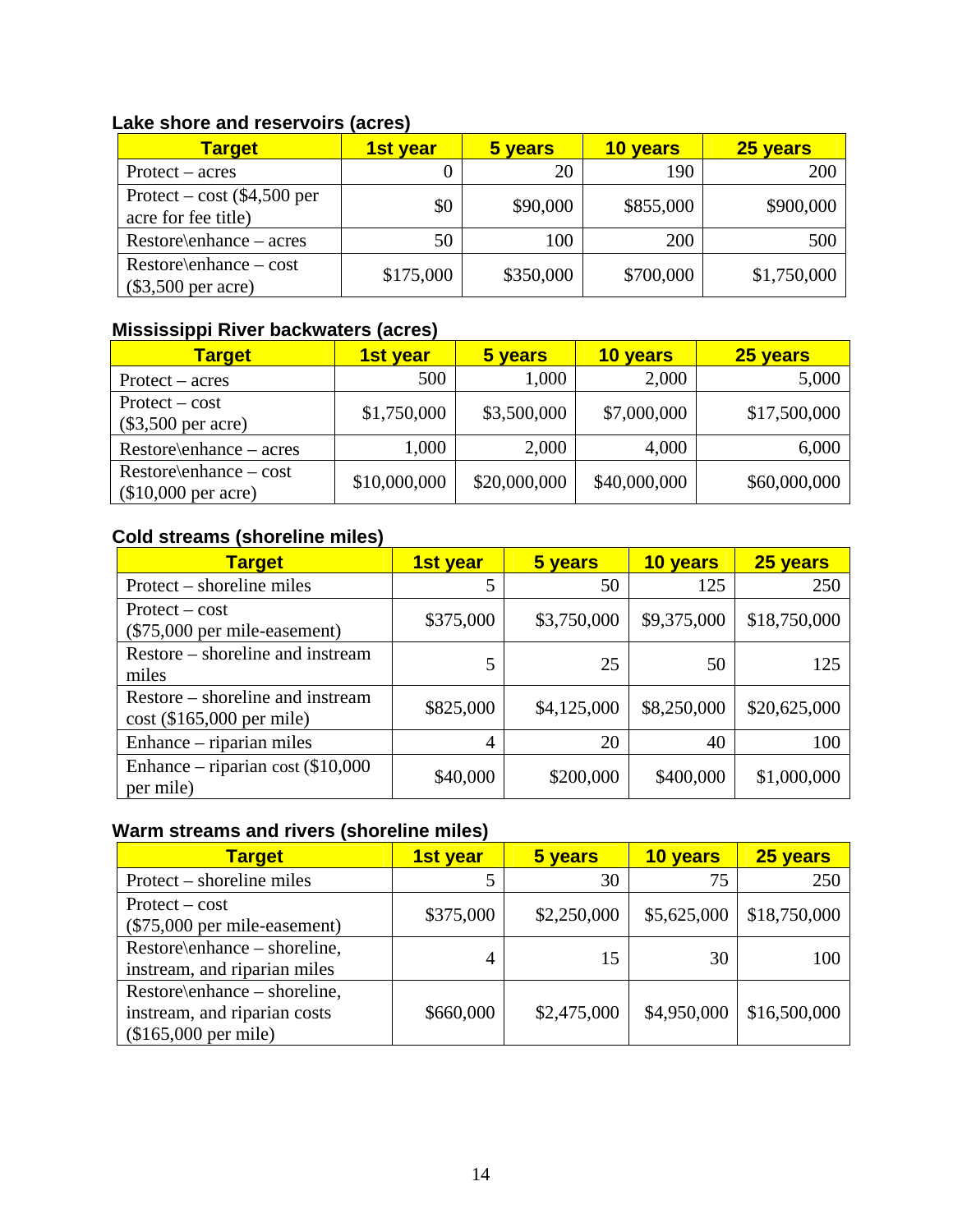### **Forests**

Meeting participants separated the forest targets by upland and bottom land forests, and oak savanna. The upland and bottomland target was based on the Forests for the Future Plan with additional acreage for protecting bottomland forests and completing land acquisition for the Richard J. Dorer Memorial Hardwood State Forest. The oak savanna target is based on remaining acres that can be reasonably saved. Participants recommend that 20 percent of protected forest acres receive annual maintenance.

| <u>Upidilu dilu bullulilidilu iyi cələ (dül cə)</u> |             |              |               |               |  |  |
|-----------------------------------------------------|-------------|--------------|---------------|---------------|--|--|
| <b>Target</b>                                       | 1st year    | 5-years      | 10 years      | 25-years      |  |  |
| $Protext - acres$                                   | 1,000       | 20,000       | 35,000        | 75,000        |  |  |
| $Protext - cost$<br>$(\$4,500$ per acre)            | \$4,500,000 | \$90,000,000 | \$157,500,000 | \$337,500,000 |  |  |
| $Restore\$ enhance – acres                          | 2,000       | 25,000       | 60,000        | 120,000       |  |  |
| $Restore\$ enhance – cost<br>$(\$700$ per acre)     | \$1,400,000 | \$17,500,000 | \$42,000,000  | \$84,000,000  |  |  |

### **Upland and bottomland forests (acres)**

#### **Oak savanna forests (acres)**

| <b>Target</b>                               | 1st year    | 5-years      | 10 years     | 25-years     |
|---------------------------------------------|-------------|--------------|--------------|--------------|
| Protect-acres                               | 500         | 2,500        | 4,000        | 6,000        |
| Protect-cost<br>$(\$4,500$ per acre)        | \$2,250,000 | \$11,250,000 | \$18,000,000 | \$27,000,000 |
| Restore\enhance-acres                       | 1,000       | 7,000        | 12,000       | 22,000       |
| Restore\enhance -cost<br>$$1,500$ per acre) | \$1,500,000 | \$10,500,000 | \$18,000,000 | \$33,000,000 |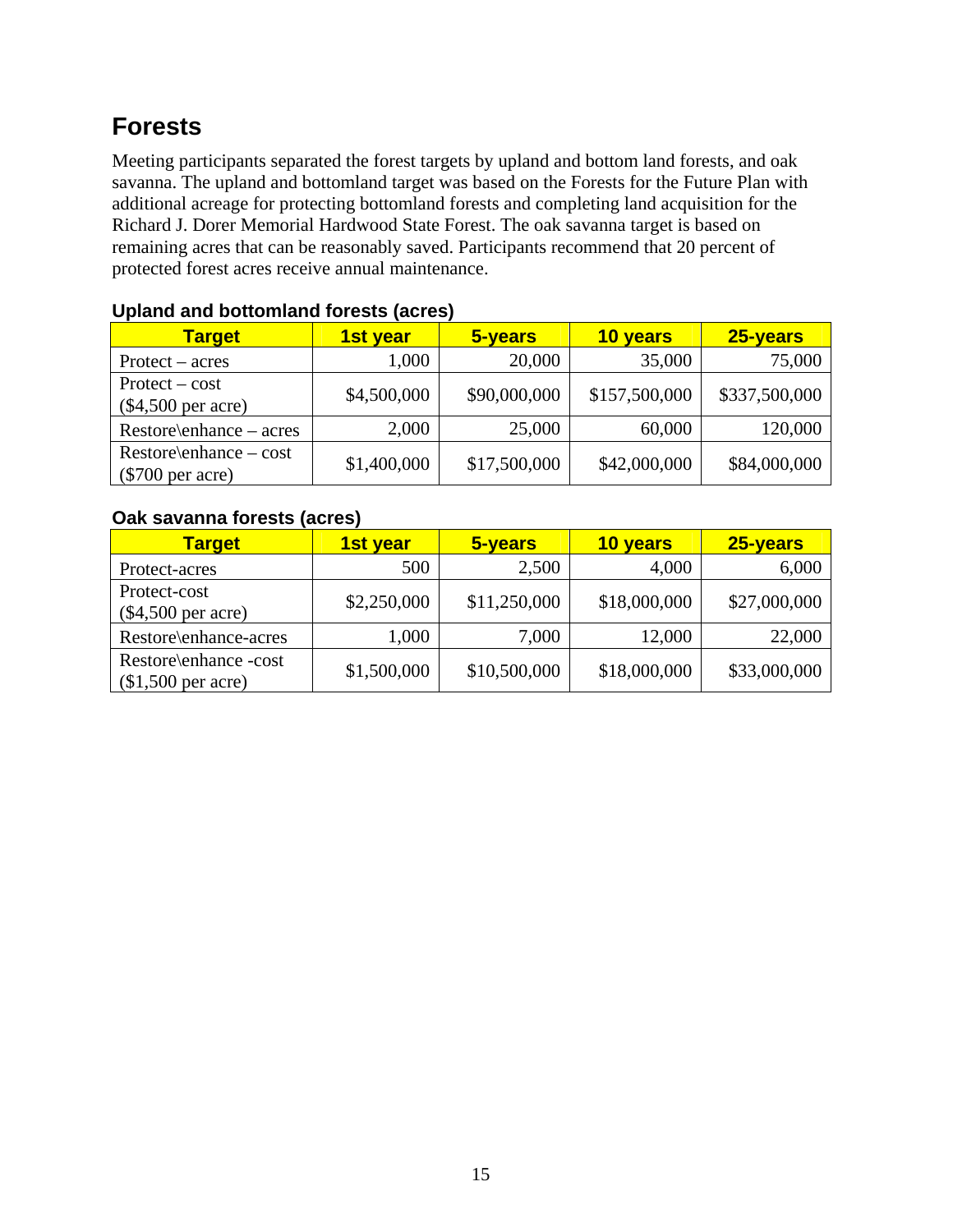### **August 7, 2009, Rochester Meeting Participants**

| Adam Birr, Impaired Waters Technical<br>Coordinator<br>MN Department of Agriculture | Dustin Looman, Southern Minnesota Crew Manager,<br><b>Minnesota Conservation Corps</b>                                        |
|-------------------------------------------------------------------------------------|-------------------------------------------------------------------------------------------------------------------------------|
| Rich Biske, Blufflands Conservation Coordinator                                     | Bonnie Maffitt, Vice President                                                                                                |
| The Nature Conservancy                                                              | Prairie Smoke Chapter of The Prairie Enthusiasts                                                                              |
| Linda Dahl, Executive Director                                                      | Mark Martell, Director of Bird Conservation                                                                                   |
| <b>SE MN Water Resources Board</b>                                                  | Audubon Minnesota - National Audubon Society                                                                                  |
| Mark Ebbers, Trout and Salmon Program                                               | Don Nelson, Area Wildlife Supervisor                                                                                          |
| Consultant, DNR Fish and Wildlife Division                                          | DNR Fish and Wildlife Division                                                                                                |
| Jaime Edwards, Nongame Wildlife Specialist<br><b>DNR Ecological Resources</b>       | John Nicholson, Assistant State Conservationist -<br><b>Field Operations</b><br><b>Natural Resources Conservation Service</b> |
| Valiree Green, Forestry Specialist Senior                                           | Dick Peterson, Coordinator                                                                                                    |
| <b>DNR Forestry Division</b>                                                        | DNR Forests for the Future Program                                                                                            |
| Jeff Hastings, Project Manager                                                      | Ann Pierce, Program Supervisor Senior                                                                                         |
| <b>Trout Unlimited</b>                                                              | <b>DNR Ecological Resources</b>                                                                                               |
| Terry Helbig, Area Forest Supervisor                                                | Walter Popp, Program Supervisor                                                                                               |
| <b>DNR Forestry Division</b>                                                        | <b>DNR Ecological Resources</b>                                                                                               |
| Nancy Kafka, Conservation Director                                                  | Kevin Stauffer, Supervisor                                                                                                    |
| Minnesota Land Trust - Southern Region                                              | <b>DNR</b> Area Fisheries                                                                                                     |
| Mary Kells, Board Conservationist<br>Board of Water and Soil Resources              | Mary Stefanski, Winona District Manager<br>Upper Mississippi River National Wildlife and Fish<br>Refuge                       |
| Steve Klotz, Area Fisheries Supervisor                                              | Tim Terrill, District Manager                                                                                                 |
| DNR Fish and Wildlife Division                                                      | Winona Soil and Water Conservation District                                                                                   |
| Nicole Lehman, Environmental Specialist                                             | Jim Vogen, Region 12 Director                                                                                                 |
| McGhie & Betts, Inc. Environmental Services                                         | Minnesota Deer Hunters Association (MDHA)                                                                                     |
| Terry Lee, Water Planner                                                            | Brian Watson, Manager                                                                                                         |
| <b>Olmsted County</b>                                                               | Dakota County Soil and Water Conservation District                                                                            |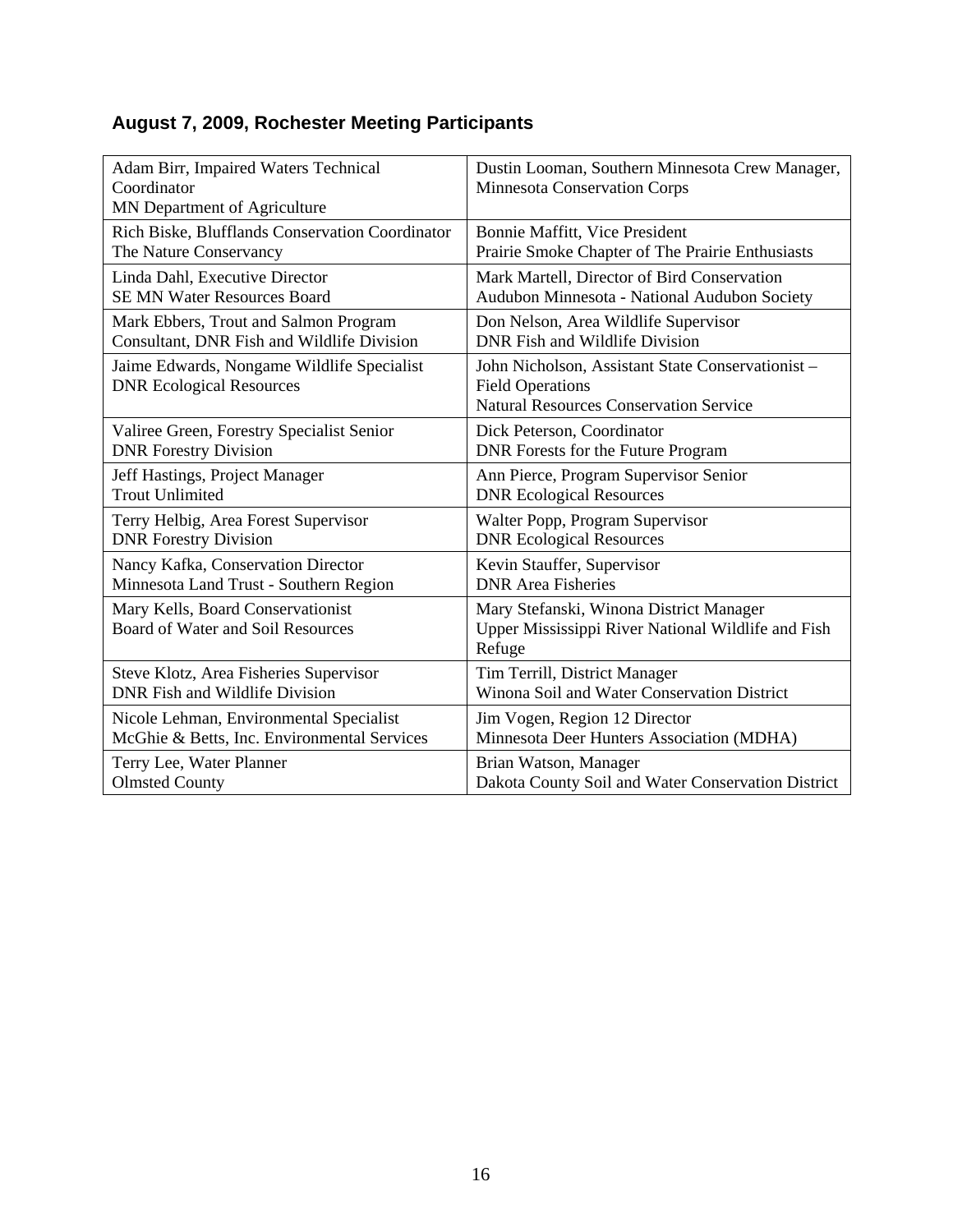# **Public input meeting**

Following is a summary of the Southeast Forest Section's public input meeting held August 7, 2009 in Rochester.

### **Participants**

The table below shows the names of the participants at the public input meeting, and their organizational affiliation, if they indicated one.

| <b>Name</b>            | Organization                                           |
|------------------------|--------------------------------------------------------|
| Jeff Broberg           | Minnesota Trout Association; LCCMR;                    |
|                        | McGhie and Betts Environmental Services, Inc.          |
| <b>Bill Bruins</b>     | Zumbro Valley Audubon; SEMN Forest Landscape Committee |
|                        | of FRC                                                 |
| <b>Joel Dunnette</b>   | Zumbro Valley Audubon; Prairie Smoke/TPE               |
| <b>Bob Fitch</b>       | Minnesota Nursery and Landscape Association            |
| <b>Barb Herbertz</b>   | City of Rochester - Public Works Department            |
| Kyle Herring           | Herring Exterior Design                                |
| Jesse Hockstra         | RNeighbors                                             |
| Rene Lafflam           | RNeighbors, Rochester Neighborhood Resource Center     |
| Nicole Lehman          | McGhie and Betts Environmental Services, Inc.          |
| Andy Masterpole        | <b>Yaggy Colby Associates</b>                          |
| Ray Ramon              | Lake Zumbro Forever, Inc.                              |
| <b>Nate Runke</b>      | Maier Forest and Tree                                  |
| Al Schacht             | Minnesota Forestry Association                         |
| <b>Jason Schilling</b> | RNeighbors                                             |
| <b>Bob Sixta</b>       | <b>RNeighbors</b> and ERC                              |
| Gary Sobotta           | <b>Trout Unlimited</b>                                 |
| <b>Aaron Stelpflug</b> | RNeighbors                                             |
| <b>Richard Tiede</b>   |                                                        |
| John Weiss             | Post-Bulletin                                          |

### **Responses to questions:**

### **Comments on today's professional session (from one person who observed):**

I was impressed with the expertise and thoughtful comments by the professionals. The most revealing comment was about undercounting wetlands potential based on beaver fur trade effects. People were ready with suggestions and it was a dynamic meeting and interactions; debate on the numbers.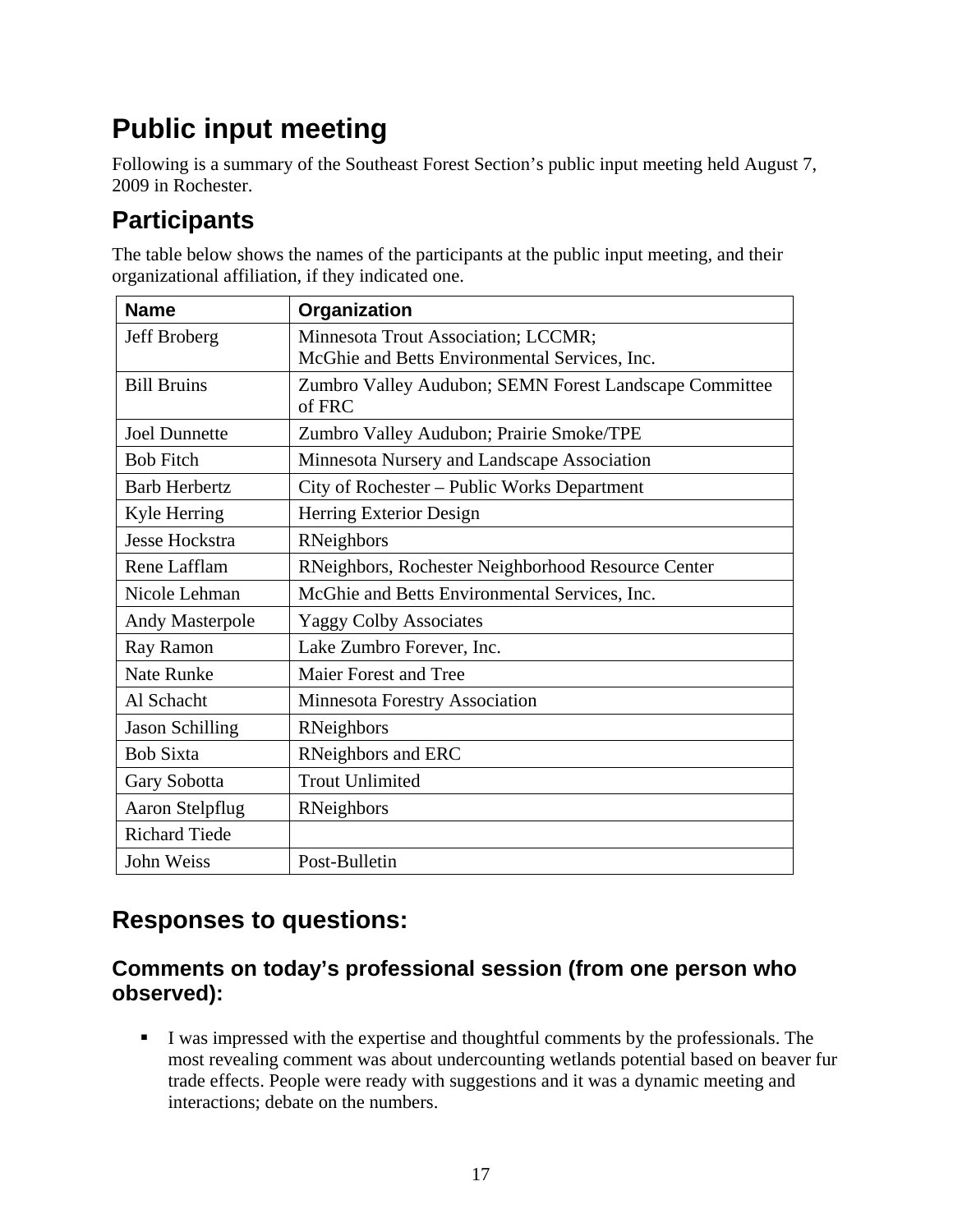### **Comments from all participants:**

### **What do you think are this region's greatest needs?**

- Restoration of Lake Zumbro. It is a much used area, only one we have around.
- Completion of the Dorer Forest purchases.
- Cold and warm water stream restoration.
- Maintenance of existing public land.
- Acquisition of additional public land. We don't have that much in this section.
- Protection and enhancement of forest around Rochester.
- Development of action plan related to impact of EAB and how it relates to wetlands and forest. Exportation of ash trees in general.
- Consider an integrated landscape approach. In the bluffs, we have everything from wetlands to prairie in the same place.
- Better enforcement of rules on the books to protect our natural resources.
- Maintenance and protection of our urban forest. Ten years after EAB goes through, people will think it was needed.
- Our plans aren't comprehensive enough for greenway, open space planning. Other parts have done it and know what to protect. We are not as competitive in getting these grants because we haven't done step A (inventory and planning).
- A corollary, trout groups have spent a lot of time developing strategic plan. I didn't see many of these plans had been used.
- We listed all the plans when we did some planning for this area.
- In statewide plans: we are often left out. There's a bias towards the northern region.

### **What would you like the counsel to accomplish for this region?**

- \$50 million a year.
- 300 miles of trout stream restoration-instream restoration. Does economic impact play into how plans get funded? If a project creates higher economic use, does it get a higher priority?
- Funding for restoring 200 acres of Lake Zumbro.
- The Council should provide equity around the state and integrate how money is being spent from other sources. Synergize rather than spend little amounts here and there from all the different funds (Lessard, Parks) Also we need a more equitable distribution of public lands. We have a higher need for acquisition in this part of the state.
- More connectivity of our corridors. Closing the gaps.
- Assure us that we get our fair share of the dollars for projects in our area.
- Stop the decline in formerly common birds, see them rebound: meadow larks, red woodpeckers, etc.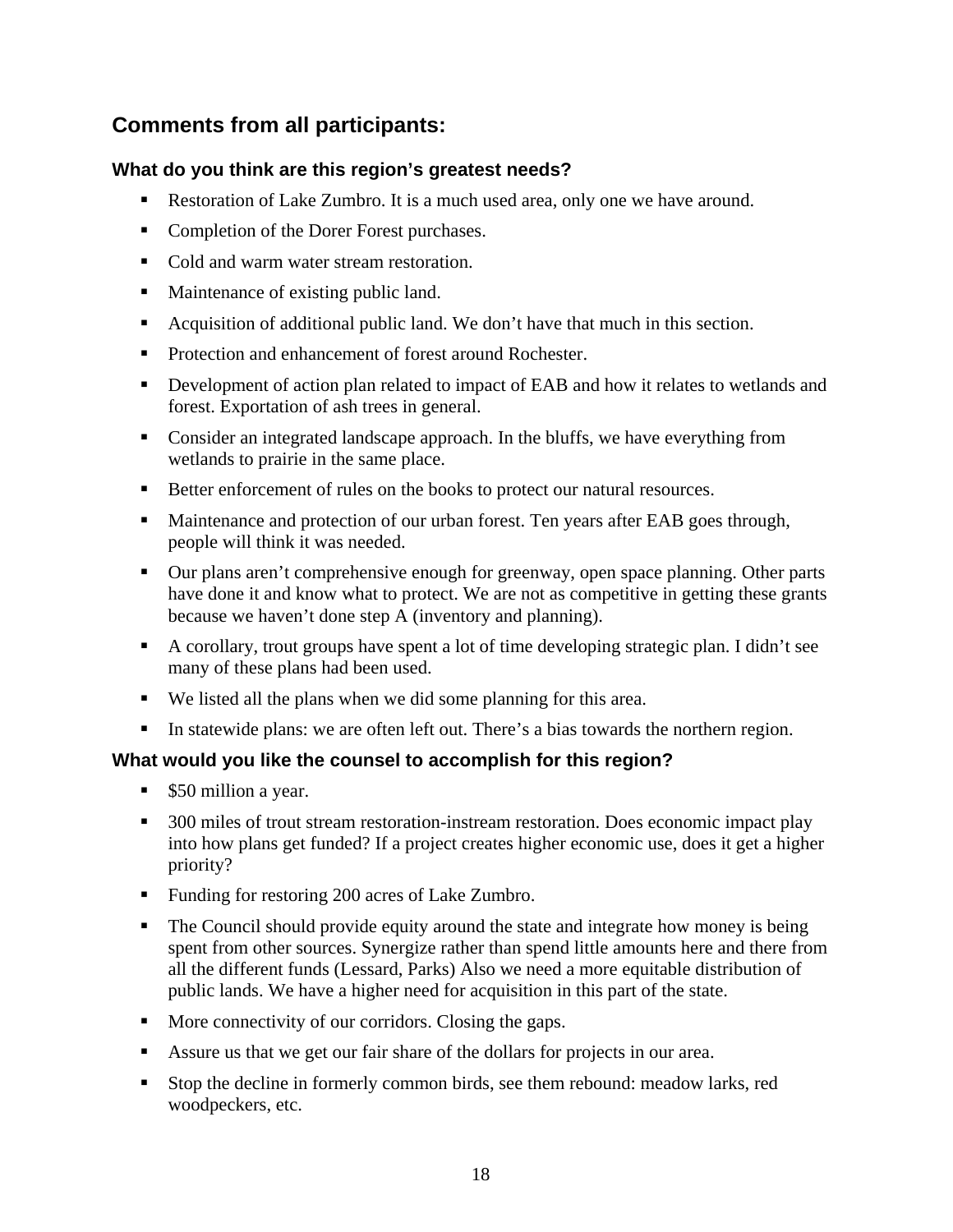- Integrate the idea that an urban area like Rochester can impact the streams, rivers, and lakes surrounding the city. Quantify how the city impacts the environment.
- **Projects that get the most bang for the buck: leverage unique resources, money and** volunteers. Most efficient use of funds.
- Protect 80 percent of our groundwater supported wetlands.
- Get the professionals' numbers from today of prairies restored and protected.
- Where DNR has data on critical habitat for rare species, DNR takes the lead in acquiring, not expecting the local governments to acquire them.
- Warm water stream restoration.

#### **Do you have any other general advice or comment for the Council?**

- The economic impact component: At the beginning of the 25 year plan, get the most matching funds and volunteers, and go after the projects that generate the highest economic return for the dollar spent - utility. A trout stream that is enhanced will see its use go from 300 to 1,000. You restore Lake Zumbro and you get many more people.
- As a component of any fee title or easement, there should be a management plan and a funding request to accomplish it.
- Urban forestry: it is in the cities and towns where we have the greatest opportunity for environmental improvement, because that is where the damage happens.
- Has Darby realized on how diverse the different regions are? (Darby's response: Yes, I've gotten a feeling reflecting the difference in land and resources, but also a commonality of protecting prairie. Despite the variation in flavor, there's also been commonality.)
- It should be a goal of all these groups governing natural resources funds to work together. L-SOHC and LCCMR could work together. That a person could come with one application for all the funds. The same form, process and schedule. Then projects could use funds from all the different funds (LCCMR, Lessard, Parks, Cultural).
- We have a state forest legacy plan and the state will acquire it. The state should communicate which legacy properties will be acquired. The plan was prepared by DNR but has not been shared with the people on what property will be acquired. When there's a project, it should be communicated to the people. If DNR is in negotiations, they should tell the public that the land is being acquired.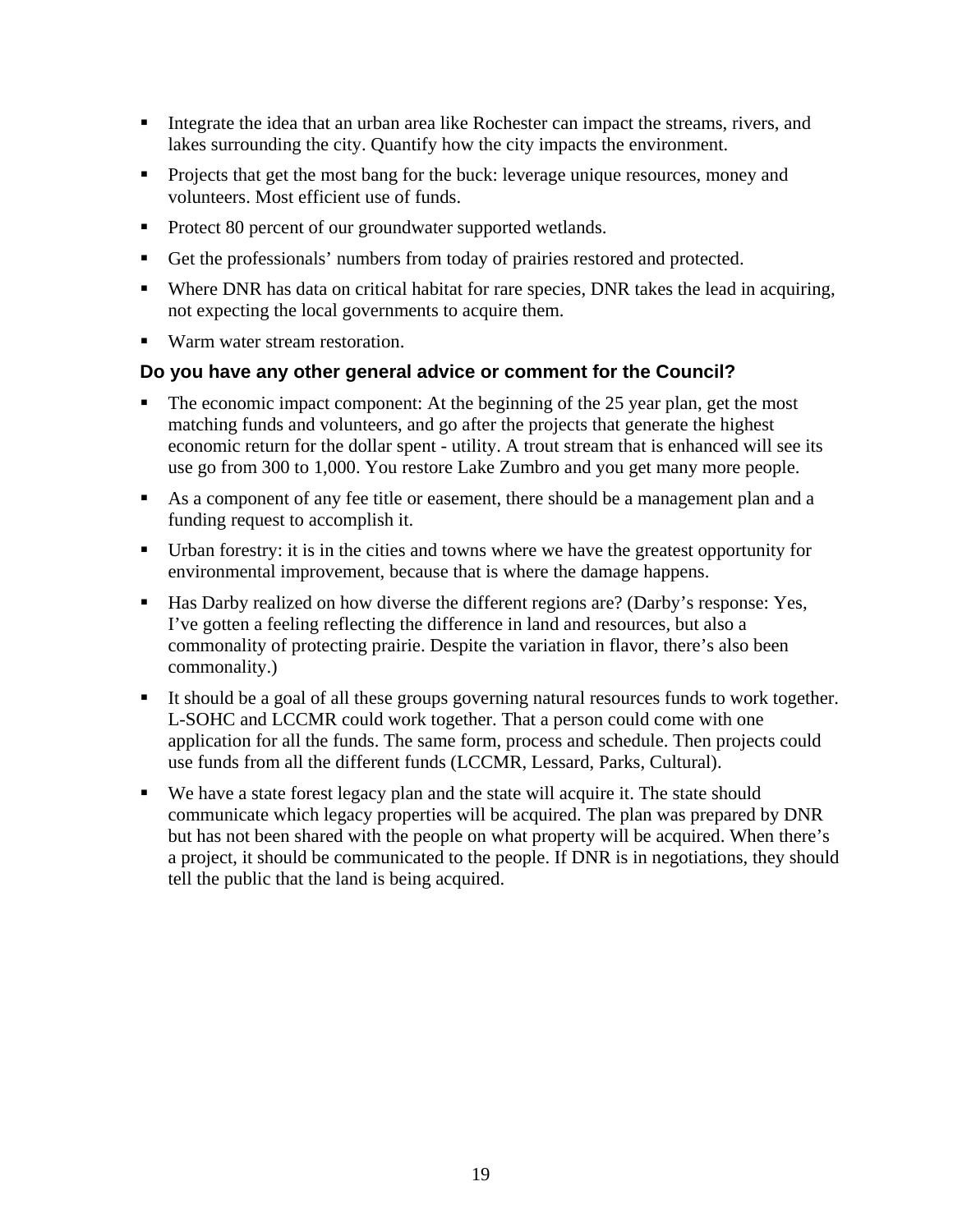## **Comments received during draft review period**

The following comments were received during the draft review period, between August 27 and September 9, 2009. They are listed in the order they were received, and the topic of each comment is shown in the first column. The third column indicates any change made to the draft document as a result of the comment, or refers readers to other sections of this report that discuss a similar topic.

| <b>Topic</b>                               | <b>Comment</b>                                                                                                                                                                                                                                                                                                                                                                                                                                                                                                                                                                                                    | Change made |
|--------------------------------------------|-------------------------------------------------------------------------------------------------------------------------------------------------------------------------------------------------------------------------------------------------------------------------------------------------------------------------------------------------------------------------------------------------------------------------------------------------------------------------------------------------------------------------------------------------------------------------------------------------------------------|-------------|
| Need to                                    | Dear Lessard-Sams Council Members,                                                                                                                                                                                                                                                                                                                                                                                                                                                                                                                                                                                |             |
| involve<br>non-<br>government<br>entities. | I understand the development of the Strategic Plan for the state, as it relates<br>to the Outdoor Heritage Fund has been a difficult, but important process<br>that will set forth the guidelines over the next 25 years, and ultimately guide<br>conservation management for the future.                                                                                                                                                                                                                                                                                                                         |             |
|                                            | I attended the Conservation Professionals meeting that was held in<br>Rochester on Friday, August 7, 2009 and appreciate the participation among<br>professionals in attendance, and believe everyone provided comments that<br>were in the best interests of the Southeast Forest Section as a whole.                                                                                                                                                                                                                                                                                                            |             |
|                                            | However, I do feel the meeting attendees were slightly weighted towards<br>MNDNR professionals, therefore the ability for the group to consider all<br>entities with the desire to build strategic partnerships was under represented.<br>Simply stated, the targeted goals reflected for prairies, wetlands, aquatic<br>habitat, and forests in the "Southeast Forest Section's Preliminary Goals<br>and Objectives 25-Year Targets" only considers work that could potentially<br>be completed by state agencies, such as the MNDNR, whose current<br>capacity is already limited due to funding.               |             |
|                                            | In addition, not a single conservation professional mentioned or considered<br>the efforts that could be completed on a local level through the<br>Conservation Partners Legacy Grant Program, which allows for funding of<br>project up to \$400,000. With the passage, of the Clean Water, Land and<br>Legacy Amendment, supported by Minnesota citizens, I think this is an<br>opportunity to "think outside of the box" and also consider the local, non-<br>profit organizations and their ability to come together and accomplish<br>projects that will protect, enhance and restore Minnesota's landscape. |             |
|                                            | Sincerely,<br>Nicole E. Lehman<br><b>Environmental Specialist</b><br>McGhie & Betts Environmental Services, Inc.<br>September 9, 2009<br>Commenter attended conservation professionals meeting                                                                                                                                                                                                                                                                                                                                                                                                                    |             |
| Definitions<br>and habitat<br>categories   | Thanks for the opportunity to add comments into your planning process.<br>There are two specific items that I feel need to be addressed in a more<br>comprehensive manner:                                                                                                                                                                                                                                                                                                                                                                                                                                        |             |
|                                            | Definitions of "protect, enhance, restore" and Scope of eligible projects<br>1.<br>The ways and means by which the constitutional charge to address<br>2.<br>wetlands, prairies, forests and habitat funding requests will be administered.                                                                                                                                                                                                                                                                                                                                                                       |             |
|                                            | First to the definitions. While I understand the need and desire to prevent<br>mission drift and wavering purpose it is equally important to meet the                                                                                                                                                                                                                                                                                                                                                                                                                                                             |             |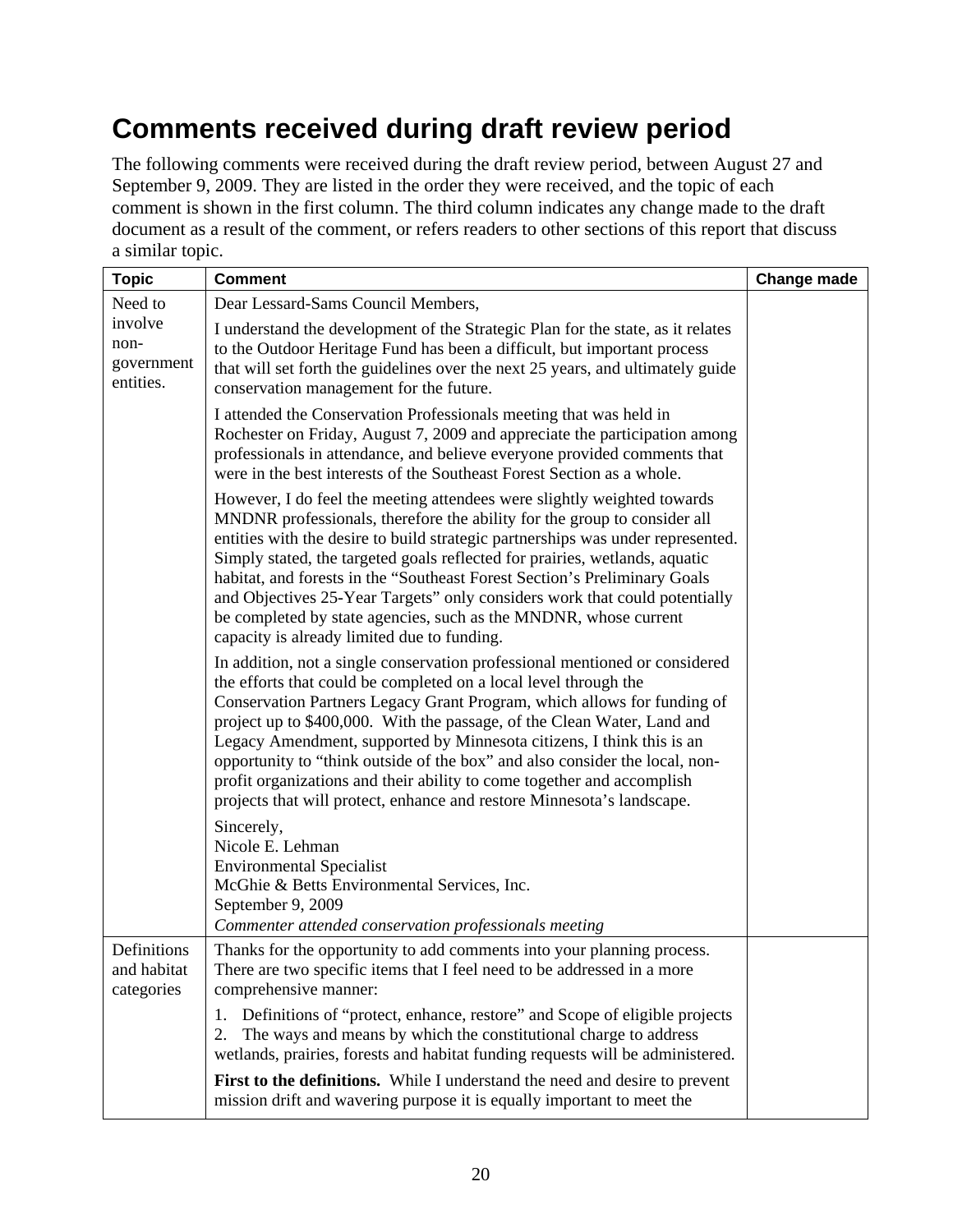| <b>Topic</b> | <b>Comment</b>                                                                                                                                                                                                                                                                                                                                                                                                                                                                                                                                                                                                                                                                                                                     | <b>Change made</b>                                                                                                               |
|--------------|------------------------------------------------------------------------------------------------------------------------------------------------------------------------------------------------------------------------------------------------------------------------------------------------------------------------------------------------------------------------------------------------------------------------------------------------------------------------------------------------------------------------------------------------------------------------------------------------------------------------------------------------------------------------------------------------------------------------------------|----------------------------------------------------------------------------------------------------------------------------------|
|              | conservation needs of Minnesota with a practical view of meeting the<br>demands. I believe that the term "protect" is more encompassing than the<br>mere act of purchasing land or easements. Protection first requires<br>knowledge and a solid foundation of the features deserving protection.<br>Wetlands are the classic example. Until the first National Wetland<br>Inventory Maps and the development of the Cowardin and USFWS system<br>and the Corps of Engineers manual Minnesota's Wetland Conservation Act<br>was not possible. The science to define and delineate the wetlands was a<br>critical element to the protection. Without this foundation work the<br>question was "what are we protecting?"             | See also<br>discussion<br>about<br>definitions and<br>work with<br>private<br>landowners in<br>"common<br>discussion<br>themes." |
|              | In the same regard protection can encompass the development of statutes,<br>rules and ordinances and the acts associated with enforcing the adopted<br>rules. These are all legitimate acts of protection.                                                                                                                                                                                                                                                                                                                                                                                                                                                                                                                         |                                                                                                                                  |
|              | When viewed in the context of the variability of natural resources across<br>Minnesota different regions need different levels of protection. For<br>example in Northern Minnesota where public land is abundant protection<br>through policies and ordinances or more rigorous enforcement of existing<br>rules may be more important than purchasing more land. On the other hand<br>prairies in southern Minnesota may need both public ownership, private<br>incentives and statutes, rules or ordinances that can be enforced.                                                                                                                                                                                                |                                                                                                                                  |
|              | It seems to me that the definitions should be as broad as the Webster's<br>Dictionary and the Requests for Proposals and the initiatives from year to<br>year should focus on the precise elements that will be effective. We cannot<br>be truly effective if we leave any of the tools for protection                                                                                                                                                                                                                                                                                                                                                                                                                             |                                                                                                                                  |
|              | Wetlands, Prairies, Forests and habitat.                                                                                                                                                                                                                                                                                                                                                                                                                                                                                                                                                                                                                                                                                           |                                                                                                                                  |
|              | I fear that the approach of dealing with these distinct ecological elements<br>does not allow for landscape level resource management. We risk<br>shortchanging the ecological system if we seek out or categorize projects<br>solely by the silos adopted in the Constitution and we need a more<br>comprehensive approach.<br>It is my opinion that last year the lumping of groups and proposed projects<br>by the narrow categories of wetlands, prairies, forests and habitat did not<br>provide resource managers or conservation groups to take a comprehensive<br>view of the problems or the solutions. As an example a Watershed project<br>that has priorities across the spectrum of the landscape was limited to only | See also,<br>"suggestions"<br>for future<br>planning<br>processes.                                                               |
|              | applying to a single category.<br>It is my advice that applicants should still have to be specific about the<br>impact they will have on each category but they should have the<br>opportunity to address more than one category at a time.                                                                                                                                                                                                                                                                                                                                                                                                                                                                                        |                                                                                                                                  |
|              | Thank you for the opportunity to comment and thank you all for the time<br>and effort you have devoted to Minnesota's resources.                                                                                                                                                                                                                                                                                                                                                                                                                                                                                                                                                                                                   |                                                                                                                                  |
|              | Jeffrey S. Broberg, President<br>Minnesota Trout Association<br>September 9, 2009<br>Commenter attended the public input meeting                                                                                                                                                                                                                                                                                                                                                                                                                                                                                                                                                                                                   |                                                                                                                                  |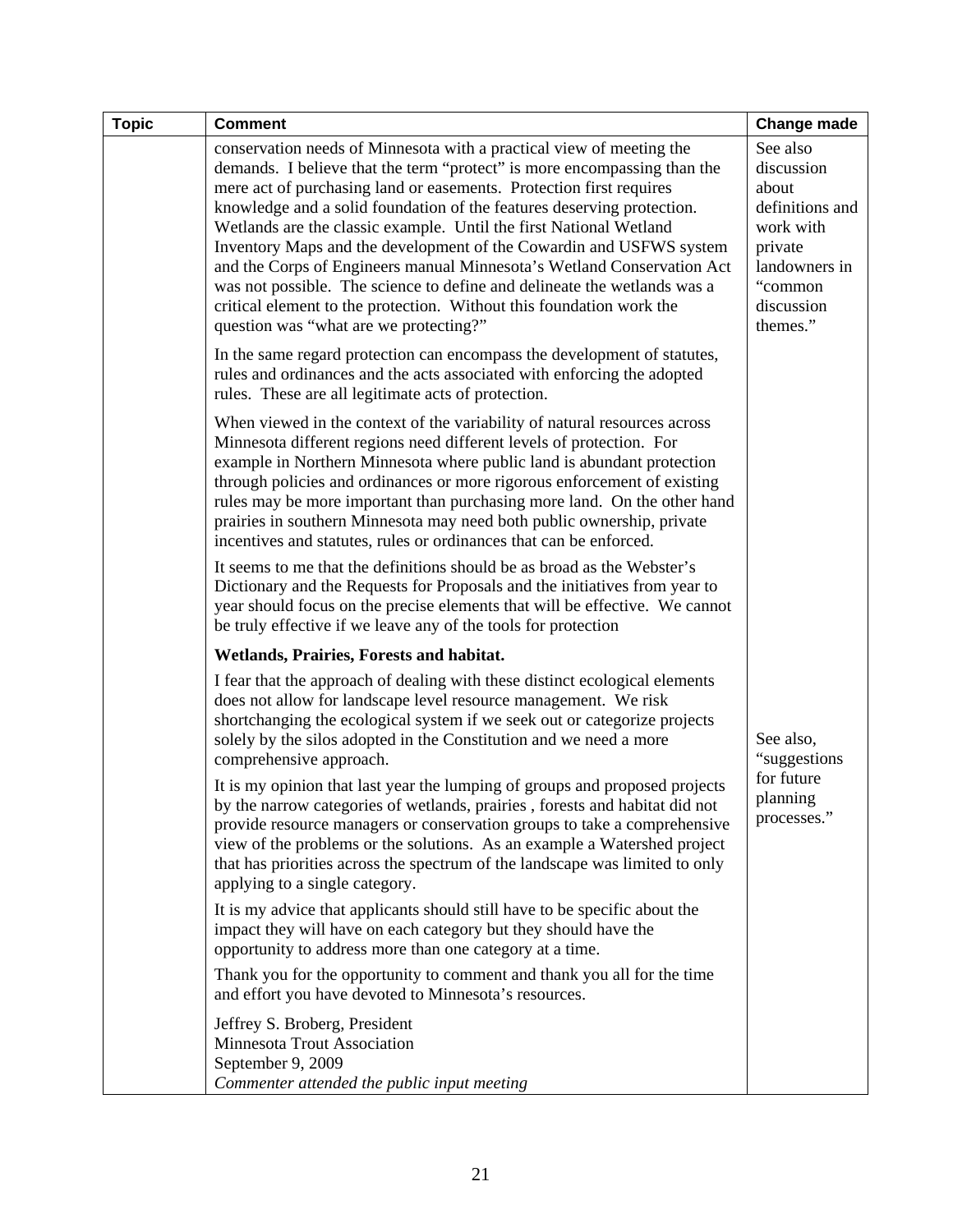# **Northern Forest section summary**

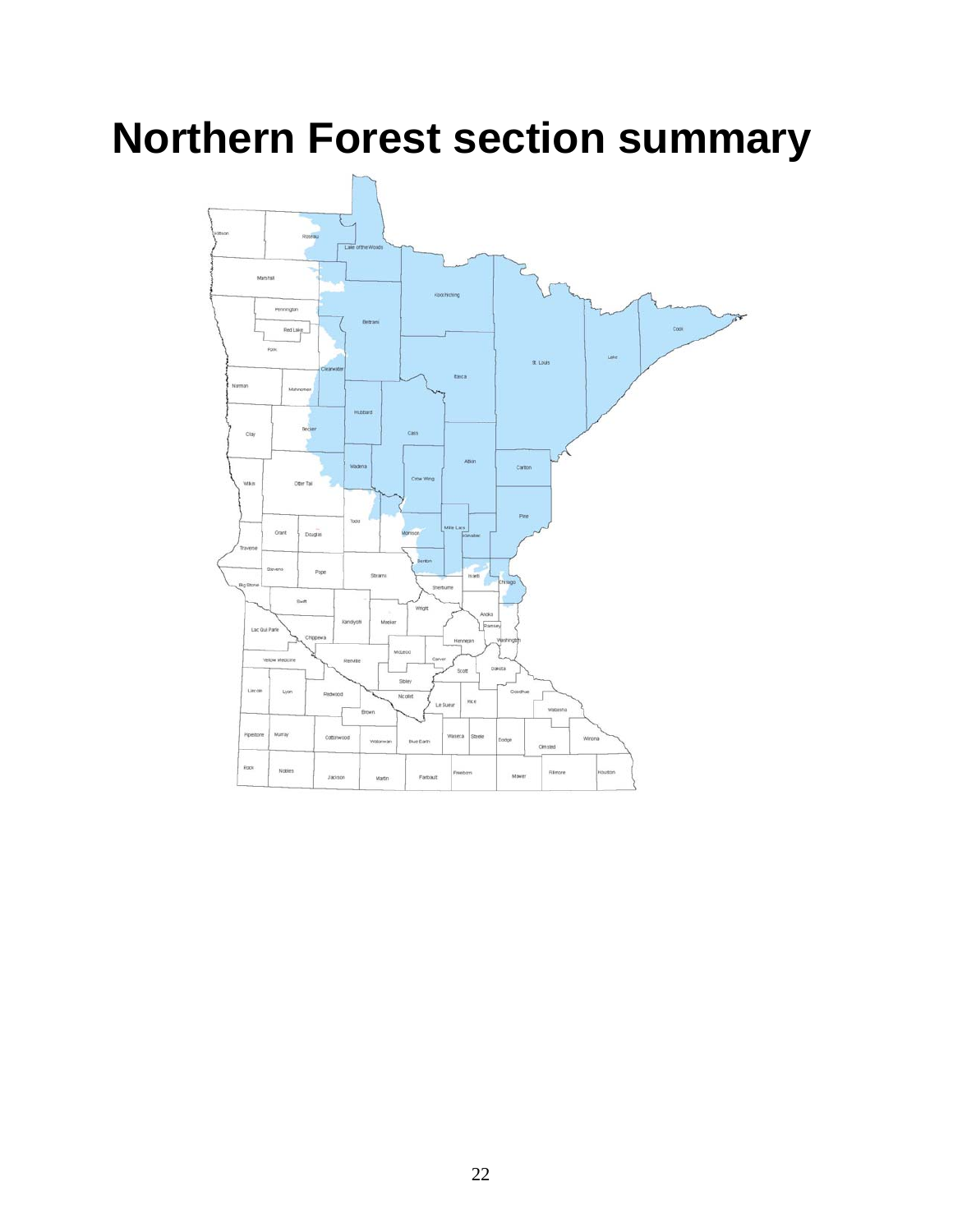## **Conservation professionals' meeting**

Following is a summary of the Northern Forest Section's conservation professionals' meeting held August 11, 2009 in Grand Rapids.

### **Summary Table**

|                    | <b>Target</b>                  | 1st year      | 5 years         | 10 years        | 25 years        |
|--------------------|--------------------------------|---------------|-----------------|-----------------|-----------------|
|                    | Acres protected                | 270,000       | 550,000         | 1,135,000       | 1,700,000       |
| Forest             | Acres restored\enhanced        | 92,000        | 960,000         | 1,970,000       | 6,300,000       |
|                    | Cost (all fund sources)        | \$153,900,000 | \$1,103,900,000 | \$2,386,400,000 | \$7,123,900,000 |
|                    | Acres protected                | 3,000         | 15,000          | 30,000          | 75,000          |
| Wetlands           | Acres restored\enhanced        | 4,000         | 20,000          | 40,000          | 100,000         |
|                    | Cost (all fund sources)        | \$18,000,000  | \$90,000,000    | \$180,000,000   | \$450,000,000   |
|                    | Acres protected                | 30            | 300             | 760             | 1,520           |
|                    | Acres restored\enhanced        | 3,000         | 15,000          | 40,000          | 85,000          |
| Aquatic<br>habitat | Shoreline miles protected      | 100           | 900             | 2,050           | 4,500           |
|                    | Shoreline restored\enhanced    | 110           | 1,400           | 2,900           | 7,000           |
|                    | Cost (all fund sources)        | \$8,815,000   | \$109,500,000   | \$257,400,000   | \$547,500,000   |
|                    | Total costs (all fund sources) | \$180,715,000 | \$1,303,400,000 | \$2,823,800,000 | \$8,121,400,000 |

No prairie targets were developed.

### **Priority Characteristics and Actions**

The professionals provided landscape characteristics that should be the highest funding priorities and priority actions for protection, restoration and enhancement. These are summarized below, in the order they came up in discussion. These characteristics and actions were in addition to those recommended by the plans that were reviewed at the Council's request (also summarized by source). No prairie targets were developed, and meeting participants did not spend much time discussing wetlands because many of the protected forested acres include an unknown number of "forested wetlands."

### **Priority landscape characteristics**

### **For Forest Protection in the Northern Forest Section**

Give priority to forest protection programs with these features:

- Aquatic components lakes and rivers and known fisheries.
- Protection of riparian forests.
- Working forests with multiple public benefits, recreation, etc.(Forests for the Future)
- **Parcels that put together existing lands to create unfragmented landscapes.**
- Habitat for northern forest species at the southern edge of their range.
- Open access, not only to the easement protected lands but the lands that lie beyond them.
- Rare habitats that are not well "protected."
- Maintenance of early succession component.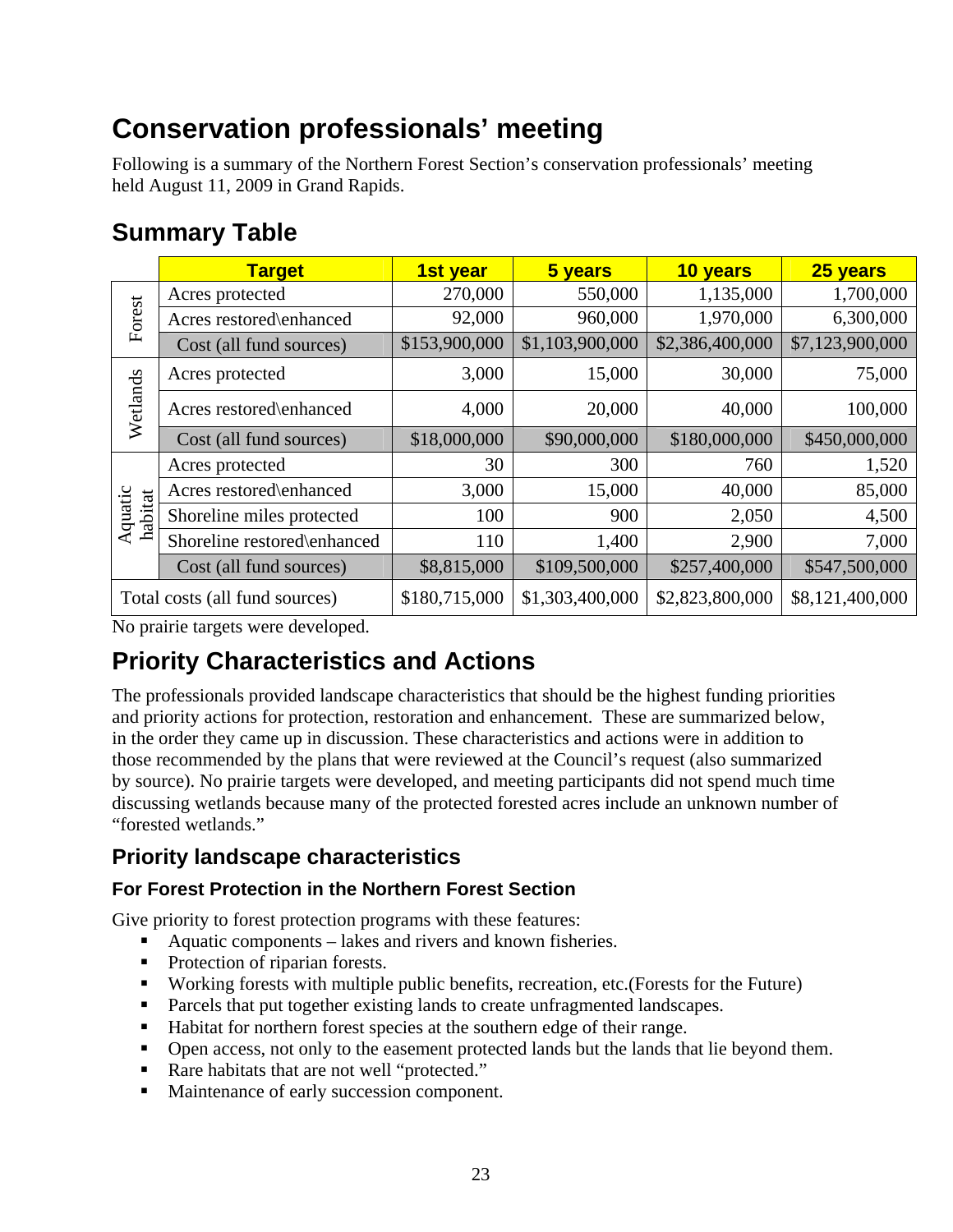- Species that need large continuous area.
- **Parcels that provide access to landlocked public parcels.**
- **Parcels that allow for the management of shallow lakes or wetlands key parcels at an** outlet, for example.
- Small forested watersheds where changes in land use have a major impact.
- Eliminate incompatible inholdings.
- Contain areas of statewide biodiversity significance identified by the Minnesota County Biological Survey.
- High-conservation value forests (high environmental, biodiversity and landscape values)– in working forests.
- Critical habitat for endangered, threatened and rare species (Wildlife Management Area Acquisition Plan)..
- **Complements to other public lands to create corridors and protect larger blocks of land** (Wildlife Management Area Acquisition Plan).
- Complete existing Wildlife Management Areas (Wildlife Management Area Acquisition Plan).
- Contain sharp-tail grouse habitat (Wildlife Management Area Acquisition Plan).
- Old growth forests ("vulnerable acres" target) and protect large blocks (100 acres or more) near existing protected parcels (Statewide Conservation and Preservation Plan).

#### **For Habitat Protection: in the Northern Forest Section**

Give priority to habitat protection programs with these features:

- Wetland complexes of habitat.
- High quality lakes that support cold water lake species.
- Riparian lands defined as sensitive shorelines. Definitions have been developed in Cass County and could be used elsewhere.
- The Stream Habitat Protection Program has a recommended prioritization:
	- o Fix root causes of problems address causes rather than symptoms.
	- o What is the scale of the impact localized or a dam that affects miles?
	- o Ecological function
	- o What is the potential for recovery upon completion?
	- o Is it critical habitat rare or very important?
	- o The extent of landowner and community support.
	- o Is there a critical timing issue a chance to do it now or lose an opportunity.
	- o Feasibility and viability of the project.
	- o Compatible with other resource plans.
	- o Professional judgment based on data collection something can be of high value even if it is in a small area.
- Provides habitat for a rare species  $-e.g.,$  mussel and turtles.
- Lands that connect already protected lands.
- Focus more on ecological function than on individual species all the organisms that make it a healthy system.
- Lakes with small wooded watersheds susceptible to development.
- Lakes lightly developed or undeveloped higher priority for protection.
- Restore shoreland buffers, prefer a native buffer
- Lakes minimally impacted by invasive species.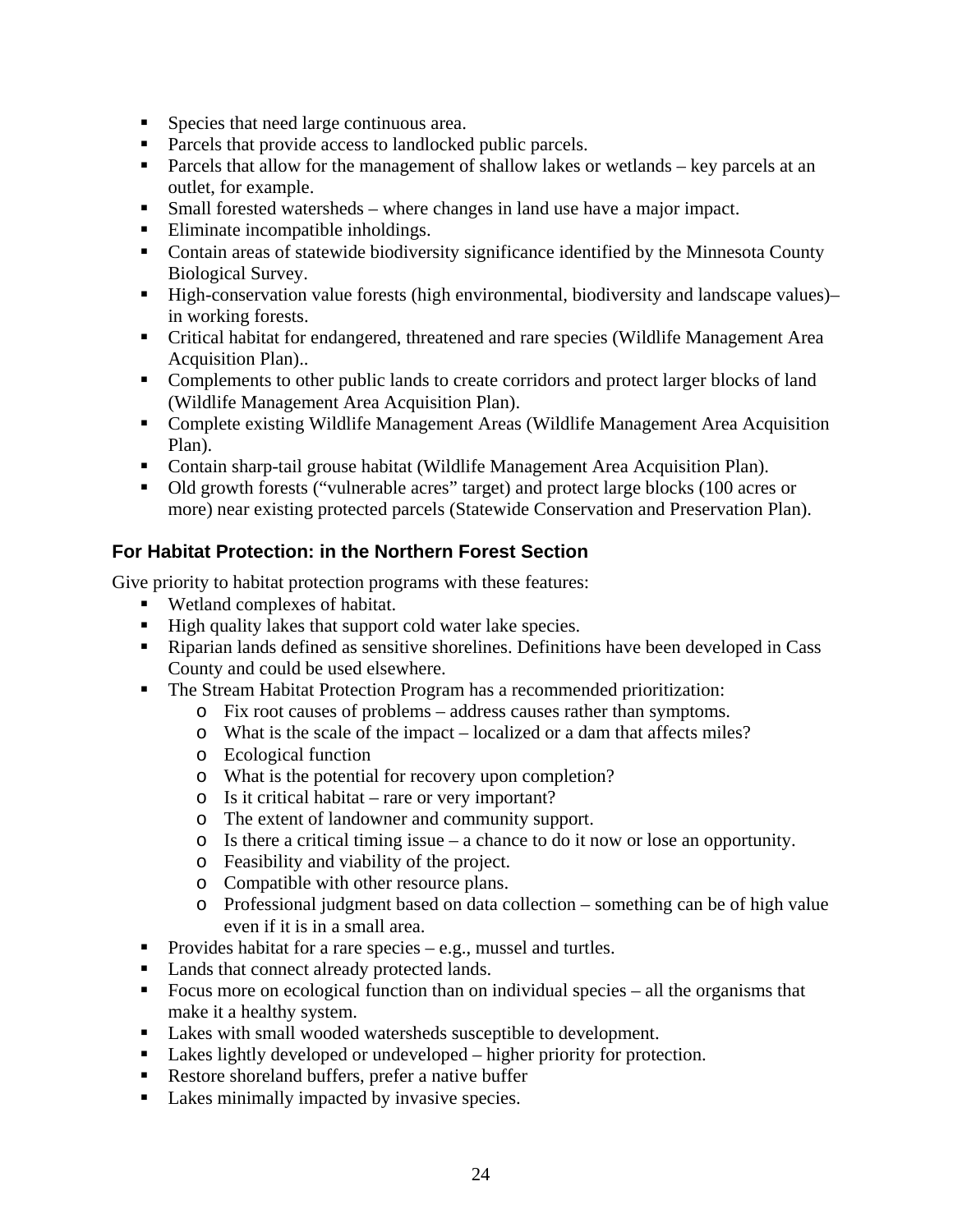- Early succession habitats those large brushlands they overlap
- Lakes that have historically supported natural wild rice.
- Wild rice wetlands and shallow lakes that provide exceptional and unique habitat for a wide range of game and non-game wildlife.
- Cold water source areas for cold water streams.
- Estuaries and lakes with significance to waterfowl.
- Many small basins (9 acres each, on average) and permanent wetlands for migration (Duck Recovery Plan).
- **Provide winter cover (Pheasant Plan).**
- Protection mostly through easement.

### **Priority Restoration and Enhancement Actions**

#### **For Forest Restoration and Enhancement in the Northern Forest Section**

Give priority to forest restoration and enhancement programs with these features:

- Riparian such as to burn riparian meadows in a prairie landscape. Appropriate restoration of riparian areas.
- Use ecological classification tools in silviculture management.
- Fight or remove invasive species and re-vegetate with native.
- Large woody habitat.
- Where certain rare resources are in public ownership and management may be limited by trust fund, buy out the trust to allow management for the rare resources on the trust fund land, e.g., old growth.
- Use of intermediate stand treatments: timber stand improvements and prescribed burning.
- Actions to take care of early succession habitats such as shearing, mowing, not only small scale things but large scale for species such as sharp tailed grouse.
- Data acquisition from private lands.
- Enhanced use of prescribed and natural fire where appropriate.
- Pine underplantings with follow-up protection from deer browse.
- Support for partnerships in land management.
- Money for follow-up to assess whether plans are doing what we expect.
- Money to support chairperson or data person for multiple-ownership collaboratives.
- Selection of regionally appropriate restoration endpoints.
- Control invasives in rare natural species habitat.
- Increase the amount of forest land through planting and seeding.
- Use easements to protect large forest holdings and 90 percent of small forest holdings.
- Convert aspen/balsam poplar to upland pine for forest wildlife habitat and maintain and enhance oak component for timber and wildlife benefits (DNR Subsection Forest Resources Management Plans)
- Increased component of red, white and jack pine, cedar, tamarack, spruce and fir; range of species, patch sizes, and age classes that more closely resemble natural patterns and functions; natural range of variability; and diverse habitat to support a number of animal and plant species (Minnesota Forest Resources Council –Northeast, North Central and East Central plans).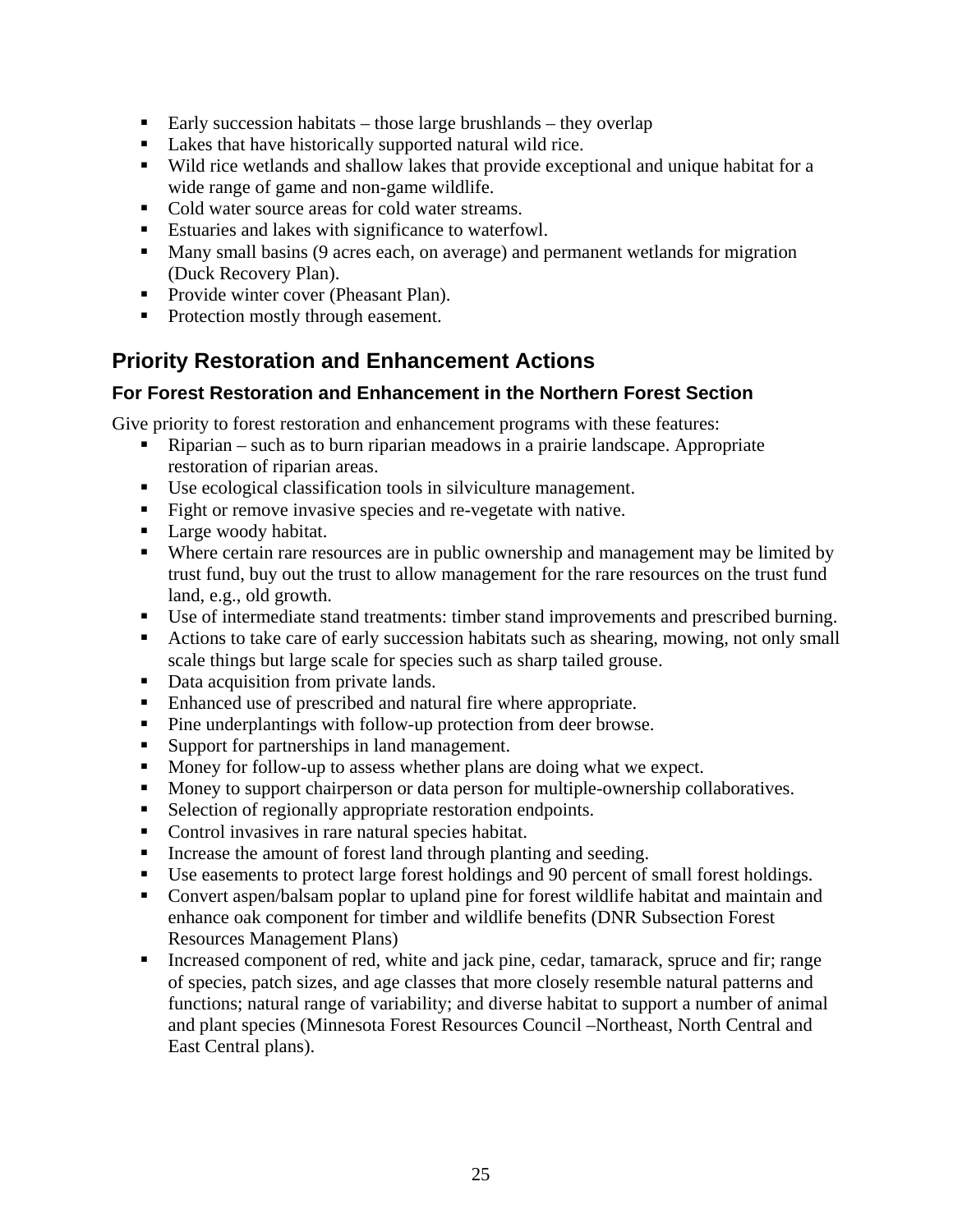#### **For Habitat Restoration and Enhancement: in the Northern Forest Section**

Give priority to habitat restoration and enhancement programs with these features:

- Focus on shorelines before they are disturbed get ahead of it because restoration is very difficult and expensive.
- Beaver control and (human) dam removal and beaver dam removal
- Enforcement of existing regulations and reduced use of variances.
- **Management to increase input of woody material.**
- **Instream and riparian restoration.**
- Shoreland reserve a complement to conservation easement.
- Watershed scale part of larger plan focus the restoration projects to have a watershed goal.
- Analyze the watershed and collect data to identify projects as opposed to picking projects that are "shovel ready."
- Protect mostly through easements.
- Watersheds with agricultural impacts. Cattle crop dusting with run off into water sheds for example, nutrient run off.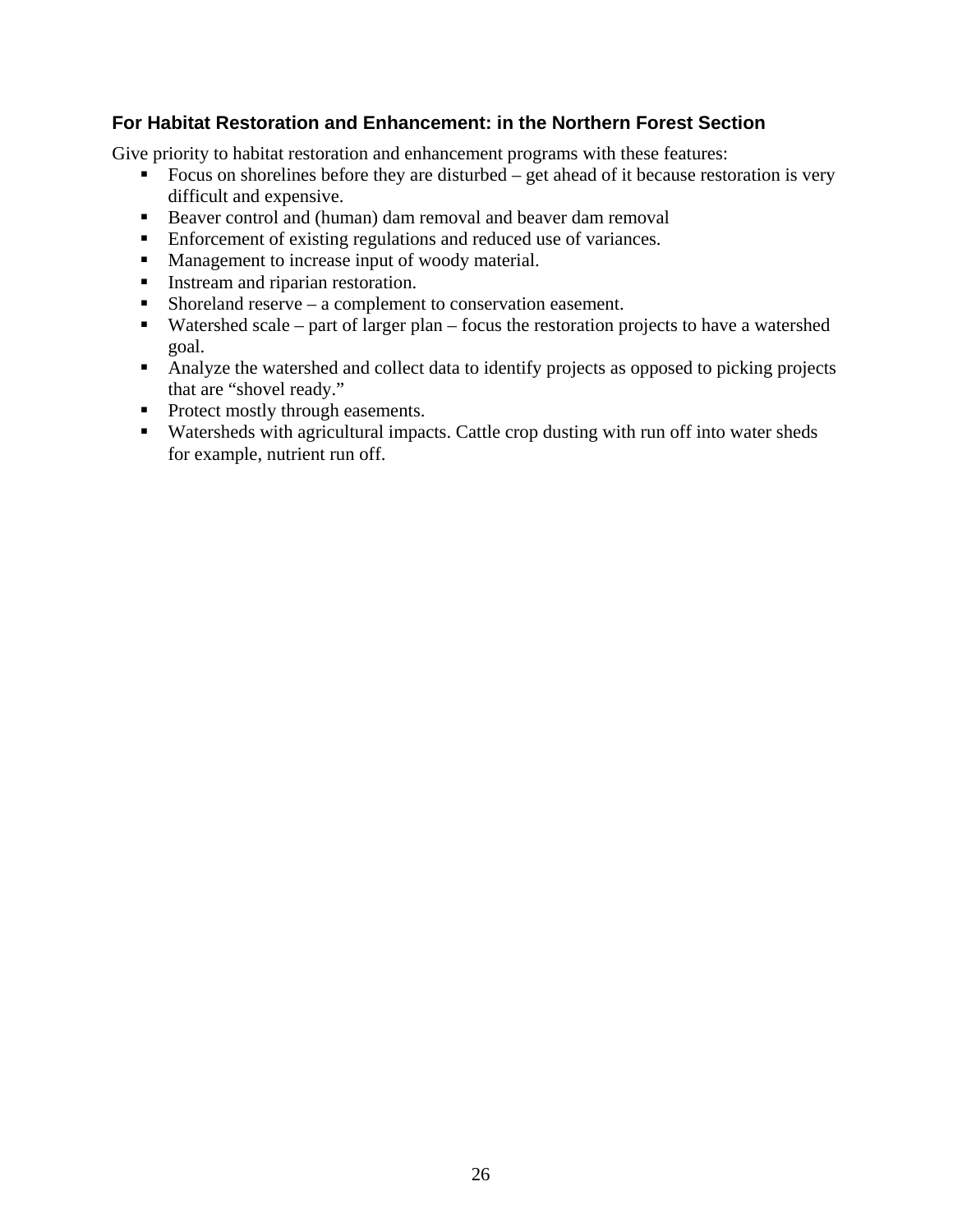### **Forests**

The forest protection targets were divided into large holdings (ownership greater than 5,000 acres) and small holdings (under 5,000 acres) due to different protection costs. The large-holding protection target is based on the top-ten commercial landowners' current acreage. The first-year target includes the State of Minnesota and Blandin Paper Company (UPM)'s 187,300-acre conservation easement agreement, which received Outdoor Heritage and private funding.<sup>5</sup> Participants recommended that the entire 900,000 large holdings target be completed within ten years, or the opportunity will be loss.

The small-holding target is based on estimates of current easement activity and how much forest has been lost since pre-settlement. The forest targets include St. Croix headwater forests identified by Metro section participants as critical.

| <b>Target</b>                   | 1st year     | 5-years       | 10 years        | 25-years        |
|---------------------------------|--------------|---------------|-----------------|-----------------|
| Protect large holdings-         | 260,000      | 500,000       | 900,000         | 900,000         |
| acres                           |              |               |                 |                 |
| Protect large holdings-         |              |               |                 |                 |
| $\cos t$ (\$240 per acre in 1st | \$62,400,000 | \$146,400,000 | \$286,400,000   | \$286,400,000   |
| year; \$350 per acre for        |              |               |                 |                 |
| remaining years)                |              |               |                 |                 |
| Protect small holdings-         | 10,000       | 50,000        |                 | 800,000         |
| acres                           |              |               | 235,000         |                 |
| Protect small holdings-         | \$10,000,000 | \$50,000,000  | \$235,000,000   | \$800,000,000   |
| $cost$ (\$1,000 per acre)       |              |               |                 |                 |
| $Restore\$ enhance – public     |              |               |                 |                 |
| acres                           | 50,000       | 500,000       | 1,000,000       | 3,600,000       |
| $Restore\$ enhance – private    |              |               |                 |                 |
| acres                           | 30,000       | 400,000       | 850,000         | 2,400,000       |
| Restore\enhance –               | 12,000       | 60,000        | 120,000         | 300,000         |
| brushlands                      |              |               |                 |                 |
| $Restore\$ enhance – cost       |              |               |                 |                 |
| $$1,000$ for forest; \$125      | \$81,500,000 | \$907,500,000 | \$1,865,000,000 | \$6,037,500,000 |
| per acre for brushlands)        |              |               |                 |                 |

The large holdings protection's \$240 cost per acre is based on the State of Minnesota – Blandin Paper Company (UPM) agreement. Participants gave a \$300-\$450 per acre for future-year "working forest conservation easements." The small holding protection cost per acre assumes 90 percent are conservation easements at \$500-\$1,000 per easement acre and ten percent are fee title at \$2,000-\$4,000 per acre. Brushlands are included in the protection targets but separated for the restore and enhance targets. Brushland restore and enhance costs are based on a range of \$50 per acre for prescribed burning to \$200 acre for mowing.

The restore and enhance forest targets are approximately half of existing forest lands. The brushlands target is based on DNR Forestry staff's post-meeting GIS analysis which identified brushland habitat by land ownership within 3.6 kilometers of known sharp-tailed grouse "dancing grounds" or leks. The forest and brushland targets include private lands with and

<sup>&</sup>lt;sup>5</sup> http://news.dnr.state.mn.us/index.php/2009/06/03/upper-mississippi-forest-lands-protected-forever/. The easement purchase should be completed by December 31, 2010.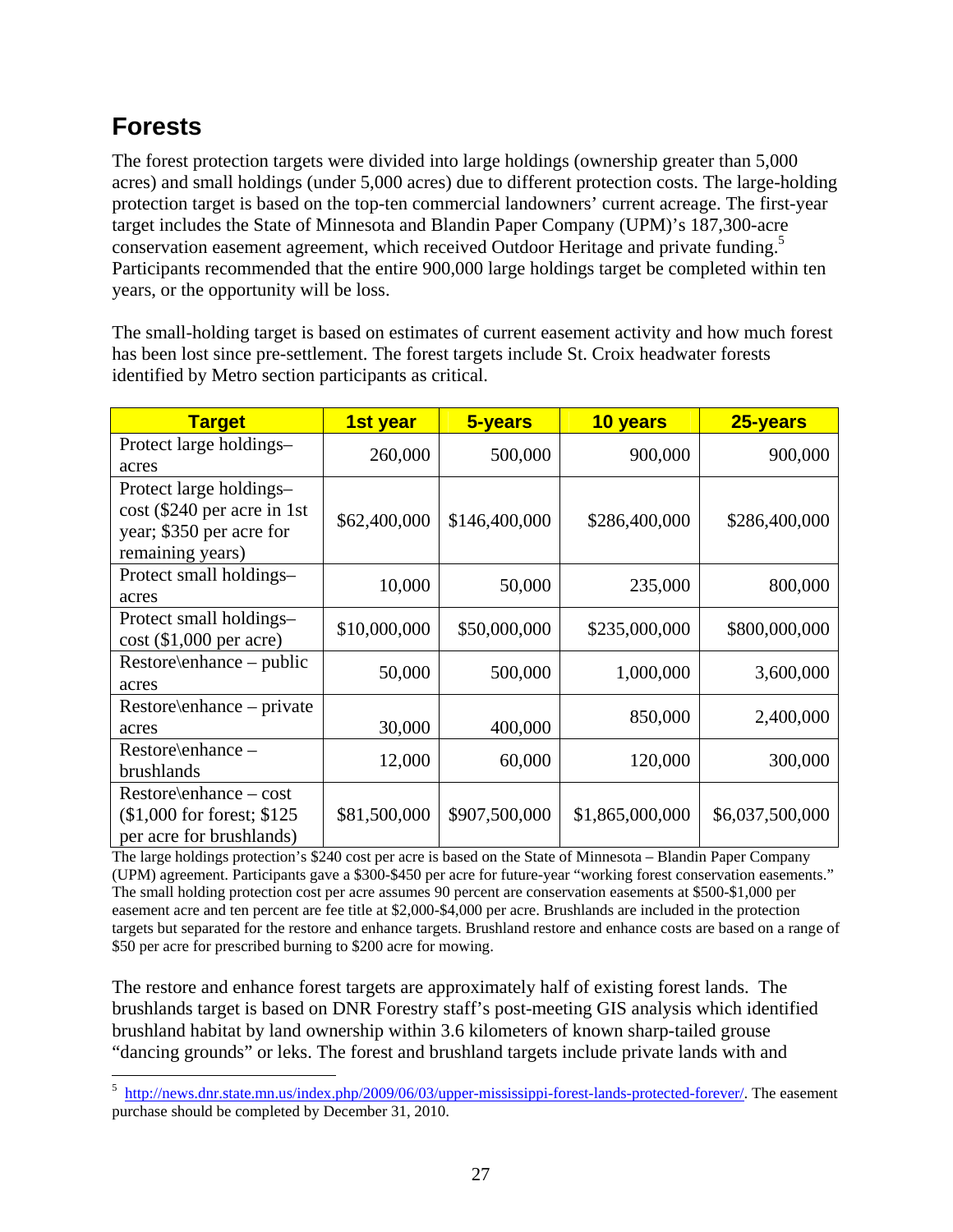without easements, which are eligible for federal funds. Participants said it was critical to include privately owned lands and privately protected (easement) lands for the greatest ecological benefits.

### **Wetlands**

Meeting participants did not spend much time discussing wetlands because many of the protected forested acres include an unknown number of "forested wetlands." The wetlands discussed here are other wetland types, including mining reclamation ones. The Board of Water and Soil Resources' Northeast Wetland Mitigation Inventory and Assessment Project estimates over 1 million acres for potential wetland mitigation. Priority landscape characteristics or actions were not discussed.

| <b>Target</b>                                   | 1st year     | 5 years      | 10 years      | 25 years      |
|-------------------------------------------------|--------------|--------------|---------------|---------------|
| $Protext - acres$                               | 3,000        | 15,000       | 30,000        | 75,000        |
| $Protext - cost$<br>$(\$5,200$ per acre)        | \$15,600,000 | \$78,000,000 | \$156,000,000 | \$390,000,000 |
| $Restore\$ enhance – acres                      | 4,000        | 20,000       | 40,000        | 100,000       |
| $Restore\$ enhance – cost<br>$(\$600$ per acre) | \$2,400,000  | \$12,000,000 | \$24,000,000  | \$60,000,000  |

Participants gave a \$300 to \$10,000 protection cost per acre, so the \$5,200 midpoint is used. Participants did not provide an estimated restore and enhance cost per acre, so the Forest-Prairie Transition Section's \$600 per acre is used.

### **Habitat**

The professionals created three aquatic habitat categories:

- **Lakeshore and St. Louis River estuary miles:** a 25-foot wide buffer strip along a lake or the estuary.
- **Shallow lakes:** lakes less than 15 feet deep.
- **Streams and rivers:** a 25-foot wide buffer strip along each side.

Participants doubled the Aquatic Management Acquisition plan targets to also address impaired waters and to protect fragile cold-water streams. The lakeshore and estuary miles are based on the Nature Conservancy's identified lakes portfolio and to protect the St. Louis River estuary. The shallow lakes target is based on current DNR and tribal efforts.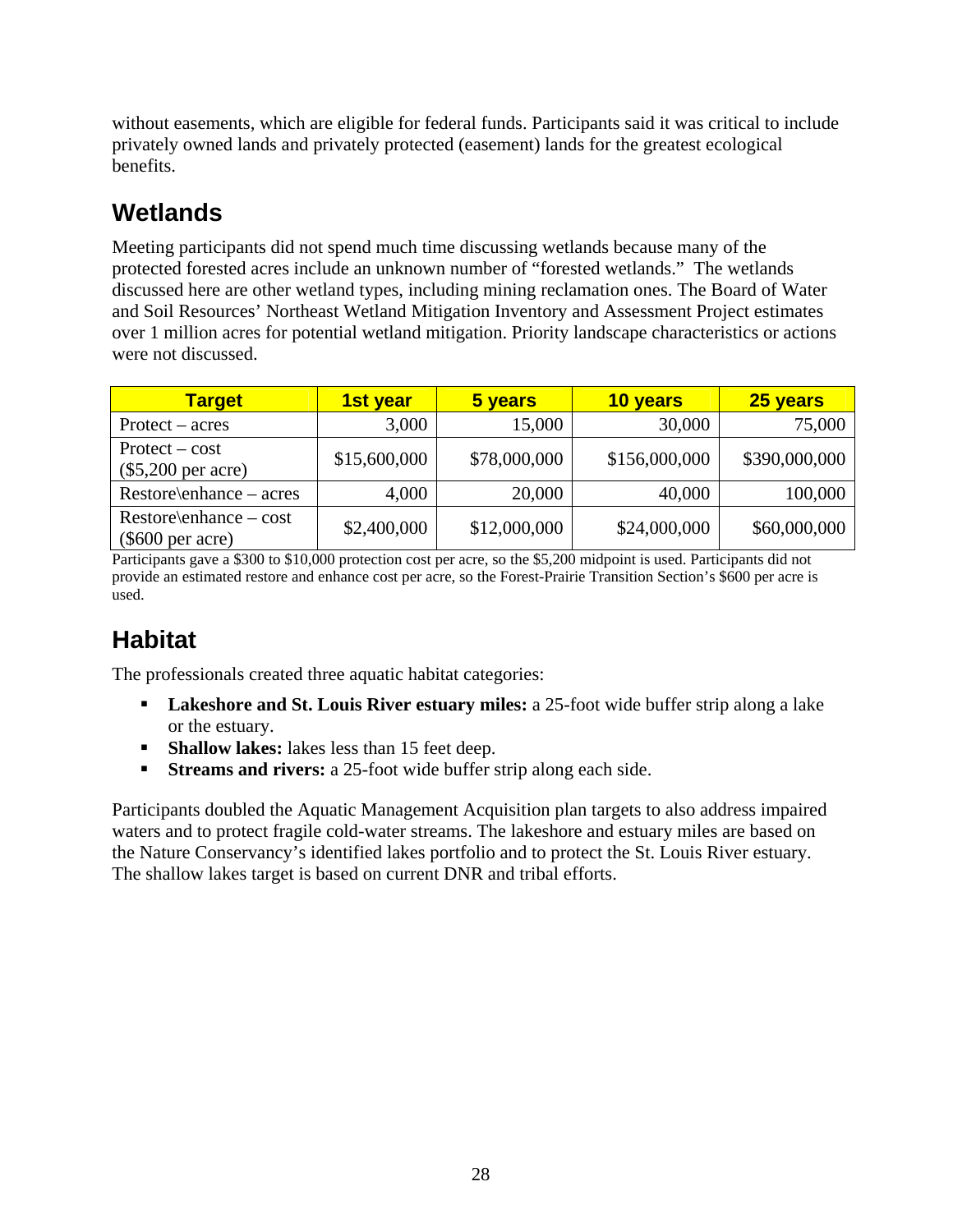#### **Lake shore and estuary (miles)**

| <b>Target</b>                                       | 1st year    | 5 years      | 10 years      | 25 years      |
|-----------------------------------------------------|-------------|--------------|---------------|---------------|
| $Protext - miles$                                   | 25          | 300          | 700           | 1,500         |
| Protect – cost $(\$33,000$ per<br>mile)             | \$825,000   | \$9,900,000  | \$23,100,000  | \$49,500,000  |
| $Restore\$ enhance – miles                          | 10          | 200          | 500           | 1,000         |
| $Restore\$ enhance – cost<br>$(\$264,000$ per mile) | \$2,640,000 | \$52,800,000 | \$132,000,000 | \$264,000,000 |

Protection costs are based on the midpoint of \$1,000-\$20,000 per acre, which Management Analysis converted to \$33,000 per mile, assuming a 25-foot buffer. Restoration and enhancement costs are based on \$50 per linear foot using the participants' range of \$25 to \$125 per foot and DNR lakeshore restoration program staff's experience of \$40-\$50 per linear foot. Forest-Prairie meeting participants provided a similar restore and enhance cost estimate of \$250,000 per lakeshore mile.

#### **Shallow lakes (acres)**

| <b>Target</b>                                   | 1st year    | 5 years      | 10 years     | 25 years     |
|-------------------------------------------------|-------------|--------------|--------------|--------------|
| $Protext - acres$                               | 30          | 300          | 760          | 1,520        |
| $Protext - cost$<br>$(\$2,800$ per acre)        | \$84,000    | \$840,000    | \$2,128,000  | \$4,256,000  |
| $Restore\$ enhance – acres                      | 3,000       | 15,000       | 40,000       | 85,000       |
| $Restore\$ enhance – cost<br>$$1,000$ per acre) | \$3,000,000 | \$15,000,000 | \$40,000,000 | \$85,000,000 |

Participants' shallow lake protection targets were converted from shoreline miles to acres (approximately 3 acres per mile, assuming a 25-foot buffer). Protection cost per acre is the midpoint of \$500-\$5,000. Participants did not provide an estimated restore and enhance cost per acre, so the Forest-Prairie meeting's \$1,000 per acre is used.

#### **Streams and rivers (miles)**

| <b>Target</b>                         | 1st year    | 5 years      | 10 years     | 25 years      |
|---------------------------------------|-------------|--------------|--------------|---------------|
| Protect – coldwater miles             | 50          | 400          | 900          | 2,000         |
| Protect – warm water miles            | 25          | 200          | 450          | 1,000         |
| Protect – costs $(\$58,000$ per mile) | \$4,350,000 | \$34,800,000 | \$78,300,000 | \$174,000,000 |
| Restore\enhance -miles                | 100         | 1,200        | 2,400        | 6,000         |
| $Restore\{enhance - cost$             |             |              |              |               |
| $($10,000$ per mile)                  | \$1,000,000 | \$12,000,000 | \$24,000,000 | \$60,000,000  |

Protection cost per mile based on the Northern Forest section's 2008 farm and timber land values that DNR uses for stream conservation easements, per Minnesota Statute 84.0272. Restoration cost per mile provided by DNR Fisheries Section, and assumes a 25-foot buffer. Restore and enhance target miles should be equally divided between cold- and warm-water streams.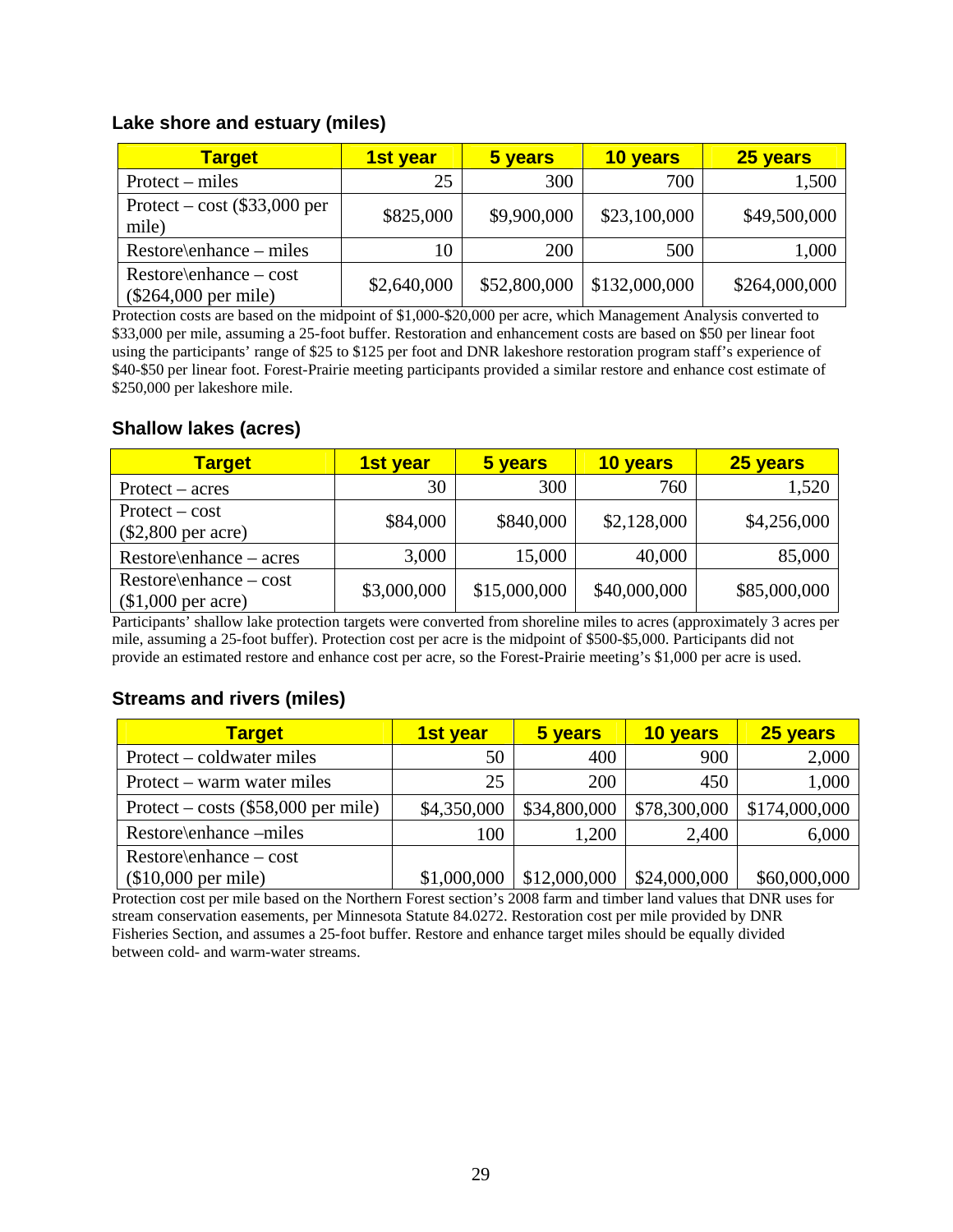### **August 11, 2009 Grand Rapids Meeting Participants**

| Cheryl Adams, Forest Ecologist                                                                                        | Rebecca Knowles, Plant Ecologist/ Planner,                                                                                     |
|-----------------------------------------------------------------------------------------------------------------------|--------------------------------------------------------------------------------------------------------------------------------|
| UPM, Blandin Paper Mill                                                                                               | Leech Lake Band of Ojibwe                                                                                                      |
| Jim Ballenthin, Chair                                                                                                 | Bob McGillivray, Senior Project Manager                                                                                        |
| Cass County Soil and Water Conservation District                                                                      | The Trust for Public Land                                                                                                      |
| Bruce Cox, Clearwater County Land                                                                                     | Lynn Mizner, Chair                                                                                                             |
| Commissioner                                                                                                          | Minnesota Society of American Foresters                                                                                        |
| Paul A Dubuque, Natural Resources Forestry                                                                            | Jon Nelson, Forest Policy & Planning                                                                                           |
| Specialist Senior, DNR Division of Forestry                                                                           | Coordinator, DNR Division of Forestry                                                                                          |
| Tom Duffus, Upper Midwest Director                                                                                    | Art Norton, Field Representative                                                                                               |
| The Conservation Fund                                                                                                 | The Nature Conservancy                                                                                                         |
| <b>Bill Faber, Natural Resources Instructor</b><br>Dept. of Natural Resources<br><b>Central Lakes College</b>         | Dave Olfelt, Assistant Regional Wildlife<br>Supervisor, DNR Fish and Wildlife Division                                         |
| Francis Fitz Fitzgerald, Director of Conservation                                                                     | Dick Peterson, Program Coordinator                                                                                             |
| Northern Region, Minnesota Land Trust                                                                                 | <b>DNR</b> Forests for the Future                                                                                              |
| Walt Ford, Refuge Manager<br>Rice Lake & Mille Lacs NWR                                                               | Kathleen Preece, Coordinator, MN Forest<br>Resources Partnership; Family forest<br>representative, MN Forest Resources Council |
| Craig Halla, Region Manager                                                                                           | Jodi Provost, Private Lands Specialist                                                                                         |
| <b>Forest Capital Partners</b>                                                                                        | DNR Fish and Wildlife Division                                                                                                 |
| Maya Hamady, Senior Natural Resources<br>Specialist<br><b>DNR Ecological Resources Division</b>                       | John Ringle, Fish and Wildlife Director<br>Leech Lake Band of Ojibwe                                                           |
| John Hiebert, Natural Resources Program<br>Consultant, Shoreland Habitat Program<br>DNR Division of Fish and Wildlife | Pat Rivers, Project Manager<br>Midwest Glacial Lakes Partnership                                                               |
| <b>Steve Hughes, District Manager</b><br>Aitkin County Soil and Water Conservation<br>District                        | Kurt Rusterholz, Forest Ecologist<br><b>DNR Division of Ecological Resources</b>                                               |
| Jay Huseby, Wildlife Director                                                                                         | Jim Sanders, Forest Supervisor                                                                                                 |
| Red Lake Band of Chippewa DNR                                                                                         | Superior National Forest, Duluth                                                                                               |
| Lucinda Johnson, Senior Research Associate                                                                            | Paul Sandstrom, Coordinator Laurentian RC&D,                                                                                   |
| <b>Natural Resources Research Institute</b>                                                                           | <b>Natural Resources Conservation Service</b>                                                                                  |
| Rick Klevorn, Silviculture Program Leader                                                                             | Dan Steward, Water & Soil Conservationist                                                                                      |
| <b>DNR</b> Forestry Division                                                                                          | Board of Water & Soil Resources                                                                                                |
| Karl Koller, Program Administrator                                                                                    | Mike Schrage, Wildlife Biologist                                                                                               |
| <b>DNR Region 2 Cleanwater Legacy</b>                                                                                 | Fond du Lac DRM                                                                                                                |
| Bob Krepps, St Louis County Land<br>Commissioner                                                                      | Steve Wilds, retired U. S. Fish and Wildlife<br>Service, Upper Great Lakes Woodcock and<br>Young Forest Initiative             |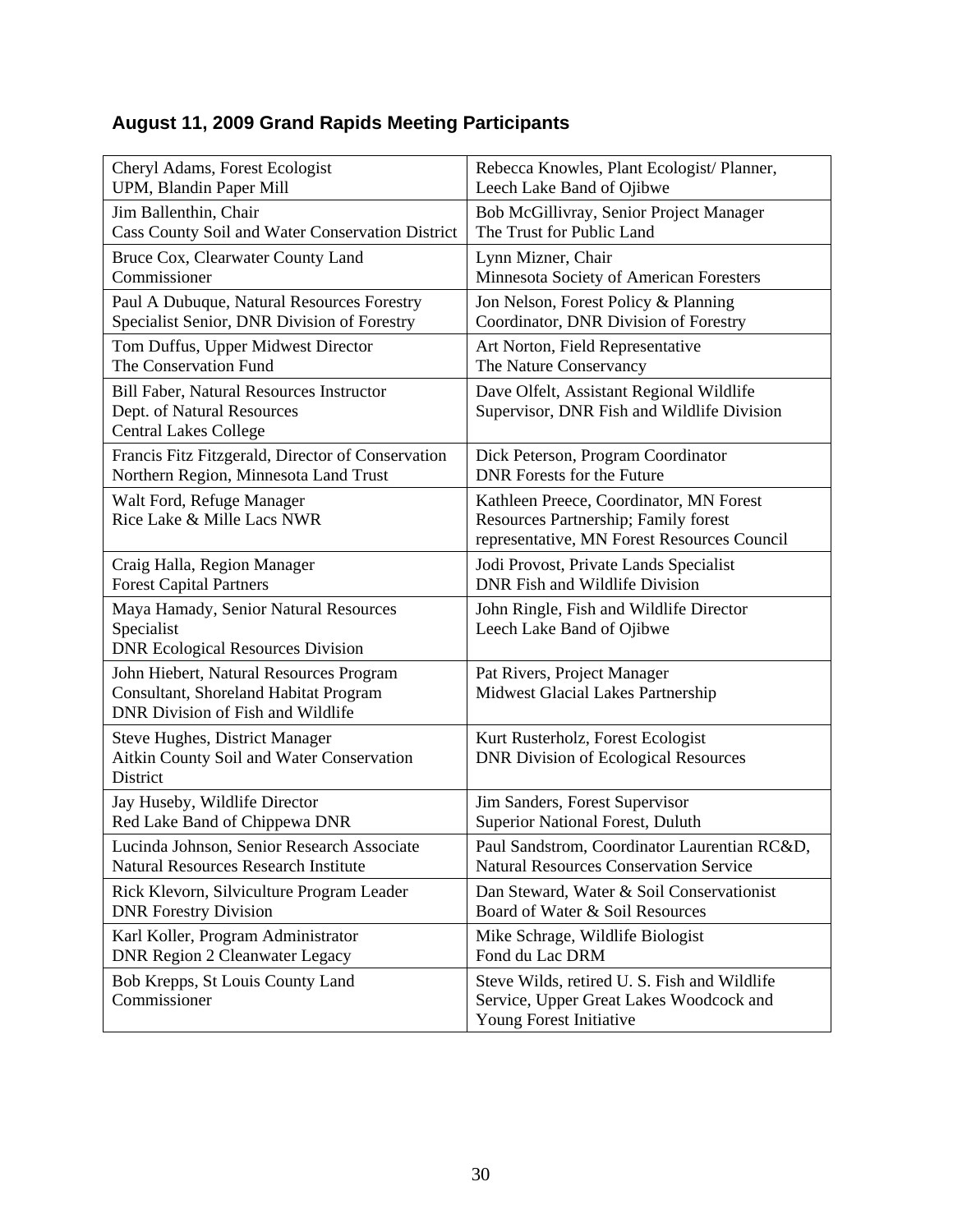# **Public input meeting**

Following is a summary of the Northern Forest Section's public input meeting held August 11, 2009 in Grand Rapids.

### **Participants**

The table below shows the names of the participants at the public input meeting, and their organizational affiliation, if they indicated one.

| <b>Name</b>       | Organization                                             |
|-------------------|----------------------------------------------------------|
| Dennis Good       | Dark River Basin Association                             |
| David G. Holmbeck | Citizen (retired DNR)                                    |
| Mike Hughes       | Minnesota United Snowmobilers Association;               |
|                   | <b>Itasca County Transportation Task Force;</b>          |
|                   | <b>Itasca County Park and Recreation Commission</b>      |
| Wayne Jacobson    |                                                          |
| Mark Johnson      | <b>Minnesota Deer Hunters Association</b>                |
| William Sayward   | Itasca Greenhouse                                        |
| Mike Schrage      | Fond du Lac Reservation Management Division              |
| J. Suell          |                                                          |
| Jack White        | Minnesota United Snowmobilers Association; Northome City |
|                   | Government                                               |

### **Responses to questions:**

#### **General reactions from those who observed the process during the day: Do you have any suggestions to add?**

- It was a difficult job, like throwing darts. It was good interchange. One corporate landowner, who suggested the number of acres and cost – it was like he was negotiating to get more from OHC. As he was talking about the potential fragmentation, saying if you don't buy it quickly you'd lose it. That is skewed. I also thought an agency person overstated impaired streams, to get more dollars. I don't buy that there are 2,000 miles of impaired streams. I've seen rivers at the headwaters that are clear, then they go through lake bed that causes them to become turbid, that is a natural turbidity. Resource managers are too quick to jump on the idea that the pollution is man-made. To restore, the bar is very difficult, but the money comes readily for restoration. Sort out the natural turbidity versus man-made. About the definitions: I hope the council moves towards more established definitions. The three definitions don't work and each person understands them differently. Move towards more defined terms, through rules (CFR, WCA, PCA water quality) that are more set in stone. What is a working forest? Does a working forest account for old growth? On the wetlands, the BWSR staff would have good feel for wetland protection and restoration needs.
- The restoration definition, you imply that something has to be restored because it is degraded. That definition is sufficient. I think we are being over-optimistic of what we can do and underestimating the time and money it will take.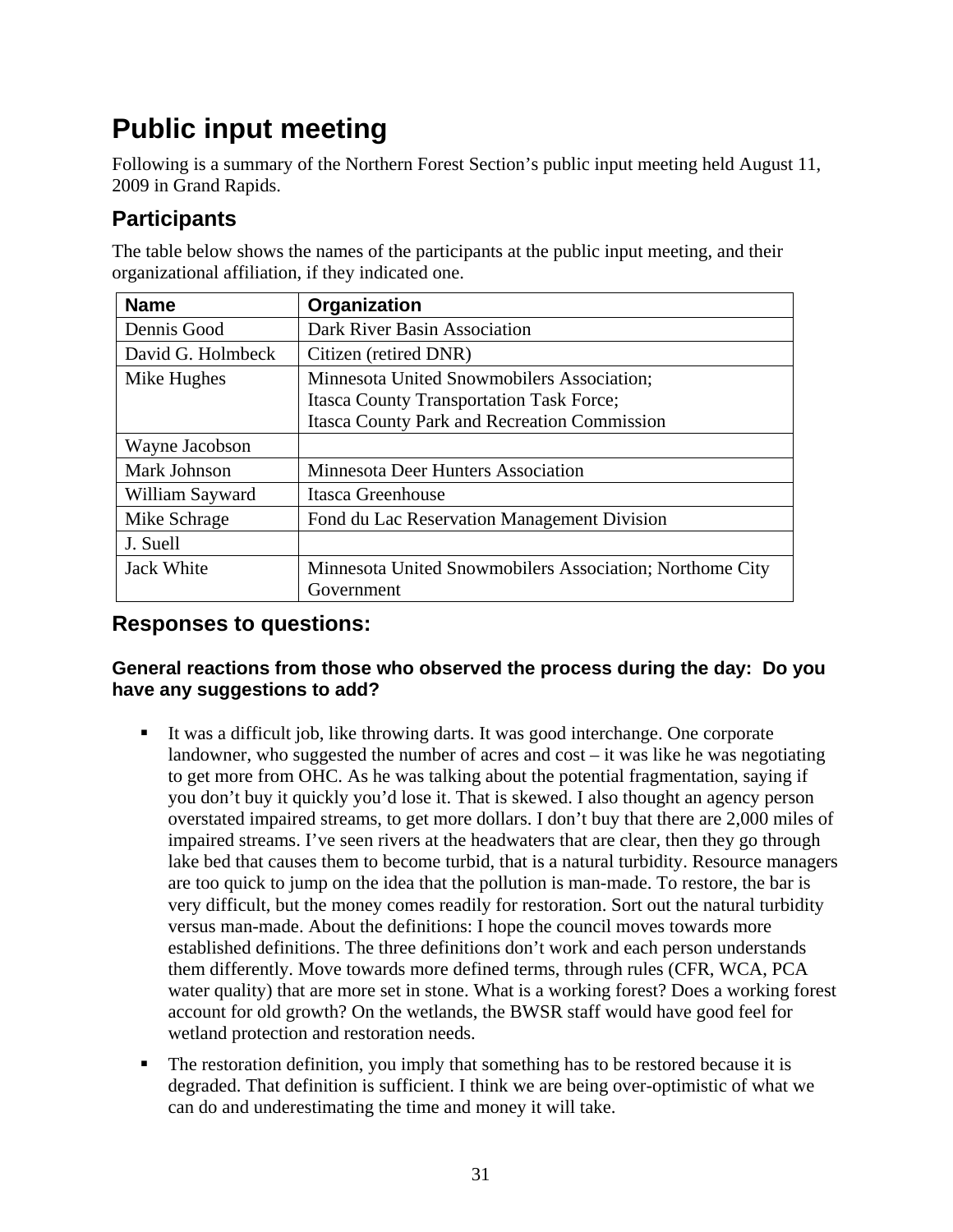- I second the previous two speakers. Tell the invited professionals to come prepared. You could be misleading the public. There is a lot of knowledge in the room, so give them six weeks to prepare. Then we could get something together that is powerful and we can tell the Legislature these are where the numbers came from, but it was really a guessing session. I'm very scared of emerald ash borer. I have lots of experience with other outbreaks. If you don't do something now, you are going to have a big problem.
- The priority actions and characteristics lists were pretty good overall. It is unfortunate that we didn't spend more time advising the council where projects should be done and what kind of priority projects. My sense was that the group didn't have a lot of confidence in the numbers. Maybe not the right group to come up with the cost numbers, perhaps have realtors do that. I hope the council doesn't rely too much on numeric targets to measure success. You can cut acres of aspen and say you've maintained ruffed grouse habitat. It is not necessarily the critical need for Minnesota. The council should spend more time on the critical habitats rather than what projects met numeric targets.
- My impression of the day was that it was throwing darts at numbers. That's not necessarily a bad thing. We had a lot of expertise, except for wetlands. This section is a big area to concentrate on. Everyone in here had their own agenda, which is fine, all different perspectives. We saw some pull and push. What impressed me the most was the immensity of the work for this region. It is five times what the council could fund. Our goals are probably not realistic with all funding sources. The one year targets were fairly appropriate. I don't envy the council. They have a huge job. It is going to be an evolution. The council will have to learn as they go. The expertise to rate the first set of projects. The councils have a let of steps to go through. The individual agendas won't get through.
- I appreciate having these public meetings. I encourage the council to have some peer review for these projects. For all these upcoming projects, they should have some kind of peer review, whether it comes from NGOs or the DNR.

### **Comments from all participants:**

### **What do you think are this region's greatest needs?**

- Be more worried about protecting what you have, and put less emphasis on restoration and enhancement. Keep what you have now and focus on it. Protect and add to it.
- Correcting man-caused problems. Like a creamery polluting a water source.
- Forest fragmentation and parcelization.
- Be ahead of threats to natural resources: EAB, bliss rust (you can't restore a pine forest if BR is not conquered), gypsy moth. Stay ahead of them.
- Enhanced recreational opportunities. Fish stocking. Protect waters from invasive species.
- Deer and other animal browse. We don't see natural regeneration due to these populations eating the seed.
- This goes with forest fragmentation: the development of private parcels and cabin creep and the loss of public access to land that was historically open (corporate forest timber land).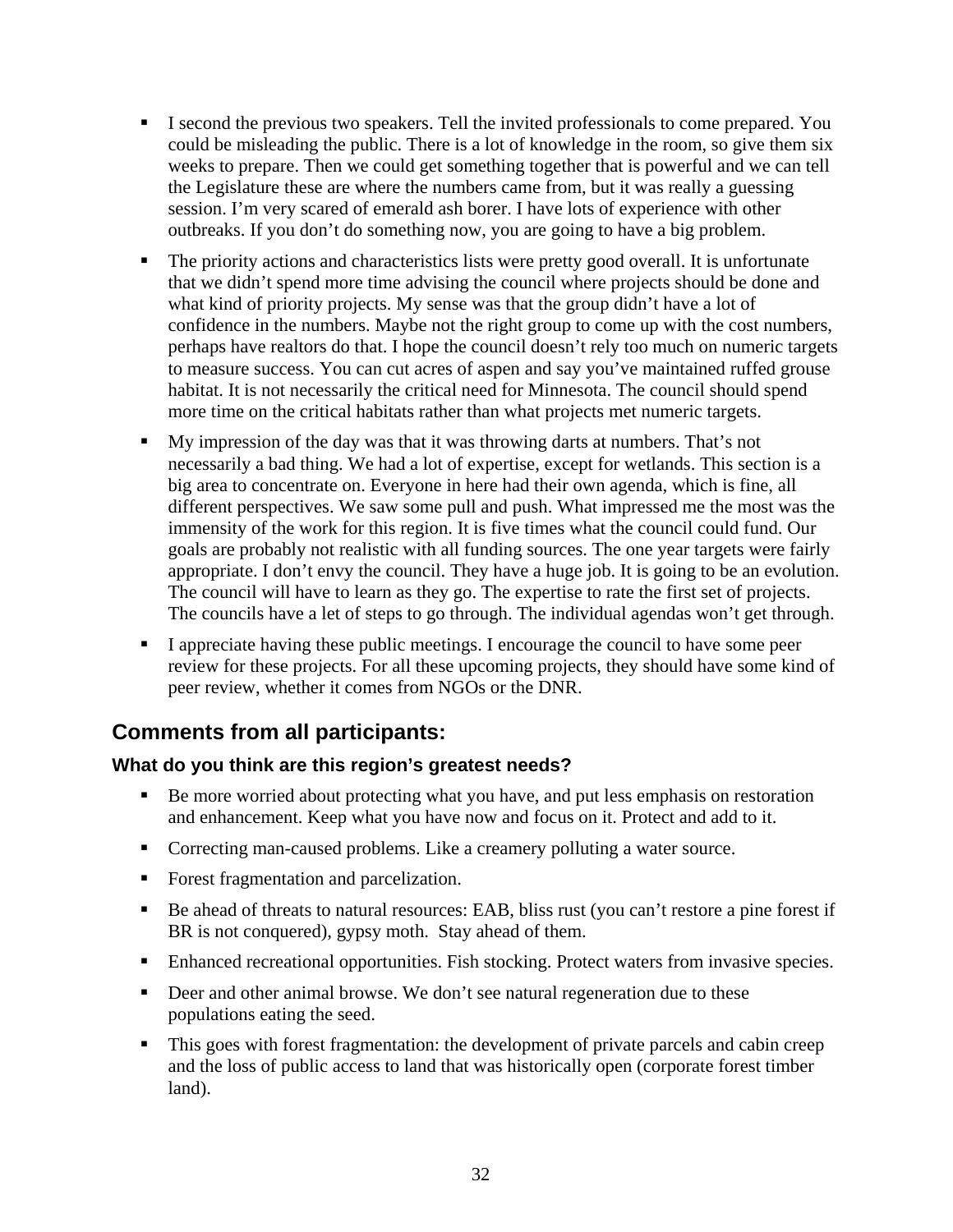There is a great need for trails for motorized vehicles, especially ATVs, which have very little trails. So they ride anywhere, which degrades the landscape. You'll reduce measurably the damage to the landscape (by providing more trails).

#### **What would you like the counsel to accomplish for this region?**

- You're looking at 25 years. A long journey starts with a single step. So you need to look at where you want to go and how you'll get there. So break it down into bits that are manageable and reasonable.
- Aggressively pursue thru easement or purchase, protection of undeveloped land for fish, wildlife and outdoor recreation. The council has done a good job of doing this, but this is an immediate need because once the land is sold off and subdivided, you don't get the land back.
- I echo the first two statements, especially the second one. Evaluate the projects so you hold people to what they said they were going to do. The Bear Creek project – that is dead, despite all the work that went into it.
- **IMPROVE THEOF IMPROVE THEOF AREA** is strongeright and a separate the waters. There are rural septic systems that are failing and are detrimental to the health of water. The council should recommend a low interest loan program for people to replace failing systems. "Cash for dumpers."
- Non-industrial landowners, the small forest landowners, I'm not sure what's allowable within the constitutional language. Working with them to advise or help them manage their properties for timber and wildlife.
- Encourage non-industrial landowners to have a forest management plan.

### **Do you have any other general advice or comment for the Council?**

- I want to touch back on the peer review suggestion I made earlier. That should be not just on the merits or lack of them for these projects, but also the science and methodology in them that have to be examined, too. There are a lot of funny things going on there.
- Manage people's expectations. There was a lot of hype to get the bill passed. As discussed this morning, protection is cheaper than restoration. Take it one step at a time, one project at a time. Loans for septic systems won't work. People don't want to admit they are contributing to the problems.
- I loved my career with the DNR over this area, and got to know it. I was in southern Minnesota with the staff from there who wanted to picnic at a lake, which I'd say was pea soup. I hope the money goes to where it is needed: in southern Minnesota where the damage was done and where the people are.
- Trails: we have 18,000 miles in Minnesota. Whatever is done to improve the landscape and waters, it should not be done to the detriment of the trail system. The trail associations may be willing to work with the council in the planning to make sure that would happen. I can't guarantee the associations would help, but there's lot of them.
- The easement purchase for UPM. The council should look at big projects and not shy away from them. There is a lot of opportunity to do something in one fell swoop.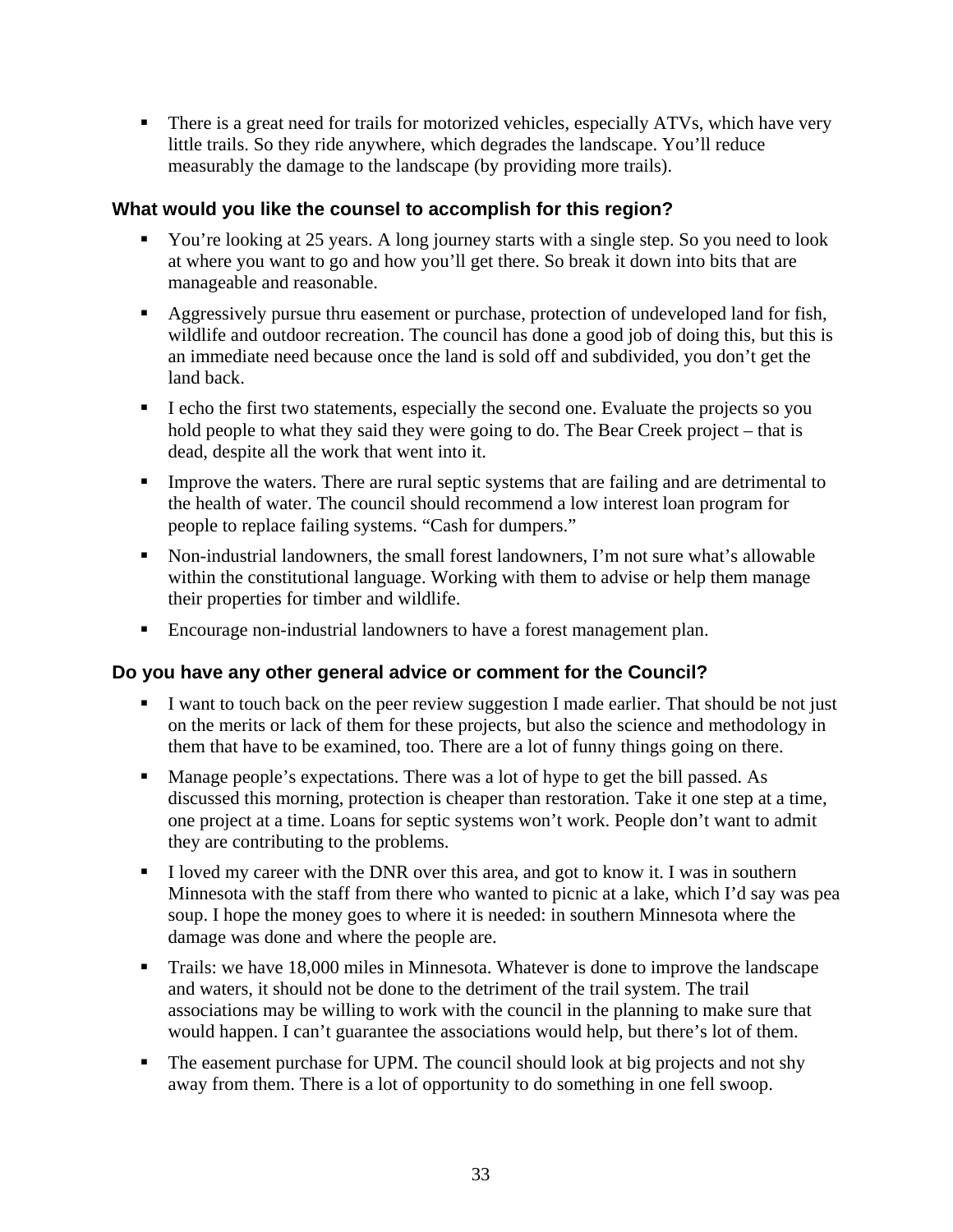- The council should think big picture and long term, not just shoot for short benefit and gain. The council has been very active with its 33 percent of the money. Are there other councils set up for the other uses of the sales tax? (Bill Becker responded about legislative committees and statute directing use of the other funds).
- Right now, project proposers have no statutory requirement to have a public meeting. Public meetings should be required, not done at someone's discretion.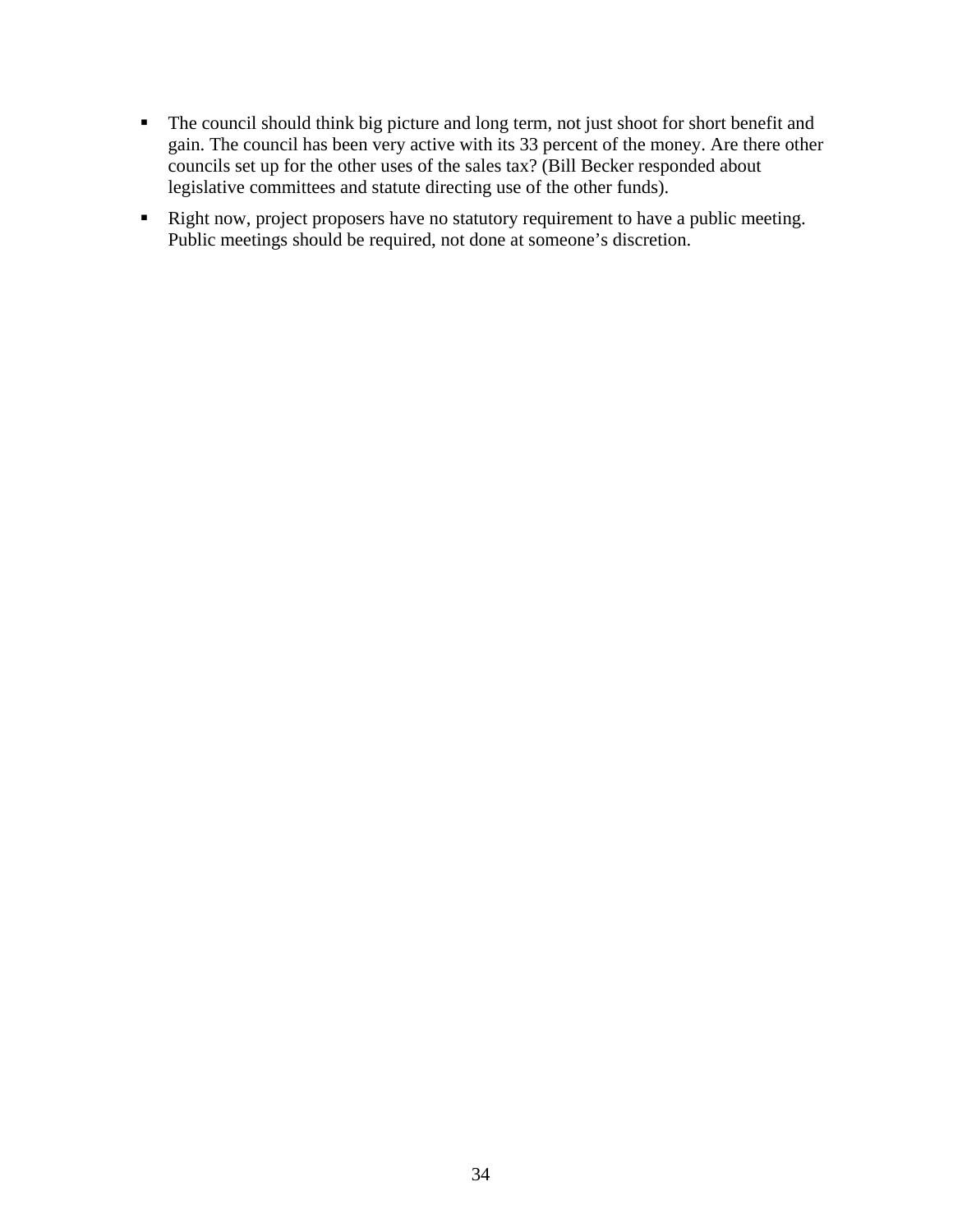# **Comments received during draft review period**

The following comments were received during the draft review period, between August 27 and September 9, 2009. They are listed in the order they were received, and the topic of each comment is shown in the first column. The third column indicates any change made to the draft document as a result of the comment, or refers readers to other sections of this report that discuss a similar topic.

| <b>Topic</b>                 | <b>Comment</b>                                                                                                                                                                                                                                                                                                                                                                                                                                                                                                                                                                                                                                                                                  | Change made                                                                                      |
|------------------------------|-------------------------------------------------------------------------------------------------------------------------------------------------------------------------------------------------------------------------------------------------------------------------------------------------------------------------------------------------------------------------------------------------------------------------------------------------------------------------------------------------------------------------------------------------------------------------------------------------------------------------------------------------------------------------------------------------|--------------------------------------------------------------------------------------------------|
| <b>Brushland</b><br>target   | Based on this analysis of habitat and land ownership within 3.6 km (2.16)<br>miles) of current known sharp-tailed leks in the LMF (high priority for<br>habitat-friendly farm practices and early successional habitat mgt.) -<br>Private-<br>Crop & disturbed grass (hay, pasture) = $246,000$ acres +<br>Undisturbed grass, sedge meadow, lowland shrub, and $bog = 133,750$ acres<br>$=$ 379,750 acres total                                                                                                                                                                                                                                                                                 | <b>Brushland</b> target<br>was adjusted<br>downward from 1<br>million acres to<br>300,000 acres. |
|                              | Public<br>Crop & disturbed grass = $11,230$ ac<br>Undisturbed grass, sedge meadow, lowland shrub, and $bog = 130,460$ acres<br>$= 141,690$ acres total                                                                                                                                                                                                                                                                                                                                                                                                                                                                                                                                          |                                                                                                  |
|                              | That's 521,440 acres of potential habitat, of which 264, 210 acres is<br>brushland habitat (undisturbed grass, sedge meadow, lowland shrub, and<br>bog) on public and private to maintain, restore, and enhance with repeated<br>treatments such as prescribed fire, mowing, shearing or biomass harvest.                                                                                                                                                                                                                                                                                                                                                                                       |                                                                                                  |
|                              | In regard to your question Peter - the 264,210 of public and private<br>brushland, and 11,230 acres of public crop and disturbed grass (275,440 ac<br>total), are the least likely to be converted, and landowners most willing to<br>manage for wildlife. Because the 3.6 km buffer is likely missing some<br>habitat in the complexes that we've identified to target for management, not<br>all leks are known, and there are places where "lek restoration" is desirable,<br>please use a goal of 300,000 acres of brushland habitat in the LMF to restore<br>and enhance with repeated treatments using all available funding sources,<br>including L-SOHC funds, by DNR and our partners. |                                                                                                  |
|                              | Thanks for the chance to analyze this a bit more! Depending on how we look<br>at the information, we may come up with a bit different figure each time, but<br>at least now I feel comfortable that we've put data and better thought into our<br>estimate.                                                                                                                                                                                                                                                                                                                                                                                                                                     |                                                                                                  |
|                              | Jodie Provost<br>DNR Fish and Wildlife Division<br>August 27<br>Note: This commenter was the only participant who offered a brushland<br>target at the meeting. She revised the figure based on analysis performed by<br>Wes Bailey, Wildlife Research Biologist, DNR<br>Commenter attended conservation professionals meeting                                                                                                                                                                                                                                                                                                                                                                  |                                                                                                  |
| <b>Brushland</b><br>habitats | Thank you for the opportunity to comment on the future direction for the<br>Lessard-Sams Outdoor Heritage Council (Council). These comments are<br>generated by a review of the 27 August draft of the Preliminary Goals and                                                                                                                                                                                                                                                                                                                                                                                                                                                                    |                                                                                                  |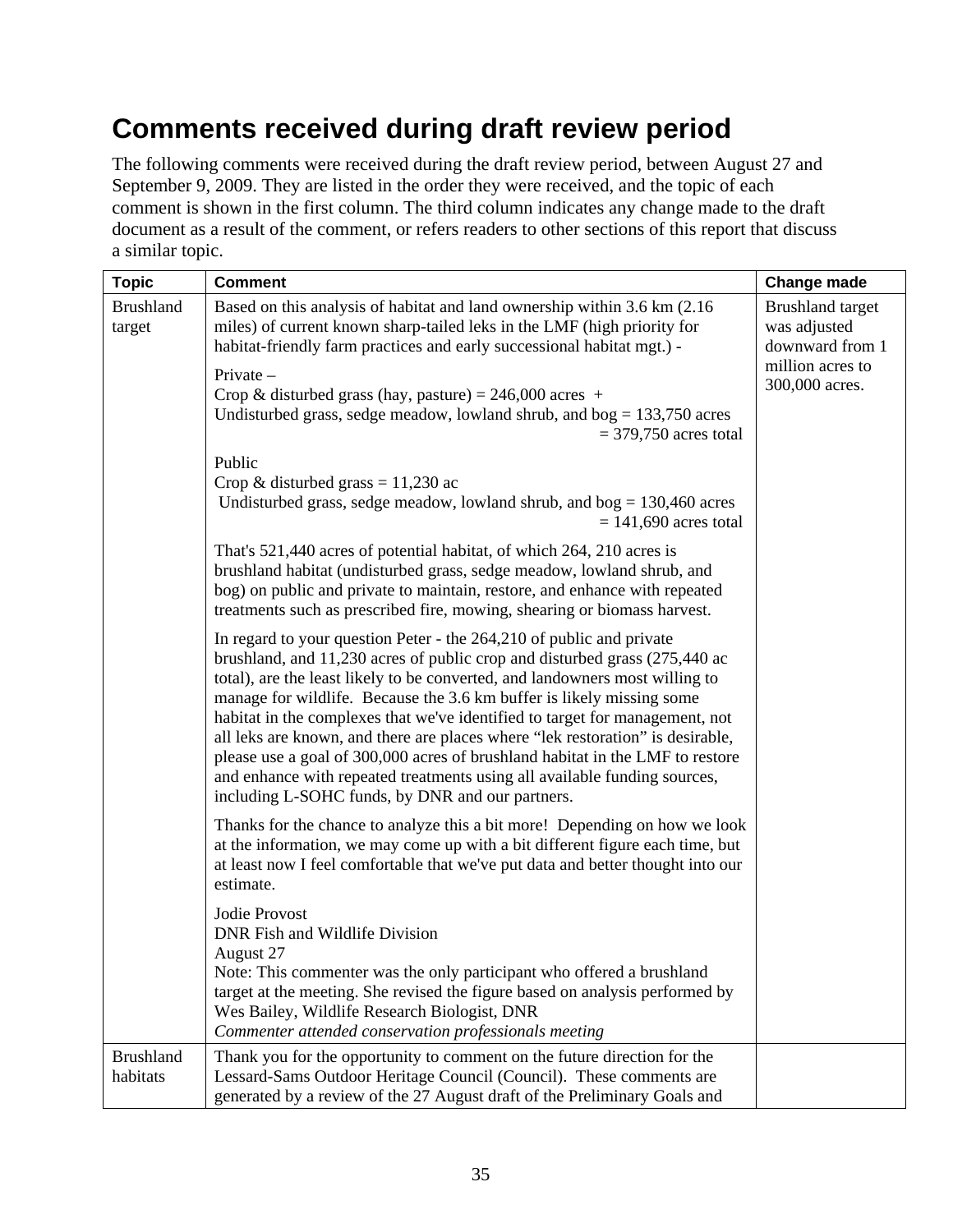| <b>Topic</b> | <b>Comment</b>                                                                                                                                                                                                                                                                                                                                                                                                                                                                                                                                                                                                                                                                                                                                                                                                                         | <b>Change made</b> |
|--------------|----------------------------------------------------------------------------------------------------------------------------------------------------------------------------------------------------------------------------------------------------------------------------------------------------------------------------------------------------------------------------------------------------------------------------------------------------------------------------------------------------------------------------------------------------------------------------------------------------------------------------------------------------------------------------------------------------------------------------------------------------------------------------------------------------------------------------------------|--------------------|
|              | Targets for the Northern Forest Section.                                                                                                                                                                                                                                                                                                                                                                                                                                                                                                                                                                                                                                                                                                                                                                                               |                    |
|              | The Ruffed Grouse Society supports efforts to maintain working forests on<br>the landscape of northern Minnesota. These forests can help to sustain<br>natural communities and rural economies.                                                                                                                                                                                                                                                                                                                                                                                                                                                                                                                                                                                                                                        |                    |
|              | The Society endorses the emphasis outlined in the draft regarding the<br>importance of enhancing brushland habitats for sharp-tailed grouse,<br>American woodcock and other wildlife. Breeding Bird Survey (BBS) data<br>document alarming declines for many bird species that breed in shrub or<br>young forest habitats (Fig. 1). Note that 47% of the bird species that breed in<br>shrub or young forest habitats have declined since 1966, whereas only 31%<br>of birds that breed in mature forests have declined. Likewise, only 14% of<br>bird species that breed in shrub or young forest habitats have increased since<br>1966, whereas 39% of birds that breed in mature forests have increased.                                                                                                                            |                    |
|              | 14%<br>30%<br>39%<br>39%<br>47%<br>31%                                                                                                                                                                                                                                                                                                                                                                                                                                                                                                                                                                                                                                                                                                                                                                                                 |                    |
|              | <b>BIRD SPECIES</b><br><b>BIRD SPECIES</b><br>THAT BREED IN<br>THAT BREED IN<br>YOUNG FOREST - SHRUB HABITATS<br><b>MATURE FOREST HABITATS</b>                                                                                                                                                                                                                                                                                                                                                                                                                                                                                                                                                                                                                                                                                         |                    |
|              | Gray = Declining<br><b>Black = Increasing</b><br>White = Stable                                                                                                                                                                                                                                                                                                                                                                                                                                                                                                                                                                                                                                                                                                                                                                        |                    |
|              | Figure 1. Breeding bird population trends for the BBS Eastern Survey<br>Region (1966-2007).                                                                                                                                                                                                                                                                                                                                                                                                                                                                                                                                                                                                                                                                                                                                            |                    |
|              | The Society is concerned that the draft recommendation to convert aspen<br>forest communities to other forest types is in direct conflict with the breeding<br>bird survey data outlined above and with public expectations regarding the<br>role of the Council in enhancing habitats for game wildlife. It will not be<br>possible to meet the Minnesota Department of Natural Resources' stated<br>objective of sustaining ruffed grouse harvest levels at a yearly average of<br>600,000 birds if significant aspen habitat acreage is converted to other habitat<br>types. Reductions in ruffed grouse populations will reduce hunting<br>opportunity and economic benefits to local communities. The ruffed grouse<br>is Minnesota's most popular game bird and generates $$50 - 100$ million<br>annually to the states economy. |                    |
|              | The management of aspen forest habitats through clearcut regeneration<br>harvests is the primary tool available to resource managers to sustain young<br>forest habitats on the landscape. These important forest habitats are<br>experiencing significant declines throughout the eastern United States.<br>During the past several decades, young forest habitats have increased only in<br>Minnesota and in Maine.                                                                                                                                                                                                                                                                                                                                                                                                                  |                    |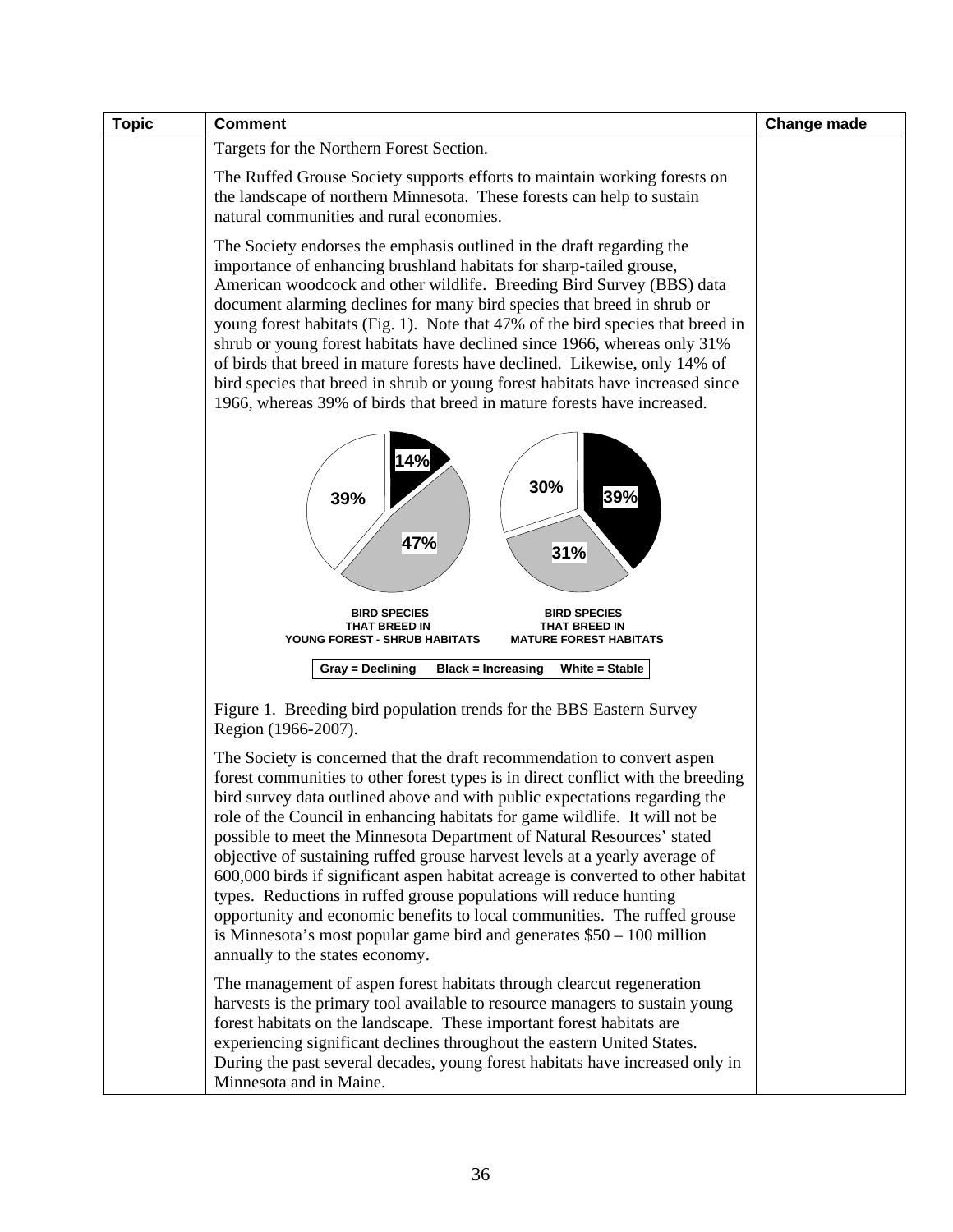| <b>Topic</b> | <b>Comment</b>                                                                                                                                                                                                                                                                                                                                                                                                                                                                                                                                                                                                                                                              | Change made |
|--------------|-----------------------------------------------------------------------------------------------------------------------------------------------------------------------------------------------------------------------------------------------------------------------------------------------------------------------------------------------------------------------------------------------------------------------------------------------------------------------------------------------------------------------------------------------------------------------------------------------------------------------------------------------------------------------------|-------------|
|              | In February 2007, the American Bird Conservancy identified "Early<br>Successional Deciduous Forests in the Eastern United States" as one of our<br>nation's 20 most threatened bird habitats. Significant reductions in young<br>forest habitat abundance in northern Minnesota will only exacerbate<br>nationwide declines of young forest habitats and further complicate efforts to<br>sustain populations of associated wildlife. In addition, such reductions would<br>seriously threaten the continued viability of the seriously imperiled golden-<br>winged warbler – the forests of northern Minnesota support $42\%$ of the<br>global population of this species. |             |
|              | The Ruffed Grouse Society urges the Lessard-Sams Outdoor Heritage<br>Council to support landscape conservation activities in Minnesota's northern<br>forests that enhance conditions for wildlife dependent upon shrub-dominated<br>and young forest habitats. Such actions will benefit both game and nongame<br>wildlife, as well as the interests of Minnesota citizens as voiced in November<br>of 2008.                                                                                                                                                                                                                                                                |             |
|              | If you have any questions or comments, please don't hesitate to contact me.<br>Thank you for your time.                                                                                                                                                                                                                                                                                                                                                                                                                                                                                                                                                                     |             |
|              | Dan Dessecker, Director of Conservation Policy<br><b>Ruffed Grouse Society</b><br>September 9, 2009<br><b>Public Comment</b>                                                                                                                                                                                                                                                                                                                                                                                                                                                                                                                                                |             |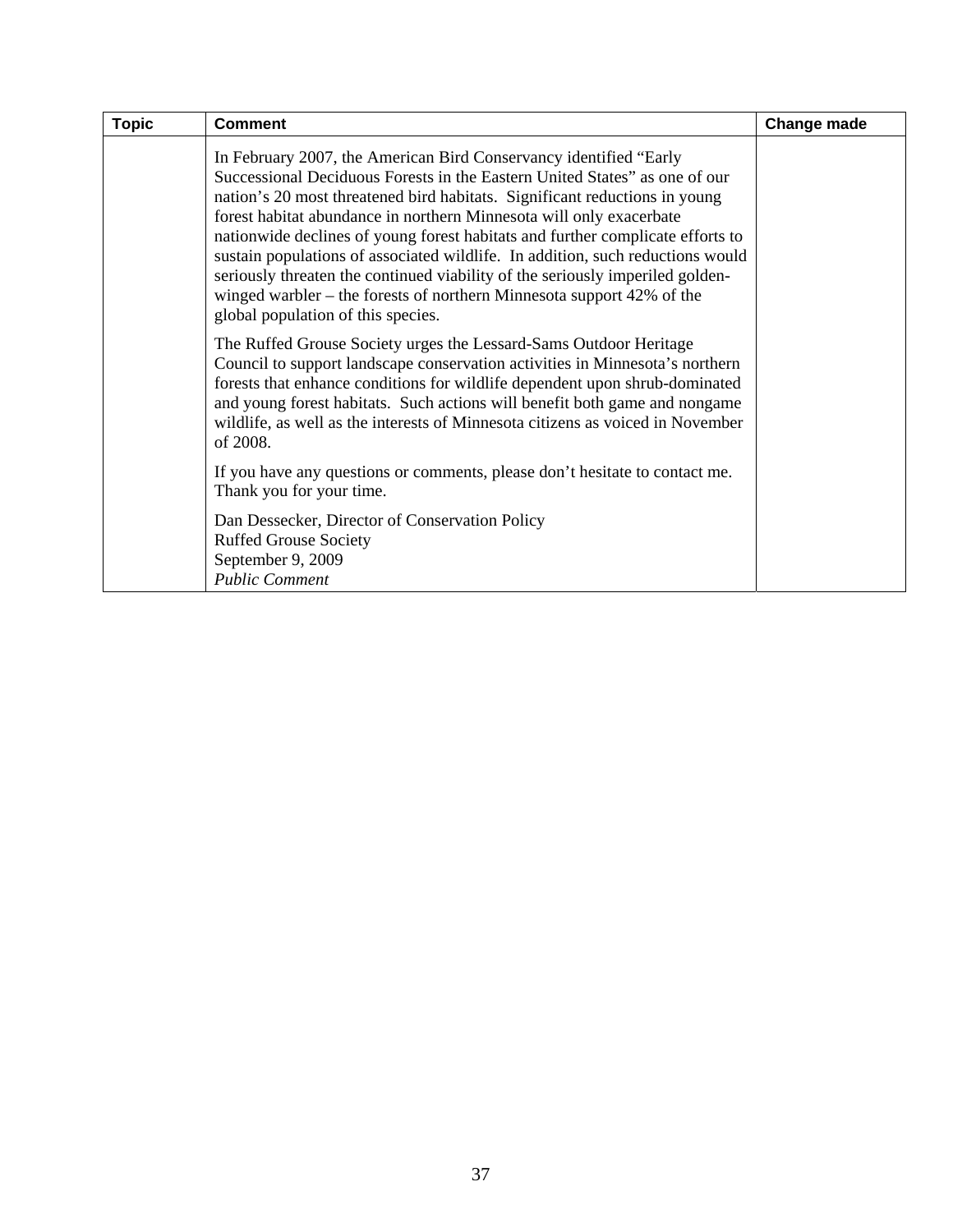# **Metropolitan Urbanizing section summary**

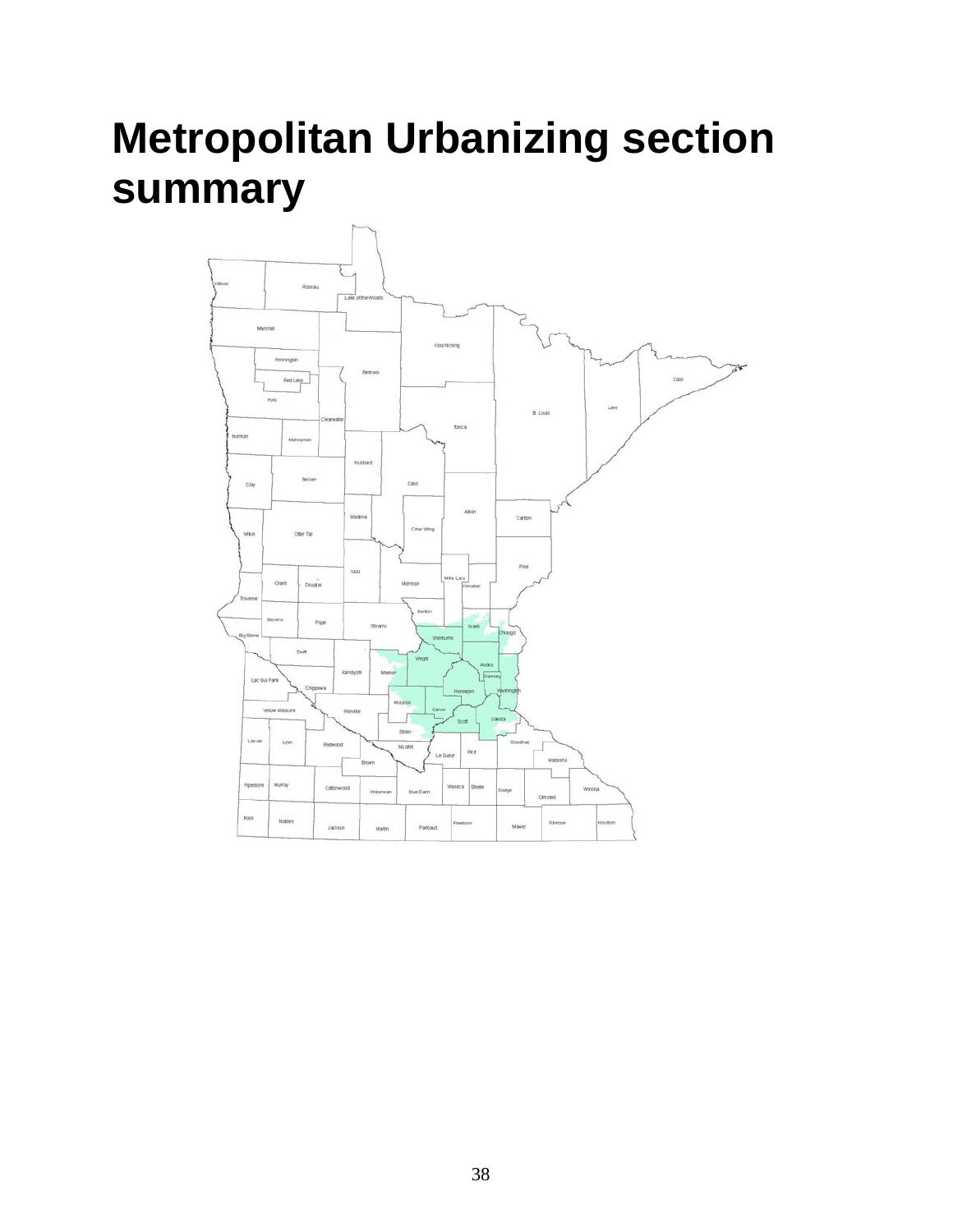# **Conservation professionals' meeting**

Following is a summary of the Metropolitan Urbanizing Section's conservation professionals meeting held August 6, 2009 in St. Paul.

# **Summary Table**

|                               | <b>Target</b>                                      | 1st year     | 5 years       | 10 years        | 25 years                      |
|-------------------------------|----------------------------------------------------|--------------|---------------|-----------------|-------------------------------|
|                               | Acres protected                                    | 500          | 10,000        | 30,000          | 81,100                        |
| Prairie                       | Acres restored\enhanced                            | 4,700        | 23,500        | 47,000          | 118,700                       |
|                               | Cost (all fund sources)                            | \$16,750,000 | \$158,750,000 |                 | \$417,500,000 \$1,107,750,000 |
|                               | Acres protected                                    | 1,000        | 10,000        | 36,000          | 90,100                        |
| Wetlands                      | Acres restored\enhanced                            | 2,300        | 11,500        | 23,000          | 58,000                        |
|                               | Cost (all fund sources)                            | \$12,140,000 | \$100,700,000 | \$329,400,000   | \$825,200,000                 |
|                               | Acres protected <sup>6</sup>                       | 3,000        |               |                 | 15,000                        |
|                               | Shoreline miles $\overline{\phantom{a}}$ protected | 18           | 45            | 90              | 176                           |
| Aquatic<br>habitat            | Shoreline restored\enhanced                        | 25           | 125           | 250             | 600                           |
|                               | Cost (all fund sources)                            | \$27,474,000 | \$9,360,000   | \$18,720,000    | \$157,828,000                 |
|                               | Acres protected                                    | 1,000        | 20,000        | 50,000          | 138,100                       |
| Forest                        | Acres restored\enhanced                            | 4,000        | 20,000        | 40,000          | 100,000                       |
|                               | Cost (all fund sources)                            | \$24,000,000 | \$300,000,000 |                 | \$720,000,000 \$1,957,200,000 |
| Total cost (all fund sources) |                                                    | \$80,364,000 | \$568,810,000 | \$1,485,620,000 | \$4,047,978,000               |

# **Priority Characteristics and Actions**

The professionals provided landscape characteristics that should be the highest funding priorities and priority actions for protection. These are summarized below, in the order they came up in discussion. Participants recommended a conservation corridor or system approach for protecting, restoring and enhancing the environment, saying that many actions will benefit watersheds.

### **Priority landscape characteristics**

### **For Prairie Protection in the Metro-Urbanizing Section**

Give priority to prairie protection programs with the following features:

- Capable of long-term sustainability.
- Connectivity and functionality on a landscape scale (rather than prairie/wetland/forest silos).
- Follow State Wildlife Action Plan for identifying habitats for species in greatest need of conservation.
- **Maintenance practicality of fire dependent systems (smaller plots are harder to maintain).**
- Focus on larger tracts.
- Prairie acquisitions that buffer wetlands.

<sup>6</sup><br>
<sup>6</sup> Shallow lakes only. Participants discussed watershed targets but did not set them due to insufficient information.<br>
<sup>7</sup> Shareline mile terests are for rivers and streams only, and evalued lakeshere miles due to in

 $\frac{7}{1}$  Shoreline mile targets are for rivers and streams only, and exclude lakeshore miles due to insufficient information.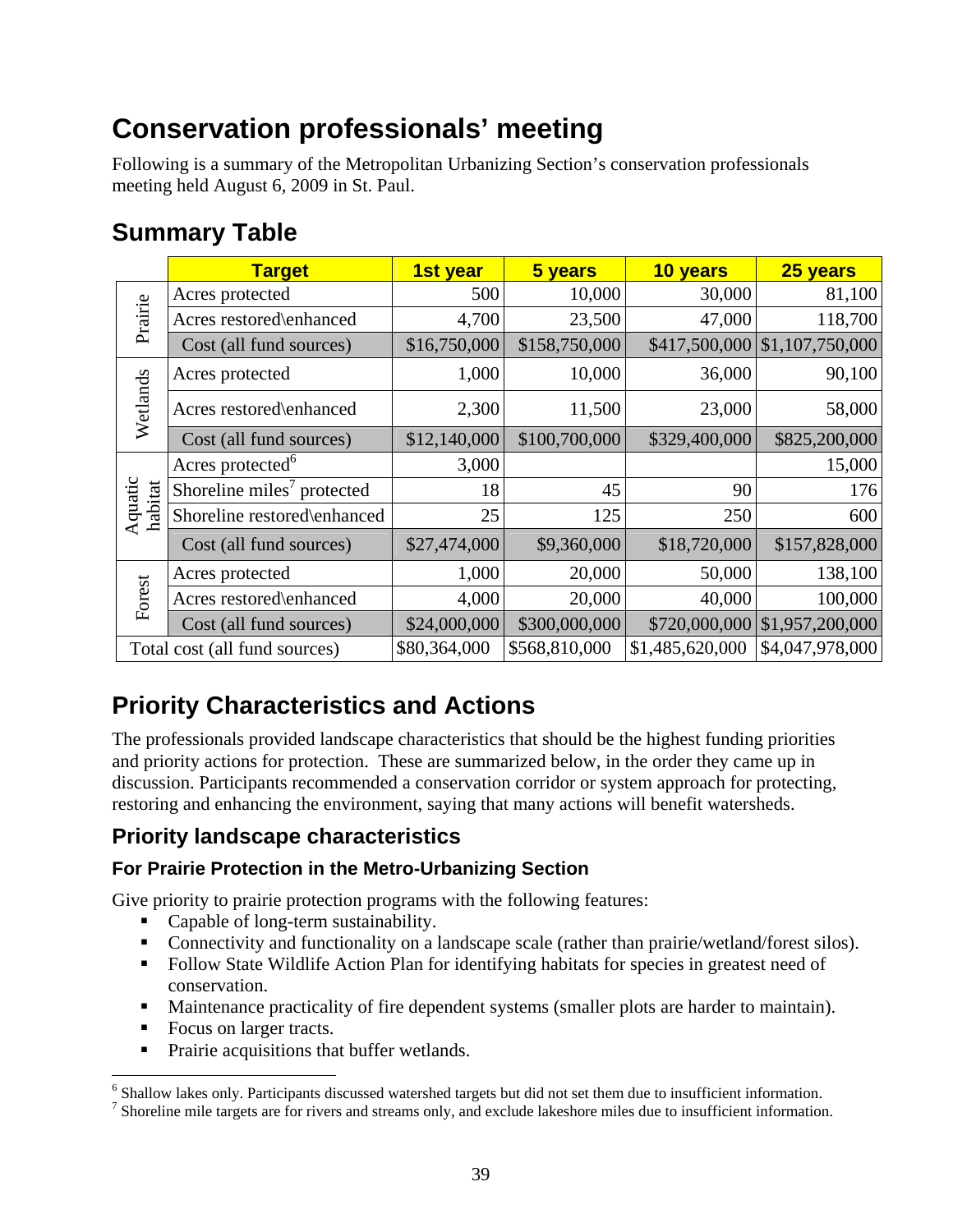- Anoka Sandplain key to protecting a whole range of plant communities.
- Water quality and a parcel's role in the watershed. Keep water where it falls for on-site water filtration and protecting aquatic habitat.
- Consider the relationship with other areas/boundaries just outside the Metro area. Prairie and forest eco-systems do not stop at these boundaries.
- **Enhance aquatic systems and public waters.**
- **Locations that can provide interpretive or educational benefits.**
- Groundwater restoration and protection.
- Consideration of our eastern border with Wisconsin and connectivity with their efforts.
- Landowner willingness to sell.
- Four to nine square-mile complexes, at least 20% wetlands (at least 50% are seasonal) and 40 percent grasslands (Duck Plan).
- Native prairie and grassland; critical habitat for endangered, threatened and rare species;
- Northern Anoka County, Mississippi and Vermilion river corridors and Carlos Avery WMA (Wildlife Management Acquisition Plan).
- Farmlands containing a mixture of cultivated grains, undisturbed grasslands, and wetlands. Undisturbed grass habitats for nesting and brood rearing (Ringed-neck Pheasant Plan).
- Anoka Sandplain and tallgrass and oak savanna prairie (Statewide Conservation and Preservation Plan).

### **For Wetland Protection in the Metro-Urbanizing Section**

Give priority to wetland protection programs with the following features:

- Participants believed that the list they developed for prairie protection equally applied to priorities for wetland protection – see above
- **Strategic connection with the Clean Water Fund and Parks and Recreation Fund.**
- Intact wetlands and plant communities with high diversity.
- Protection of high-quality existing communities.
- Consideration of species in the State Wildlife Action Plan.
- Complexes of various wetlands types and grasslands.
- Landscape scale.
- Greater diversity (Wetlands Act may not be sufficient protection).
- Many small basins (9 acres each, on average) and permanent wetlands for migration (Duck Recovery Plan).
- **Provide winter cover (Pheasant Plan).**

### **For Habitat Protection in the Metro-Urbanizing Section**

Give priority to aquatic habitat protection programs with the following features:

- Use Statewide Conservation and Preservation Plan's targeting recommendations.
- Use TNC's "Identifying Lake Conservation Priorities" report
- **Protect high-quality lakes, watersheds and lakesheds.**
- Strategically connected to the Total Maximum Daily Loads process, and coordinate targets with Clean Water Council.
- Reforestation can produce fishery benefits, too.
- Carp reduction.
- Restore rapids by removing Ford Dam to help fish spawning.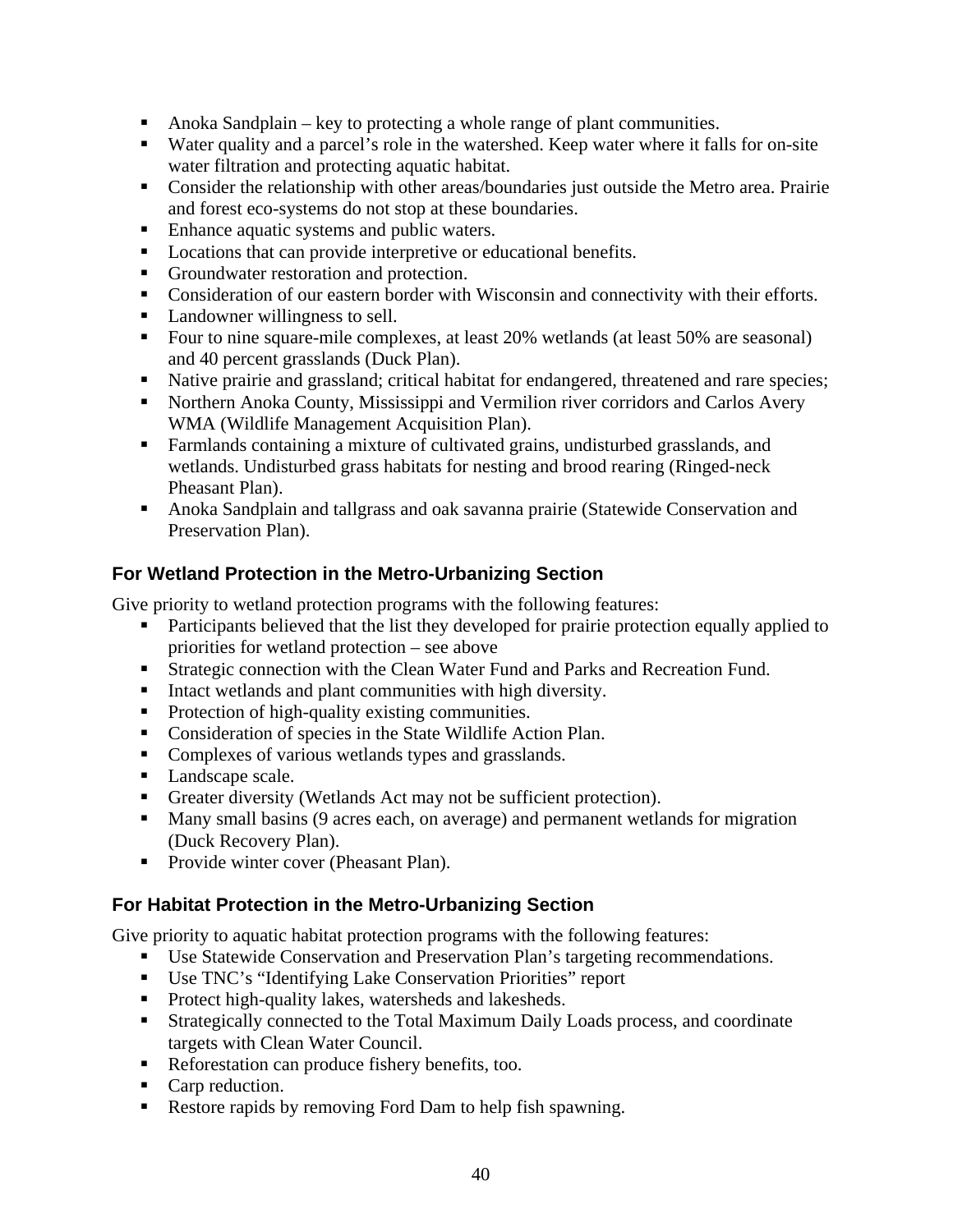- Consider the type of project. Is it addressing the problem or a symptom?
- Consider the resource's potential.
- Consider the scale of impact and source of aquatic habitat threats.
- Whether or not there is critical habitat
- Compatibility with other resource plans/coordinated efforts has the project been identified by collaborative efforts?
- Feasibility from technical point of view (economic and social/tax impacts, etc.)
- Timing how quickly can it be done, and is there an opportunity?
- Level of landowner/community support
- Professional judgment
- Consider whether upland/wetland proposals could lead to aquatic benefits downstream.
- **Prioritize proposals that generate greatest mutual benefit to upland, wetland, and aquatic** habitats.

#### **For Forest Protection in the Metro-Urbanizing Section**

Give priority to forest protection programs with the following features:

- Reforestation of lands that were originally forests.
- Buffers for public lands and community spaces.
- Remnant Big Woods.
- Riparian corridors and bluff land forests, including lands along the Minnesota River that connect floodplain and terrace forests with bluff land forests.
- Connect reforestation with fisheries restoration: double benefit for same dollar. Reforest near trout streams.
- Control invasive species.
- Should be near existing large blocks to prevent forest fragmentation.
- Include working forest lands, not just forests for ecological and recreational benefits. While a small percent of the landscape, working forests provide ecological benefits, too.
- Low-value, degraded lands provide a benefit, too, but the owner requires technical assistance and education to manage properly.
- **Green corridors.**
- Ensure protection proposals include restoration management.
- Promote duck and waterfowl breeding.
- Connect with wetlands.

### **Priority Restoration and Enhancement Actions**

Meeting participants did not develop specific lists, but urged the council to support restoration on private lands, too. The benefits would extend to public waters and help build relationships for future protection through acquisition or easements.

# **Spatial Target Development Process**

Participants developed several 25-year and first-year spatial targets at the August 6 meeting, though many were concerned that they did not have sufficient data to make informed recommendations. Five and ten-year targets were generally not developed. Five participants plus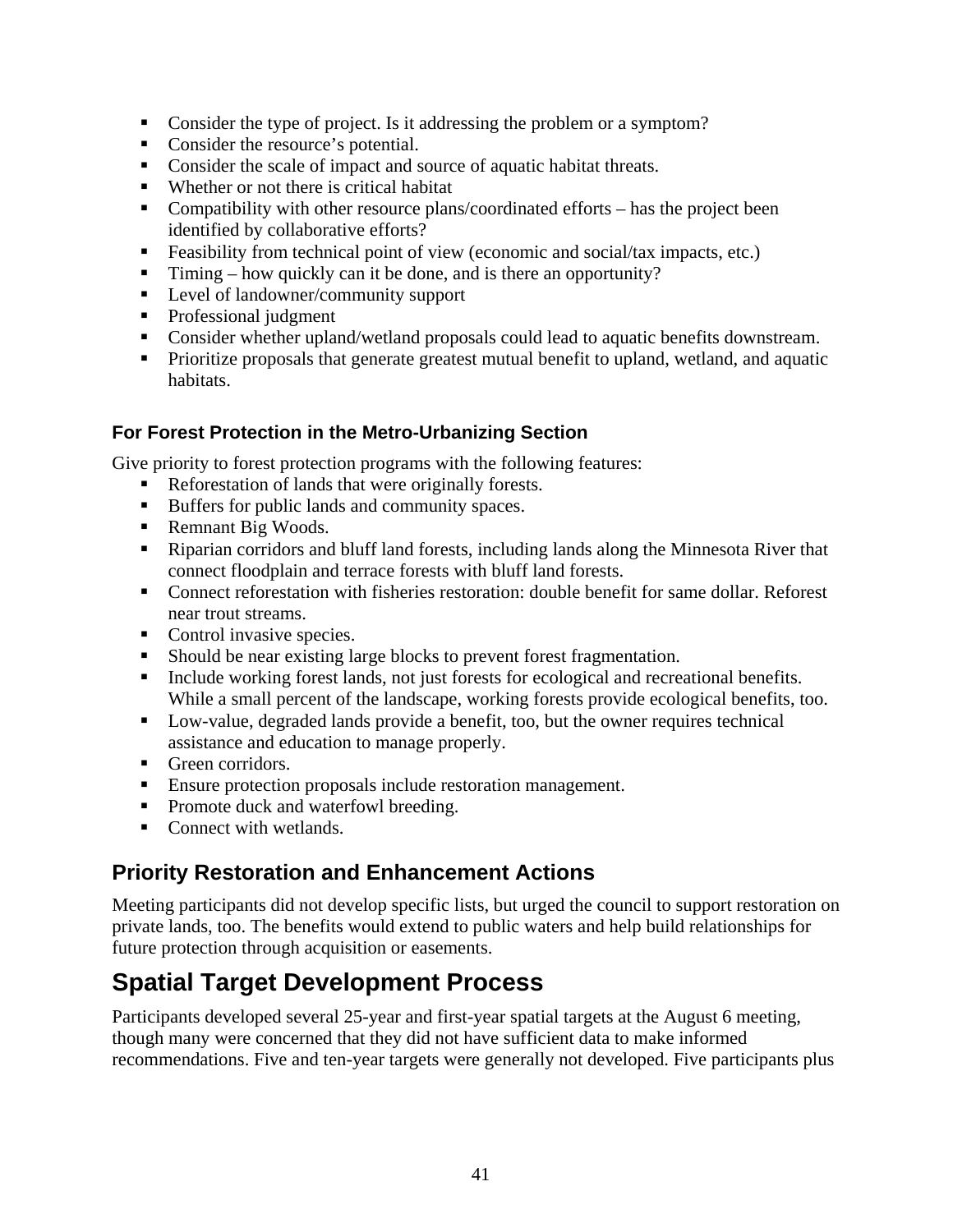another participant's alternate volunteered to use this section's land cover data to create targets after the August 6 meeting. $8$ 

This smaller group met August 17 to develop prairie, wetland and forest spatial targets based on Minnesota County Biological Survey (MCBS) and Regionally Significant Ecological Areas (RSEA)<sup>9</sup> acreage data, updated with the latest Minnesota Land Cover Classification System (MLCCS) data. They did not develop aquatic habitat targets because the RSEA data does not identify the highest quality water acreage, so the August 6 meeting targets are used.

The group's protection targets are all RSEA acres that are privately owned and include those agriculture lands that could connect other natural areas if restored to native condition. The group explained that the RSEA data is the best information available and should represent the longterm target. They did not assume that some acreage may be converted to other uses or that some owners will not sell. The first-year, five-year and ten-year targets are based on current capacity and assume exponential growth in organizations' capacity after five years.

The restore and enhance targets are all publically owned (currently protected) RSEA acres plus most of the newly protected prairie and forest target acres. The first, five and ten-year targets were developed on a proportional basis (the first-year target is 1/25th of the 25-year target).

The aquatic habitat targets are from the August 6 meeting, and are based on the Aquatic Management Acquisition and Duck Recovery plans, though some participants said the targets are too low from a water-quality perspective (versus the plans' recreational perspective). Aquatic habitat conservation professionals felt that appropriate protection requires a watershed approach, rather than shoreline miles and acres, and data on high-quality watersheds is lacking to make recommendations.

The following tables show the group's targets. A subset of the protect targets are identified as the highest priority and include all MCBS acres plus RSEA acres with the two highest quality natural community rankings. These priority targets appear in parenthesis in the 25-year column. The 25-year cost is based on the entire target, not the priority acreage.

 $\overline{a}$ 

<sup>&</sup>lt;sup>8</sup> The group's participants were Hannah Texler (DNR), Sharon Pfeifer (DNR), Dave Thill (Hennepin County), Steve Hobbs (Belwin Conservancy), Al Singer (Dakota County) and Leslie McInenly for Dave Zumeta (Minnesota Forest Resources Council). Bart Richardson (DNR) provided GIS analysis.

RSEAs include the MCBS-identified acreage plus additional, natural land cover meeting certain criteria, such as size and shape of the natural area and connectivity to other natural areas. See

http://www.dnr.state.mn.us/rsea/index.html and http://www.dnr.state.mn.us/mlccs/index.html for more information.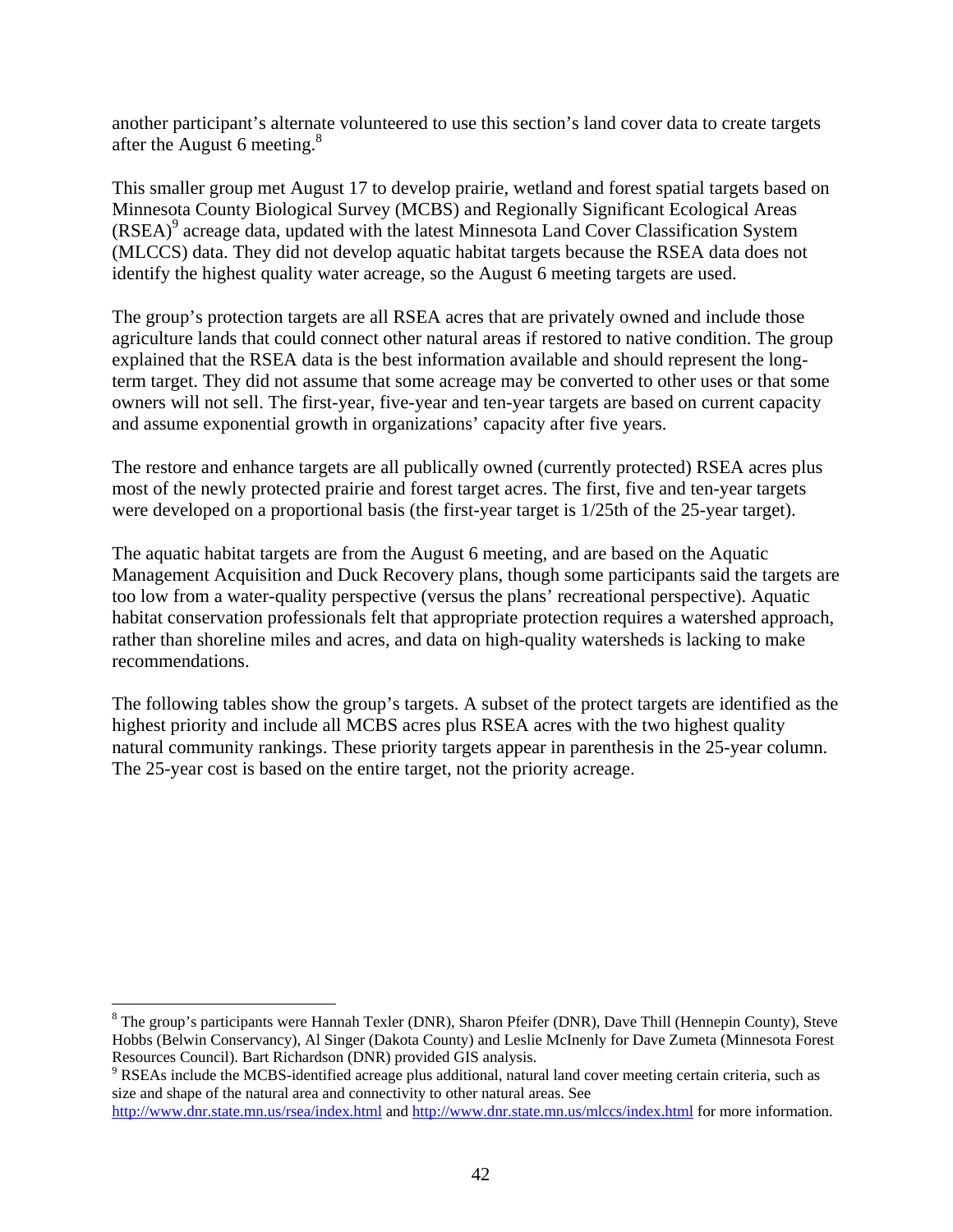### **Prairies**

| <b>Target</b>                                     | 1st year     | 5 years       | 10 years      | 25 years              |
|---------------------------------------------------|--------------|---------------|---------------|-----------------------|
| $Protext - acres$                                 | 500          | 10,000        | 30,000        | 81,100 $(1,400^{10})$ |
| $Protext - cost$<br>$($10,000$ per acre)          | \$5,000,000  | \$100,000,000 | \$300,000,000 | \$811,000,000         |
| $Restore\$ enhance – acres                        | 4,700        | 23,500        | 47,000        | 118,700               |
| $Restore\$ enhance – cost<br>$(\$2,500$ per acre) | \$11,750,000 | \$58,750,000  | \$117,500,000 | \$296,750,000         |

Protection cost per acre is based on Management Analysis assuming 90% are protected at the midpoint of meeting participants' easement cost range (\$5,000 to \$10,000 acre) and 10 percent at the midpoint of participants' fee-title range (\$5,000-\$50,000). The restore and enhance cost per acre is the midpoint of participants' \$2,000-\$3,000 range.

Meeting participants also said that prairie acres require some type of maintenance work annually after the prairie is established. The "restore\enhance" targets exclude maintenance costs.

## **Wetlands**

| <u>Target</u>                                   | 1st year    | 5 years      | 10 years      | 25 years                  |
|-------------------------------------------------|-------------|--------------|---------------|---------------------------|
| $Protext - acres$                               | 1,000       | 10,000       | 36,000        | 90,100<br>$(25,900^{11})$ |
| $Protext - cost$<br>$(\$8,000$ per acre)        | \$8,000,000 | \$80,000,000 | \$288,000,000 | \$720,800,000             |
| $Restore\$ enhance – acres                      | 2,300       | 11,500       | 23,000        | 58,000                    |
| $Restore\$ enhance – cost<br>$$1,800$ per acre) | \$4,140,000 | \$20,700,000 | \$41,400,000  | \$104,400,000             |

Protection cost per acre based on the midpoint of meeting participants' range of \$5,000 to \$10,000 acre. The restore and enhance cost per acre is the midpoint of \$500-\$3,000.

# **Habitat**

 $\overline{a}$ 

The shallow lakes target is based on the Duck Recovery Plan.<sup>12</sup> The stream and river shoreline protection target uses the Aquatic Management Acquisition Plan's recommendations. Participants discussed potential targets for lakeshore and watershed protection but said the targets need to consider water quality protection goals and addressing total maximum daily loads, and good data and staff to assemble scattered data layers are unavailable to make a recommendation.

 $10$  The highest-priority acreage is remaining native prairie but excludes oak savanna, which is part of the forest highest priority acreage target.

<sup>&</sup>lt;sup>11</sup> Highest-priority acreage.

<sup>&</sup>lt;sup>12</sup> The Duck Recovery Plan does not list spatial targets for each L-SOHC section, so DNR staff provided section estimates.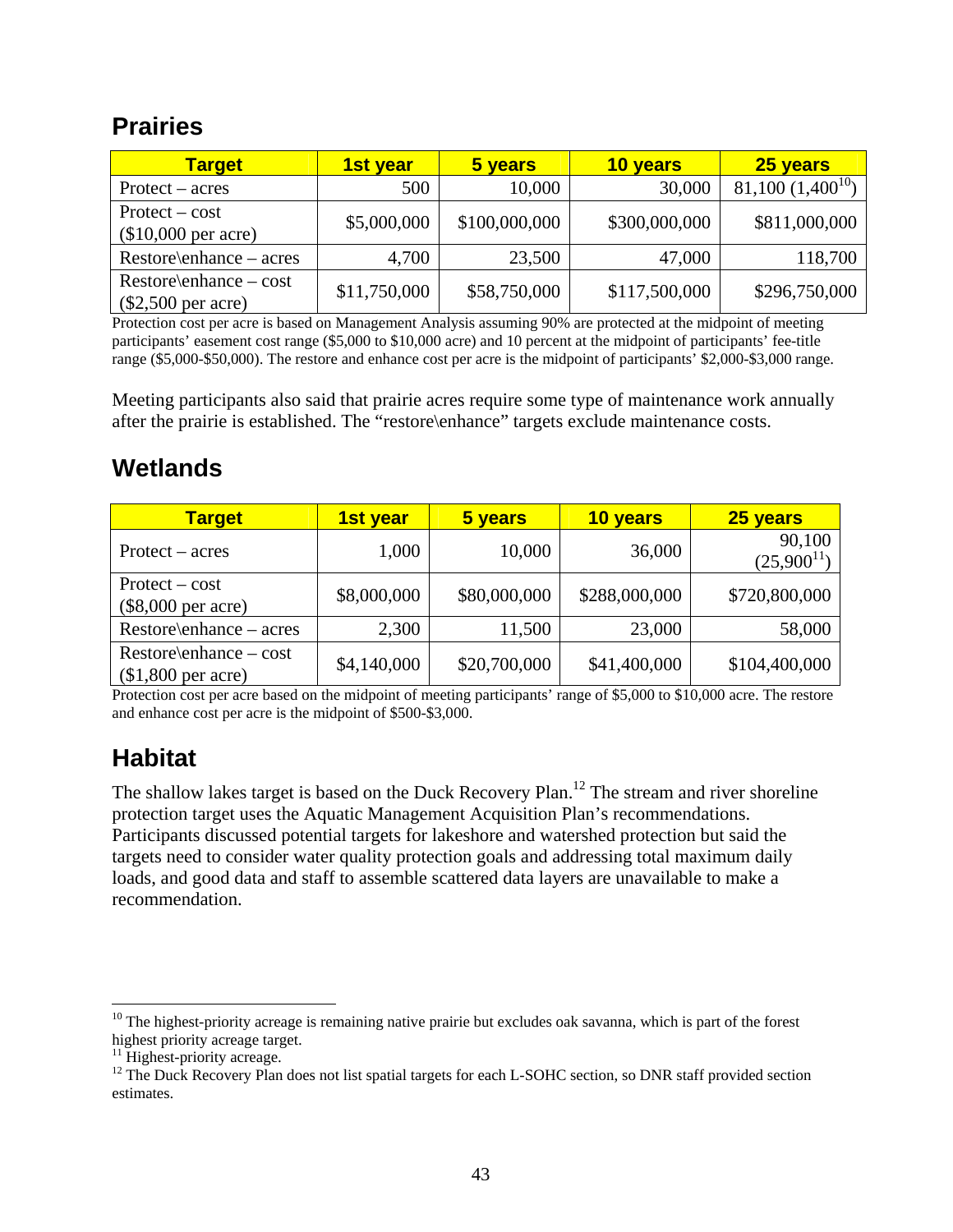#### **Shallow lakes (acres)**

| <b>Target</b>                           | <b>1st vear</b> | 5 years | <b>10 vears</b> | 25 years      |
|-----------------------------------------|-----------------|---------|-----------------|---------------|
| $Protext - acres$                       | 3,000           |         |                 | 15,000        |
| $Protext - cost$<br>$($8,000$ per acre) | \$24,000,000    |         |                 | \$120,000,000 |

No five and ten-year protection targets nor any restore and enhance targets were given. Protection cost per acre is based on the wetlands' figure.

#### **Streams and rivers (shoreline miles)**

| <b>Target</b>                                             | 1st year    | 5 years     | 10 years     | 25 years     |
|-----------------------------------------------------------|-------------|-------------|--------------|--------------|
| Protect – shoreline miles                                 | 18          | 45          | 90           | 176          |
| Protect – cost $\$178,000$ per<br>mile-easement)          | \$3,204,000 | \$8,010,000 | \$16,020,000 | \$31,328,000 |
| Restore\enhance – instream<br>miles                       | 20          | 100         | 200          | 500          |
| Restore\enhance – instream<br>$cost$ (\$11,000 per mile)  | \$220,000   | \$1,100,000 | \$2,200,000  | \$5,500,000  |
| Restore\enhance – shoreline<br>miles                      | 5           | 25          | 50           | 100          |
| Restore\enhance – shoreline<br>$cost$ (\$10,000 per mile) | \$50,000    | \$250,000   | \$500,000    | \$1,000,000  |

Protection cost per mile based on the Metro section's 2008 farm and timber land values that DNR uses for stream conservation easements, per Minnesota Statute 84.0272. Restoration cost per mile provided by DNR Fisheries Section, and assumes a 25-foot buffer. No highest-priority target was developed.

### **Forests**

Participants said Metro-area forests have a semi-natural component and the potential to restore its structure and function. Participants noted that Como and Theodore Wirth parks and the Mississippi River Gorge have forest remnants that can be restored, even if the current ground cover is turf grass. Tree-lined streets are not a forest ecosystem due to insufficient canopy cover.

| <b>Target</b>                                  | 1st year     | 5-years       | 10 years      | 25-years                   |
|------------------------------------------------|--------------|---------------|---------------|----------------------------|
| $Protext - acres$                              | 1,000        | 20,000        | 50,000        | 138,100<br>$(43,400^{13})$ |
| $Protext - cost$<br>$$12,000$ per acre)        | \$12,000,000 | \$240,000,000 | \$600,000,000 | \$1,657,200,000            |
| $Restore\$ enhance – acres                     | 4,000        | 20,000        | 40,000        | 100,000                    |
| Restore\enhance – cost<br>$(\$3,000$ per acre) | \$12,000,000 | \$60,000,000  | \$120,000,000 | \$300,000,000              |

The targets include oak savanna. Meeting participants said the forest protection cost per acre ranges from \$5,000 to \$50,000, which has a \$28,000 midpoint. DNR Forestry staff provided a smaller range of \$10,000-\$15,000 for fee title, and said conservation easements would be 20% lower. The table uses \$12,000 per acre to reflect the midpoint of fee title and the upper end of the easement range. The restore and enhance cost per acre is the midpoint of \$1,000- \$5,000.

 $\overline{a}$ <sup>13</sup> Highest-priority acreage.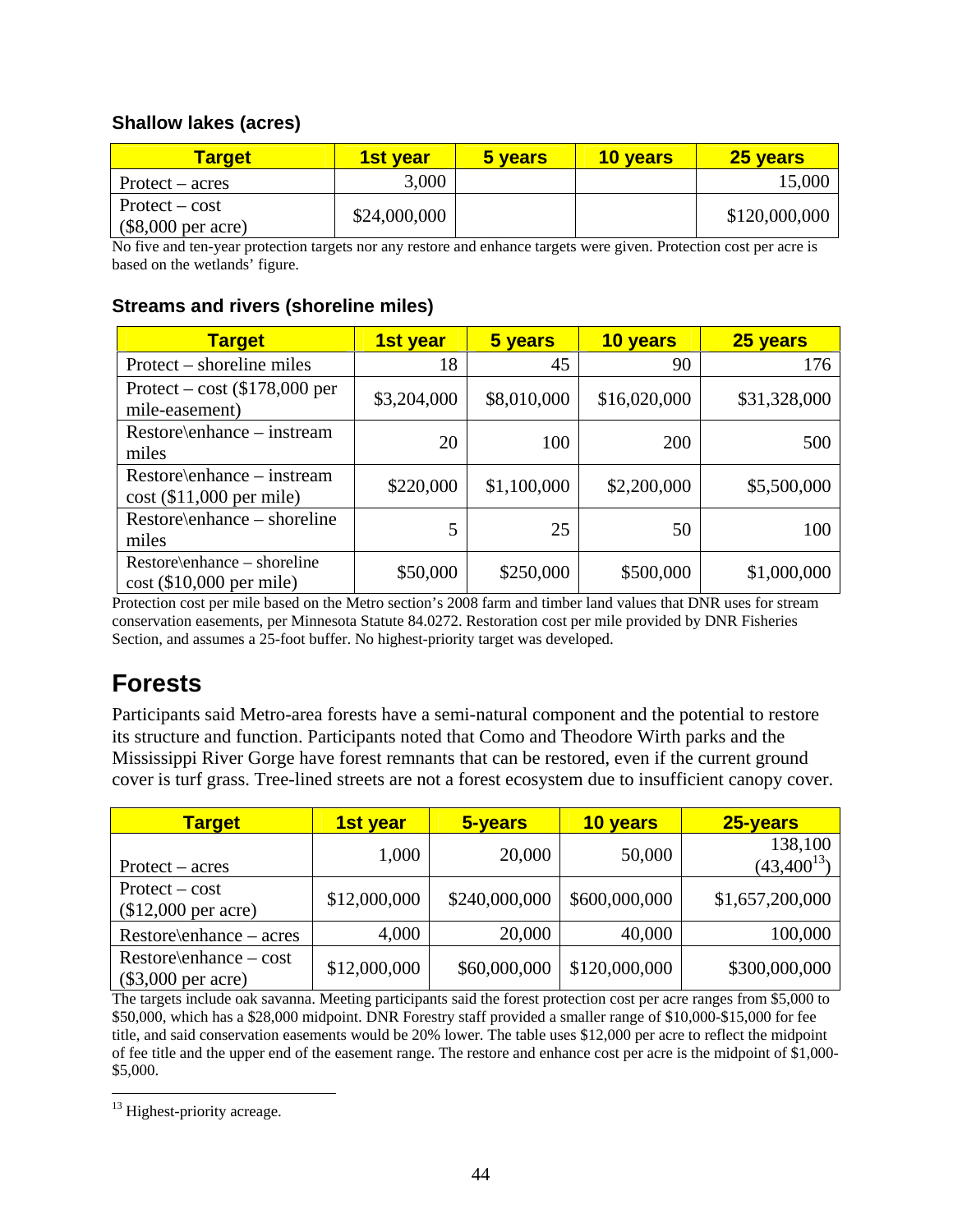Several participants noted that approximately 200,000 acres of forested areas at the Metro's northern edge are in the L-SOHC's Northern Forests section. They were concerned that the Mille Lacs Uplands and St. Croix Moraines forests may be overlooked due to the dominance of larger northern forest interests. The Northern Forest Section's meeting participants said their targets include these forests.

| Andrew Arends, Supervisor<br>Cooperative Forest Management Unit<br><b>DNR Forestry Division</b>                       | Brian Nerbonne, Stream Habitat Specialist<br>DNR Fish and Wildlife Division |
|-----------------------------------------------------------------------------------------------------------------------|-----------------------------------------------------------------------------|
| Paul Bockenstedt, Ecologist                                                                                           | Doug Norris, Wetlands Program Coordinator                                   |
| <b>Bonestroo</b>                                                                                                      | <b>DNR Ecological Resources</b>                                             |
| Peggy Booth, Program Supervisor                                                                                       | Wayne Ostlie, Conservation Programs Director                                |
| <b>DNR Ecological Resources</b>                                                                                       | <b>Great River Greening</b>                                                 |
| Tim Bremicker, Regional Wildlife Manager                                                                              | Sharon Pfeifer, Community Assistance Manager                                |
| DNR Fish and Wildlife Division,                                                                                       | <b>DNR Central Region, Regional Operations</b>                              |
| <b>Susan Burks, Forestry Program Coordinator</b>                                                                      | Dick Peterson, Program Coordinator                                          |
| <b>DNR Forestry Division</b>                                                                                          | <b>DNR</b> Forests for the Future                                           |
| Ian Chisholm, Program Supervisor                                                                                      | Jay Riggs, District Manager                                                 |
| <b>DNR Stream Habitat Program</b>                                                                                     | Washington Conservation District, Stillwater                                |
| Jean Coleman, Attorney/Land Use Planner                                                                               | Kerry Saxton, Office Manager                                                |
| CR Planning, Inc.                                                                                                     | Wright Soil and Water Conservation District,                                |
| <b>Greg Graczyk</b>                                                                                                   | Susan Schmidt, Director                                                     |
| Carver Co. Soil and Water Conservation District                                                                       | Minnesota State Office/The Trust for Public Land                            |
| <b>Steve Hobbs, Executive Director</b>                                                                                | Al Singer, Land Conservation Manager                                        |
| <b>Belwin Conservancy</b>                                                                                             | Dakota County                                                               |
| Steve Johnson, Chief of Resource Management<br>National Park Service, Mississippi National River<br>& Recreation Area | Anne Sittauer, Refuge Manager<br>Sherburne National Wildlife Refuge Complex |
| Tom Lewanski, Conservation Director                                                                                   | Arne Stefferud, Planning Analyst-Parks                                      |
| Friends of the Mississippi River                                                                                      | Metropolitan Council                                                        |
| Kevin Lines, Hydrologist                                                                                              | Sarah Strommen, Central Region Conservation                                 |
| Board of Water & Soil Resources                                                                                       | Director, Minnesota Land Trust                                              |
| Dan McGuiness, Interim Executive Director of the                                                                      | Hannah Texler, Regional Plant Ecologist                                     |
| <b>St. Croix River Association</b>                                                                                    | <b>DNR Ecological Resources Division</b>                                    |
| Craig Mell, District Administrator                                                                                    | David Thill, Department of Environmental                                    |
| Chisago Soil and Water Conservation District                                                                          | Services, Hennepin County                                                   |
| John Moriarty, Natural Resources Manager                                                                              | Doug Thomas, Administrator                                                  |
| <b>Ramsey County Parks</b>                                                                                            | <b>Rice Creek Watershed District</b>                                        |
| Don Mueller, Forestry Regional Specialist                                                                             | Ray Valley, Fisheries Researcher                                            |
| <b>DNR Central Region Headquarters</b>                                                                                | DNR Fish and Wildlife Division                                              |
| Paul Nelson, Administrator, Scott County                                                                              | Dave Zumeta, Executive Director                                             |
| Watershed Management Organization                                                                                     | Minnesota Forest Resources Council                                          |

### **August 6, 2009 St. Paul Meeting Participants**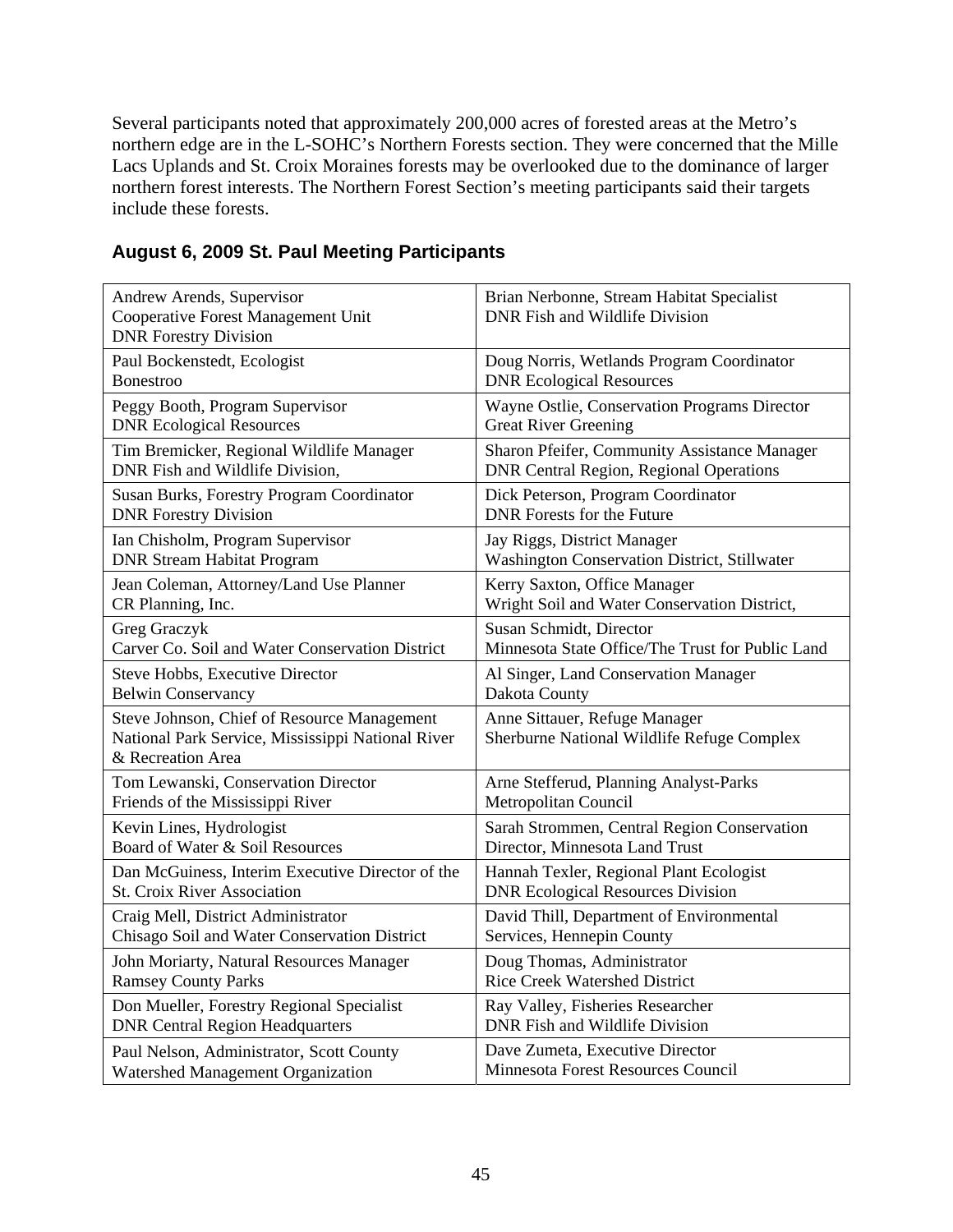# **Public input meeting**

Following is a summary of the Metropolitan Urbanizing Section's public input meeting held August 6, 2009 in St. Paul.

### **Participants**

| <b>Name</b>          | Organization                                                          |
|----------------------|-----------------------------------------------------------------------|
| Andy Anderson        | Minnesota Waterfowl Association                                       |
| <b>Jim Bezat</b>     | Minnesota Outdoor Heritage Alliance (MOHA)                            |
| <b>Tom Clarke</b>    | Sierra Club/Friends of the St. Croix volunteer                        |
| <b>Ron Cockriel</b>  | Maplewood Greenways Commission and Parks and Open Space<br>Commission |
| David Hawes          | <b>Tree Trust</b>                                                     |
| John Hickman         | Friends of the Minnesota Valley                                       |
| Katie Himanga        | Minnesota Shade Tree Advisory Committee                               |
| <b>Brian Huberty</b> | U.S. Fish and Wildlife Service                                        |
| <b>Gail Nozol</b>    | <b>Trees Provide Habitat</b>                                          |
| Dick Osgood          | <b>Minnesota Waters</b>                                               |
| Carolyn Peterson     | Maplewood Greenways Commission and Parks and Open Space<br>Commission |
| Cordelia Picron      |                                                                       |
| Mark Schnobrich      | City of Hutchinson Community Forestry                                 |
| <b>Joe Settles</b>   | Hennepin County Department of Environmental Services                  |
| Barry Wendorf        | <b>Isanti County Parks</b>                                            |

The table below shows the names of the participants at the public input meeting, and their organizational affiliation, if they indicated one.

### **Responses to questions:**

#### **General reactions from those who observed the process during the day: Do you have any suggestions to add?**

 I was most intrigued by their expressed desires to coordinate Lessard Council activities with other Councils' activities and programs. The Council has a limited focus on acquisitions and not a lot of resources for getting public engagement. There are other components of the amendment – the Arts Board, Clean Water – they may be able to coordinate more public engagement opportunities. Public engagement – for stream monitoring, water monitoring of lakes. Part of it is a public information aspect of it, so the public does not feel in the dark as to what is happening with their tax money. Outreach/education on what money is being used for and the results/outcomes of the projects. The more people are informed, the more likely they are to participate and be interested in the Council's work. The last year the Council did a wonderful job.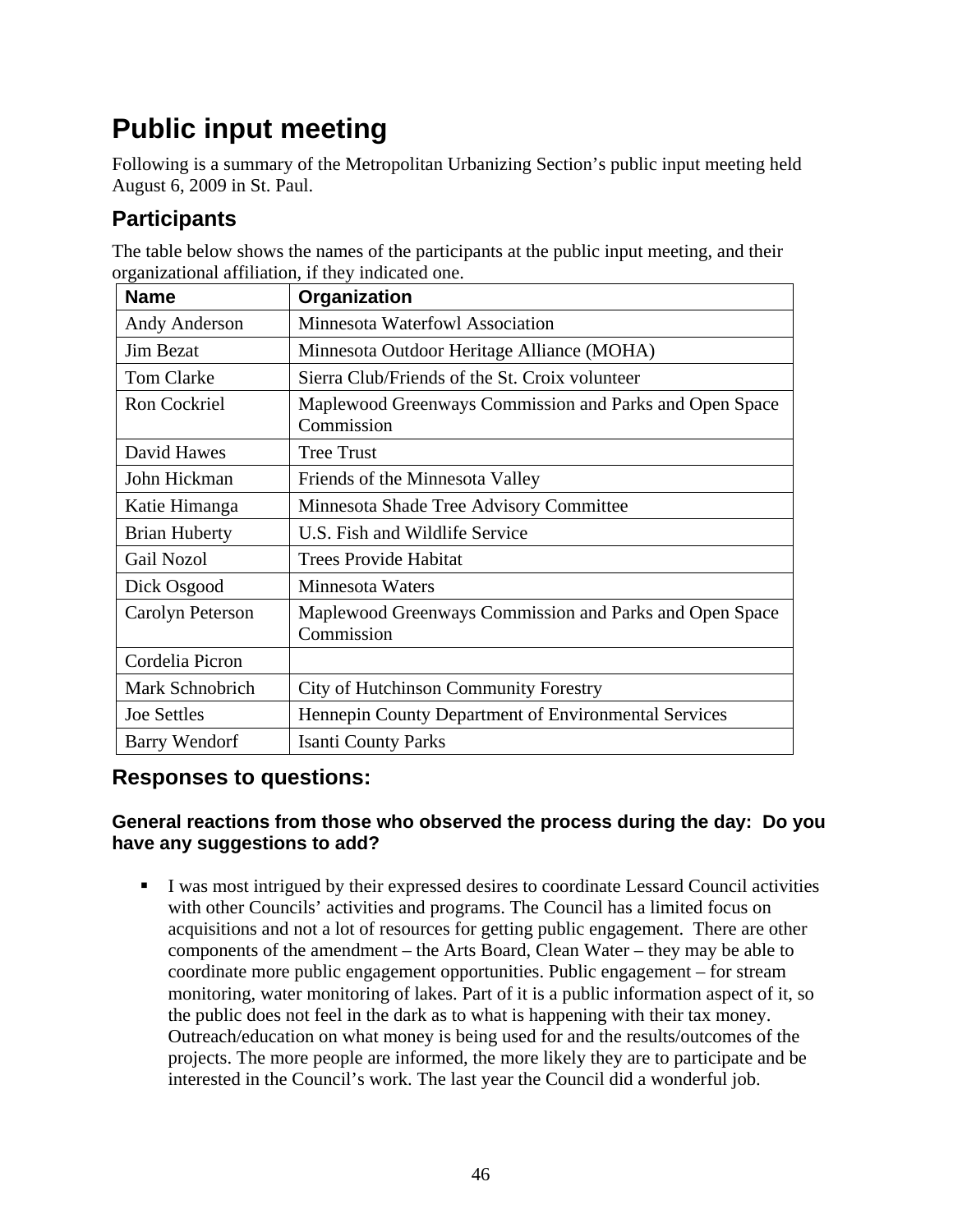- The professional group is on track and was excellent. Let's not get too caught up on 25 year numbers. This should be a living document, and data should be constantly updated and improved. Restoration and protection should go hand in hand.
- This is the first step of a process which is building on a lot of planning that has already happened. Landscape plan vs. habitat types. Integrating different types of funding sources. Public engagement, integration, a landscape approach – it is building on good work that has already been done so far.
- It is refreshing and reassuring to have a room full of biologists talking about this topic. Will the money be enough to address all of the priorities addressed? We need to be flexible with the plan. Getting together is a great step.
- I see tension between the concept of being bold and "what ought to be done," versus what *can* we do – what is our capacity? It will be interesting to see how the Council will deal with this. We need to set goals high, but also want to be realistic and what can be accomplished.
- I am impressed with breaking down of silos, and the brainpower and the passion of the professionals. It was a good exercise.

### **Comments from all participants:**

#### **What do you think are this region's greatest needs? What would you like the counsel to accomplish for this region? Do you have any other general advice or comment for the Council?**

- This is the Land of 10,000 lakes. Lakes, rivers, -- there are a lot of rivers and bluffs in close proximity to the Metro. Remaining habitats to protect in the metro area. We need to protect water features, shoreline, marshes.
- Woods and the prairies, and with them are buffers. We have an area in Maplewood that was farmland along the Fish Creek area, and that could be restored to prairie if it is preserved. It is 47 acres. We have three greenways in Maplewood, and that's a  $1<sup>st</sup>$  ring suburb.
- Two things: 1. There are intense pressures from growth and the pace of fragmentation. We need corridors for movement and genetics. 2. This region has a greater Big Woods habitat – it is pressured from worms and deer and other pressures put upon it.
- This is a metro region. There is a lot of development. Protect what we have and restore what we protect. Restore and keep in perpetuity what we do protect. Restoration of invasive species (tree diseases). Money could be used for invasive species removal/management.
- I am a professional forester  $I$  have a policy position statement from MNSTAC with suggested priorities for the Council's consideration on rural/forest connectivity.
- Lake City is on the Mississippi River. It has 3,500 people, and it has native green ash in landscaped areas – if we don't take care of it, we will lose it. Inoculate the forest areas to our most urban areas to rural areas if we want to protect this area of our state. The interconnectedness to forests.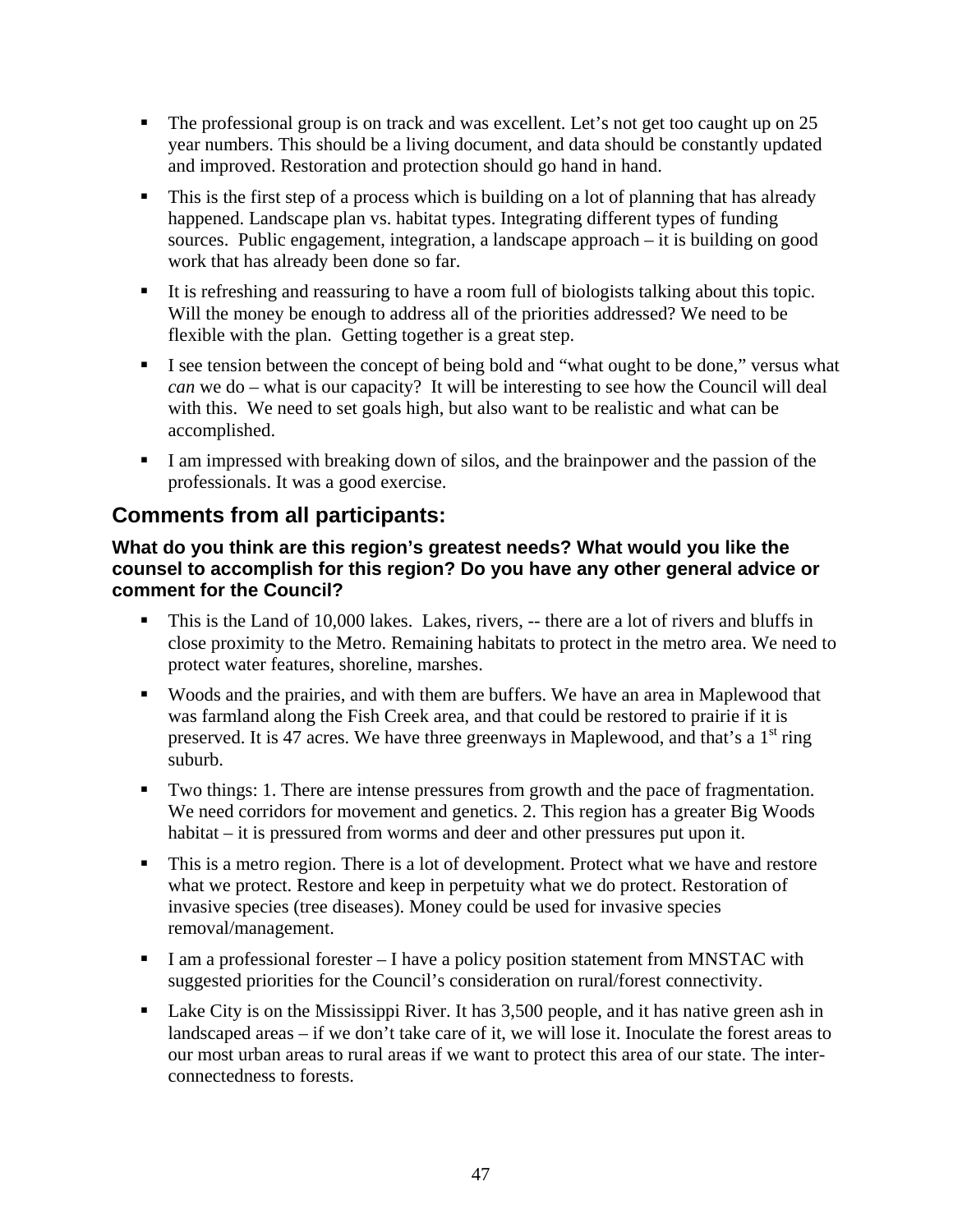- I am frustrated that money is getting deferred to other uses that are not in the constitutional language. It doesn't matter if it is Metro or out-state. I hope the council makes sure the money is not diverted to areas that it should not go. I don't want to see it wadded down and going else where. It is all about restoring and preserving and gaining access to the people who want to joy the outdoors (hunting and fishing). Duck populations have gone down in Minnesota, when in other states the population has gone up. Put the money where it was originally intended to go. Regardless of other political pressures, etc. The council has done great job so far with projects.
- I feel the importance of protection and restoration...I don't want the forest protection piece to go forgotten. Insects and disease – as we look forward in connecting urban and rural areas – we are protecting areas from invasive species as we look at restoration efforts. There are benefits of forests in urban areas – they provide energy conservation, water protection. Trees are a very important part of the picture.
- There are many groups here, but it might be easier for the Council to put water quality at the top. Development is affecting us, too – we are putting developments on (former) crop land, with no tree plantings. As a result, the water quality drops. Grass doesn't give the water percolation benefits that trees do. By focusing on water quality, you achieve wildlife habitat, prairie restoration. The ultimate benefit is water quality. If that were at the top, all others would benefit and achieve what we want. Emerald ash borer in the black ash  $-$  if it devastates the wetland habitat and water quality  $-$  it could convert ash to marsh prairies – it affects the ecosystem.
- Aquatic invasive species. I feel like a square peg in terms of how we approach watershed management. A landscape approach – a watershed approach – these don't seem to stop these invasive species. They spread like pollution. The framework – to protect and enhance – it is not relevant to invasive species. Zebra mussels in Mille Lacs – they will grow where walleyes spawn. Some of these facilitate avian botulism and toxic algae. Minnesota waters empower citizens – money could be spent to help citizens volunteer groups protect our lakes and waters. We need to put our money in protection. Once these invasive species are in our lakes/rivers, you can't keep them out.
- It is very tough to think about the system holistically to identify problems and fix them (or slow them down) as much as we can. Dutch Elm disease. We can only slow down invasive species – we can't stop them.
- $\blacksquare$  The challenge with wetlands they are a key habitat in the landscape, but the problem is that it is public water, but private land. A key element in restoration is the Great Lakes. Another headache – is that we always assume maps are state of the art and they are not. Some of them are 30 years old, and wetlands change over time. Wetlands are four dimensional, and so are forests. The challenge of how to do this – you have to know where the wetlands are. Many groups at DNR and LCCMR are working on this. Part of the action – you gotta know what you have to know, and where you want to go in the future. With climate change, the warming of the planet will change where the "best" location is. Is the prairie pothole moving east? it is hard to peg.
- With prairie pothole we will need to focus on how climate change affects that. Prairies – there is very little left and that's an important issue. There is a government panel on climate change – one of their last reports says globally – wetlands are most vulnerable to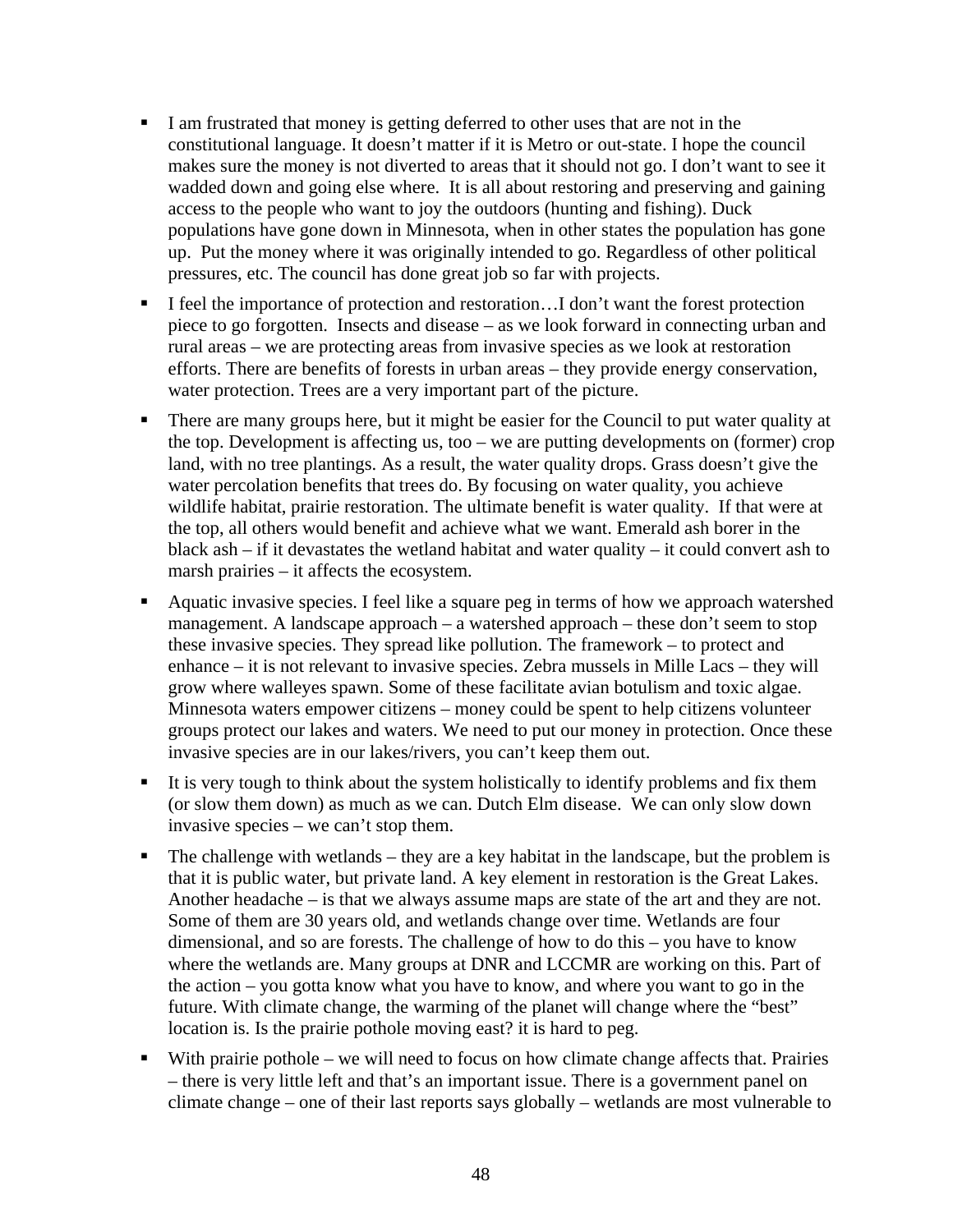climate change. This is important for habitat and water quality. A place to focus – but check "all of the above," and the challenge is how to do it.

- The impact of climate change on what you want to do. If the birds are moving 70 miles north, there is no use preserving things that can't do what you thought they would. Incorporate that into your thinking and don't do things that will be pointless.
- $\blacksquare$  The emphasis is getting diluted a little bit. Habitat for fish and wildlife you forgot to say game! The point was to improve and enhance habitat for sportsmen and citizens of the state that would benefit from doing this. We have dealt with Dutch Elm, Oak Wilt – there were agencies that were funded to do that. Of course that is a worry, but these funds were not intended to go there. We are trying to get back lands we have lost – improving wetlands will benefit the hunter, fisher, camper, hiker – everyone will benefit – don't get into areas that it wasn't intended to deal with. There are state agencies that have been funded to deal with invasive species. Let's make sure the funds go where the citizens intended them to go. A new AMA or WMA is supposed to be open to hunting – let's not lose focus of this.
- $\blacksquare$  The gentleman made a good point members have reported to us as we present this issue and concern – the legislators can say "we passed the amendment and we're done." It would help us a lot if the Council could clearly state what is in bounds and out of bounds so we know best where to go.
- It is not that we are substituting or replacing  $-$  if there is existing acquisition. Some things might have been underfunded – try to preserve and protect what we do have and collect more.
- I liked the point earlier achievable goals for one year. DNR and others are working on all of these. That's why I voted for it  $-$  I could see it being diluted really quickly. Focus on one year goals that can be reached.
- One thing the language had was the supplement, not supplant issue. The conference committee had trouble with this. There was so much conversation about how to spend the funds in ways that wasn't intended. This started with Bob Lessard ten years ago. He said, let's do things that traditional funding sources can't reach. But not use it instead of – that's the supplant aspect of it.
- I want to bring the importance of protection. Whether invasive species are in the Metro or outstate doesn't matter. I see more similarities than differences. Protect all resources regardless of where it comes up. The emerald ash borer threatens the resource for hunting. I would caution – a response to a previous comment – how invasive species were historically handled is not true today. There was money 25 years ago for Dutch Elm disease, and we don't have it now. Let's look at how they are going to handle it for the emerald ash borer. Let's ask the folks at the University how to handle it – it (the ash borer) was found on their campus. Ask the City of St. Paul – their capacity has changed over the last 20 years.
- Consider outstate, where you can get 1,000 acres that one can enjoy, or here, where one acre a thousand can enjoy. This is for humans as well as species. We need places where we can fish – there is not much hunting in the metro.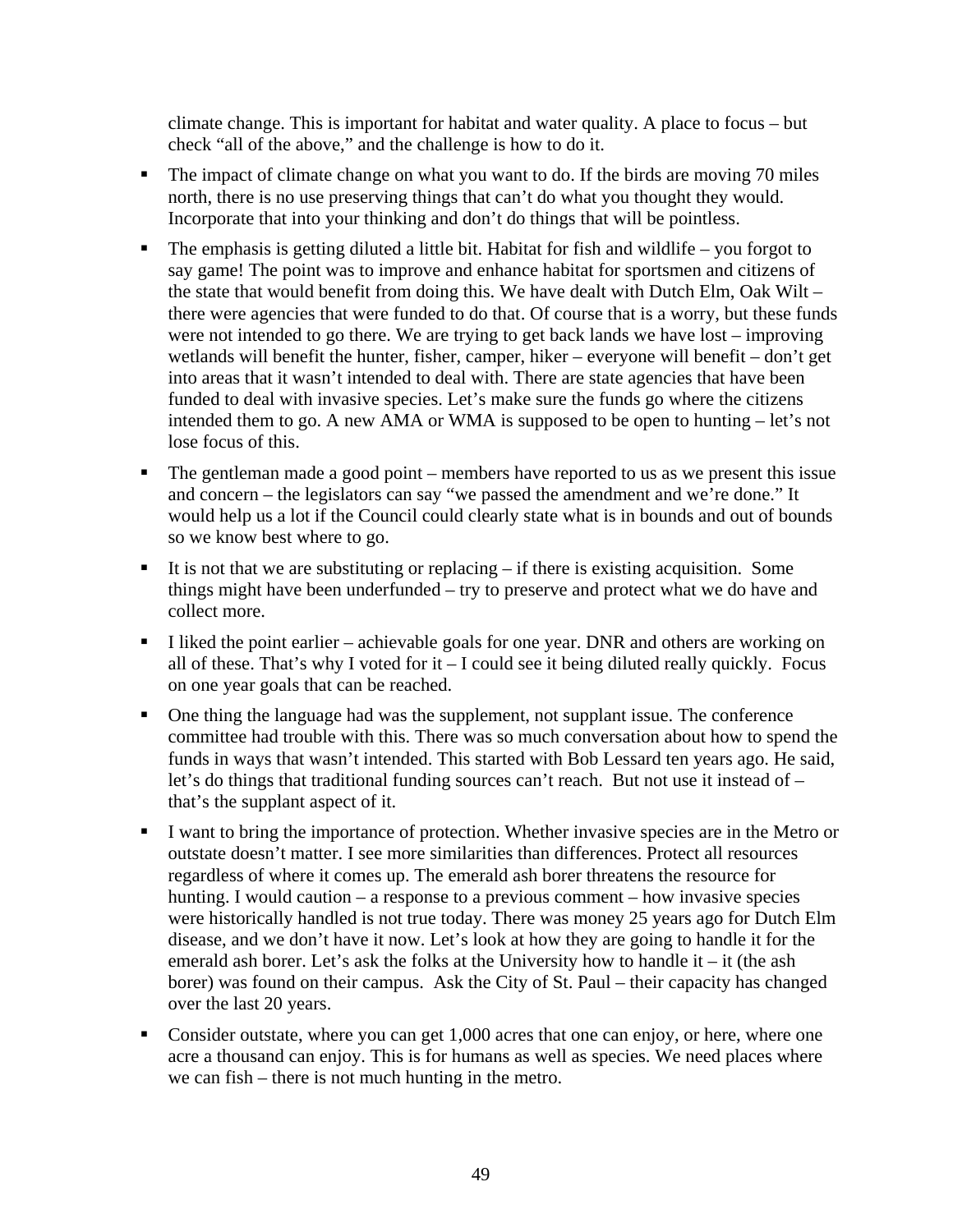- I am a layman, and I thought the whole idea was habitat. I have watched waterfowl habitat diminish – with invasives, the ash borer – but without habitat we don't have game. At Carlos Avery we have fox, deer, turkey – this whole thing is about habitat. Senator Lessard – he was campaigning for a fund that would finance the acquisition of habitat. Clean water and trees go with it, but you still gotta have habitat. I represent an area right by Forest Lake – we need habitat for Metro people. Not everyone has the wherewithal to go to North Dakota to hunt – they need a place to go for a one-day hunt. It is not restricted to hunting and fishing – the environment is very important to us, but they go hand and hand together. I am impressed with the capabilities here, but I am a layperson and wanted to say this.
- An example the citizens of Maplewood 20 years ago pushed for \$5 million to get some "open space." They bought property. But we have no money to manage it. Good habitat is becoming bad because we can't take care of it. You gotta have the space to make the place. We now can't figure out how to take care of what we acquired – avoid that – manage what you purchase.
- There is habitat within metro but who would maintain it? The DNR? Parks? We have many parks in Isanti County that we manage for habitat. Some parts have hunting available. There is a need for long term management outside the DNR. I wanted to know where and when to apply for funding.<sup>14</sup>
- I can't miss this opportunity I am from the Minnesota Conservation Corps I appreciate that we would be available to contract with groups and funding recipients. We are a youth development organization but we are continuing the tradition of the CCC – to give young people the hands on resource work. We have almost 300 individuals. If you are looking for an inexpensive labor force and want to encourage young people to abandon their computer games, we are an organization that can help with that. An overture – consider us as a partner in the collaborative. We have worked with groups before – prescribed burns, exotic species – we want to give people a variety of experiences. Our web site is www.conservation.corps.org
- $\blacksquare$  One last idea this pertains to agricultural wetlands restoration there is the potential to get a carbon trading credit. If you can measure it, it is stored carbon, and that is tradable. Something to think bout – it is easier to do and measure before than 20 years later when it is too late.

 $\overline{a}$ 

<sup>&</sup>lt;sup>14</sup> The Council's Executive Director provided the participant with details on how to apply for funding, and also described the small grants program.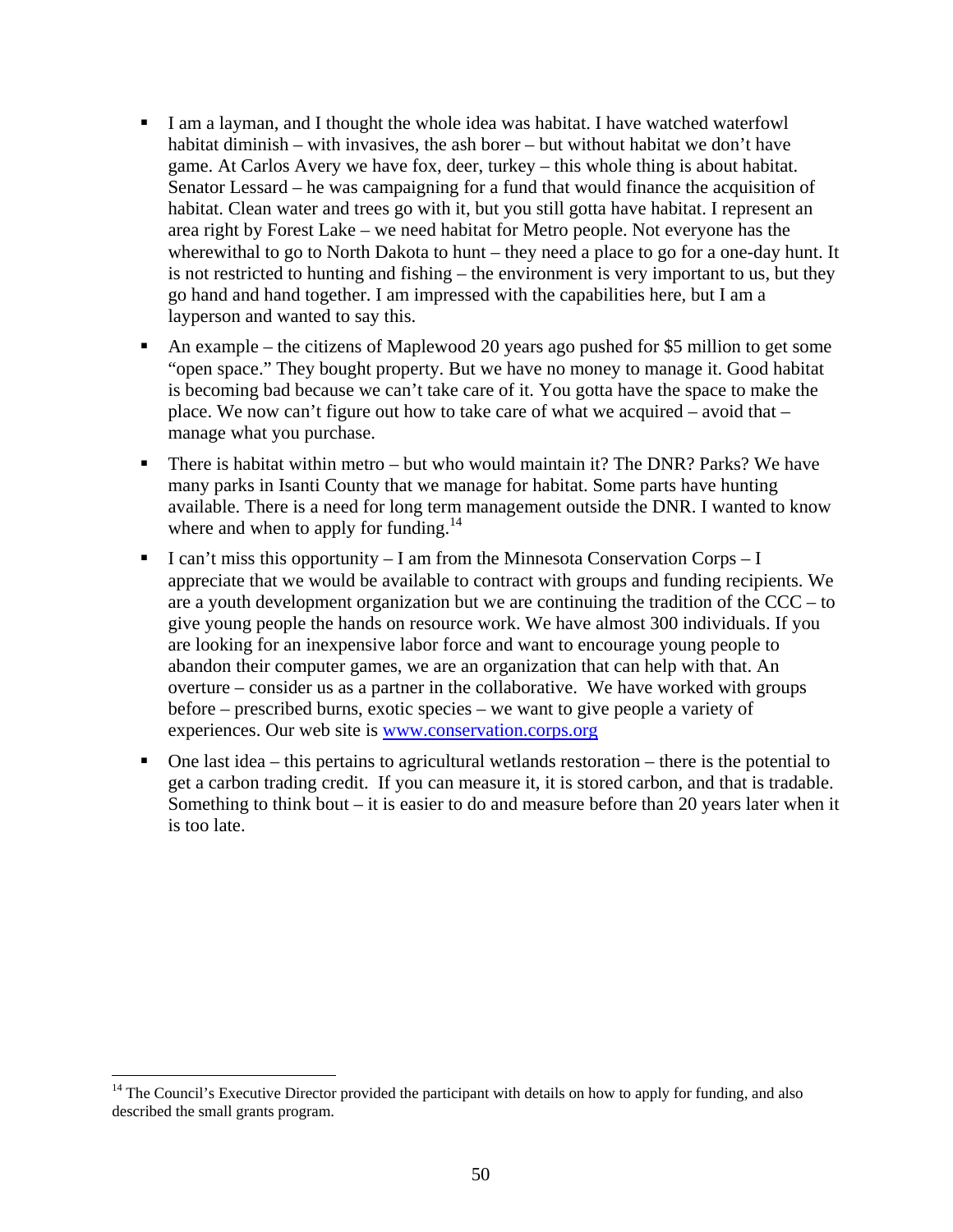# **Comments received during draft review period**

The following comments were received during the draft review period, between August 27 and September 9, 2009. They are listed in the order they were received, and the topic of each comment is shown in the first column. The third column indicates any change made to the draft document as a result of the comment, or refers readers to other sections of this report that discuss a similar topic.

| <b>Topic</b>           | <b>Comment</b>                                                                                                                                                                                                                                                                                                                                                                                                                                                                                                                                                                                                                                                                                                                                                                                                                                                     | Change made                                                                                          |
|------------------------|--------------------------------------------------------------------------------------------------------------------------------------------------------------------------------------------------------------------------------------------------------------------------------------------------------------------------------------------------------------------------------------------------------------------------------------------------------------------------------------------------------------------------------------------------------------------------------------------------------------------------------------------------------------------------------------------------------------------------------------------------------------------------------------------------------------------------------------------------------------------|------------------------------------------------------------------------------------------------------|
| <b>Bird</b><br>Habitat | Thank you for the opportunity to speak briefly at yesterday's hearing in St. Paul.<br>The reference for the impact of global warming on bird and bird habitat is Science<br>News, web edition, from 10 February 2009:<br>http://www.sciencenews.org/view/generic/id/40713/title/Winter birds shift north                                                                                                                                                                                                                                                                                                                                                                                                                                                                                                                                                           |                                                                                                      |
|                        | Winter birds shift north - New Audubon report suggests climate change is the<br>culprit<br>By Susan Milius                                                                                                                                                                                                                                                                                                                                                                                                                                                                                                                                                                                                                                                                                                                                                         |                                                                                                      |
|                        | <b>Richard Newmark</b><br>St. Paul Audubon Society<br>August 7, 2009<br>Commenter attended public input meeting                                                                                                                                                                                                                                                                                                                                                                                                                                                                                                                                                                                                                                                                                                                                                    |                                                                                                      |
| Restoration<br>targets | Thanks to all for pulling this all together. The big issue I raise - and I raised it at<br>the August 6 meeting - is the discrepancy between prairie protection and<br>restoration/enhancement. My argument is that restoration is woefully under-<br>represented here, and actually should be greater than the acquisition numbers,<br>especially if this is to represent the work of all conservation practitioners. That<br>would include, in addition to public lands under formal protection, private lands<br>addressed by NRCS, SWCDs and others. My biggest point is that if management<br>and restoration are not part of the equation on every acres of remaining prairie land<br>at least once over the coming 25 years, it won't be prairie any more. If we are<br>protecting 81K acres, then our restoration target ought to be at least double that. | Restoration<br>targets were<br>increased<br>based on<br>comments<br>from<br>numerous<br>participants |
|                        | Perhaps I'm missing something?                                                                                                                                                                                                                                                                                                                                                                                                                                                                                                                                                                                                                                                                                                                                                                                                                                     |                                                                                                      |
|                        | Wayne Ostlie<br><b>Great River Greening</b><br>August 27, 2009<br>Commenter attended conservation professionals meeting                                                                                                                                                                                                                                                                                                                                                                                                                                                                                                                                                                                                                                                                                                                                            |                                                                                                      |
| Section<br>boundary    | The only thing that I did not see in the attached goals and objectives was the<br>discussion by the group of changing the boundary line to include all of Isanti and<br>Chisago County into the metro region.<br>Craig Mell                                                                                                                                                                                                                                                                                                                                                                                                                                                                                                                                                                                                                                        | Included under<br>"Suggestions"<br>for future<br>planning<br>processes"                              |
|                        | Chisago Soil and Water Conservation District<br>Commenter attended conservation professionals meeting                                                                                                                                                                                                                                                                                                                                                                                                                                                                                                                                                                                                                                                                                                                                                              |                                                                                                      |
| Restoration<br>targets | Our small group spent much of our time working on the protection acres, and I<br>don't think we thought the restoration/enhancement goals through as much as we<br>should have. I think Wayne is right when it comes to prairie. We should up our<br>restoration goals considerably since all prairies/grasslands need active<br>management. If we add the acres protected acreage to the currently public land<br>acreage, we get about 108,000 acres, which might make sense.                                                                                                                                                                                                                                                                                                                                                                                    | Restoration<br>targets were<br>increased<br>based on<br>comments<br>from                             |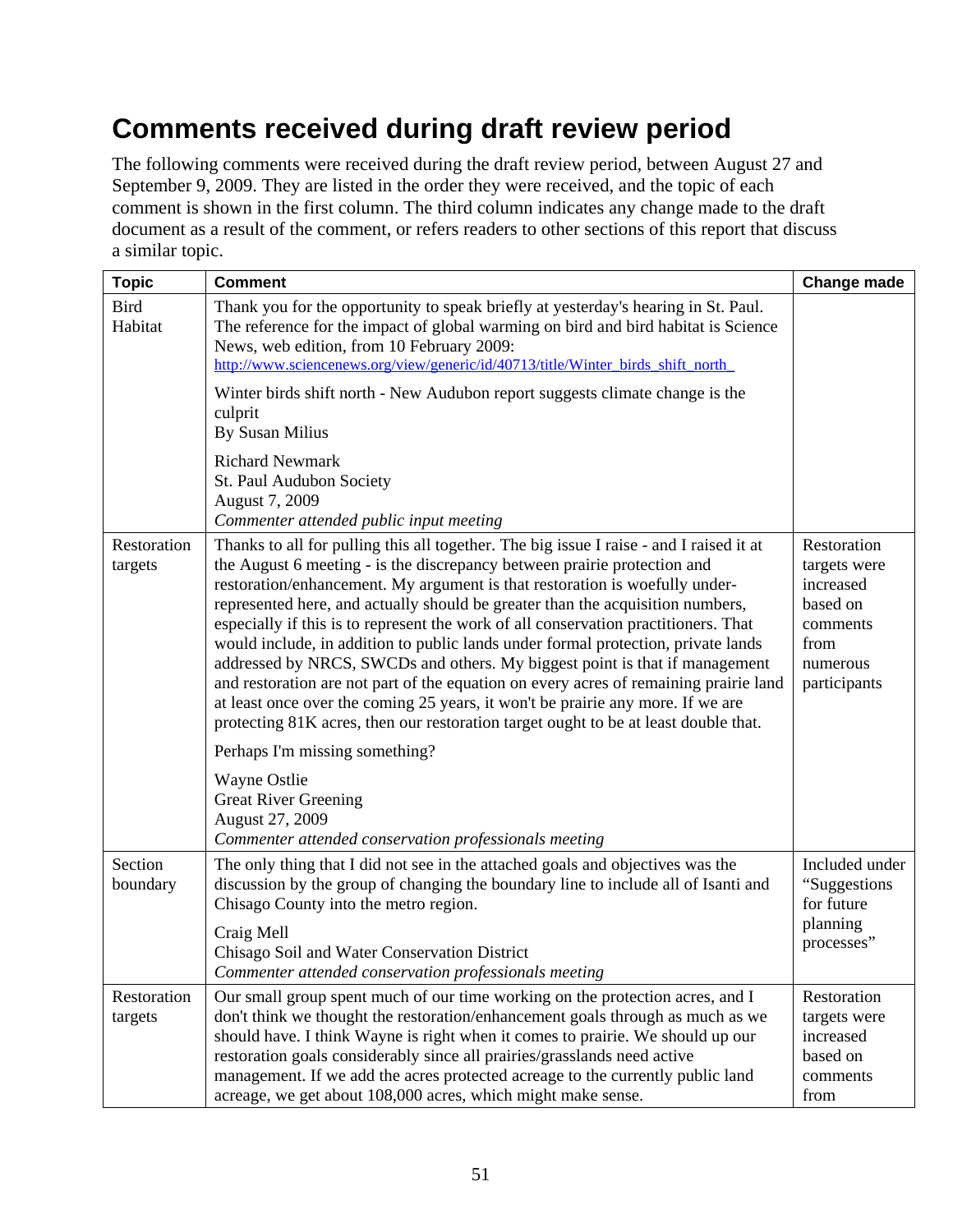| <b>Topic</b>                         | <b>Comment</b>                                                                                                                                                                                                                                                                                                                                                                                                                                                                                                                                                                                                                                                                                                                        | <b>Change made</b>                       |
|--------------------------------------|---------------------------------------------------------------------------------------------------------------------------------------------------------------------------------------------------------------------------------------------------------------------------------------------------------------------------------------------------------------------------------------------------------------------------------------------------------------------------------------------------------------------------------------------------------------------------------------------------------------------------------------------------------------------------------------------------------------------------------------|------------------------------------------|
|                                      | For forests and wetlands, there would be more acres that would not need<br>restoration/enhancement. We may want to consider upping our forest<br>restoration/enhancement acres, since that number includes oak savanna in this<br>calculation, and we also have a lot of forests in need of invasive species control<br>and/or controlled burning. Perhaps we could up the 25-year<br>restoration/enhancement goal to 100,000 acres.                                                                                                                                                                                                                                                                                                  | numerous<br>participants                 |
|                                      | Hannah Dunevitz Texler<br><b>DNR Ecological Resources</b><br>September 1, 2009<br>Commenter attended conservation professionals meeting                                                                                                                                                                                                                                                                                                                                                                                                                                                                                                                                                                                               |                                          |
| Restoration<br>targets               | I agree. Every acre that is protected should be a target for restoration. Otherwise,<br>why the heck did you protect it? There should still be a restoration goal for<br>"unprotected" privately owned sites. The numbers Hannah is proposing sound fine.                                                                                                                                                                                                                                                                                                                                                                                                                                                                             | Restoration<br>targets were<br>increased |
|                                      | <b>Steve Hobbs</b><br><b>Belwin Conservancy</b><br>September 1, 2009<br>Commenter attended conservation professionals meeting                                                                                                                                                                                                                                                                                                                                                                                                                                                                                                                                                                                                         |                                          |
| Restoration                          | A couple of comments                                                                                                                                                                                                                                                                                                                                                                                                                                                                                                                                                                                                                                                                                                                  |                                          |
| targets and<br>wetland<br>protection | First off, I'd just like some clarification as to how final numbers where ultimately<br>determined? Did it go by a percentage of what's been inventoried I'm assuming?<br>How did restored or basically "new" acres get figured in? A percentage of what's<br>out there now? Just curious.                                                                                                                                                                                                                                                                                                                                                                                                                                            |                                          |
|                                      | PrairieI agree with previous comments that the restored/enhanced acres are too<br>low. Long term (25yr) I'd have to say that at a minimum, the rest./enhance acres<br>should be even if not tilted more towards the rest./enhance (as Hannah has stated<br>in her Sept. 1 e-mail).                                                                                                                                                                                                                                                                                                                                                                                                                                                    |                                          |
|                                      | Wetlandsbasically the same thing but as discussed Aug. 6thunlike the<br>prairies there is some level (at times multiple levels) of protection for existing<br>wetlands. My thoughts for the utilization of these funds would be for protection of<br>those existing unique/rare wetland communities (not necessarily just a "high<br>quality" ranking) where it would be very difficult to replace the<br>functions/values/unique vegetation of the system. I was thinking that the<br>restoration/enhance acres should be the main focus for funding spent on wetland<br>projects and that there is going to have to be a very clear and obvious need to<br>spend the taxpayers dollar on existing wetlands purely for "protection." |                                          |
|                                      | With that said however, the protect acres and the rest./enhance acres are above<br>what's recommended by the duck recovery plan, ring-necked pheasant plan and<br>covers the rest/enhance acres for the Upper Mississippi Venture.                                                                                                                                                                                                                                                                                                                                                                                                                                                                                                    |                                          |
|                                      | Greg Graczyk<br>Carver County Soil and Water Conservation District<br>September 1, 2009<br>Commenter attended conservation professionals meeting                                                                                                                                                                                                                                                                                                                                                                                                                                                                                                                                                                                      |                                          |
|                                      |                                                                                                                                                                                                                                                                                                                                                                                                                                                                                                                                                                                                                                                                                                                                       |                                          |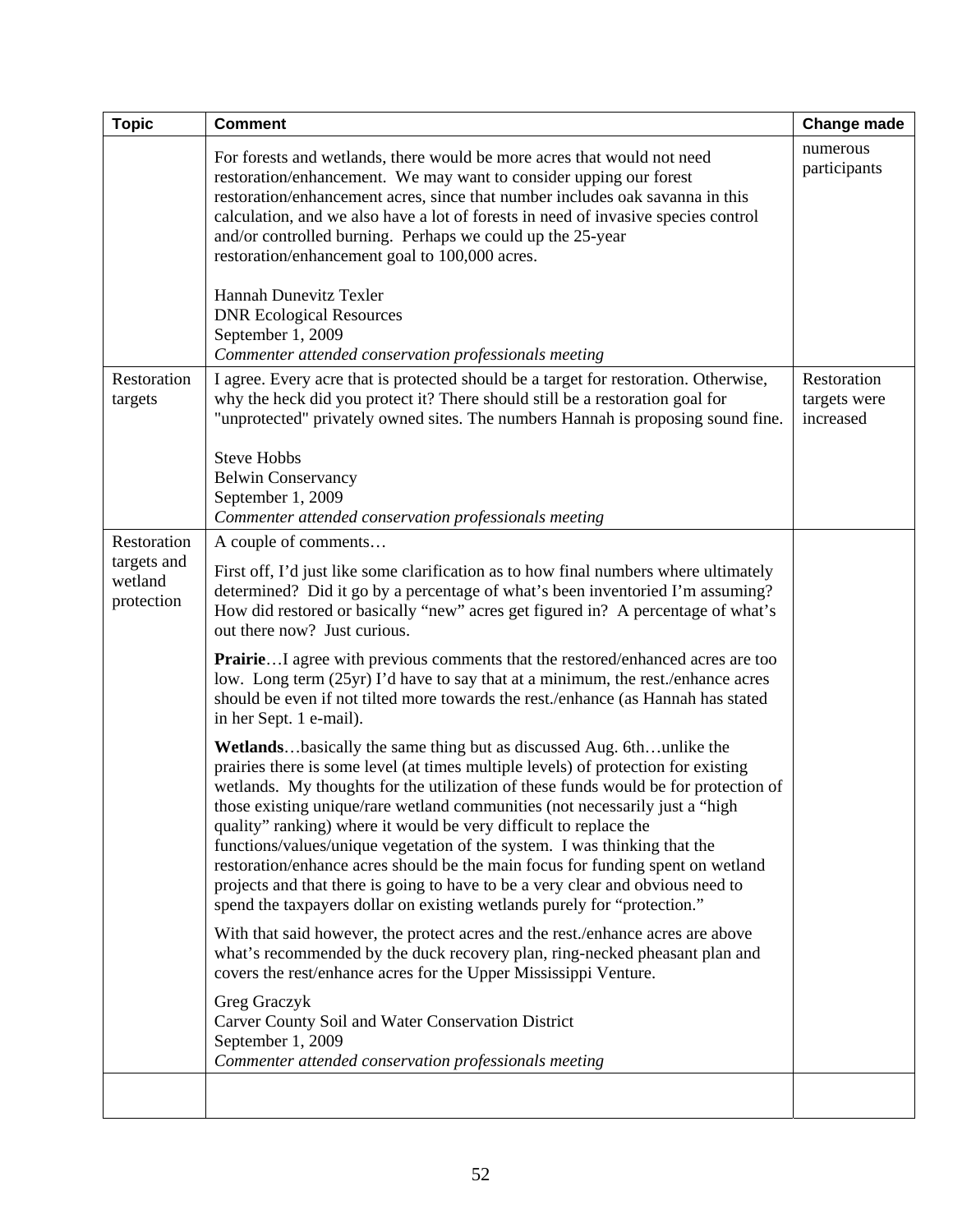| <b>Topic</b>          | <b>Comment</b>                                                                                                                                                                                                                                                                                                                                                                                                                                                       | <b>Change made</b>                                                                                                                                  |
|-----------------------|----------------------------------------------------------------------------------------------------------------------------------------------------------------------------------------------------------------------------------------------------------------------------------------------------------------------------------------------------------------------------------------------------------------------------------------------------------------------|-----------------------------------------------------------------------------------------------------------------------------------------------------|
| Habitat<br>Protection | Under the heading "Habitat Protection in the Metro-Urbanizing Section"<br>Edit:<br>The sub-header is incorrect – it states "Give priority to Wetland protection"<br>programs with the following features." It should read "Give priority to <i>aquatic</i><br>habitat projects or programs with the following features."<br>Add:                                                                                                                                     | Change made                                                                                                                                         |
|                       | Use TNC's Identifying Lake Conservation Priorities report                                                                                                                                                                                                                                                                                                                                                                                                            | Change made                                                                                                                                         |
|                       | A comment on the bullet point:<br>Focus on Total Maximum Daily Loads<br>If I recall, the argument went that TMDL's focus on primarily impaired (and<br>arguably permanently so) water bodies, are very expensive, and will have only<br>marginal aquatic habitat benefits. I may be misinterpreting, but what I<br>recommended was for the LSOHC to focus primarily on unimpaired water bodies<br>of high integrity.                                                 | Re-worded to<br>$clarity - a$<br>close tie to the<br><b>TMDL</b><br>process and<br>coordinated<br>targets with<br>the Clean<br><b>Water Council</b> |
|                       | A comment on the bullet point:<br>Carp management<br>If I recall, only one person brought this up in passing. Despite promising new<br>research focused on reducing carp impacts, carp management is an ongoing<br>process that must have a strong evaluation, if not long-term research component to<br>it. If I recall, LSOHC isn't interested in supporting long-term management.                                                                                 | Did not<br>$remove -$<br>many other<br>suggestions<br>were made by<br>one person                                                                    |
|                       | Add the underlined text to the bullet point:<br>Consider the scale of impact and source of aquatic habitat threats.                                                                                                                                                                                                                                                                                                                                                  | Change made.                                                                                                                                        |
|                       | A comment on the bullet point:<br>Professional Judgment<br>Given the lack of polished GIS products of high priority shorelines or watershed<br>parcels for maximum gain of fish habitat, I suggest technical review of proposals<br>by a panel of experts (that include one well versed in fish habitat and one in<br>watershed processes) and have them answer the question: will the project as<br>proposed lead to protected, restored, or enhanced fish habitat? |                                                                                                                                                     |
|                       | Add a new bullet point:<br>Consider whether upland/wetland proposals could lead to aquatic benefits<br>downstream. Prioritize proposals that generate greatest mutual benefit to<br>upland, wetland, and aquatic habitats.                                                                                                                                                                                                                                           | Change made<br>- consistent<br>with<br>discussion                                                                                                   |
|                       | In the "Habitat" category, add the underlined text to the below sentence:<br>Some participants said the targets need to consider water quality protection goals<br>and addressing total maximum daily loads, and good data or staff to assemble<br>scattered data layers are unavailable to make a recommendation.                                                                                                                                                   | Change made                                                                                                                                         |
|                       | Ray Valley<br>DNR Fish and Wildlife Division<br>September 1, 2009<br>Commenter attended conservation professionals meeting                                                                                                                                                                                                                                                                                                                                           |                                                                                                                                                     |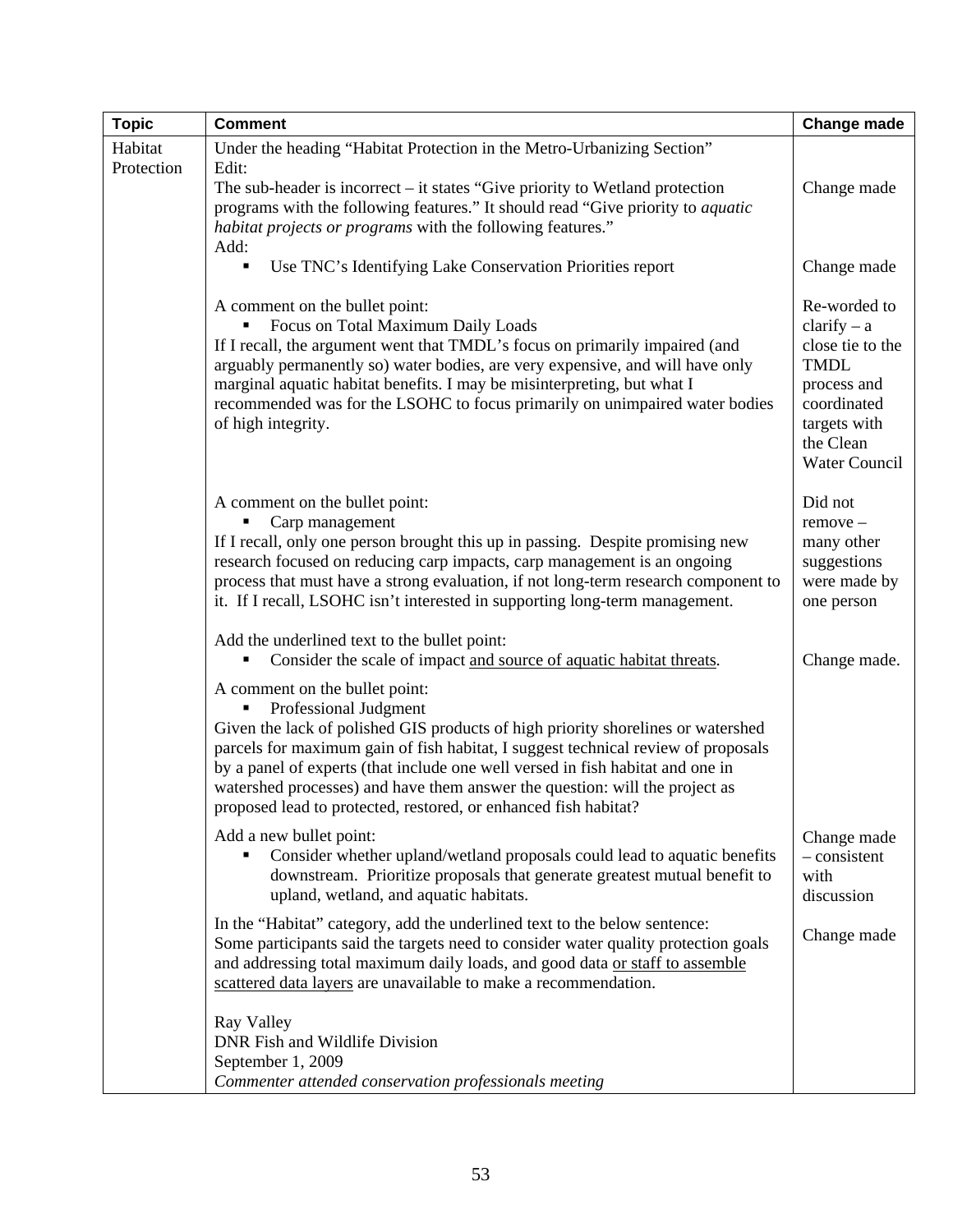| <b>Topic</b>                           | <b>Comment</b>                                                                                                                                                                                                                                                                                                                                                                                                                                                                                                                                                                                                                                                                                                                                                                                                                                                                                                                                                                                                                                                                                                                                                                                                                                                                                                                                                                                                                                                                                                                                                                                                                                                                                                                                                                                                                                                                                                                                                                                                                                                                                                                                                                                                                                                                                                                                                                                                                                                                                                                                                                                                                                                                                                                                                                                                                                                                                                                                                                                              | Change made                                                                                                                                                                                                                                                                    |
|----------------------------------------|-------------------------------------------------------------------------------------------------------------------------------------------------------------------------------------------------------------------------------------------------------------------------------------------------------------------------------------------------------------------------------------------------------------------------------------------------------------------------------------------------------------------------------------------------------------------------------------------------------------------------------------------------------------------------------------------------------------------------------------------------------------------------------------------------------------------------------------------------------------------------------------------------------------------------------------------------------------------------------------------------------------------------------------------------------------------------------------------------------------------------------------------------------------------------------------------------------------------------------------------------------------------------------------------------------------------------------------------------------------------------------------------------------------------------------------------------------------------------------------------------------------------------------------------------------------------------------------------------------------------------------------------------------------------------------------------------------------------------------------------------------------------------------------------------------------------------------------------------------------------------------------------------------------------------------------------------------------------------------------------------------------------------------------------------------------------------------------------------------------------------------------------------------------------------------------------------------------------------------------------------------------------------------------------------------------------------------------------------------------------------------------------------------------------------------------------------------------------------------------------------------------------------------------------------------------------------------------------------------------------------------------------------------------------------------------------------------------------------------------------------------------------------------------------------------------------------------------------------------------------------------------------------------------------------------------------------------------------------------------------------------------|--------------------------------------------------------------------------------------------------------------------------------------------------------------------------------------------------------------------------------------------------------------------------------|
| Shallow<br>lakes<br>targets            | Your table in regards to shallow lakes is not correct. We did provide goals and<br>they were recorded by you and your staff. I know that fisheries staff struggled a bit<br>with lakes but Wildlife was firm in regards to shallow lake projects. Year 1 was 5<br>(lakes), year 5 was 25 (lakes), from my memory.                                                                                                                                                                                                                                                                                                                                                                                                                                                                                                                                                                                                                                                                                                                                                                                                                                                                                                                                                                                                                                                                                                                                                                                                                                                                                                                                                                                                                                                                                                                                                                                                                                                                                                                                                                                                                                                                                                                                                                                                                                                                                                                                                                                                                                                                                                                                                                                                                                                                                                                                                                                                                                                                                           | Shallow lakes<br>targets were<br>added: 25-year<br>goal was 25<br>lakes.                                                                                                                                                                                                       |
|                                        | Tim Bremicker<br>DNR Fish and Wildlife Division<br>September 2, 2009                                                                                                                                                                                                                                                                                                                                                                                                                                                                                                                                                                                                                                                                                                                                                                                                                                                                                                                                                                                                                                                                                                                                                                                                                                                                                                                                                                                                                                                                                                                                                                                                                                                                                                                                                                                                                                                                                                                                                                                                                                                                                                                                                                                                                                                                                                                                                                                                                                                                                                                                                                                                                                                                                                                                                                                                                                                                                                                                        |                                                                                                                                                                                                                                                                                |
| Numerous<br>$topics - see$<br>headings | Commenter attended conservation professionals meeting<br>Thank you for the opportunity to participate in the Lessard – Sams Outdoor<br>Heritage Council planning meeting with conservation professionals. I concur with<br>the need a plan. However, I am concerned about the planning process being used<br>and the basic premise of the meetings being target acreages for the various<br>categories. I also got the sense at the meeting that other professionals were<br>uncomfortable as well. I think that one participant said it best at the meeting when<br>she said that you should instead think in terms of programs. I have been doing<br>natural and water resources type of planning for over 20 years. Working on a<br>program basis you can evaluate existing program, assess their gaps and then better<br>utilize the new Lessard – Sams funding to fill these gaps, and complement the<br>existing program such that the whole outcome is better advanced.<br>While I don't necessarily agree with the approach used for developing the plan, I<br>have reviewed the August 27, 2009 Preliminary Goals and Objectives, 25-Year<br>Targets for the Metro-Urbanizing Section, and offer the following comments.<br>These comments are organized according the sections in the document. I also<br>offer a few additional thoughts at the end for the Council to consider.<br><b>Comments Regarding the Discussions at the Meetings</b><br>In general the draft document is missing many of the most important discussions<br>that we had at the meeting. These include:<br>1. The discussion of the need for maintenance of land "protected" or restored is<br>not documented in the report. A row was added to the tables at the meetings<br>for maintenance and is now missing. We understood that this was a common<br>theme at the New Ulm meeting as well. As pointed out by the professionals at<br>the meeting the Council should plan for and should set aside some funds for<br>maintenance. If land is important enough to acquire/protect, it's important<br>enough to then maintain. Otherwise there is a good chance of losing that<br>initial value for which the land was obtained. I personally would rather have<br>fewer acres "protected" and know that they will be maintained, rather than<br>more acres "protected" but at risk of losing their value.<br>The discussion of building programs and staffing capacity is missing. This is<br>2.<br>a critically important discussion to document. As discussed at the meeting -<br>things don't just happen to get acquired. You need the capacity and staffing to<br>get things done.<br>The discussion about spending money on wetland "protection" is not<br>3.<br>documented. Many participants thought that it was not a good use of public<br>money to buy "protection" for wetland areas when there are current regulatory<br>controls protecting wetlands, unless they are unique and of exceptional quality. | Maintenance<br>footnote was<br>added.<br>Maintenance<br>and staffing<br>capacity are<br>summarized in<br>the "common<br>discussion<br>themes"<br>section<br>There were<br>differing<br>views, but<br>protection of<br>wetlands that<br>are of high<br>quality is<br>indicated. |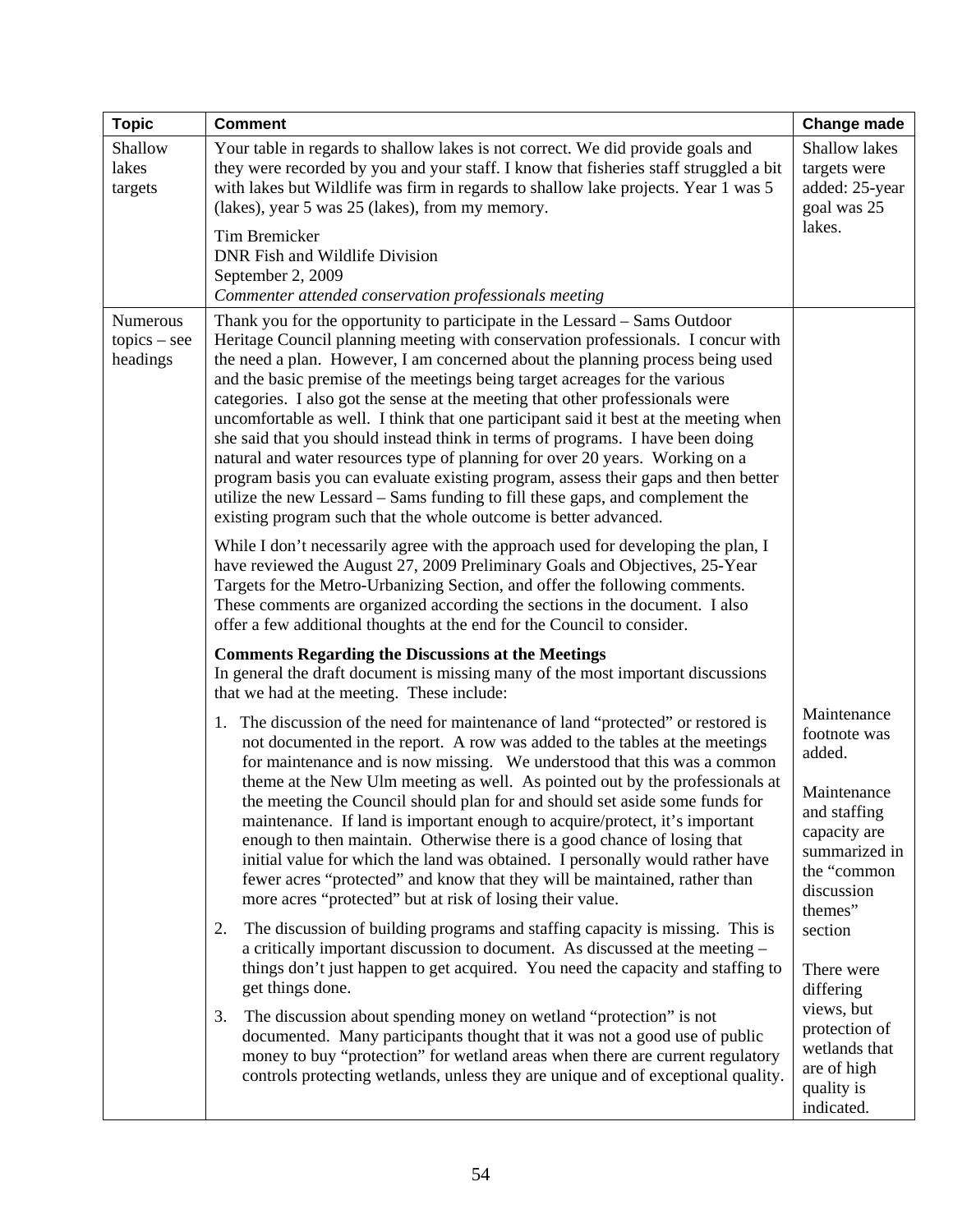| <b>Topic</b> | <b>Comment</b>                                                                                                                                                                                                                                                                                                                                                                                                                                                                                                                                                                                                                                                           |                                                                                                           |  |
|--------------|--------------------------------------------------------------------------------------------------------------------------------------------------------------------------------------------------------------------------------------------------------------------------------------------------------------------------------------------------------------------------------------------------------------------------------------------------------------------------------------------------------------------------------------------------------------------------------------------------------------------------------------------------------------------------|-----------------------------------------------------------------------------------------------------------|--|
|              | <b>Comments on Target Acreages</b>                                                                                                                                                                                                                                                                                                                                                                                                                                                                                                                                                                                                                                       |                                                                                                           |  |
|              | Target acreages were changed since the meeting per recommendations of the<br>1.<br>subgroup to reflect MCBS and RSEA acreage data updated with MLCCS and<br>included some restored agricultural land. I'm not sure that these acreages<br>represent a desired outcome. At the larger group discussion acreages from<br>various plans were considered to guide the targets towards some strategic<br>outcomes. I don't know if that is the case with the revised targets. Either way<br>I'm uncomfortable with the numbers, and don't believe the numbers have<br>much meaning unless a significant amount of additional thought and research<br>is put into the process. |                                                                                                           |  |
|              | 2. When I add the numbers up I get roughly 309,000 "protection" acres for the<br>metropolitan area. That's roughly the size of Scott County and seems<br>impractical.                                                                                                                                                                                                                                                                                                                                                                                                                                                                                                    |                                                                                                           |  |
|              | 3. I do not agree with purchasing to "protect" 90,000 acres of wetland. I think<br>money would be better spent on restoring wetlands, and the target numbers<br>here do not represent that philosophy as discussed by the larger group. As<br>many pointed out, more should be spent on restoration than protection.                                                                                                                                                                                                                                                                                                                                                     |                                                                                                           |  |
|              | <b>Comments on Priority Characteristics and Actions</b>                                                                                                                                                                                                                                                                                                                                                                                                                                                                                                                                                                                                                  |                                                                                                           |  |
|              | 1. Forest Protection subsection is missing a comment made to the meeting<br>regarding large tracts of forest along the Minnesota River corridor particularly<br>in the Blakely bluffs area, and consideration of connecting the floodplain<br>forests along the River and the terraces with those remaining on the bluffs.                                                                                                                                                                                                                                                                                                                                               | Change made.                                                                                              |  |
|              | <b>Comments Priority Restoration and Enhancement Actions</b>                                                                                                                                                                                                                                                                                                                                                                                                                                                                                                                                                                                                             |                                                                                                           |  |
|              | 1. The discussion about the Council supporting restoration on private land at the<br>meeting was deeper than just urging the commission to support restoration on<br>private lands. What was said was that private citizens and land owners in<br>many cases are good stewards of the land, but many need help with planning,<br>implementation and maintenance. Just purchasing easements or titles is a very<br>expensive way to do conservation. More cost effective approaches could be<br>implemented that assist private land owners with stewardship.                                                                                                             | See "common<br>discussion<br>themes"<br>section.                                                          |  |
|              | <b>Comments on Spatial Target Development Process</b>                                                                                                                                                                                                                                                                                                                                                                                                                                                                                                                                                                                                                    |                                                                                                           |  |
|              | Third paragraph of this section talks about "unprotected" acreage. As worded<br>1.<br>this is very condescending toward private property owners. Many private<br>property owners are good stewards of their land. The whole definition of<br>"protection" as presented in this document I think is wrong. I don't think that<br>the only lands that are "protected" are those under some sort of restriction or<br>ownership of the government. I don't know how or when this definition was<br>hi-jacked, but it is very demeaning to private landowners, and is a very<br>expensive way to do conservation.                                                            | Paragraph was<br>re-worded.<br>See also<br>discussion<br>about<br>definitions and<br>work with<br>private |  |
|              | 2. I do not agree as is started in the first sentence of the fourth paragraph that<br>restore and enhance targets could or should only be on current publically<br>owned lands. I would hope that much of the publically owned land was<br>already acquired knowing that they had restoration to complete, and that new<br>funds would allow us to expand beyond into new lands.                                                                                                                                                                                                                                                                                         | landowners in<br>"common<br>discussion<br>themes."                                                        |  |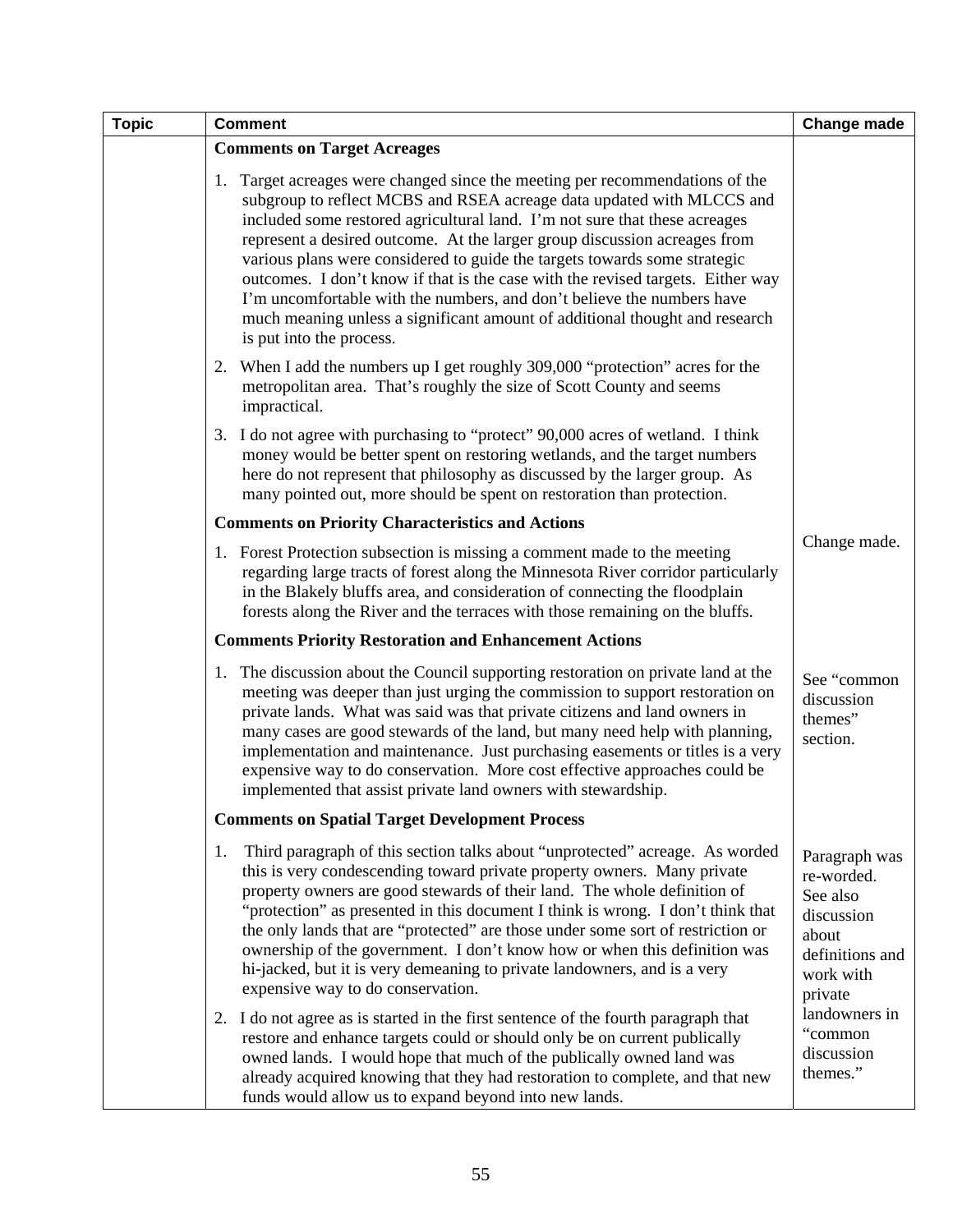| <b>Topic</b>       | <b>Comment</b>                                                                                                                                                                                                                                                                                                                                                                                                                                                                                                                                                                                                                                                                                                                                                                                                                                                                                                                                                                                                                                                                                                                                                                                                                                                                                                                                                                                                                                                                                                                                                                                                                                                                                                                                                                                                                                                                                                                                                                                                                                                                                                                                                                        | Change made                                                                                                                         |
|--------------------|---------------------------------------------------------------------------------------------------------------------------------------------------------------------------------------------------------------------------------------------------------------------------------------------------------------------------------------------------------------------------------------------------------------------------------------------------------------------------------------------------------------------------------------------------------------------------------------------------------------------------------------------------------------------------------------------------------------------------------------------------------------------------------------------------------------------------------------------------------------------------------------------------------------------------------------------------------------------------------------------------------------------------------------------------------------------------------------------------------------------------------------------------------------------------------------------------------------------------------------------------------------------------------------------------------------------------------------------------------------------------------------------------------------------------------------------------------------------------------------------------------------------------------------------------------------------------------------------------------------------------------------------------------------------------------------------------------------------------------------------------------------------------------------------------------------------------------------------------------------------------------------------------------------------------------------------------------------------------------------------------------------------------------------------------------------------------------------------------------------------------------------------------------------------------------------|-------------------------------------------------------------------------------------------------------------------------------------|
|                    | <b>Other Comments</b><br>1. Purchasing title or easements is an expensive way to do conservation. In the<br>Metro Area much can be done with zoning and land use authority. I would<br>think that funds to kick start Transfer of Development Rights (TDR) programs,<br>or to enable local Purchase of Development Rights (PDR) programs could be<br>used to complement local Comprehensive Land Use Plans, and wildlife habitat<br>protection.<br>2. I was the only person at the meeting who represented an organization with land<br>use authority. Consideration of Comprehensive Land Use Plans and land use<br>authority is critical for being strategic. I would think it would be good to<br>know what the surrounding land use is guided for when making plans for                                                                                                                                                                                                                                                                                                                                                                                                                                                                                                                                                                                                                                                                                                                                                                                                                                                                                                                                                                                                                                                                                                                                                                                                                                                                                                                                                                                                           | See discussion<br>about state law<br>and local<br>ordinance use<br>and<br>enforcement in<br>"common<br>discussion<br>themes.<br>See |
|                    | acquisitions. Comprehensive Plans within the metro area are a good tool that<br>should be considered as part of the process.<br>Paul Nelson<br><b>Scott County</b><br>September 9, 2009<br>Commenter attended conservation professionals meeting                                                                                                                                                                                                                                                                                                                                                                                                                                                                                                                                                                                                                                                                                                                                                                                                                                                                                                                                                                                                                                                                                                                                                                                                                                                                                                                                                                                                                                                                                                                                                                                                                                                                                                                                                                                                                                                                                                                                      | "suggestions"<br>for future<br>planning<br>processes"                                                                               |
| Numerous<br>topics | Dear Council Members,<br>Having reviewed the draft Preliminary Goals and Objectives for the Metro-<br>Urbanizing Section, I would like to make a few suggestions.<br>First, I think it should be noted that it was an assemblage of some of the most<br>experienced conservationists in the state and many there commented that it was<br>great to get everyone together and many were surprised at how much agreement<br>there was on many issues.<br>That having been said, I think it might be a misleading to say (as the draft does in<br>the second paragraph under "Method") that the "debate created "reasonable"<br>targets for a 25-year planning horizon with some degree of uncertainty." Some of<br>the Council members were there and I think you would agree that there were many<br>conservationists in the room who felt uncomfortable trying to come up with<br>numbers in this forum and that there was a high degree of uncertainty about the<br>validity of the estimates folks were making. Most said that there was a good deal<br>of planning that had been done and that it was not constructive to just conjure up<br>numbers at this meeting when we could use that data to come up with much better<br>targets. That is why the group asked Hannah Texler of DNR to go back through<br>the data and pass that information to LSOHC. The group Hannah convened was<br>able to give more accurate estimates for wetland, forest and prairie targets, but it<br>was much more difficult for aquatic areas due to sparse ecological data.<br>I think when one looks at the numbers coming from these meetings it is important<br>to note that there was a lot of guesswork involved. In speaking to people that<br>attended other meetings, there seemed to be similar frustration with the process.<br>Also, there's a difference between consensus about the numbers because<br>participants feel like they're based on sound data versus capitulation to an urgency<br>to come up with a number and I think the latter was the case with the Metro<br>meeting at least.<br>I would encourage the Council to use these numbers only as a rough guide to the | See<br>"suggestions<br>for future<br>planning<br>processes"                                                                         |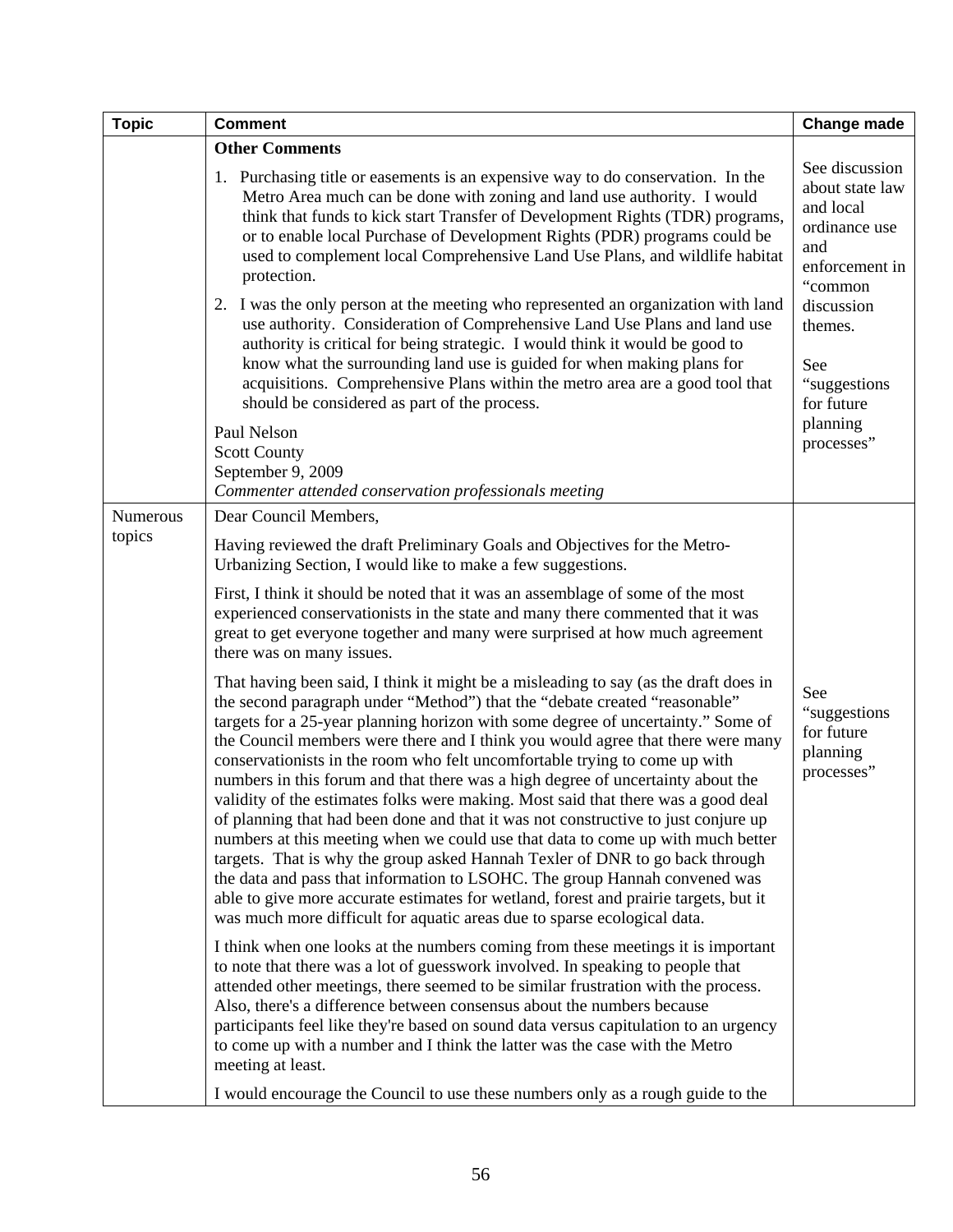| <b>Topic</b>       | <b>Comment</b>                                                                                                                                                                                                                                                                                                                                                                                                                                                                                                                                                                                                                                                                                                                                                                                                                                                                                                    | Change made |
|--------------------|-------------------------------------------------------------------------------------------------------------------------------------------------------------------------------------------------------------------------------------------------------------------------------------------------------------------------------------------------------------------------------------------------------------------------------------------------------------------------------------------------------------------------------------------------------------------------------------------------------------------------------------------------------------------------------------------------------------------------------------------------------------------------------------------------------------------------------------------------------------------------------------------------------------------|-------------|
|                    | magnitude of protection that is needed. Numerical targets for different habitat<br>types might be important for accounting purposes, but to achieve meaningful<br>conservation of our natural resources, it is much more important that a process for<br>evaluating potential projects be developed. This process should be based upon the<br>best science available and should have the necessary criteria that will focus funds<br>towards projects where each site has been thoroughly vetted for its importance,<br>sustainability and how well it compliments existing or proposed conservation.<br>There are many excellent examples of such evaluation systems across the country<br>and I hope that the Council will look to these examples for guidance.                                                                                                                                                 |             |
|                    | I am encouraged by the strong desire of the participants at the Metro meeting to<br>make a lasting and positive impact in our state. I am also encouraged by the<br>Council's willingness to listen to these individuals so that we can be successful in<br>fulfilling the voters aspirations for this landmark program. Thank you for your<br>contribution and your time.                                                                                                                                                                                                                                                                                                                                                                                                                                                                                                                                        |             |
|                    | Sincerely,<br><b>Steve Hobbs</b><br><b>Belwin Conservancy</b><br>September 9, 2009<br>Commenter attended conservation professionals meeting                                                                                                                                                                                                                                                                                                                                                                                                                                                                                                                                                                                                                                                                                                                                                                       |             |
| Numerous<br>topics | Thank you for providing an the opportunity for me to participate in the August 6,<br>2009, Lessard - Sams Outdoor Heritage Council (L-SOHC) planning meeting with<br>conservation professionals to provide preliminary goals, objectives and 25-year<br>targets for the Metro-Urbanizing Area. The number and quality of the participants<br>who attended was outstanding and attests to the importance being placed on<br>developing a strategic plan for the use of the Legacy funds.                                                                                                                                                                                                                                                                                                                                                                                                                           |             |
|                    | I think the staff from Management Analysis and Development did an admirable<br>job in facilitating a meeting designed in consultation with L-SOHC members and<br>staff. I think without exception, the participants recognize and applaud the<br>development of a strategic plan with aspiring, yet realistic goals and a set of<br>measures or indicators to assess progress. However, during the course of the<br>meeting, there was inherent conflict between the goals of the facilitators to develop<br>numerical targets in the four habitat categories and the reality of how integrated<br>land conservation (acquisition and management) takes place. In my opinion, the<br>August 27, 2009 meeting summary does not fully capture this and other significant<br>issues.                                                                                                                                 |             |
|                    | Over the past ten years, a tremendous amount of planning and progress has been<br>made in significant portions of the Metro Urbanizing Area that has created the<br>scientific foundation for advancing the conservation goals of the L-SOHC. The<br>work of the collaborative Metro Greenways program, the use of the Minnesota<br>Land Cover Classification System, the development and implementation of the<br>Metro Conservation Corridors through numerous partners, the continued<br>implementation the Metropolitan Park and Open Space System, and many other<br>efforts have created a solid framework for the L-SOHC strategic plan. Even with<br>this work, and as part of the small group assembled to refine the "targets,"<br>more work needs to be done in the metro urbanizing area to refine and prioritize<br>the data before they should be used to establish targets and related strategies. |             |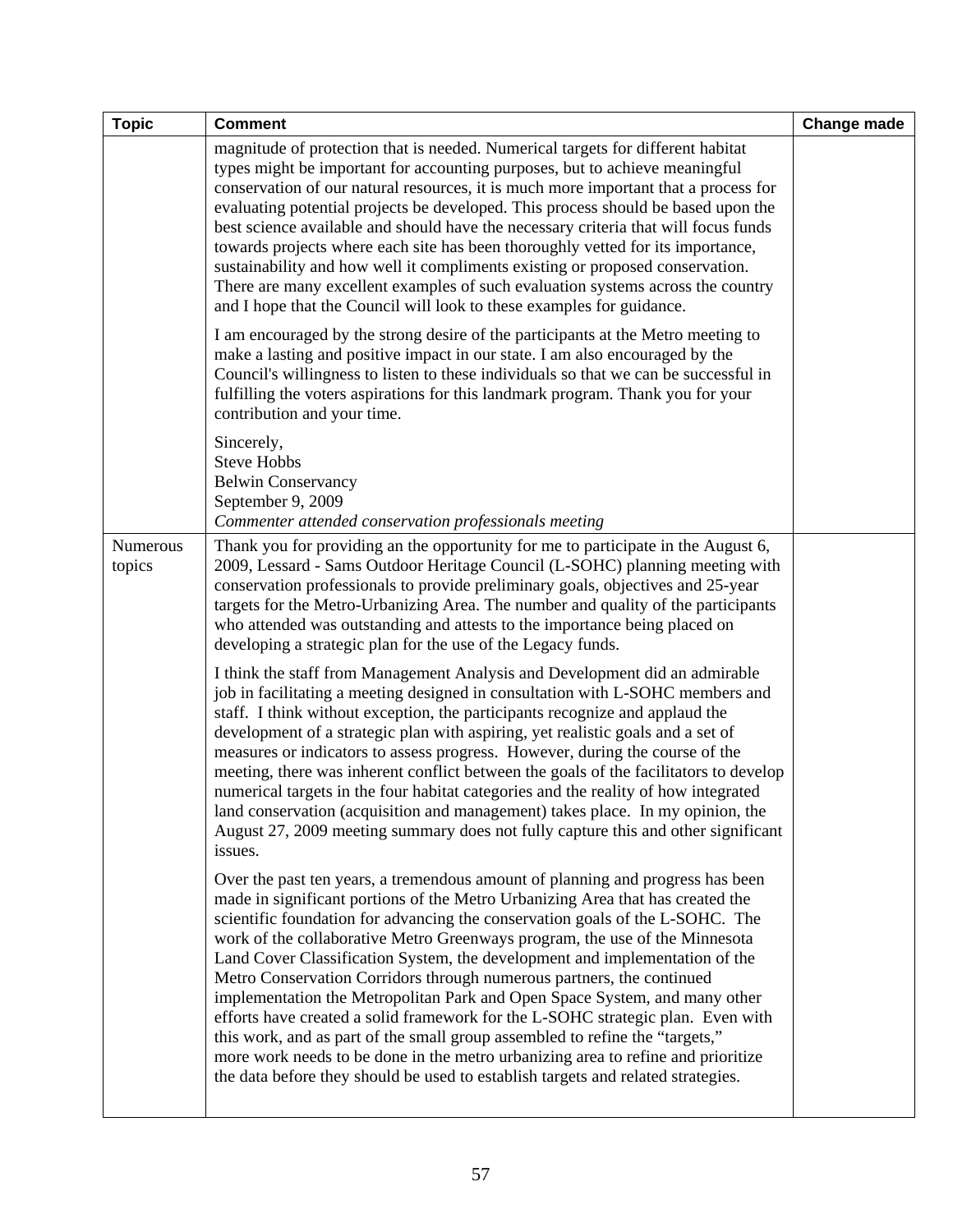| <b>Topic</b> | <b>Comment</b>                                                                                                                                                                                                                                                                                                                                                                                                                                                                                                                                                                                                                                                                                                                                                                                        | <b>Change made</b>                                                                                                                   |
|--------------|-------------------------------------------------------------------------------------------------------------------------------------------------------------------------------------------------------------------------------------------------------------------------------------------------------------------------------------------------------------------------------------------------------------------------------------------------------------------------------------------------------------------------------------------------------------------------------------------------------------------------------------------------------------------------------------------------------------------------------------------------------------------------------------------------------|--------------------------------------------------------------------------------------------------------------------------------------|
|              | Through these continuing efforts, we have learned several important and<br>fundamental principles:                                                                                                                                                                                                                                                                                                                                                                                                                                                                                                                                                                                                                                                                                                    |                                                                                                                                      |
|              | Conservation lands and associated projects do not neatly separate into prairie,<br>٠<br>forest, wetlands and aquatic habitat. It is critical to recognize that that these<br>plant communities blend with each other within property boundaries and<br>function as part of a larger system. Although convenient, using the different<br>habitat acres as the principle metric for targets and to evaluate the Council's<br>goals is problematic. From a very practical standpoint, most projects will<br>involve multiple habitat types which have implications as to how the funds to<br>protect or restore an entire property will be initially allocated or eventually<br>accounted for.                                                                                                           | See<br>"suggestions"<br>for future<br>planning<br>processes"                                                                         |
|              | Land conservation projects have the potential for providing many more public<br>п<br>benefits than simply protecting and restoring habitat primarily for hunting and<br>fishing purposes. Protecting and enhancing surface and ground water quality<br>and quantity, providing a wide variety of outdoor recreational opportunities,<br>protecting scenic views, creating economic development opportunities, carbon<br>sequestering, etc. are also important considerations-especially if the state<br>wishes to leverage non-state funds and other resources to accomplish its goals.<br>Maximizing comprehensive benefits will not be achieved by narrowly<br>focusing the targets and subsequent strategies on the four separate habitat<br>types.                                                |                                                                                                                                      |
|              | Staff and landowner capacity is critical if the targets are to be achieved.<br>٠<br>Significant resources will have to be devoted to existing organizations and<br>agencies to increase their abilities to conduct all of the activities associated<br>with acquisition, restoration and management. Even when these resources<br>become available, it will take time to build the staff numbers, skills, processes,<br>etc. to effectively manage complicated real estate transactions and long-term<br>management objectives. Devoting resources to these critical needs will reduce<br>the amount of funds available for on-the ground conservation needs. It will<br>also affect the target amounts at least during the initial years as the<br>implementation infrastructure is being assembled. | See<br>"organization-<br>al capacity and<br>workforce<br>planning<br>concerns" in<br>the "common<br>discussion<br>themes"<br>section |
|              | A better and more creative process for prioritizing and protecting the critical<br>areas should be developed. Too often acquisition follows a response to a<br>willing landowner of marginal land when funds should be allocated for a<br>higher priority project that may not be currently available. Similarly, often<br>entire large properties are acquired when only portions of the property will<br>provide or meet the conservation goals. Expenditures on lands that are already<br>and highly likely to remain protected through regulations, such as wetlands,<br>should be limited.                                                                                                                                                                                                       | See<br>"suggestions<br>for future<br>planning<br>processes."                                                                         |
|              | True land protection does not end with the legal acquisition of fee title or a<br>٠<br>permanent easement. It is critical that projects comprehensively address and<br>build in the resources necessary for the short-term restoration and<br>enhancement, as well as monitoring. The fact that these considerations will be<br>requirements of all new acquisition projects is extremely important. However,<br>there are two aspects of comprehensive land conservation that is not addressed<br>by this requirement. First is the on-going management of these new projects.                                                                                                                                                                                                                       | See "ongoing<br>maintenance"<br>in the<br>"common<br>discussion<br>themes"<br>section                                                |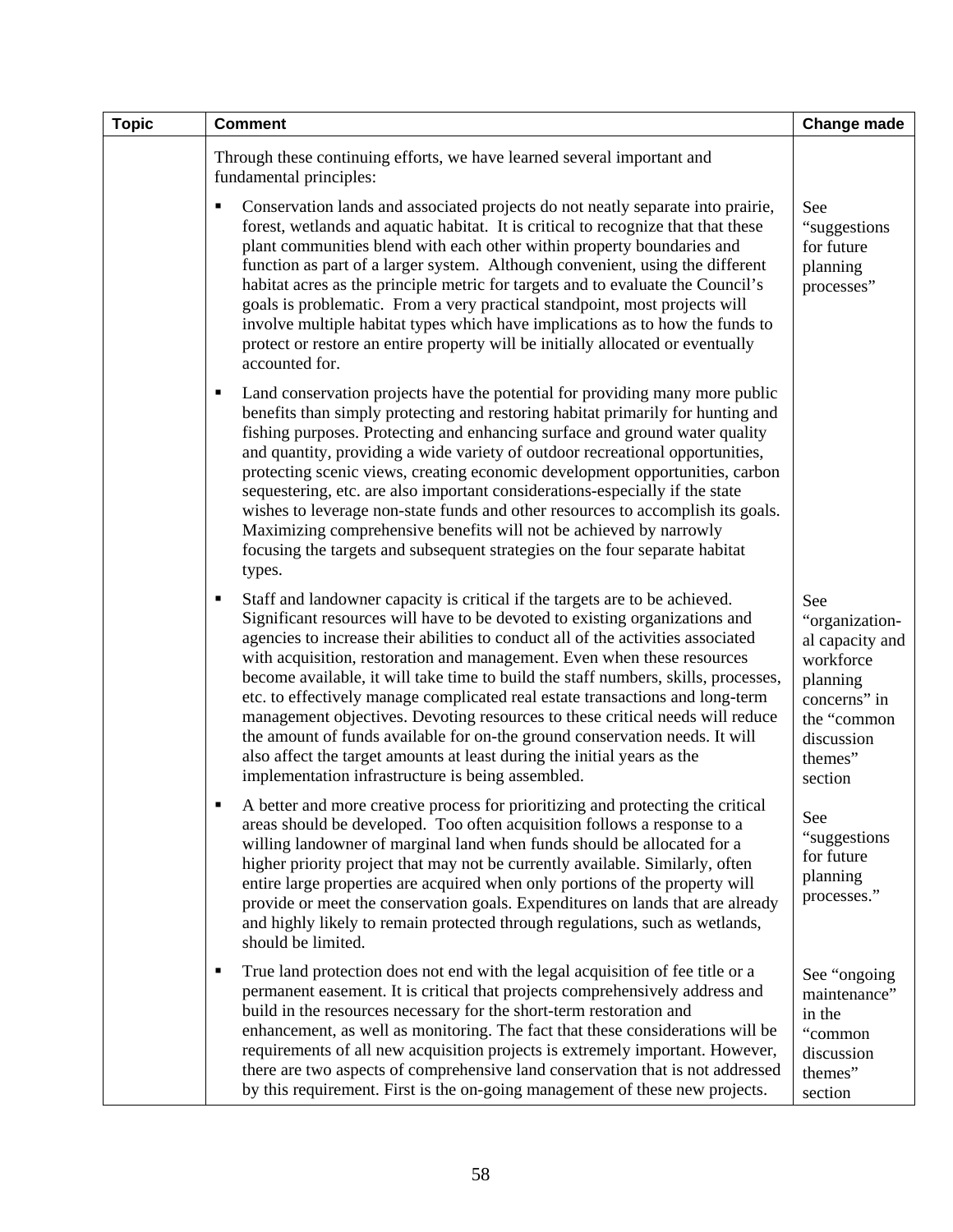| <b>Topic</b> | <b>Comment</b>                                                                                                                                                                                                                                                                                                                                                                                                                                                                                                                                                                                                                                                                                                                                                                                                                                                                                                                                                                                                                                                                                                                                                                                                                                                                                                                                                                                                                                  | Change made                                                                                          |
|--------------|-------------------------------------------------------------------------------------------------------------------------------------------------------------------------------------------------------------------------------------------------------------------------------------------------------------------------------------------------------------------------------------------------------------------------------------------------------------------------------------------------------------------------------------------------------------------------------------------------------------------------------------------------------------------------------------------------------------------------------------------------------------------------------------------------------------------------------------------------------------------------------------------------------------------------------------------------------------------------------------------------------------------------------------------------------------------------------------------------------------------------------------------------------------------------------------------------------------------------------------------------------------------------------------------------------------------------------------------------------------------------------------------------------------------------------------------------|------------------------------------------------------------------------------------------------------|
|              | The resources to continue long-term maintenance of these projects needs to be<br>included in the calculations for establishing targets. Second is the need to<br>address the significant backlog of natural resource management of previously<br>protected property. Serious consideration must be given on how much to<br>allocate for this purpose. This, too will significantly, impact how much<br>funding is available for acquiring and managing new properties. Relying on<br>the acreage metric addresses qualitative measures but does not measure the<br>qualitative considerations.<br>While the above mentioned aspects apply primarily to publicly held lands or<br>private lands encumbered by permanent easements, there will be a significant<br>amount of private land that is set aside for regulatory reasons or will simply<br>not be acquired in full or in part. Yet, these areas provide very important<br>habitat and many other benefits. Strong consideration needs to be made for<br>providing resources to inform and incentivize private landowners to increase<br>their stewardship responsibilities.<br>Thank you providing an opportunity for me to share my perspective regarding the<br>development of the L-SOHC strategic Plan. I look forward to working with the L-<br>SOHC, many professional colleagues and citizens in advancing land conservation<br>throughout the state of Minnesota.<br>Sincerely, | See "working<br>with private<br>landowners"<br>in the<br>"common<br>discussion<br>themes"<br>section |
|              | Alan Singer<br>Maplewood, MN<br>September 9, 2009<br>Commenter attended conservation professionals meeting                                                                                                                                                                                                                                                                                                                                                                                                                                                                                                                                                                                                                                                                                                                                                                                                                                                                                                                                                                                                                                                                                                                                                                                                                                                                                                                                      |                                                                                                      |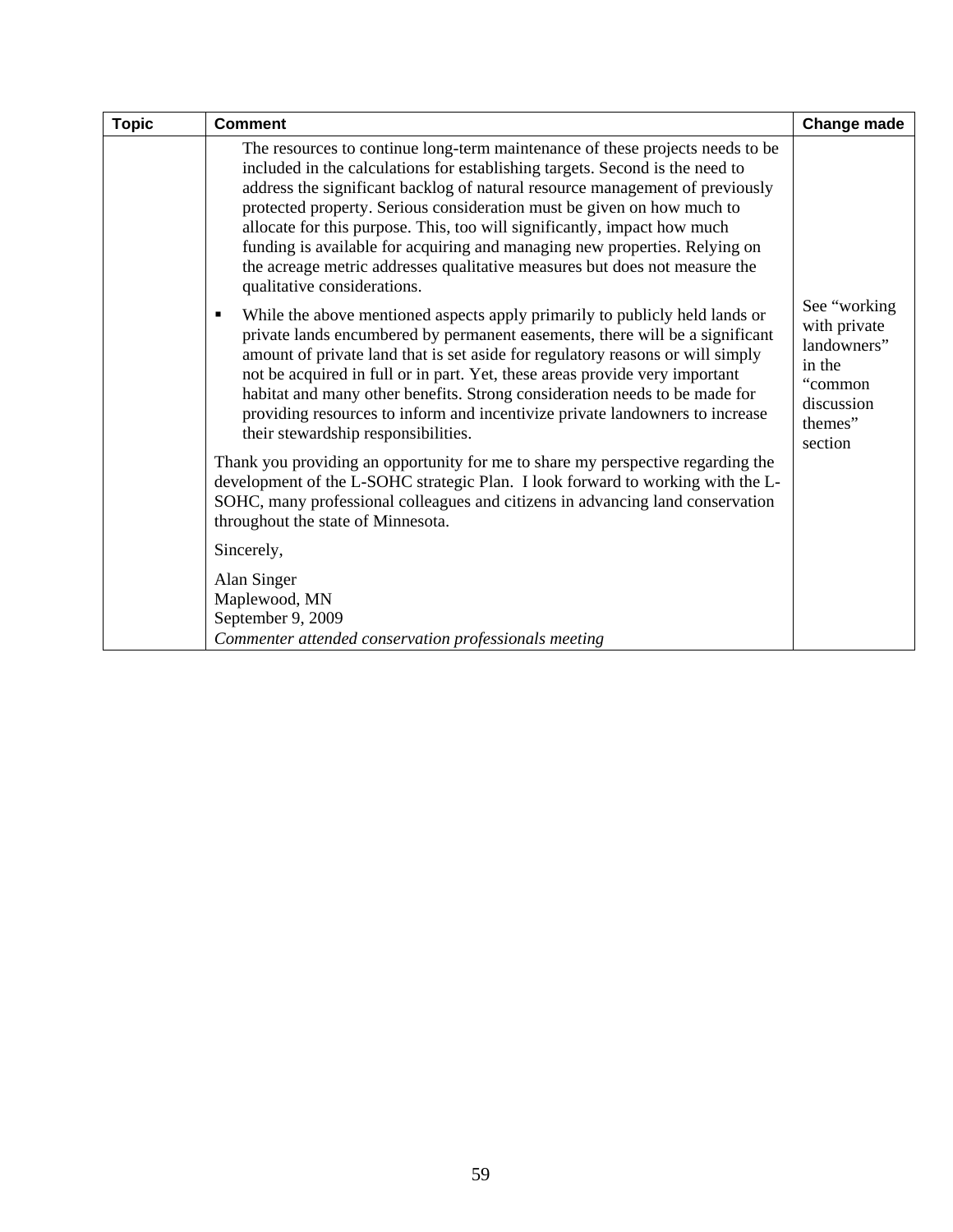# **Prairie section summary**

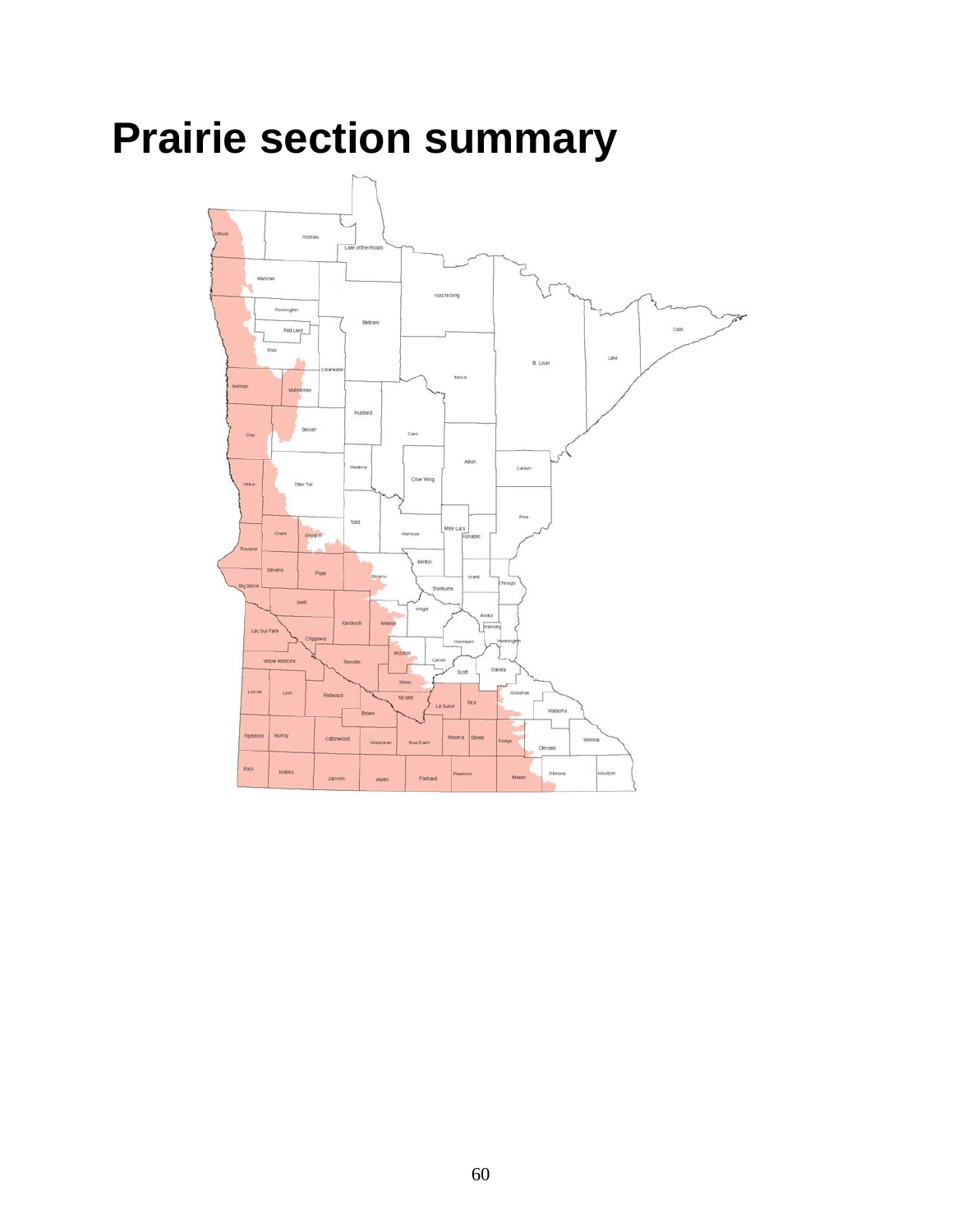# **Conservation professionals' meeting**

Following is a summary of the Prairie Section's conservation professionals' meeting held August 4, 2009 in New Ulm.

## **Summary Table**

|                 | <b>Target</b>                                    | 1st year      | 5 years         | 10 years        | 25 years         |
|-----------------|--------------------------------------------------|---------------|-----------------|-----------------|------------------|
|                 | Acres protected                                  | 82,500        | 345,000         | 700,000         | 1,472,000        |
| Prairie         | Acres restored\enhanced                          | 30,000        | 149,000         | 350,000         | 763,000          |
|                 | Cost (all fund sources)                          | \$342,750,000 | \$1,433,300,000 | \$2,920,000,000 | \$6,177,700,000  |
|                 | Acres protected                                  | 7,400         | 37,000          | 74,000          | 178,500          |
| Wetlands        | Acres restored\enhanced                          | 9,000         | 45,000          | 74,000          | 216,000          |
|                 | Cost (all fund sources)                          | \$38,600,000  | \$193,000,000   | \$370,000,000   | \$930,000,000    |
|                 | Acres protected                                  |               |                 | 500             | 2,000            |
|                 | Acres restored\enhanced                          | 2,000         | 20,000          | 40,000          | 100,000          |
| Aquatic habitat | Shoreline miles protected                        | 1,055         | 5,335           | 10,610          | 26,380           |
|                 | Shoreline<br>restored\enhanced                   | 160           | 1,500           | 3,000           | 5,260            |
|                 | Number of dams, bridges<br>and culverts modified | 12            | 62              | 275             | 1,050            |
|                 | Cost (all fund sources)                          | \$126,400,000 | \$682,200,000   | \$1,356,400,000 | \$3,269,000,000  |
|                 | Acres protected                                  | 750           | 2,100           | 4,200           | 8,500            |
| Forest          | Acres restored\enhanced                          | 750           | 2,100           | 4,200           | 8,500            |
|                 | Cost (all fund sources)                          | \$3,375,000   | \$9,450,000     | \$18,900,000    | \$38,250,000     |
|                 | Total cost (all fund sources)                    | \$511,125,000 | \$2,317,950,000 | \$4,665,300,000 | \$10,414,950,000 |

# **Priority Characteristics and Actions**

The professionals provided landscape characteristics that should be the highest funding priorities and priority actions for protection, restoration and enhancement. These are summarized below, in the order they came up in discussion.

### **Priority landscape characteristics**

### **For Prairie Protection in the Prairie Region**

Give priority to prairie protection programs with these features:

- **Minnesota County Biological Survey biodiversity ranking should be high or outstanding.**
- Rare features, such as sandy prairie soils.
- Flat geography, so can easily remove vegetation for restoration.
- Focus on wetlands and prairies together for biodiversity.
- Landscape level approach large tracts of land for prairie (may contradict biodiversity).
- Include working lands to keep people on them: grass-based economies.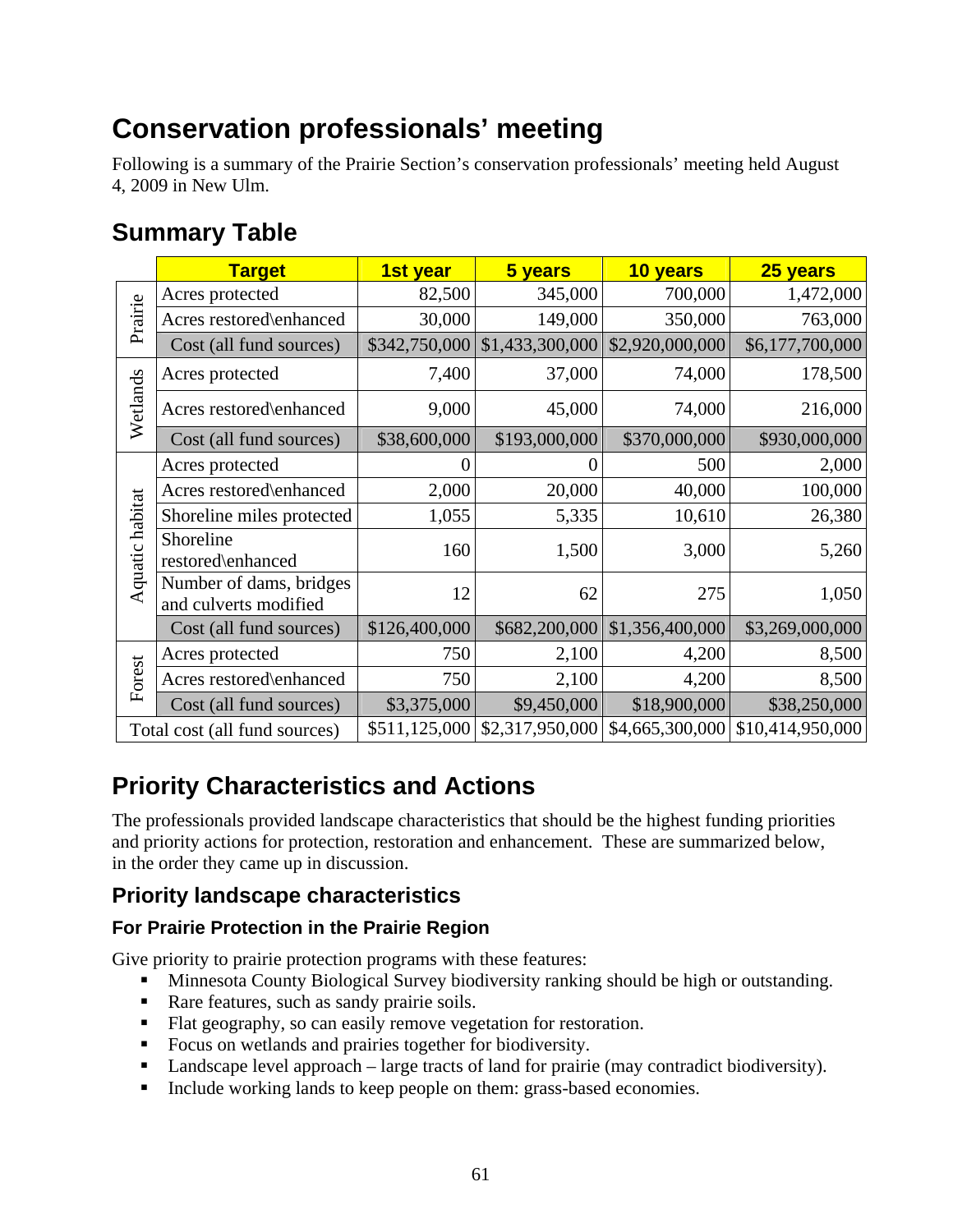- Four to nine square-mile complexes, at least 20 percent wetlands (at least 50 percent are seasonal) and 40 percent grasslands (Duck Plan).
- **Larger grasslands/wetland complexes (2,000 acres plus) to benefit grassland species and** near other public lands to create corridors (Wildlife Management Acquisition Plan).
- Farmlands containing a mixture of cultivated grains, undisturbed grasslands, and wetlands. Undisturbed grass habitats for nesting and brood rearing. Dense, woody habitats nearby for winter cover (Pheasant Plan).
- Native prairie and savanna and areas that link large, intact ecosystems (Statewide Conservation and Preservation Plan).

### **For Wetland Protection in the Prairie Region**

Give priority to wetland protection programs with these features:

- **Provide water quality benefits to downstream lakes.**
- **Minnesota County Biological Survey biodiversity ranking should be high and** outstanding.
- Within shallow-lake catch basins.
- Proximity to impaired waters.
- Wetland/grassland complexes.
- To support threatened and endangered species.
- Help Total Maximum Daily Load (impaired waters) projects.
- Many small basins (9 acres each, on average) and permanent wetlands for migration (Duck Recovery Plan).
- Provide winter cover (Pheasant Plan).

### **For Habitat Protection in the Prairie Region**

Give priority to habitat protection programs with these features:

- Land rights of shallow-lake outlets.
- Areas threatened by high-population growth.
- Support for endangered species.
- Help Total Maximum Daily Load (impaired waters) projects.
- Habitat corridors and complexes.
- Watershed to lake ratio.
- Lakeshed/watershed priorities.
- **Prevent encroachment of floodplains.**
- **Spawning and breeding areas.**
- Overgrazing of pasture areas.
- Wild rice lakes, shallow areas of deeper lakes, and shallow lakes (15 foot maximum depth and 50 or more acres (Duck Recovery Plan).
- Provide winter cover (Pheasant Plan).

### **For Forest Protection in the Prairie Region**

Give priority to forest protection programs with these features:

- Big Woods is the highest priority. Look for the best quality, restored forests. Prefer blocks of 500 acres.
- Buy any 500-acre block of oak savanna.
- Use the Scientific and Natural Area priorities.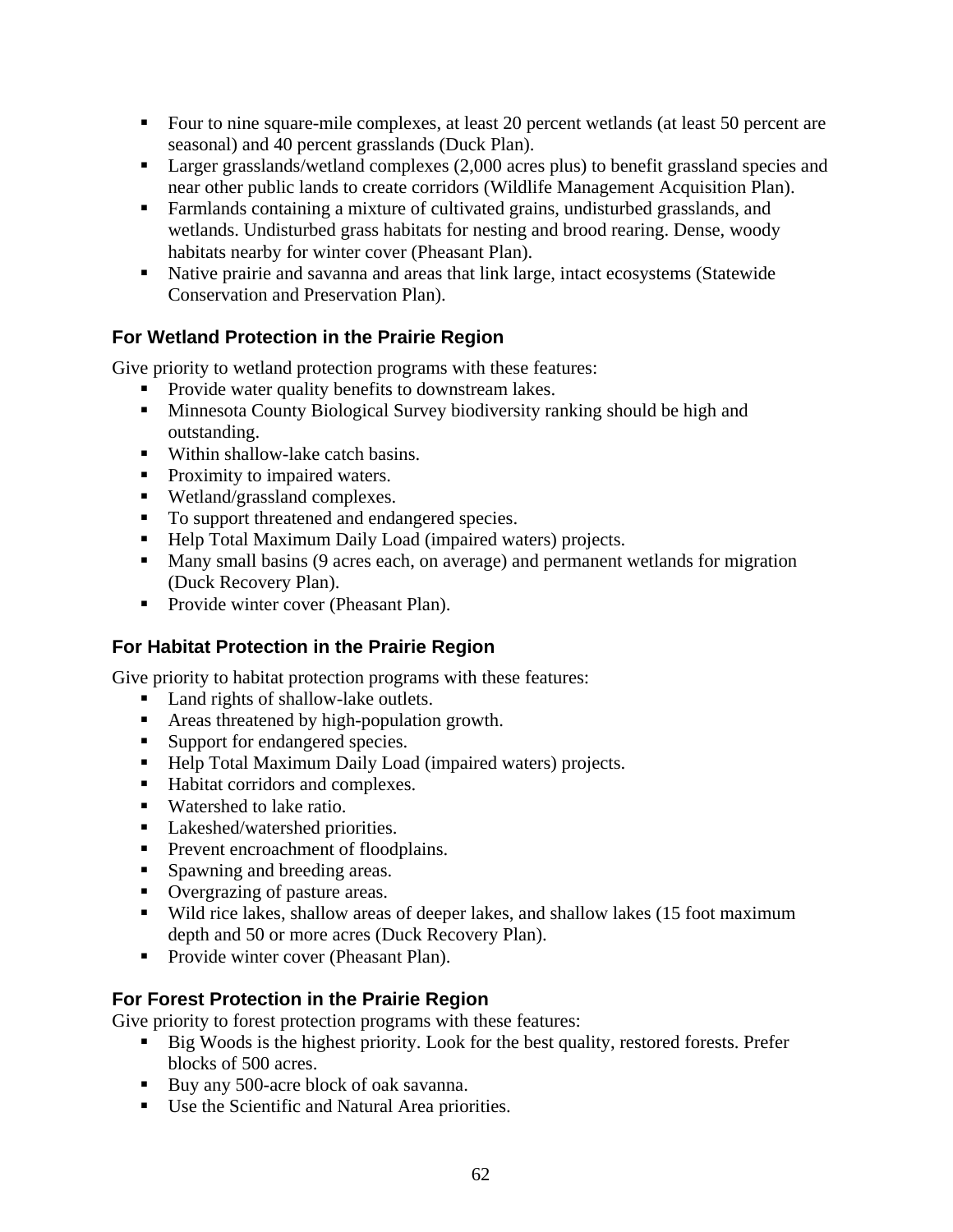### **Priority Restoration and Enhancement Actions**

### **For Prairie Restoration and Enhancement in the Prairie Region**

Give priority to prairie restoration and enhancement programs with these features:

- Control of invasive species.
- **Create buffers for high-quality areas.**
- Located within existing habitat complexes.
- Develop available, cheaper source of biodiversity seed.
- Restore to historical use of land/land type.
- Water quality function.
- **Most acres protected through conservation easement or Conservation Reserve Program** (per reviewed conservation plans).

### **For Wetlands Restoration and Enhancement in the Prairie Region**

Give priority to wetland restoration and enhancement programs with these features:

- Protect first, then restore and enhance.
- Remove drain tiles.
- Enhance downstream waterfowl lakes.
- Restore stream hydrology.
- **Shoreline habitat restoration (Duck Recovery Plan).**
- Control structures and ditch plugs (Duck Recovery and Prairie Pothole Joint Venture plans).
- Most acres protected through conservation easement (per reviewed conservation plans).

### **For Habitat Restoration and Enhancement in the Prairie Region:**

Give priority to habitat restoration and enhancement programs with these features:

- Steeper slopes.
- Use assessment (define shoreland use).
- **Preparation work for shallow lake acquisition.**
- **Leverage Farm Bill program and Clean Water Legacy funds.**
- Carbon sequestration.
- Outreach to landowners.
- Fish barriers and water control structures (Duck Recovery Plan).
- **Protect through management and conservation easements (Aquatic Management** Acquisition Plan).

### **For Forests Restoration and Enhancement in the Prairie Region**

Give priority to forest restoration and enhancement programs with these features:

- Riverine forest: upslope for buffer zone (strips); use perennial cover or savanna; and do not plow up to the ravine edge.
- Reforestation is primarily exotic-species control.
- **Perform complementary watershed management actions (restore forest and benefit water** quality).
- Restore forests and ecosystems on glacial lakes and moraines.
- **Protect mostly through easements (Forests for the Future Plan).**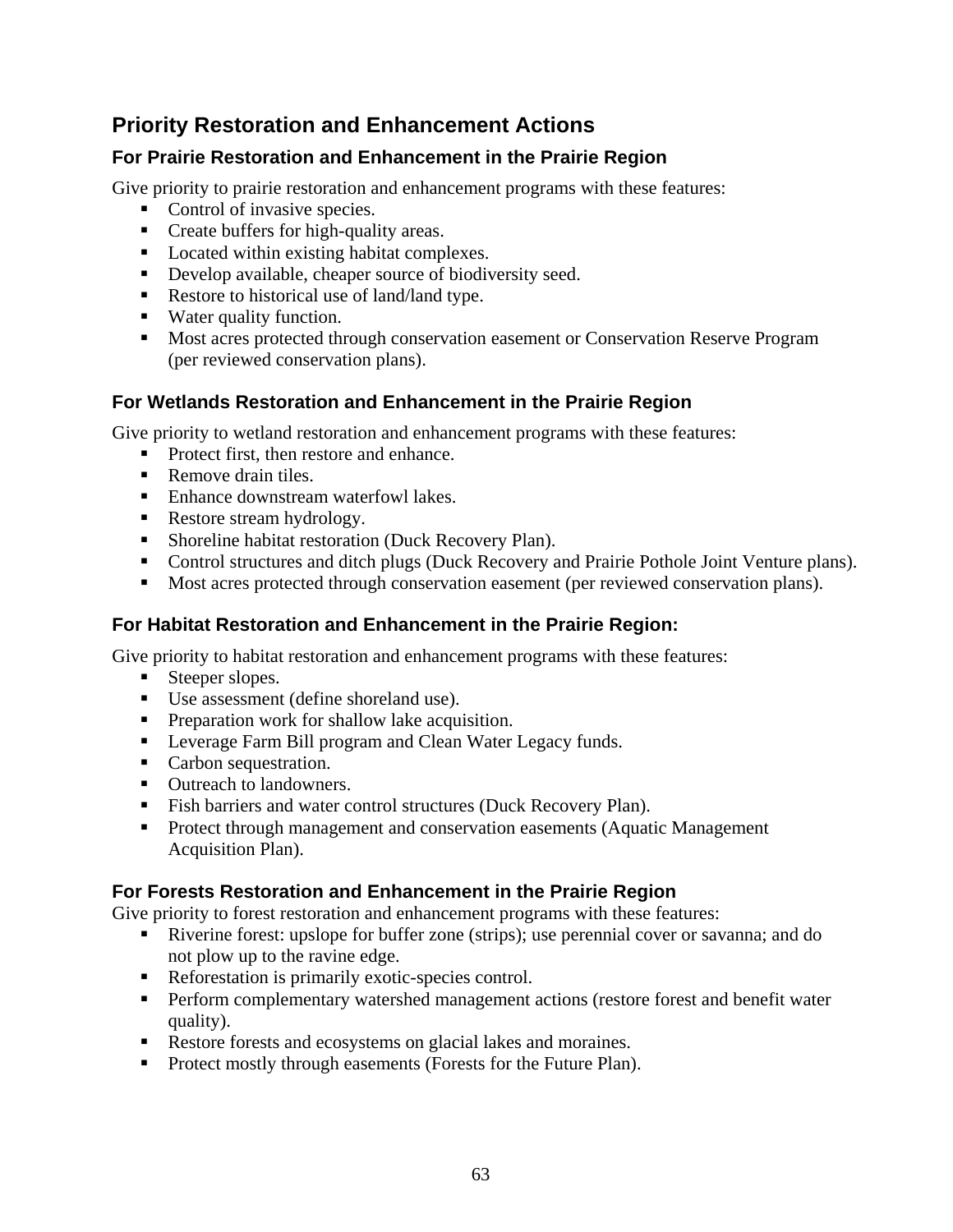# **Prairies**

The professionals created three prairie categories:

- **Native:** remnant prairie from pre-settlement times.
- **Restored:** agricultural lands restored to prairie using native species.
- **Surrogate grasslands:** agriculture lands converted to grasslands (native grass species with minimal variation).

The native prairie protection target was based on protecting half of the remaining native prairie in 25 years, assuming some of it will be converted to other land uses and some owners unwilling to sell their property. The restored prairie and surrogate grassland protection targets are based on the Duck Recovery and Pheasant plans.<sup>15</sup>

Meeting participants estimated that 25 percent of the prairie acres require some type of maintenance work annually after the prairie is established. Maintenance activities include burning, livestock grazing (fencing and water source), vegetation cutting, tree removal, and invasive-species removal. The "restore\enhance" targets exclude maintenance costs. Participants also noted that prairie restoration would be slowed due to insufficient native seed stock during the first five years.

### **Native Prairie**

| <b>Target</b>                                   | 1st year    | 5 years      | 10 years      | 25 years      |
|-------------------------------------------------|-------------|--------------|---------------|---------------|
| $Protext - acres$                               | 2,500       | 20,000       | 50,000        | 88,000        |
| $Protext - cost$<br>$(\$2,700$ per acre)        | \$6,750,000 | \$54,000,000 | \$135,000,000 | \$237,600,000 |
| $Restore\$ enhance – acres                      | 5,000       | 24,000       | 50,000        | 113,000       |
| $Restore\$ enhance – cost<br>$(\$700$ per acre) | \$3,500,000 | \$16,800,000 | \$35,000,000  | \$79,100,000  |

Professionals set a 25-year target range of 75,000 to 100,000 acres to protect and 100,000 to 125,000 acres to restore\enhance. This table shows the midpoint targets. Native prairie also requires restoration (tree and exotic species removal and burning).

#### **Restored Prairie**

 $\overline{a}$ 

| <b>Target</b>                                   | 1st year      | 5 years       | 10 years        | 25 years        |
|-------------------------------------------------|---------------|---------------|-----------------|-----------------|
| $Protext - acres$                               | 50,000        | 175,000       | 350,000         | 884,000         |
| $Protext - cost$<br>$(\$4,000$ per acre)        | \$200,000,000 | \$700,000,000 | \$1,400,000,000 | \$3,536,000,000 |
| $Restore\$ enhance – acres                      | 10,000        | 50,000        | 150,000         | 400,000         |
| $Restore\$ enhance – cost<br>$(\$500$ per acre) | \$5,000,000   | \$25,000,000  | \$75,000,000    | \$200,000,000   |

The restore\enhance acreage is less than the protect acreage because more than half of the newly protected acres would be agricultural land with expiring Conservation Reserve Program contracts.

<sup>&</sup>lt;sup>15</sup> The plans do not list spatial targets for each L-SOHC section. DNR staff provided section estimates for the Duck Recovery Plan. The Pheasant Plan target was allocated by this section's proportion of acres in the state's pheasant range. After the meeting, a Pheasants Forever conservation professional provided a slightly lower estimate with a wetlands target; the spatial target here uses the original number from the meeting (884,000 acres).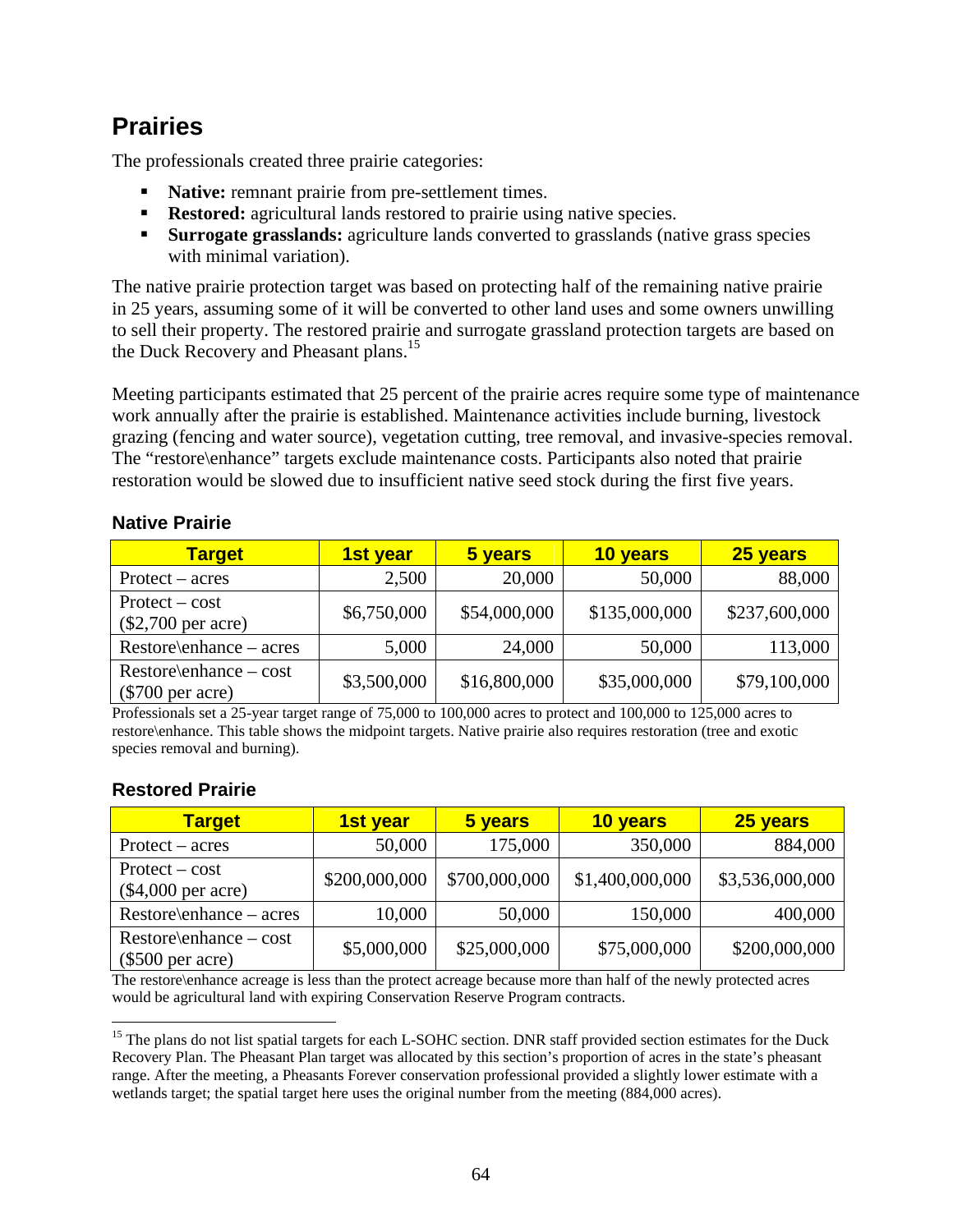#### **Surrogate Grasslands (Prairie)**

| <b>Target</b>                                   | <b>1st year</b> | 5 years       | 10 years        | 25 years        |
|-------------------------------------------------|-----------------|---------------|-----------------|-----------------|
| $Protext - acres$                               | 30,000          | 150,000       | 300,000         | 500,000         |
| $Protext - cost$<br>$(\$4,000$ per acre)        | \$120,000,000   | \$600,000,000 | \$1,200,000,000 | \$2,000,000,000 |
| $Restore\$ enhance – acres                      | 15,000          | 75,000        | 150,000         | 250,000         |
| $Restore\$ enhance – cost<br>$(\$500$ per acre) | \$7,500,000     | \$37,500,000  | \$75,000,000    | \$125,000,000   |

The restore\enhance acreage is less than the protect acreage because half of the newly protected acres would be agricultural land with expiring Conservation Reserve Program contracts.

### **Wetlands**

Agricultural lands would be converted to wetlands, so acres require both protection and restoration. The protection target is based on the Duck Recovery Plan. The restore and enhance target includes the 178,500 acres plus another 37,500 acres of currently protected wetlands (assuming restoration of 1,500 acres per year over 25 years).

| <b>Target</b>                                   | <b>1st year</b> | 5 years       | 10 years      | 25 years      |
|-------------------------------------------------|-----------------|---------------|---------------|---------------|
| $Protext - acres$                               | 7,400           | 37,000        | 74,000        | 178,500       |
| $Protext - cost$<br>$(\$4,000$ per acre)        | \$29,600,000    | \$148,000,000 | \$296,000,000 | \$714,000,000 |
| $Restore\$ enhance – acres                      | 9,000           | 45,000        | 74,000        | 216,000       |
| $Restore\$ enhance – cost<br>$$1,000$ per acre) | \$9,000,000     | \$45,000,000  | \$74,000,000  | \$216,000,000 |

The targets exclude 111 fens and rare wetland sites of unknown acreage that should also be protected.

### **Habitat**

The professionals created three aquatic habitat categories:

- **Lakeshore miles:** a 200-foot wide buffer strip along a lake.
- **Shallow lakes:** lakes less than 15 feet deep.
- **Streams and rivers:** a 25-foot wide buffer strip along each side.

#### **Lake shore (miles)**

| <b>Target</b>                                       | 1st year     | 5 years       | 10 years      | 25 years        |
|-----------------------------------------------------|--------------|---------------|---------------|-----------------|
| $Protext - miles$                                   | 40           | 210           | 410           | 1,030           |
| Protect – cost $\$1$ million<br>per mile)           | \$40,000,000 | \$210,000,000 | \$410,000,000 | \$1,030,000,000 |
| $Restore\$ enhance – miles                          | 10           | 50            | 100           | 260             |
| $Restore\$ enhance – cost<br>$(\$250,000$ per mile) | \$2,500,000  | \$12,500,000  | \$25,000,000  | \$65,000,000    |

Meeting participants provided acreage spatial targets but Management Analysis converted them shoreline miles assuming a 200-foot buffer strip. The restore and enhance cost per mile uses the Forest\Prairie Section's figure.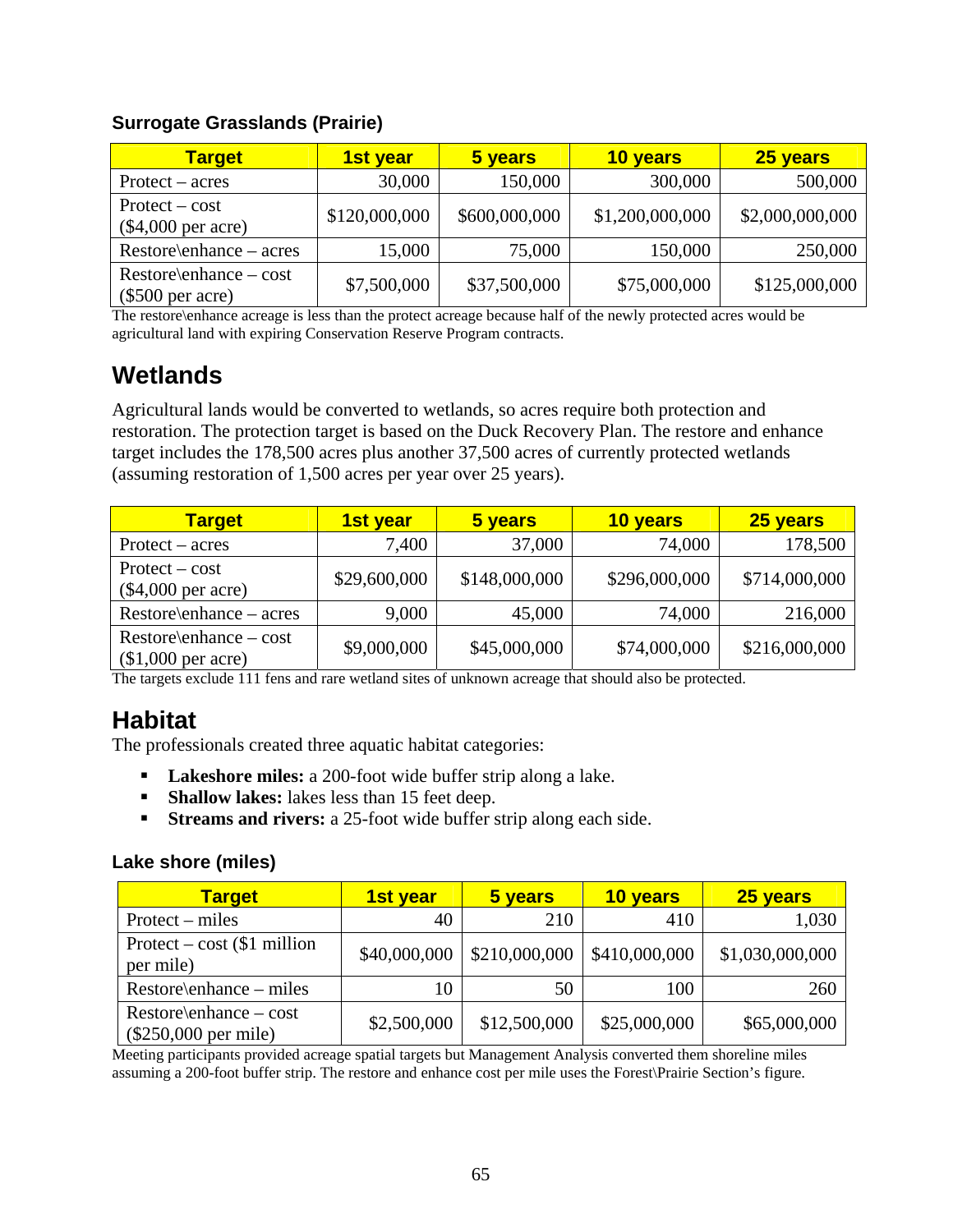#### **Shallow lakes (acres)**

| <b>Target</b>                                   | <u>1st year</u> | 5 years      | 10 years     | 25 years      |
|-------------------------------------------------|-----------------|--------------|--------------|---------------|
| $Protext - acres$                               |                 |              | 500          | 2,000         |
| $Protext - cost$<br>$(\$4,000$ per acre)        | \$0             | \$0          | \$2,000,000  | \$8,000,000   |
| $Restore\$ enhance – acres                      | 2,000           | 20,000       | 40,000       | 100,000       |
| $Restore\$ enhance – cost<br>$$1,000$ per acre) | \$2,000,000     | \$20,000,000 | \$40,000,000 | \$100,000,000 |

Most of the activity would be restoring shallow lakes. The professionals believe 2,000 acres of agricultural land in former lake basins could be protected but it would more than five years to protect the first acres due to scarcity.

The stream and river protection targets were considered "ambitious" but meeting participants assumed Clean Water Legacy funds would help meet them. The shoreline miles include ditches.

#### **Target 1st year 5 years 10 years 25 years** Protect – shoreline miles  $1,000$  5,000 10,000 25,000 Protect – cost (\$68,000 per mile-easement) \$68,000,000 \$340,000,000 \$680,000,000 \$1,700,000,000 \$1,700,000,000 \$1,700,000,000 \$1,700,000,000 Restore\enhance – instream  $miles$  1,000  $\frac{1}{200}$  200  $\frac{400}{1,000}$  1,000 Restore\enhance – instream cost (\$11,000 per mileeasement)  $$0 \mid$  \$4,400,000 \$8,800,000 \$22,000,000 Restore\enhance – shoreline miles  $250 \begin{vmatrix} 250 \end{vmatrix}$   $1,250 \begin{vmatrix} 2,500 \end{vmatrix}$   $6,000$ Restore\enhance – shoreline cost (\$10,000 per mileeasement)  $$5,000,000$   $$25,000,000$   $$50,000,000$   $$120,000,000$

### **Streams and rivers (shoreline miles)**

Protection cost per mile is based on the Greater Minnesota's 2008 farm and timber land values that DNR uses for stream conservation easements, per Minnesota Statute 84.0272. Meeting participants had provided a \$100,000 cost per mile estimate. Restoration cost per mile provided by DNR Fisheries Section, and assumes a 25-foot buffer.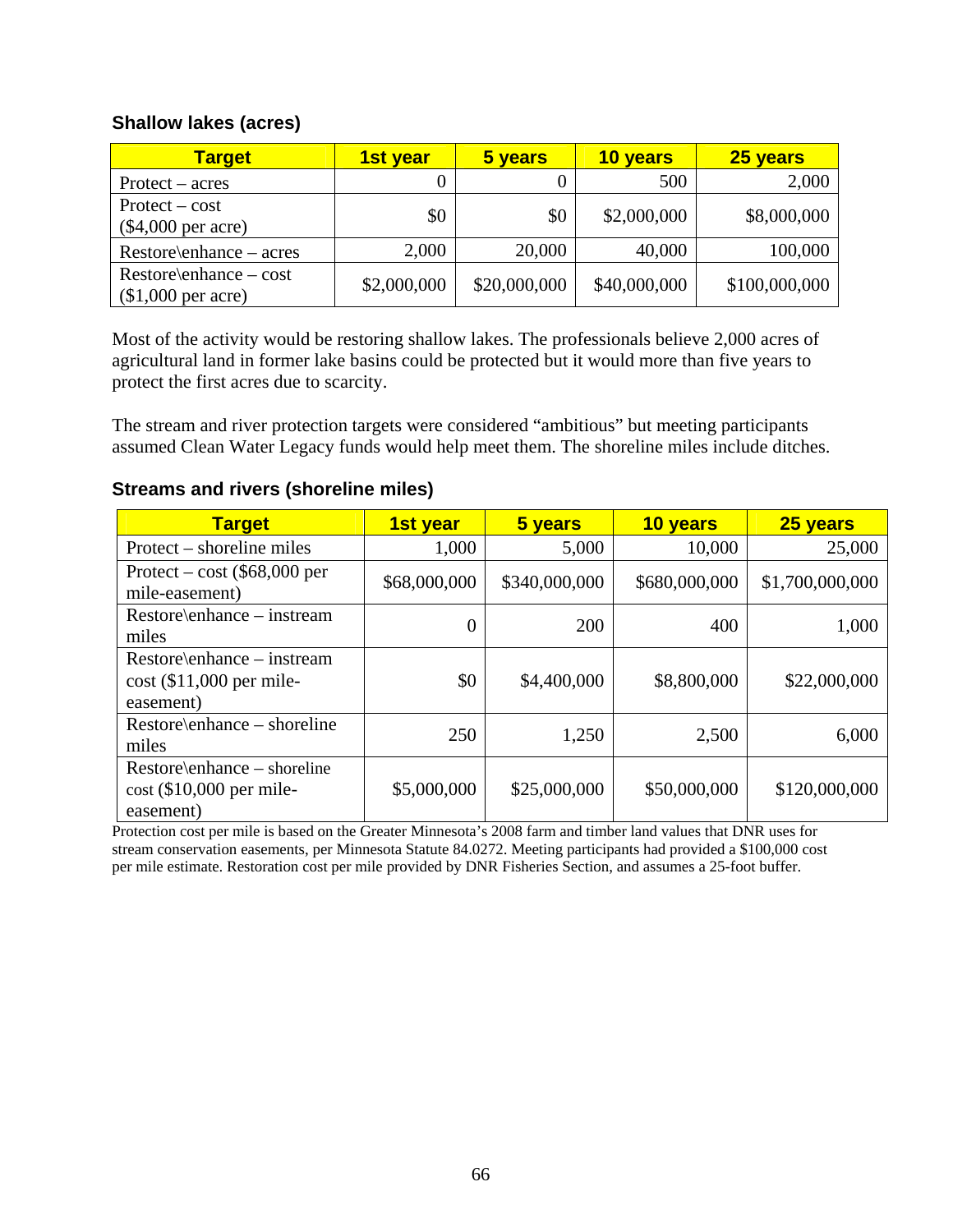The Forest-Prairie Transition meeting participants developed the following Red River Basin targets for both sections.

| <b>Target</b>                                                 | 1st year       | 5 years      | 10 years      | 25 years      |
|---------------------------------------------------------------|----------------|--------------|---------------|---------------|
| Protect – coldwater stream<br>miles                           | 5              | 25           | 50            | 100           |
| Protect – coldwater stream cost<br>(\$50,000 per mile)        | \$250,000      | \$1,250,000  | \$2,500,000   | \$5,000,000   |
| Protect – high gradient reaches<br>(miles)                    | 10             | 100          | 150           | 250           |
| Protect – high gradient reaches<br>$cost$ (\$50,000 per mile) | \$500,000      | \$5,000,000  | \$7,500,000   | \$12,500,000  |
| Restore – channel miles                                       | 50             | 250          | 500           | 1,000         |
| Restore – channel cost<br>(\$100,000 per mile)                | \$5,000,000    | \$25,000,000 | \$50,000,000  | \$100,000,000 |
| Restore – riparian buffer miles                               | 100            | 1,000        | 2,000         | 3,000         |
| Restore – riparian buffer cost<br>$($50,000$ per mile)        | \$5,000,000    | \$50,000,000 | \$100,000,000 | \$150,000,000 |
| Number of dams removed or<br>modified for fish passage        | $\overline{2}$ | 12           | 25            | 50            |
| Dam removal or modification<br>cost (\$250,000 per dam)       | \$500,000      | \$3,000,000  | \$6,250,000   | \$12,500,000  |
| Number of bridges\culverts<br>modified for fish passage       | 10             | 50           | 250           | 1,000         |
| Bridges\culverts cost<br>$($15,000$ per structure)            | \$150,000      | \$750,000    | \$3,750,000   | \$15,000,000  |

### **Red River Basin (river and stream miles)**

Costs assume a 100-foot wide buffer on each side for coldwater streams, high gradient reaches and riparian buffers. The riparian buffer restoration target includes private lands. A 100-foot buffer was used to address the level of concentrated flow into the river basin.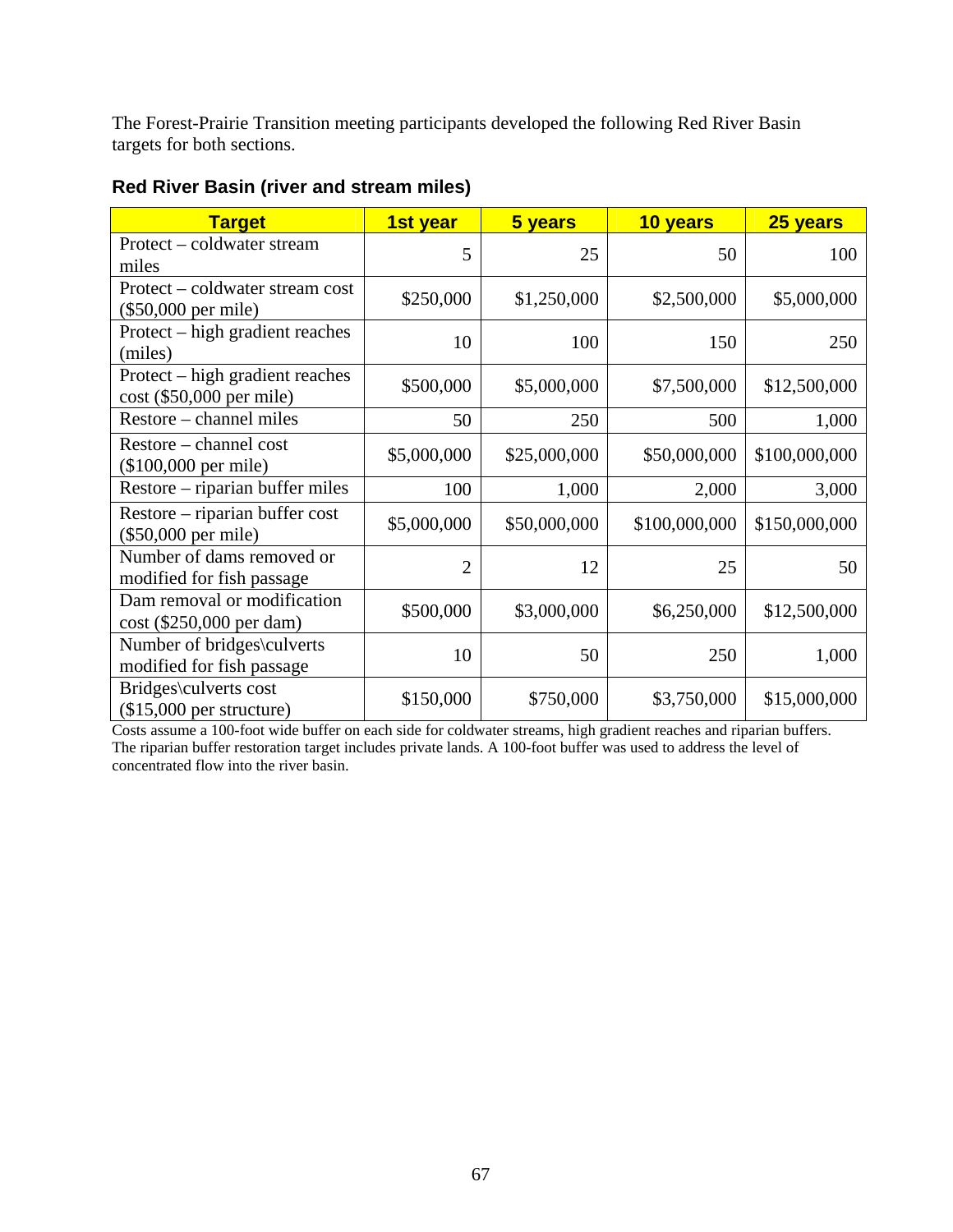# **Forests**

Professionals recommended protecting as many remaining acres of Big Woods, riverine and oak savanna forests as possible, and set specific targets for each forest type. They noted that future carbon sequestration credits could be leveraged as a funding source. The group used a presettlement map provided by the Minnesota Forest Resources Council as a guide, to ensure that they would only target areas that were forested pre-settlement. They professionals also noted that less than 500 acres of remaining old growth forests would be picked up within the goal for the Big Woods.

### **Forests**

| <b>Target</b>                               | 1st year    | 5-years     | 10 years     | 25-years     |
|---------------------------------------------|-------------|-------------|--------------|--------------|
| Big Woods                                   | 400         | 1,200       | 2,500        | 6,000        |
| Riverine                                    | 300         | 600         | 1,200        | 2,000        |
| Oak savanna                                 | 50          | 300         | 500          | 500          |
| Total protect-acres                         | 750         | 2,100       | 4,200        | 8,500        |
| Protect-cost<br>$(\$3,000$ per acre)        | \$2,250,000 | \$6,300,000 | \$12,600,000 | \$25,500,000 |
| Restore\enhance-acres                       | 750         | 2,100       | 4,200        | 8,500        |
| Restore\enhance -cost<br>$$1,500$ per acre) | \$1,125,000 | \$3,150,000 | \$6,300,000  | \$12,750,000 |

The 1<sup>st</sup>-year Big Woods target ranged from 300–500 acres. The participants provided 1<sup>st</sup> year and 10-year targets, and said to "split the difference" for the 5-year targets. Cost per protected acre is based on \$2,000-\$3,000 for an easement and \$5,000-\$6,000 for fee title and assuming most acres protected through an easement. Approximately 3,000 to 5,000 oak savanna acres may require restoration. The \$1,000 per acre restoration cost is based on the Southeast Forest Section meeting because the Prairie Section's participants did not provide a cost estimate.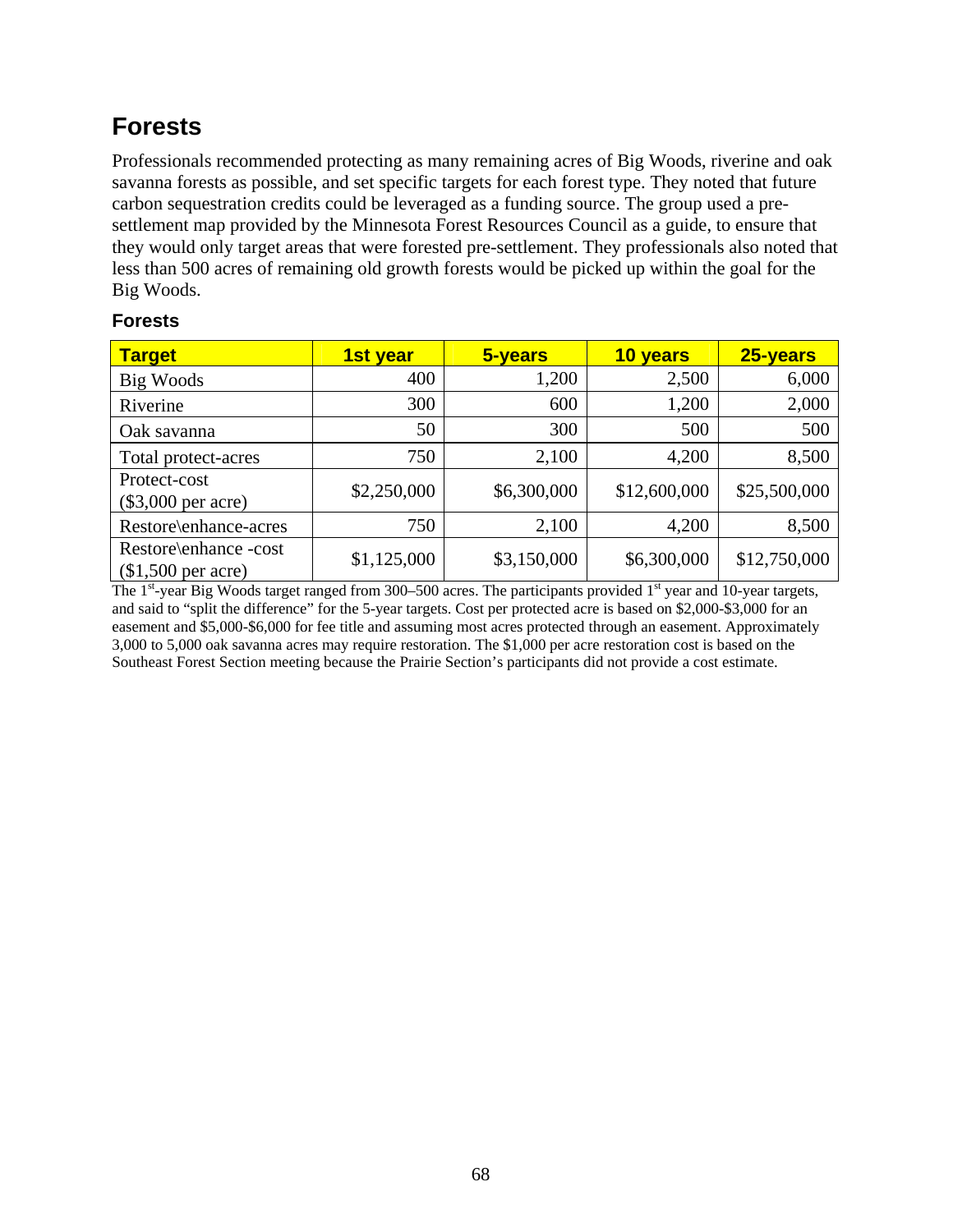### **August 4, 2009, New Ulm Meeting Participants**

| Marilyn Bernhardson                                | <b>Jack Lauer</b>                               |
|----------------------------------------------------|-------------------------------------------------|
| District Administrator                             | <b>Regional Fisheries Manager</b>               |
| Redwood Soil and Water Conservation District       | <b>DNR</b> Fish and Wildlife Division           |
| <b>Carmen Converse</b>                             | Michelle Legatt                                 |
| Natural Resources Program Supervisor               | Program Specialist                              |
| <b>DNR Ecological Resources</b>                    | <b>Natural Rescores Conservation Services</b>   |
| Dr. Shannon Fisher                                 | John Maile                                      |
| <b>Biological Sciences</b>                         | The Nature Conservancy                          |
| Minnesota State University, Mankato                |                                                 |
| <b>Jason Garms</b>                                 | Becca Nash                                      |
| Natural Resources Program Coordinator              | Project Manager                                 |
| <b>DNR Ecological Resources</b>                    | The Trust for Public Land                       |
| Scott Glup                                         | Ray Norrgard                                    |
| Project Leader                                     | Wetland Wildlife Consultant                     |
| Litchfield Wetland Management District             | DNR Fish and Wildlife Division                  |
| Nicole Hansel-Welch                                | <b>Brian Nyborg</b>                             |
| <b>Shallow Lake Program</b>                        | <b>District Manager</b>                         |
| <b>DNR</b> Fish and Wildlife Division              | Jackson Soil and Water Conservation District    |
| Justin Hanson, Resource Specialist                 | Dick Peterson                                   |
| Mower County Soil and Water Conservation District  | Forests for the Future Program Coordinator      |
| and Administrator for Turtle Creek Watershed       | <b>DNR</b> Forestry Division                    |
| District                                           |                                                 |
| Ryan Heiniger                                      | John Schladweiler                               |
| Director of Conservation Programs in Minnesota &   | <b>Regional Manager</b>                         |
| Iowa, Ducks Unlimited                              | <b>DNR Division of Ecological Resources</b>     |
| <b>Tabor Hoek</b>                                  | Lee Sundmark                                    |
| Project Team Leader                                | Area Supervisor for Fisheries                   |
| Board of Water and Soil Resources                  | DNR Fish and Wildlife Division                  |
| Matt Holland                                       | <b>Molly Tranel</b>                             |
| Senior Field Coordinator                           | Natural Resources Specialist, Wildlife Research |
| Pheasants Forever, Inc.                            | <b>DNR Fish and Wildlife Division</b>           |
| Tom Kalahar                                        | Hugh Valiant                                    |
| <b>Conservation Technician</b>                     | Area Fisheries Supervisor                       |
| Renville County Soil & Water Conservation District | DNR Fish and Wildlife Division                  |
| Joe Kristoff                                       | Ken Varland                                     |
| <b>Natural Resources Conservation Service</b>      | Regional Wildlife Manager                       |
|                                                    | DNR Fish and Wildlife Division                  |
| Dr. Margaret Kuchenreuther                         | Dave Zumeta                                     |
| <b>Associate Professor of Biology</b>              | <b>Executive Director</b>                       |
| Division of Science and Mathematics                | Minnesota Forest Resources Council              |
| University of Minnesota, Morris                    |                                                 |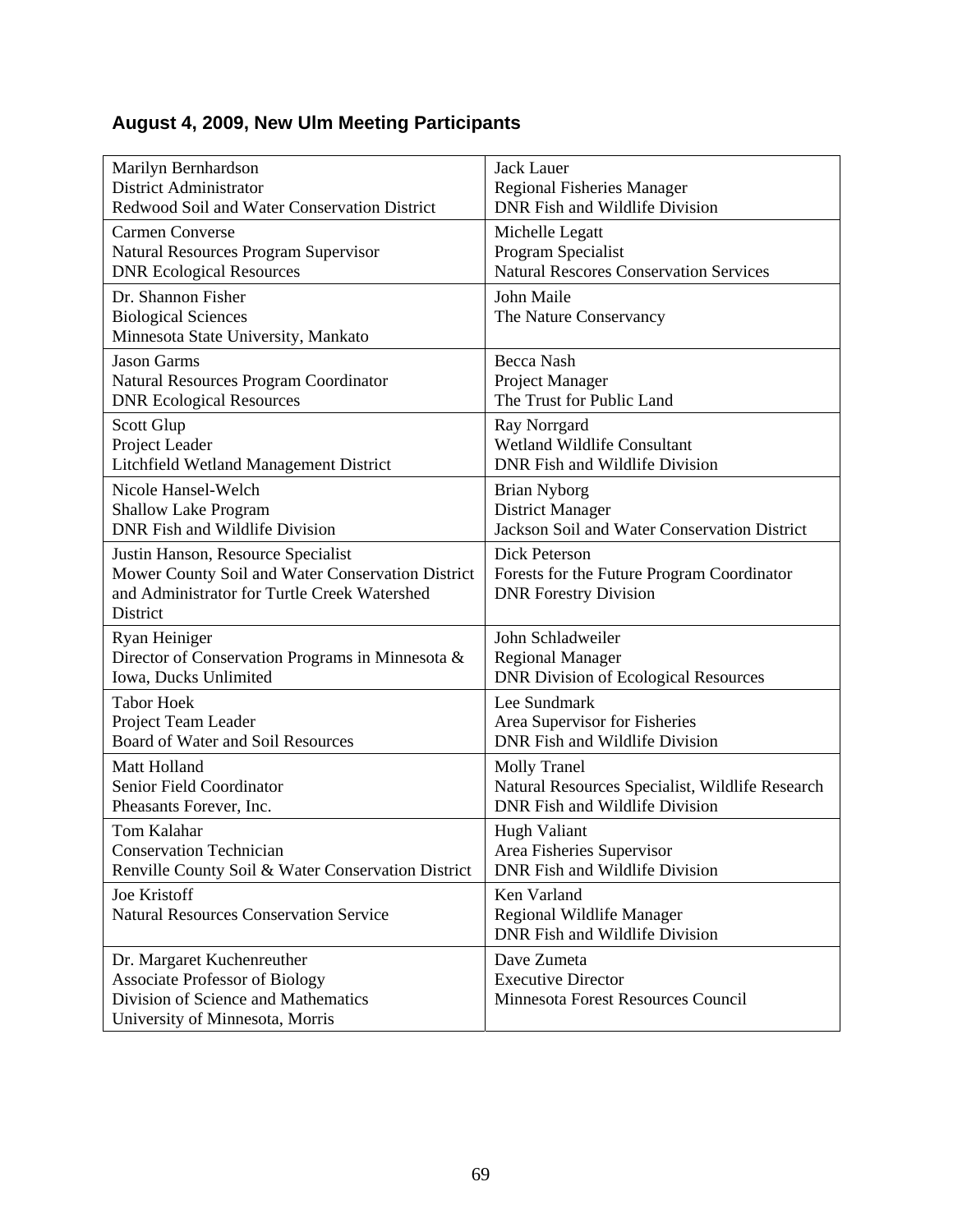### **Public input meeting**

Following is a summary of the Prairie Section's public input meeting held August 4, 2009 in New Ulm.

### **Participants**

The table below shows the names of the participants at the public input meeting, and their organizational affiliation, if they indicated one.

| <b>Name</b>   | Organization                                      |
|---------------|---------------------------------------------------|
| Kevin Auslund | <b>Minnesota Deer Hunters Association</b>         |
| Tom Clarke    | Sierra Club; CURE                                 |
| Les Heen      | Pioneer Public TV                                 |
| Loran Kaardal | Tatanica Bluffs Corridor/Green Corridor Committee |
| Tom Kraus     |                                                   |
| Mark Ponisch  | North Mankato Parks and Green Space Commission    |
| Jim Zimmerman |                                                   |

### **Responses to questions:**

### **Are the** *long term* **species, habitat and resource goals that were identified reasonable? Do you have any suggestions to add?**

 A participant asked what percent of the protection goals would be accomplished by means of acquisition versus easement. The response was that is would depend on the resource and what the professionals thought they would need to do to get the resource under protection.

### **Are the** *2011* **accomplishment targets reasonable? Accomplishable?**

 A participant noted that everything on the board (posted flip chart sheets) had to do with restoration of grass, etc. But what about enhancement for wildlife such as providing food plots, wintering areas and brooding areas for roughland game. – the participant did not see an acreage or number goal for those actions. The response was that particular actions were prioritized, and that when people respond to the call for requests, they can include actions such as these.

### **Are the** *priority actions* **consistent with your sense of this region's needs? Do you have any additional resource needs to note?**

I am clueless in Redwood Falls for the tip of "Idaho" (the map of the region looked like the state of Idaho, with the Red River Valley at the tip) – there needs to be better communication within this region – we need to care about this – we are really disconnected across this large landscape. There needs to be a presence where we can be one. I don't know what a prairie chicken looks like – I chase Chinese chickens.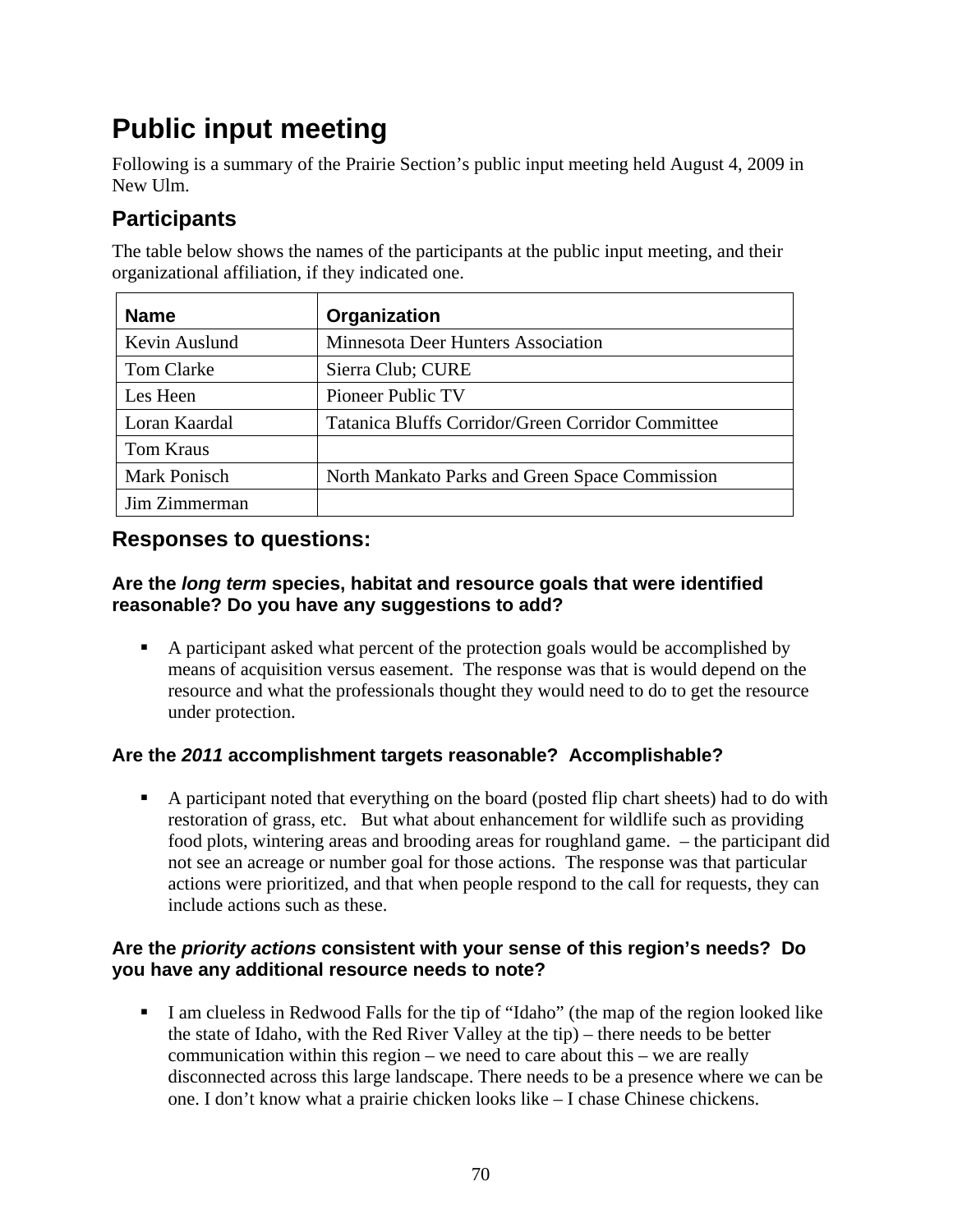- I live next to 2,000 acres of shallow wetlands that used to be full of ducks. Now it is pelicans and cormorants. I can't get anyone to designate lakes – do they need more people to manage these wildlife areas? What is the problem? One of these was manmade under the 566 program – the landowners have to maintain this. We have lost ducks due to carp coming in. $16$
- Citizens request to have this done. There is no public meeting to move forward on lake designation. They talk about drawing the water level down and it doesn't happen. We don't have decent fish, no decent waterfowl. No ducks out there. Nothing going on – there are areas where you can draw down the water, but we can't get the authority to draw down the lake water, draw down these carp.
- There is one area that we don't see covered there the idea of the riparian the river corridors – the tributaries. This needs to be acknowledged and we don't see it here.

#### **Do you have any other general advice or comment for the Council?**

- What an impossible task the law passed, and you had to get doing by December 1. You made some good decisions, and thank you for all of the hours you are putting in. And thank you for the small grants program. It is important for funds to be available for that.
- Thank you for the half hour presentations you pinch yourself no one in the other 49 states has this opportunity. As you move forward, you need some big pegs – what did you accomplish? Focus on the larger landscape. In each of these five regions. Projects are fine, but people can't see them. When you create a program and people look back – my children and grandchildren will need to renew this program.
- I wish the professionals were still here  $-I$  need to teach everyone the "green corridor" math":  $1+1+1$ : Trust research, and trust the pros, and get them to trust each other interdivisionally – one plus one plus one equals five.
- A key issue that will be debated is acquisition versus easement these areas will stick out – as we start driving around we will see Lessard signs and "no hunting" or "no trespassing." We will see so many of these – people will say, "what's happening?" There was discussion of access last time around. There was not much action taken on it. I do feel that the Lessard-Sams Council should revisit that thinking, especially regarding the easement lands and some access component. It is disconcerting to know money is going to easements – with nothing offered to these landowners. Especially with absentee landowners – they might be willing to open the land to access for hunting. There is a sense that access isn't part of what we do when it comes to easements – they serve a purpose to enhance and protect lands. If you open access, there is a habitat provision. Look at the Nebraska model – for their easement program. I am concerned that we will see easement land – private – you will see a "no trespassing sign" – no question. Have a

 $\overline{a}$ 

<sup>&</sup>lt;sup>16</sup> Note: The Executive Director informed the participant that the group today talked about shallow lake management and the need to identify projects and get funding, but that they didn't talk about the politics of declaring a lake a "fishing lake" or a "waterfowl lake." He noted that the DNR is promulgating rules that should make this easier, but if you have a lake that could be either, that is a problem. Once designated, the DNR could put in draw down structures, and lessen the carry over of carp. The participant noted that he couldn't get the DNR to designate the lake, noting that they had been trying for years. The Executive Director provided the participant with contact information at the DNR to address his issue.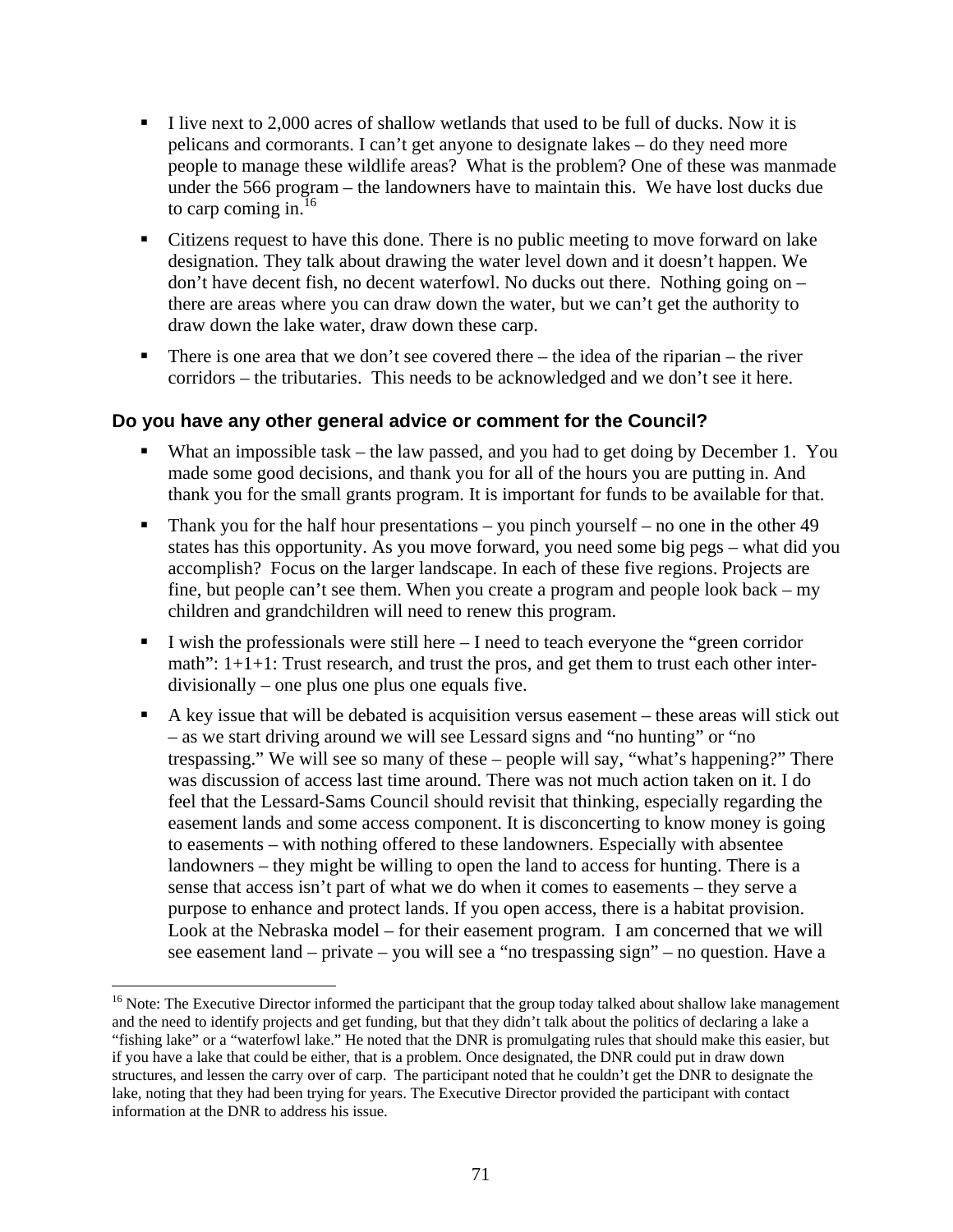voluntary participation from landowners and explore that possibility. Especially in the prairie.

There are 87 counties, not everyone loves the DNR. There is a lot of fee title on the screen – talk to county boards. Our county boards would like more public access, but two counties over they are not interested. They need to see the economic benefits. Some type of communication or PR campaign to accomplish what we need.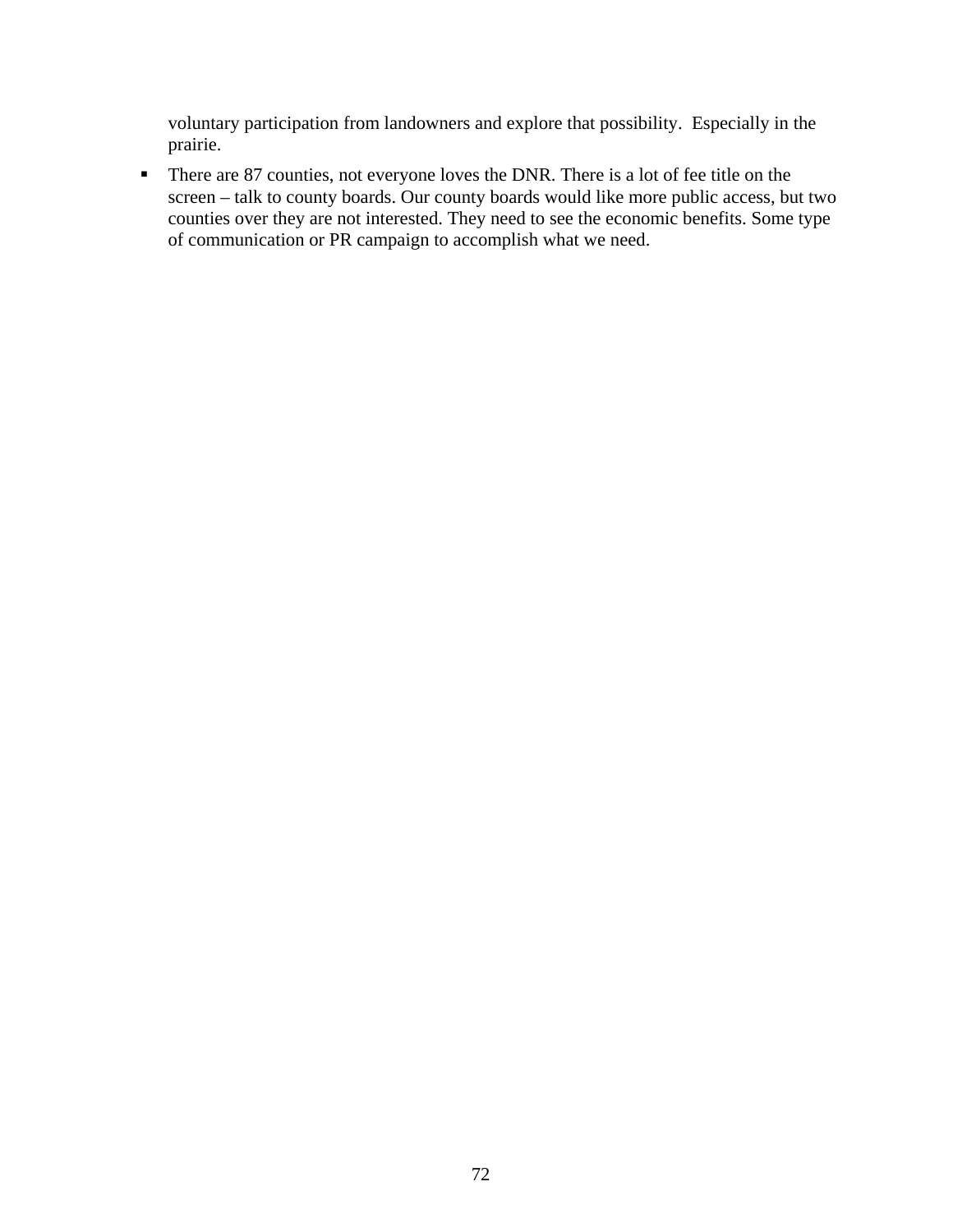### **Comments received during draft review period**

The following comments were received during the draft review period, between August 27 and September 9, 2009. They are listed in the order they were received, and the topic of each comment is shown in the first column. The third column indicates any change made to the draft document as a result of the comment, or refers readers to other sections of this report that discuss a similar topic.

| <b>Topic</b>              | <b>Comment</b>                                                                                                                                                                                                               | Change made |
|---------------------------|------------------------------------------------------------------------------------------------------------------------------------------------------------------------------------------------------------------------------|-------------|
| Grasslands<br>restoration | Would it be possible to include some allocation with the grassland<br>restoration projects for restoration of the northern bob white quail? Thank<br>you.<br>Virginia Wright-Peterson<br>September 1, 2009<br>Public comment |             |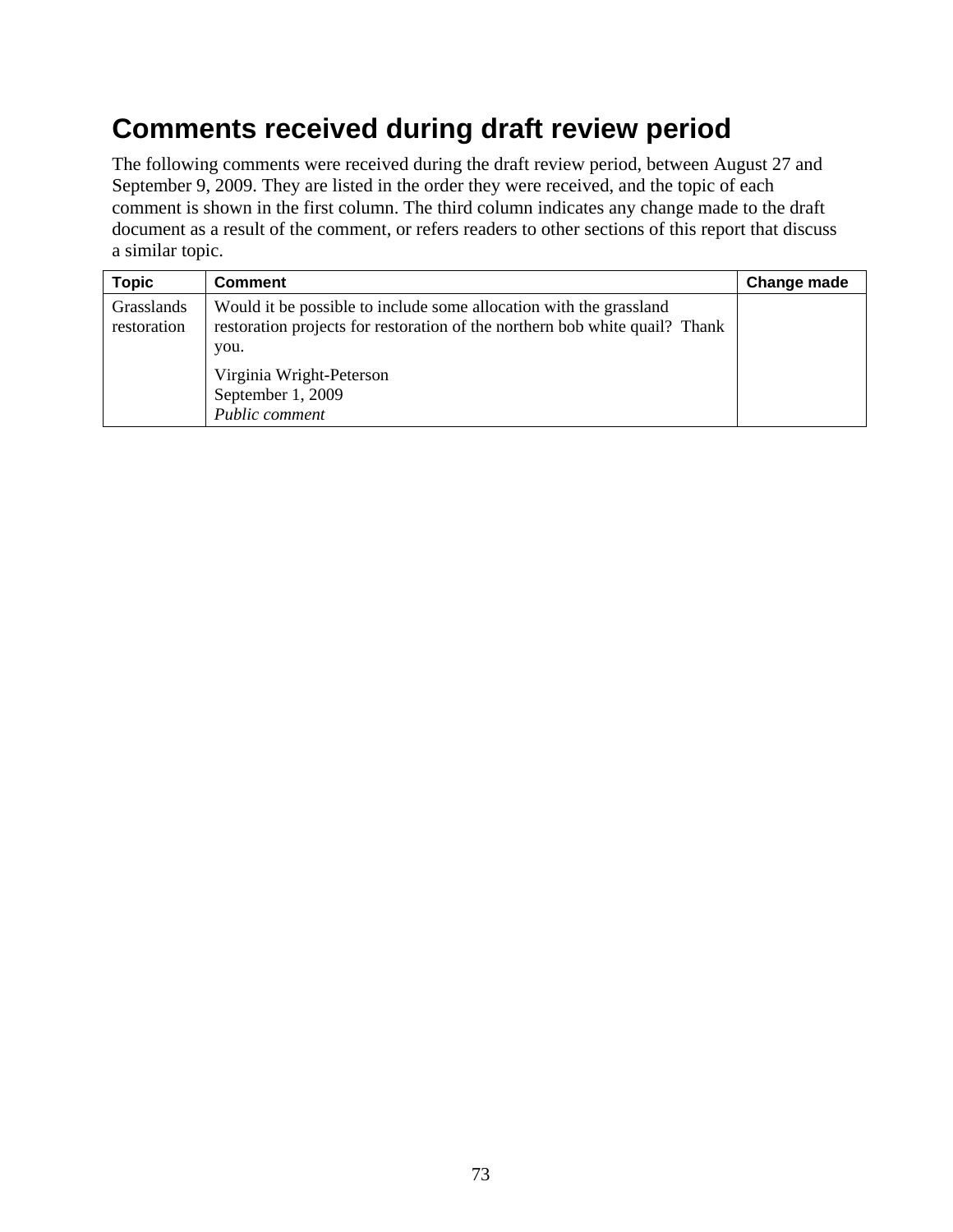## **Forest /Prairie Transition section summary**

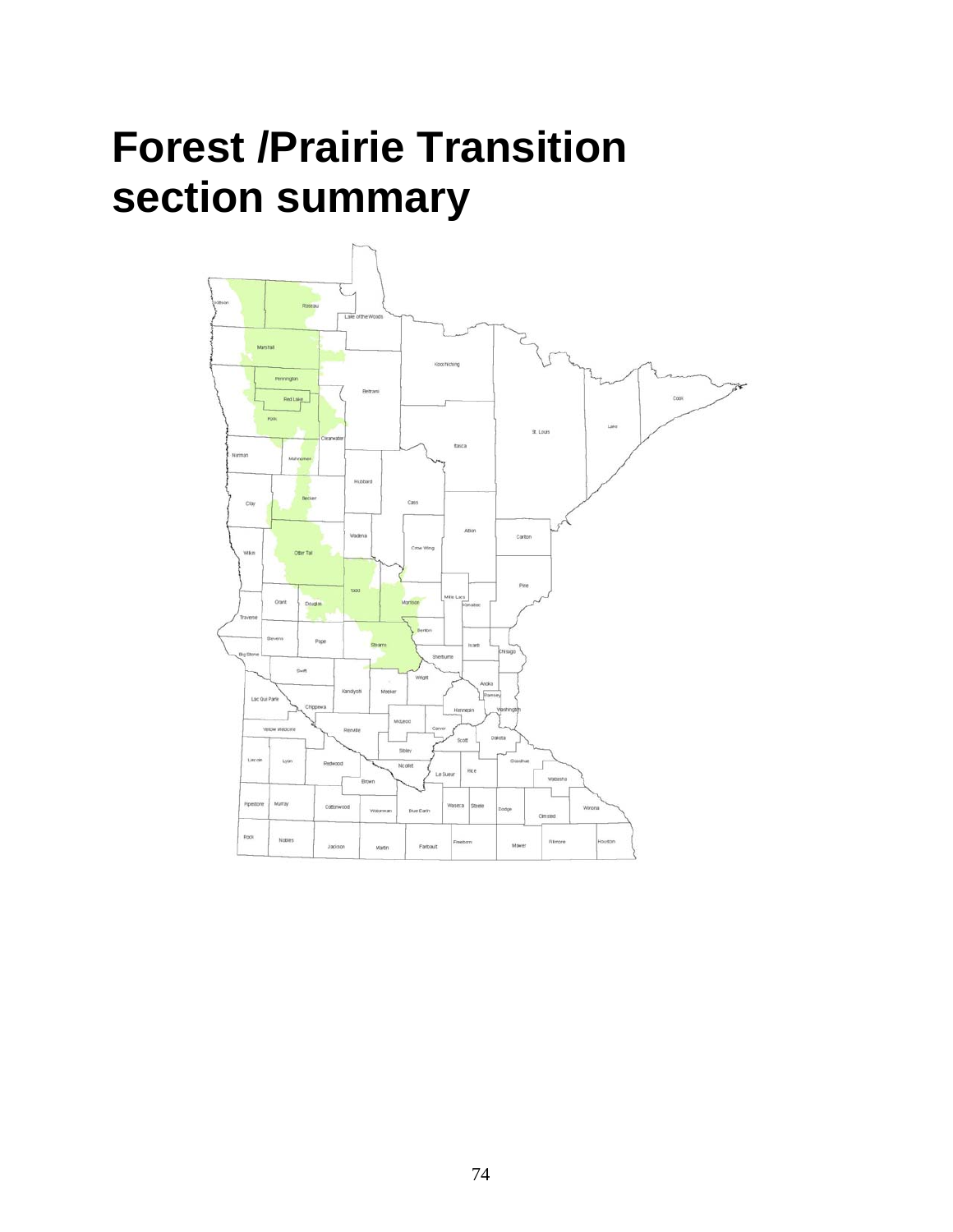### **Conservation professionals' meeting**

Following is a summary of the Forest/Prairie Transition Section's conservation professionals' meeting held August 17, 2009 in Detroit Lakes.

|                 | <b>Target</b>                                    | 1st year      | 5 years         | 10 years        | 25 years        |
|-----------------|--------------------------------------------------|---------------|-----------------|-----------------|-----------------|
|                 | Acres protected                                  | 3,000         | 515,000         | 835,000         | 835,000         |
| Prairie         | Acres restored\enhanced                          | 75,000        | 525,000         | 1,050,000       | 1,050,000       |
|                 | Cost (all fund sources)                          | \$60,600,000  | \$1,773,000,000 | \$3,019,500,000 | \$3,019,500,000 |
|                 | Acres protected                                  | 5,000         | 50,000          | 100,000         | 175,000         |
| Wetlands        | Acres restored\enhanced                          | 5,000         | 25,000          | 50,000          | 75,000          |
|                 | Cost (all fund sources)                          | \$16,500,000  | \$150,000,000   | \$300,000,000   | \$517,500,000   |
|                 | Acres protected                                  | 1,000         | 10,000          | 20,000          | 25,000          |
|                 | Acres restored\enhanced                          | 2,100         | 9,500           | 21,000          | 68,000          |
|                 | Shoreline miles protected                        | 35            | 225             | 350             | 550             |
| Aquatic habitat | Shoreline<br>restored\enhanced                   | 177           | 1,385           | 2,770           | 4,550           |
|                 | Number of dams, bridges<br>and culverts modified | 12            | 62              | 275             | 1,050           |
|                 | Cost (all fund sources)                          | \$35,900,000  | \$231,500,000   | \$430,000,000   | \$702,500,000   |
|                 | Acres protected                                  | 6,500         | 70,000          | 196,000         | 403,000         |
| Forest          | Acres restored\enhanced                          | 4,000         | 42,000          | 140,000         | 343,000         |
|                 | Cost (all fund sources)                          | \$15,800,000  | \$169,400,000   | \$490,000,000   | \$1,046,100,000 |
|                 | Total cost (all fund sources)                    | \$128,800,000 | \$2,323,900,000 | \$4,239,500,000 | \$5,285,600,000 |

### **Summary Table**

The prairie targets would be met in 10 years. The 25-year target repeats the ten-year target numbers, it is not an addition to them.

### **Priority Characteristics and Actions**

The professionals provided landscape characteristics that should be the highest funding priorities and priority actions for protection, restoration and enhancement. These are summarized below, in the order they came up in discussion.

### **Priority landscape characteristics**

### **For Prairie Protection in the Forest/Prairie Transition Section**

Give more priority to prairie protection programs with these features:

- **Link habitats.**
- Coordinate with water quality efforts.
- Address invasive species.
- Protect oak savanna.
- For bird conservation  $-50$  percent of target in priority areas for grassland birds and 50 percent in priority areas upland nesting waterfowl.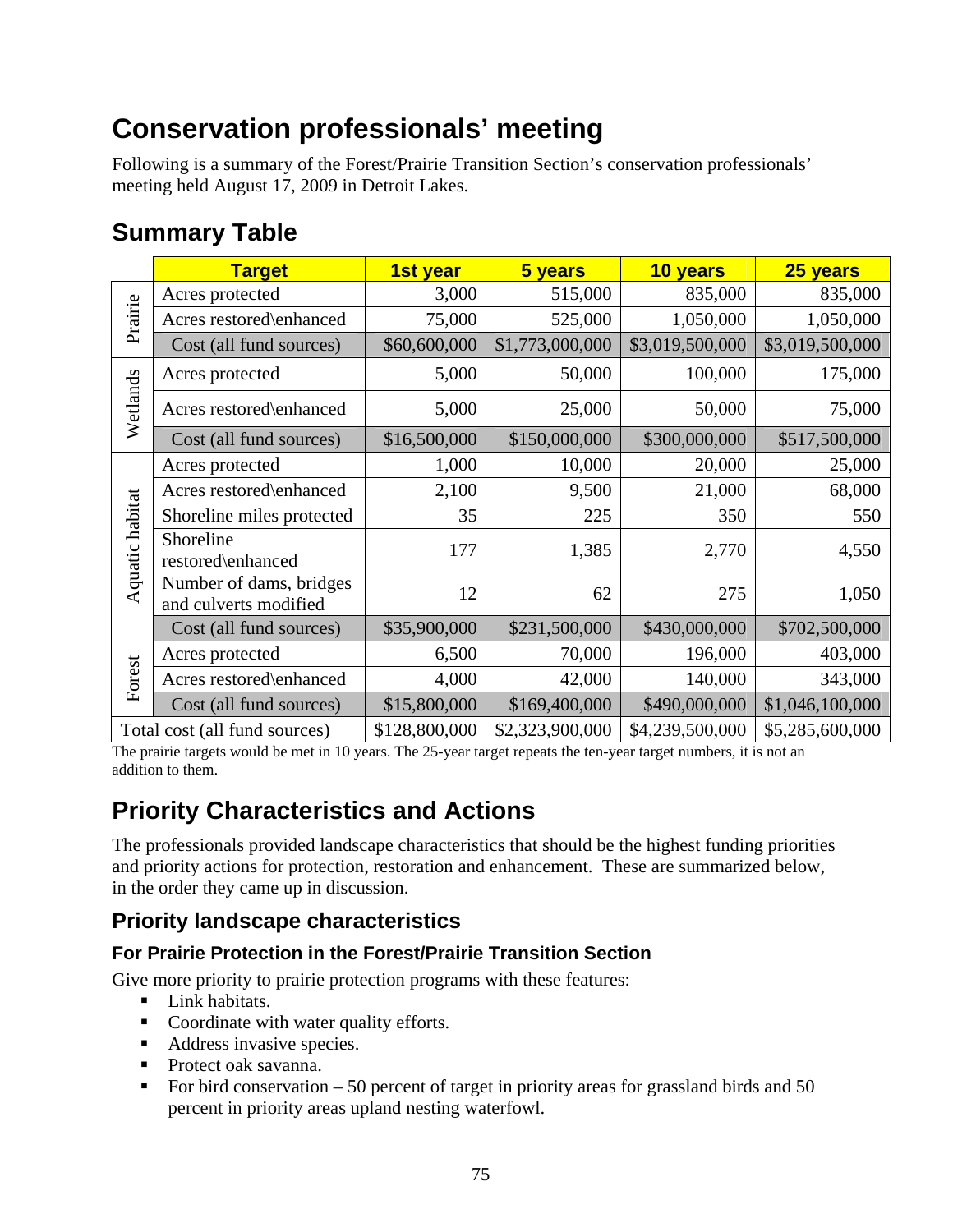- MCBS biodiversity ranking should be "high" or "outstanding."
- **Protect four to nine square-mile complexes, at least 20% wetlands (at least 50% are** seasonal) and 40 percent grasslands (Duck Plan).
- Protect larger grasslands/wetland complexes (2,000 acres plus) to benefit grassland species (sharp-tailed grouse, prairie chicken and others) and near other public lands to create corridors (Wildlife Management Acquisition Plan).
- **Protect farmlands containing a mixture of cultivated grains, undisturbed grasslands, and** wetlands. Undisturbed grass habitats for nesting and brood rearing (Ringed-neck Pheasant Plan).
- **Protect native prairie and savanna and areas that link large, intact ecosystems (Statewide** Conservation and Preservation Plan).

### **For Wetland Protection in the Forest/Prairie Transition Section**

Give more priority to wetland protection programs with these features:

- Flood mitigation.
- **Protect flood-plain, saturated, and fen wetlands.**
- Extend protection on existing Conservation Reserve Program acres that are expiring.
- Address watersheds and advance the number of projects being done thousands of acres of flood damage reduction that would fit inside this.
- Concentrate work on riparian wetlands, which serve as essential habitat for early life history stages of many aquatic organisms including fish, invertebrates, and amphibians.
- Protect groundwater recharge and source-water protection.
- Wetlands in high density areas of breeding waterfowl pairs.
- Wetlands located in uplands (grassland nesting habitat) don't be mutually exclusive and protect wetlands in the middle of crops.
- Temporary, seasonal wetlands less than two acres in size (not protected by Wetlands Conservation Act).
- Create a higher percentage of grass cover.
- **Protect wetlands with high water quality that are fishless to avoid competition between** waterfowl and fish for food resources. Many type IV and V wetlands are infested with fathead minnows and other invasive fish.
- Concentrate on isolated wetlands not affected.
- Promote carbon sequestration wetlands are rich in carbon.

### **For Habitat Protection in the Forest/Prairie Transition Section**

Give more priority to habitat protection programs with these features

- Landowner incentives.
- **Protect high gradient stream reaches (spawning habitat).**
- Create fish passages and connectivity for mussels and other species.
- Allow public access.
- Control invasive-species.
- Restore hydrology to enhance wild rice lakes and recreate fluctuations.
- **Augment water flow.**
- **Protect rare and culturally significant species.**
- Address impaired waters definite partnership with the total maximum daily load (TMDL) process, and include habitat as a portion.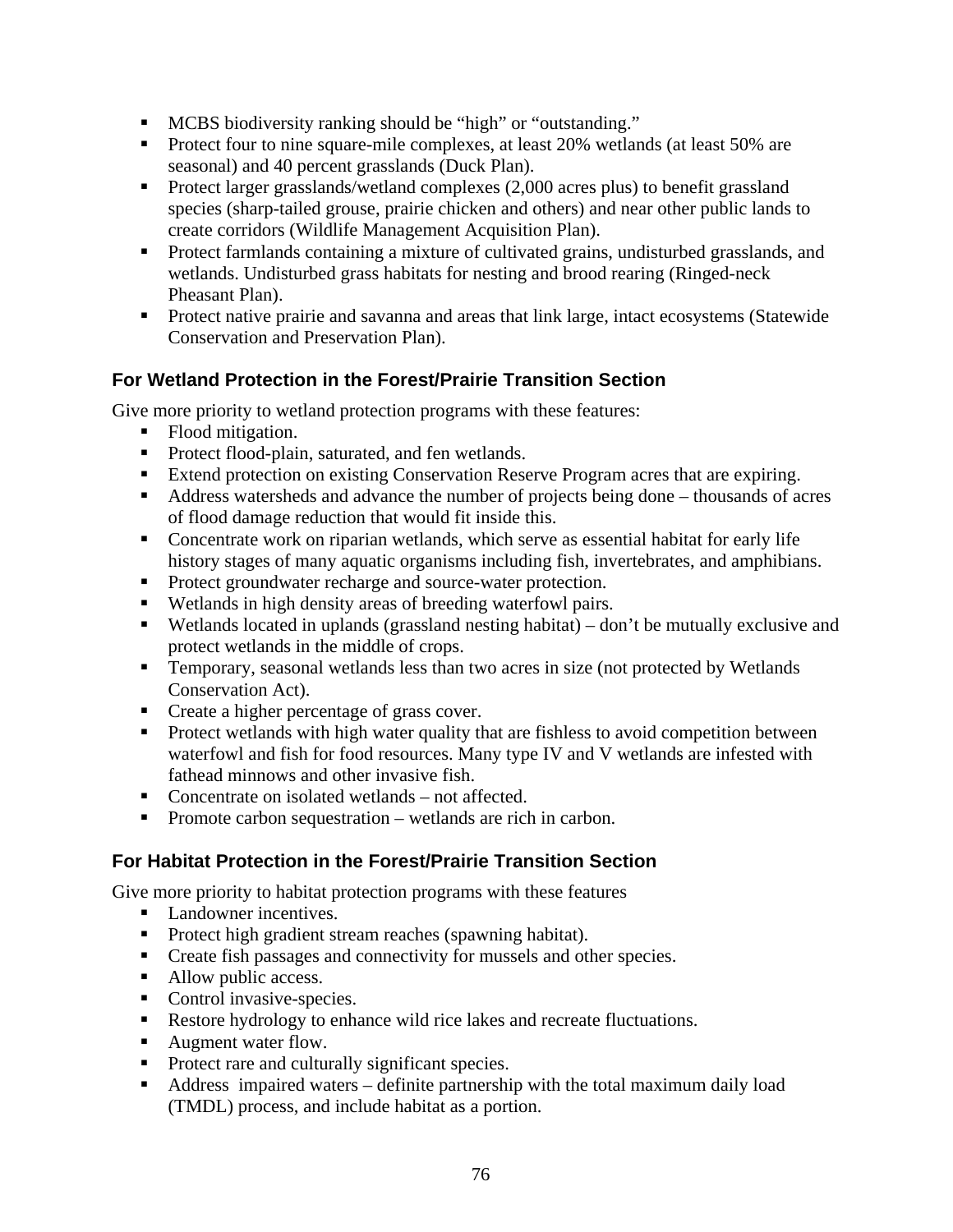- Pinpoint high quality resources.
- **Protect many small basins (9 acres each, on average) and permanent wetlands for** migration (Duck Recovery Plan).
- Provide winter cover (Pheasant Plan).

### **For Forest Protection in the Forest/Prairie Transition Section**

Give more priority to forest protection programs with these features

- Address impacts of climate change.
- Access to in-holdings.
- Target sensitive resources everything from lakeshores, to deepwater lakes, to watershed lakes of concern, to oak savanna patches. Select forest acres that meet multiple objectives.
- Advance working lands initiatives.
- **Partnerships with private**
- **Now Young forest initiatives**
- Rapid rotation harvesting for biomass fuel.
- Incentives for planting trees and for taking down trees consistent.
- **Prevent parcelization and forest fragmentation.**
- Control exotic species and diseases, sometimes related to climate change.
- **Stand-age management.**

### **Priority Restoration and Enhancement Actions**

### **For Prairie Restoration and Enhancement in the Forest/Prairie Transition Section**

Give more priority to prairie restoration and enhancement programs with these features:

- Explore public, private cooperative relationships for Integrated resource management
- Have the option to continue to use own lands after an easement, such as biofuels as a means to maintain.
- Restore sites within the large landscape context [in this section]
- Have requirements for biodiversity of species used in restorations minimum standard required for diversity and local eco-type seed.
- Encourage high-forb abundance and density.
- Buffer aquatic resources.
- Coordinate actions working lands initiative.
- **Protect the most acres through conservation easement or Conservation Reserve Program** (per reviewed conservation plans).

### **For Wetlands Restoration and Enhancement in the Forest/Prairie Transition Section**

Give more priority to wetland restoration and enhancement programs with these features:

- Take advantage of the window of opportunity as Conservation Reserve Program acres become available. comes out –good opportunity because the media has been informing people.
- Restoration of large-drained wetland basins value in and of itself.
- Restore small drained basins
- Not only restore wetlands, but manage wetland conditions, such as impoundments.
- Wetlands ranked high in biodiversity by the county biological survey.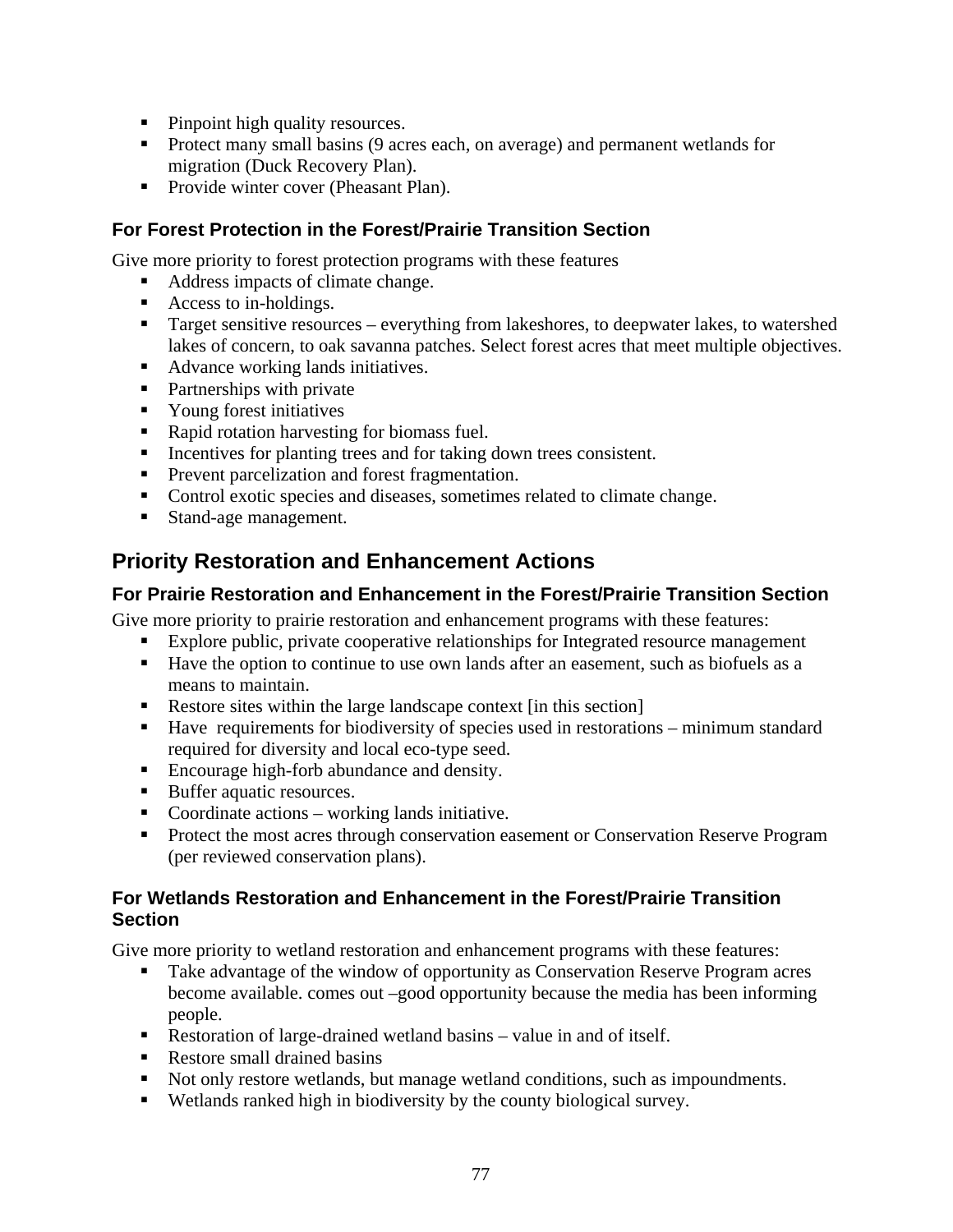### **For Habitat Restoration and Enhancement in the Forest/Prairie Transition Section**

Give more priority to habitat restoration and enhancement programs with these features:

- Addressing degraded aquatic systems needing management prairie lakes infested with carp or hydrologically altered.
- Restore stream meander looking at channelized systems. Reconstruct flood plain.
- Original channel restoration buffers.
- Landowner incentives
- Restore the natural hydrology not so much the "flow"
- **Invasive species control**
- Take a watershed approach and restore upstream or up-watershed areas.
- Address the five components of stream health: biology, hydrology, connectivity, water quality, and geomorphology.
- Restore systems to deal with landscape stresses before symptoms appear. A healthy ecosystem is a good buffer against invasive species.
- Build integrity and resiliency in the system  $-$  so that invasions are less likely to be successful.

### **For Forests Restoration and Enhancement in the Forest/Prairie Transition Section**

Give more priority to forest restoration and enhancements with these features:

- Buckthorn mitigation.
- **Mitigate effects of the emerald ash borer.**
- Reforestation in this section's central area.
- Use prescribed burns.
- Reduce fuel load.
- Reduce fragmentation has implication for large area wildlife species.
- Repair beach ridges damaged by private acquisition and development.
- Oak savanna improvements or enhancements.
- **Target riparian zones and stream corridors.**
- Create corridors make contiguous across landscape.
- How the restoration will impact water, fire, grazing many things.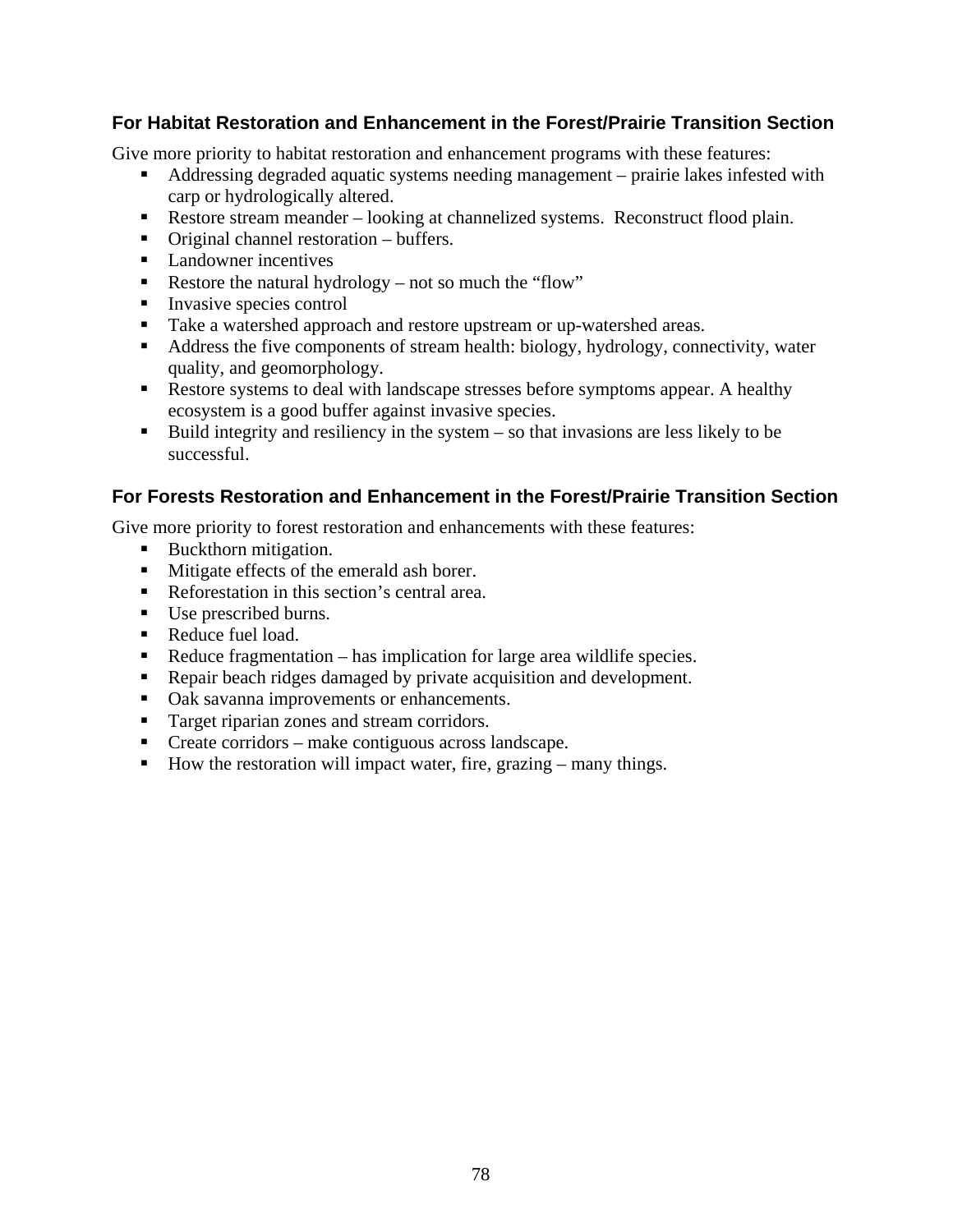### **Prairies**

The professionals created two prairie categories: $17$ 

- **Native:** remnant prairie from pre-settlement times.
- **Restored:** agricultural lands restored to prairie using native species.

The native prairie protection target was based on protecting all remaining concentrations of unprotected native prairie and prairie brushlands within the next ten years, to ensure protection and take advantage of low land prices. The restore and enhance target includes currently protected native prairie, with 10 percent of acres restored and enhanced annually so that all are completed within ten years. Meeting participants said restore and enhance includes activities that the other sections' participants called "maintenance."

### **Native Prairie**

| <b>Target</b>                                   | 1st year     | 5 years      | 10 years      | 25 years      |
|-------------------------------------------------|--------------|--------------|---------------|---------------|
| $Protext - acres$                               | 1,000        | 15,000       | 35,000        | 35,000        |
| $Protext - cost$<br>$($2,700$ per acre)         | \$2,700,000  | \$40,500,000 | \$94,500,000  | \$94,500,000  |
| $Restore\$ enhance – acres                      | 25,000       | 125,000      | 250,000       | 250,000       |
| $Restore\$ enhance – cost<br>$(\$500$ per acre) | \$12,500,000 | \$62,500,000 | \$125,000,000 | \$125,000,000 |

The restored prairie target is the Minnesota Forest Resources Council's West Central Plan's total (300,000 acres) plus 500,000 soon-to-expire Conservation Reserve Program acres. As with native prairie, all restored prairie acreage would receive restoration and enhancement within ten years.

### **Restored Prairie**

 $\overline{a}$ 

| <b>Target</b>                                   | 1st year     | 5 years         | 10 years        | 25 years        |
|-------------------------------------------------|--------------|-----------------|-----------------|-----------------|
| $Profect - acres$                               | 2,000        | 500,000         | 800,000         | 800,000         |
| $Protext - cost$<br>$(\$2,700$ per acre)        | \$5,400,000  | \$1,350,000,000 | \$2,160,000,000 | \$2,160,000,000 |
| $Restore\$ enhance – acres                      | 50,000       | 400,000         | 800,000         | 800,000         |
| $Restore\$ enhance – cost<br>$(\$800$ per acre) | \$40,000,000 | \$320,000,000   | \$640,000,000   | \$640,000,000   |

Cost per restored\enhanced acre is the midpoint of \$250-\$1,250.

 $17$  Due to time constraints, participants omitted a third category (surrogate grasslands) used in other section meetings. Participants also felt it was important to protect "what has already been restored," though some agricultural lands may need restoration to create connecting corridors.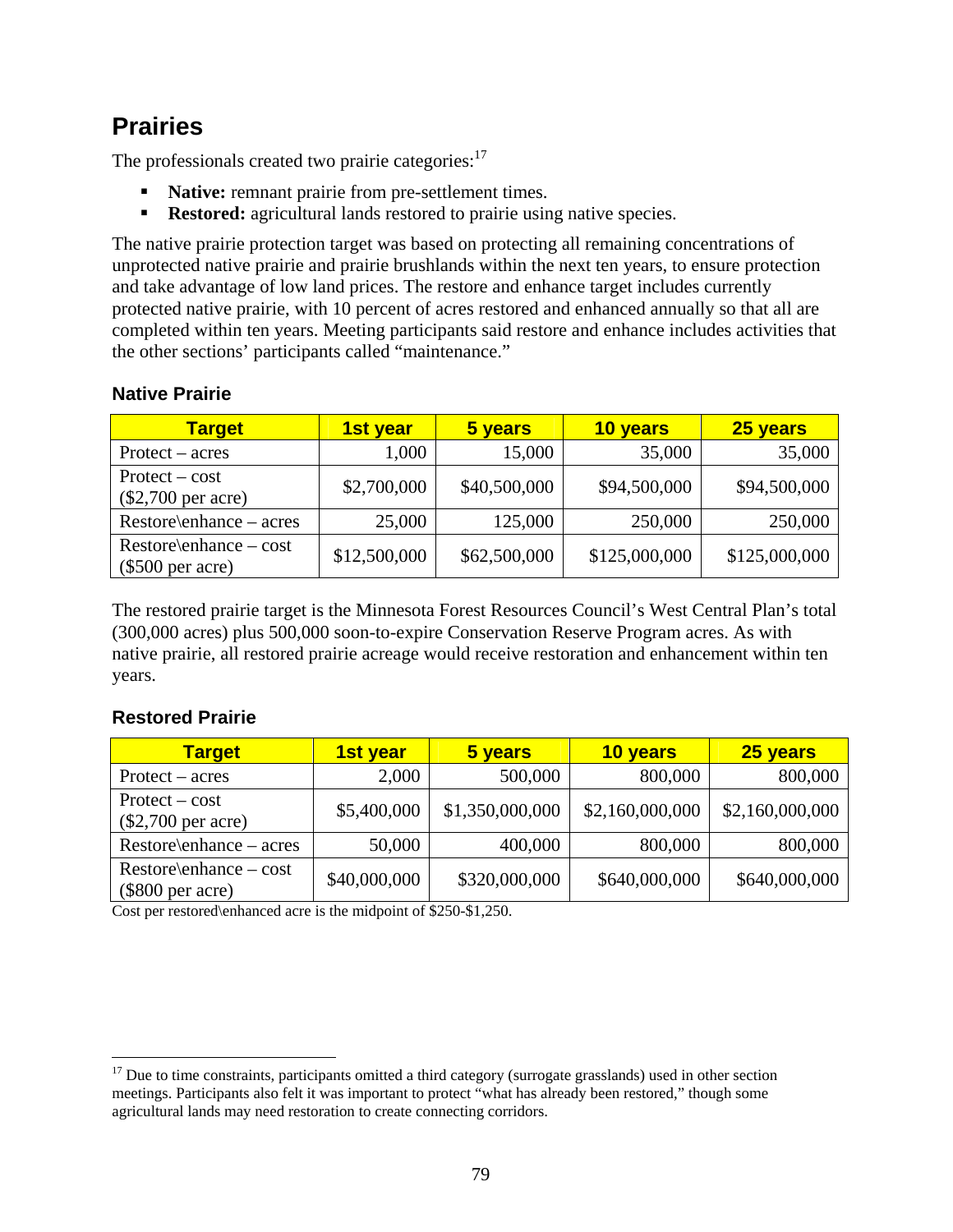### **Wetlands**

The protection target is based on the U.S. Fish and Wildlife Service's estimated goal of 100,000 acres of existing, type I, III, IV and V wetlands and the Duck Recovery Plan goal of converting 75,000 acres of agricultural lands to wetlands, which are also the entire restore and enhance target. $18$ 

| <b>Target</b>                                   | 1st year     | 5 years       | 10 years      | 25 years      |
|-------------------------------------------------|--------------|---------------|---------------|---------------|
| $Protext - acres$                               | 5,000        | 50,000        | 100,000       | 175,000       |
| $Protext - cost$<br>$(\$2,700$ per acre)        | \$13,500,000 | \$135,000,000 | \$270,000,000 | \$472,500,000 |
| $Restore\$ enhance – acres                      | 5,000        | 25,000        | 50,000        | 75,000        |
| $Restore\$ enhance – cost<br>$(\$600$ per acre) | \$3,000,000  | \$15,000,000  | \$30,000,000  | \$45,000,000  |

### **Habitat**

 $\overline{a}$ 

The professionals created four aquatic habitat categories:

- **Lakeshore miles and watershed acres:** a minimum 25-foot wide buffer strip along a lake and 1,000 acres of land, on average, to protect its watershed.
- **Shallow lakes:** lakes larger than 50 acres and less than 15 feet deep, including wild rice lakes.
- **Streams and rivers outside the Red River Basis:** a 100-foot wide buffer strip along each side.
- **Red River Basin:** a 100-foot wide buffer strip along each side of selected basin streams and rivers, mostly east of the watershed's beach ridge line.

Aquatic habitat conservation professionals reviewed and discussed DNR Northwest Fisheries data to develop the stream and Red River Basin targets. The shallow lakes target is based on the Duck Recovery Plan.

<sup>&</sup>lt;sup>18</sup> The Duck Recovery Plans does not list spatial targets for each L-SOHC section, so DNR staff provided section estimates.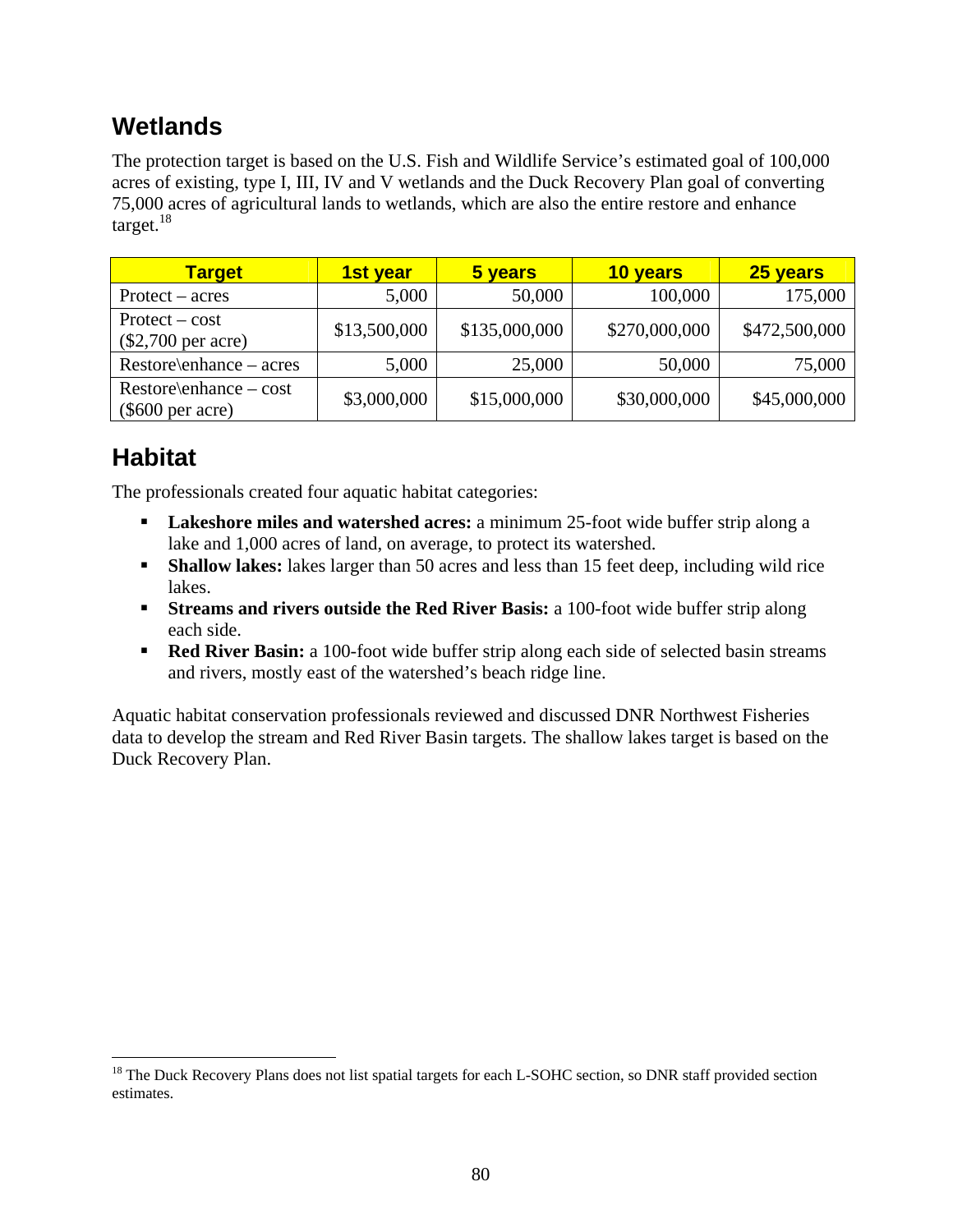#### **Lake shore (miles and acres)**

| <b>Target</b>                                       | 1st year       | 5 years      | 10 years      | 25 years      |
|-----------------------------------------------------|----------------|--------------|---------------|---------------|
| Protext – miles                                     | 20             | 100          | 150           | 200           |
| Protect – cost $(\$700,000$<br>per mile)            | \$14,000,000   | \$70,000,000 | \$105,000,000 | \$140,000,000 |
| Restore\enhance – miles                             | $\overline{2}$ | 10           | 20            | 50            |
| $Restore\$ enhance – cost<br>$(\$250,000$ per mile) | \$500,000      | \$2,500,000  | \$5,000,000   | \$12,500,000  |
| Restore\enhance -<br>watershed acres                | 1,000          | 5,000        | 10,000        | 25,000        |
| $Restore\$ enhance – cost<br>$($1,000$ per acre)    | \$1,000,000    | \$5,000,000  | \$10,000,000  | \$25,000,000  |

The watershed restoration target would restore approximately 1,000 acres per lake, on average, for 25 lakes.

### **Shallow lakes (acres)**

| <b>Target</b>             | 1st year    | 5 years      | 10 years      | 25 years      |
|---------------------------|-------------|--------------|---------------|---------------|
| $Protext - acres$         | 1,000       | 10,000       | 20,000        | 25,000        |
| $Protext - cost$          | \$5,000,000 | \$50,000,000 | \$100,000,000 | \$125,000,000 |
| $(\$5,000$ per acre)      |             |              |               |               |
| Restore\enhance – basin   | 1,000       | 4,000        | 10,000        | 40,000        |
| acres                     |             |              |               |               |
| Restore\enhance – basin   | \$1,000,000 | \$4,000,000  | \$10,000,000  | \$40,000,000  |
| $cost$ (\$1,000 per acre) |             |              |               |               |
| Restore\enhance -         | 100         | 500          | 1,000         | 3,000         |
| lakeshore acres           |             |              |               |               |
| $Rescore\$ enhance –      |             |              |               |               |
| lakeshore cost            | \$500,000   | \$2,500,000  | \$5,000,000   | \$15,000,000  |
| $($1,000$ per acre)       |             |              |               |               |

The 25-year target assumes that 200 basins of 200 acres each, on average, would be restored and enhanced through water level controls, fish barriers and reclamation.

Participants said their non-Red River Basin stream and river restore and enhance targets were "conservative," with many more miles possible.

#### **Streams and rivers outside the Red River Basin (shoreline miles)**

| <b>Target</b>                             | 1st vear             | 5 years      | <b>10 years</b> | 25 years     |  |
|-------------------------------------------|----------------------|--------------|-----------------|--------------|--|
| Protect – shoreline miles                 | No target developed. |              |                 |              |  |
| Restore – channel miles                   | 25                   | 125          | 250             | 500          |  |
| $Restore - cost$<br>$($100,000$ per mile) | \$2,500,000          | \$12,500,000 | \$25,000,000    | \$50,000,000 |  |

Channel restoration includes in-stream restoration and modifying the existing channel to look and function like a natural one.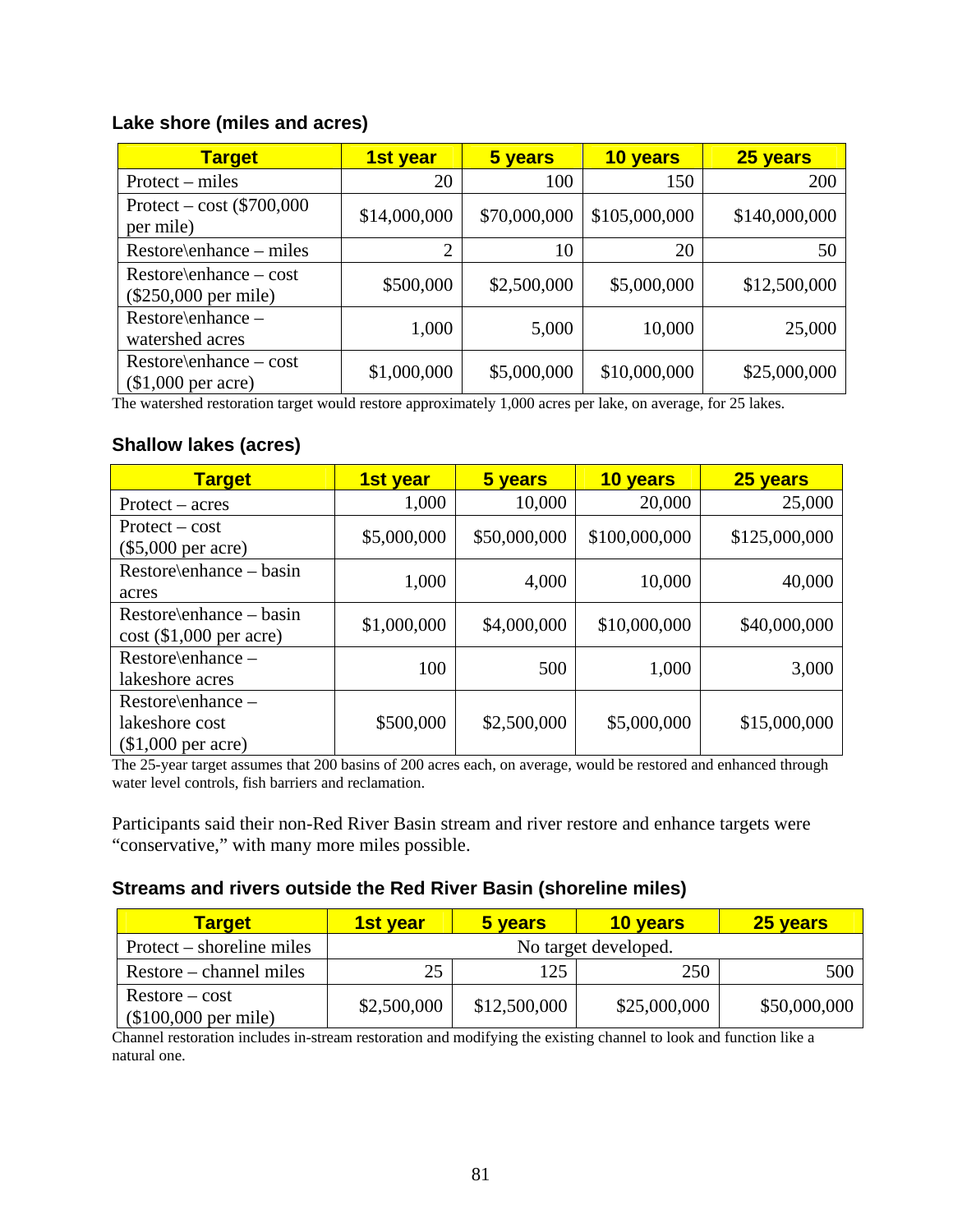The Red River Basin targets are included in the Prairie Section targets, too. The professionals emphasized that riparian buffer restoration must include private lands to be effective, and that a 100-foot wide buffer on each side is necessary to address the level of concentrated flow into the river basin.

| <b>Target</b>                                                  | 1st year       | 5 years      | 10 years      | 25 years      |
|----------------------------------------------------------------|----------------|--------------|---------------|---------------|
| Protect – coldwater stream<br>miles                            | 5              | 25           | 50            | 100           |
| Protect – coldwater stream<br>cost (\$50,000 per mile)         | \$250,000      | \$1,250,000  | \$2,500,000   | \$5,000,000   |
| Protect – high gradient<br>reaches (miles)                     | 10             | 100          | 150           | 250           |
| Protect – high gradient<br>reaches cost (\$50,000 per<br>mile) | \$500,000      | \$5,000,000  | \$7,500,000   | \$12,500,000  |
| Restore – channel miles                                        | 50             | 250          | 500           | 1,000         |
| Restore – channel cost<br>(\$100,000 per mile)                 | \$5,000,000    | \$25,000,000 | \$50,000,000  | \$100,000,000 |
| Restore – riparian buffer<br>miles                             | 100            | 1,000        | 2,000         | 3,000         |
| Restore – riparian buffer<br>cost (\$50,000 per mile)          | \$5,000,000    | \$50,000,000 | \$100,000,000 | \$150,000,000 |
| Number of dams removed or<br>modified for fish passage         | $\overline{2}$ | 12           | 25            | 50            |
| Dam removal or<br>modification cost (\$250,000<br>per dam)     | \$500,000      | \$3,000,000  | \$6,250,000   | \$12,500,000  |
| Number of bridges\culverts<br>modified for fish passage        | 10             | 50           | 250           | 1,000         |
| Bridges\culverts cost<br>$($15,000$ per structure)             | \$150,000      | \$750,000    | \$3,750,000   | \$15,000,000  |

### **Red River Basin (river and stream miles)**

Costs assume a 100-foot wide buffer on each side for coldwater streams, high gradient reaches and riparian buffers. The riparian buffer restoration target includes private lands.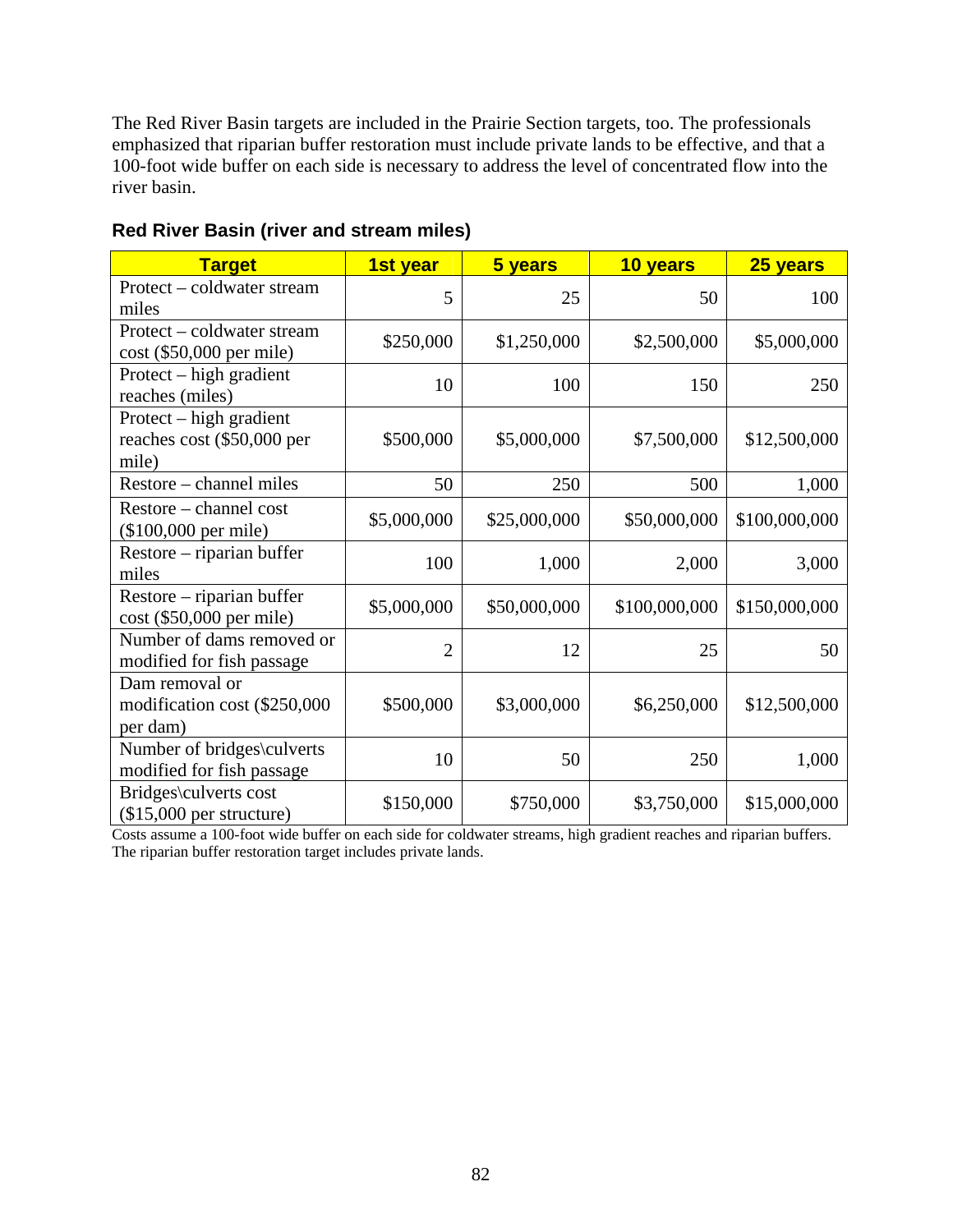### **Forests**

The Minnesota Forest Resources Council's West Central Plan's protection target of 245,000 acres was increased 40 percent to account for the excluded part of this L-SOHC section. An additional 60,000 acres were added for the Minnesota Department of Natural Resources' aspen forest target. The restore and enhance target is based on the West Central Plan target with the 40 percent increase.

Participants discussed whether some of the forest acre targets overlapped with the aquatic habitat's watershed and riparian restoration targets and prairie target (oak savanna). They noted that protecting forests near lakes and rivers provides a double benefit. The overlap's extent will ultimately depend on how many forest acres are protected and restored in riparian and oak savanna landscapes.

| <b>Target</b>                                   | <b>1st year</b> | 5-years       | 10 years      | 25-years      |
|-------------------------------------------------|-----------------|---------------|---------------|---------------|
| $Protext - acres$                               | 6,500           | 70,000        | 196,000       | 403,000       |
| $Protext - cost$<br>$(\$2,000$ per acre)        | \$13,000,000    | \$140,000,000 | \$392,000,000 | \$806,000,000 |
| Restore\enhance – acres                         | 4,000           | 42,000        | 140,000       | 343,000       |
| $Restore\$ enhance – cost<br>$(\$700$ per acre) | \$2,800,000     | \$29,400,000  | \$98,000,000  | \$240,100,000 |

The first-year protection target is the midpoint of 5,000-7,500 acres. The first-year restore and enhance target is the midpoint of 3,000-5,000 acres. These targets may include oak savanna and riparian acres also included in the prairie and habitat categories. Easement cost per acre is the midpoint of \$500-\$3,500. Cost per restored\enhanced acre is the midpoint of \$250-\$1,000.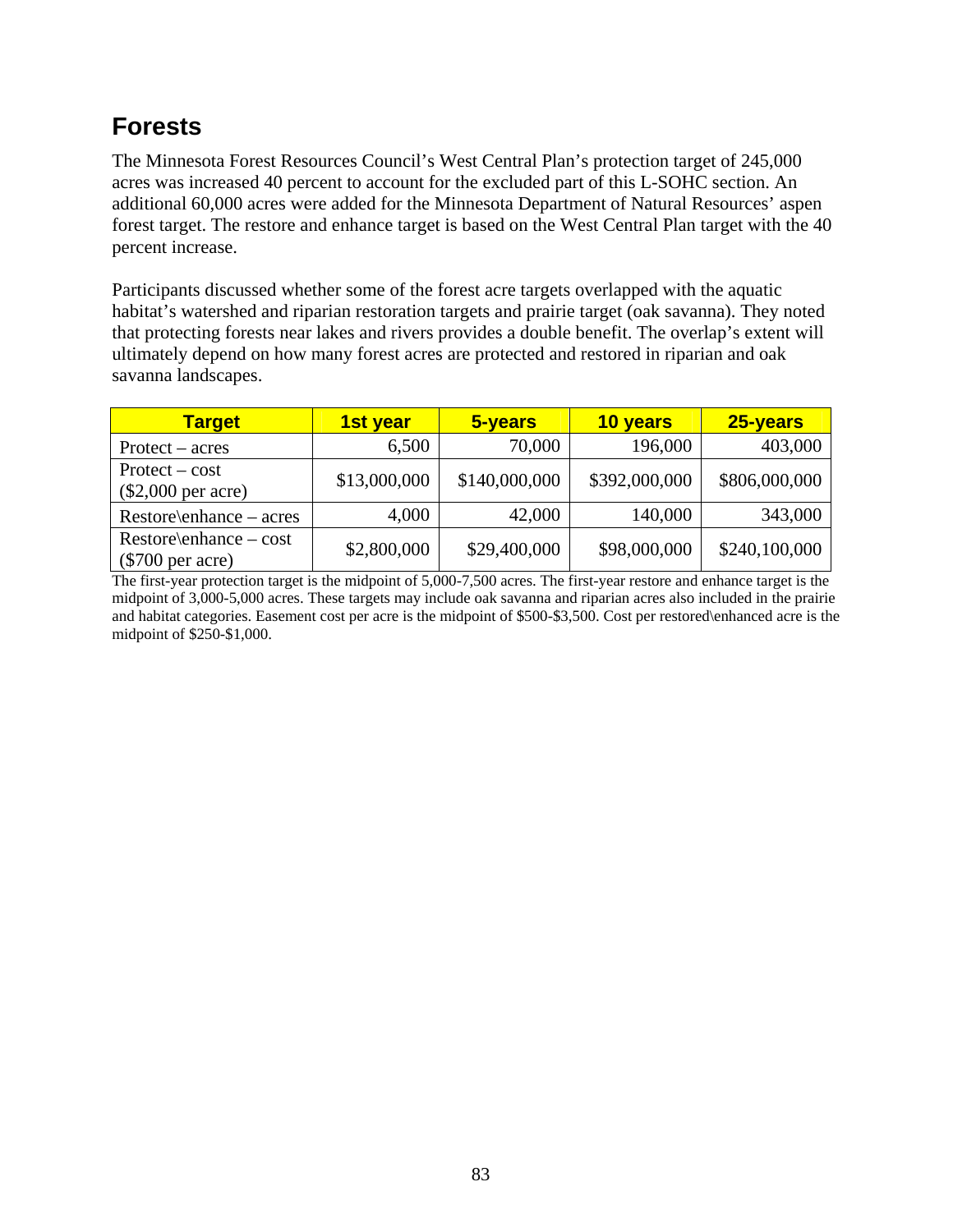### **August 17, 2009, Detroit Lakes Meeting Participants**

| Luther Aadland, Natural Resources Program                                                                                | Rex Johnson, Leader, Habitat and Population                                                                                                             |
|--------------------------------------------------------------------------------------------------------------------------|---------------------------------------------------------------------------------------------------------------------------------------------------------|
| Consultant, DNR Ecological Resources Division,                                                                           | Evaluation Team, US Fish and Wildlife Service                                                                                                           |
| Don Bajumpaa, Manager<br>Wilkin County Soil and Water Conservation<br>District                                           | Erik Jones, Project Engineer<br><b>Buffalo-Red River Watershed District</b>                                                                             |
| Shelley Becklund, Senior Natural Resources                                                                               | Beau Liddell, biologist and Board Member,                                                                                                               |
| Specialist, DNR Ecological Resources Division                                                                            | Minnesota Wildlife Society                                                                                                                              |
| Kevin Brennan, Project Leader                                                                                            | Mike Locke, Forestry Regional Specialist                                                                                                                |
| Fergus Falls Wetland Management District                                                                                 | <b>DNR Forestry Division</b>                                                                                                                            |
| Henry Drewes, Regional Fisheries Manager                                                                                 | Russ Reisz, Land Steward                                                                                                                                |
| DNR Fish and Wildlife Division                                                                                           | The Nature Conservancy                                                                                                                                  |
| <b>Bruce Cox, Land Commissioner</b>                                                                                      | Jon Roeschlein, Administrator                                                                                                                           |
| Clearwater County, Bagley                                                                                                | Bois de Sioux Watershed District                                                                                                                        |
| Mike Duval, Natural Resources Field Supervisor<br>and Lakes Program Coordinator<br><b>DNR</b> Fish and Wildlife Division | Jon Schneider, Manager of Conservation Programs<br>- Minnesota, Ducks Unlimited                                                                         |
| Lindberg Ekola, Landscape Program Manager<br>Minnesota Forest Resources Council (MFRC)                                   | Robert Sip, Environmental Policy Specialist<br><b>Agriculture Development and Financial Assistance</b><br>Division, Minnesota Department of Agriculture |
| Brad Grant, Administrator<br>Becker County Soil and Water Conservation<br>District                                       | Bob Sonnenberg, Tree Farmer and Chair of the<br>Minnesota Forest Resources Partnership (MFRP)                                                           |
| Tom Groshens, DNR Red River Watershed                                                                                    | Dan Svedarsky, Director, Center for Sustainability                                                                                                      |
| Coordinator, DNR Fish and Wildlife Division                                                                              | University of Minnesota                                                                                                                                 |
| Fred Harris, Senior Natural Resources Specialist,                                                                        | Mike Swan, Director                                                                                                                                     |
| <b>DNR Ecological Resources</b>                                                                                          | White Earth DNR                                                                                                                                         |
| Dan Hertel, Habitat and Population Evaluation<br>Team, U.S. Fish and Wildlife Service, Fergus Falls                      | Kari Tomperi, Water Resources Technician<br>Wadena County Soil and Water Conservation<br>District                                                       |
| Greg Hoch, biologist and President-Elect                                                                                 | Henry Van Offelen, Natural Resource Scientist,                                                                                                          |
| Minnesota Wildlife Society, Moorhead, MN                                                                                 | Minnesota Center for Environmental Advocacy                                                                                                             |
| Bob Honeman, Conservationist                                                                                             | Pete Waller, Water and Soil Conservationist                                                                                                             |
| <b>Natural Resources Conservation Service</b>                                                                            | Board of Water and Soil Resources                                                                                                                       |
| Pete Jacobson, Program Supervisor, Fish Research,                                                                        | John Williams, DNR Assistant Regional Wildlife                                                                                                          |
| <b>DNR</b> Fish and Wildlife Division                                                                                    | Manager, DNR Fish and Wildlife Division                                                                                                                 |
| Myron Jesme, District Administrator<br>Red Lake Watershed District                                                       |                                                                                                                                                         |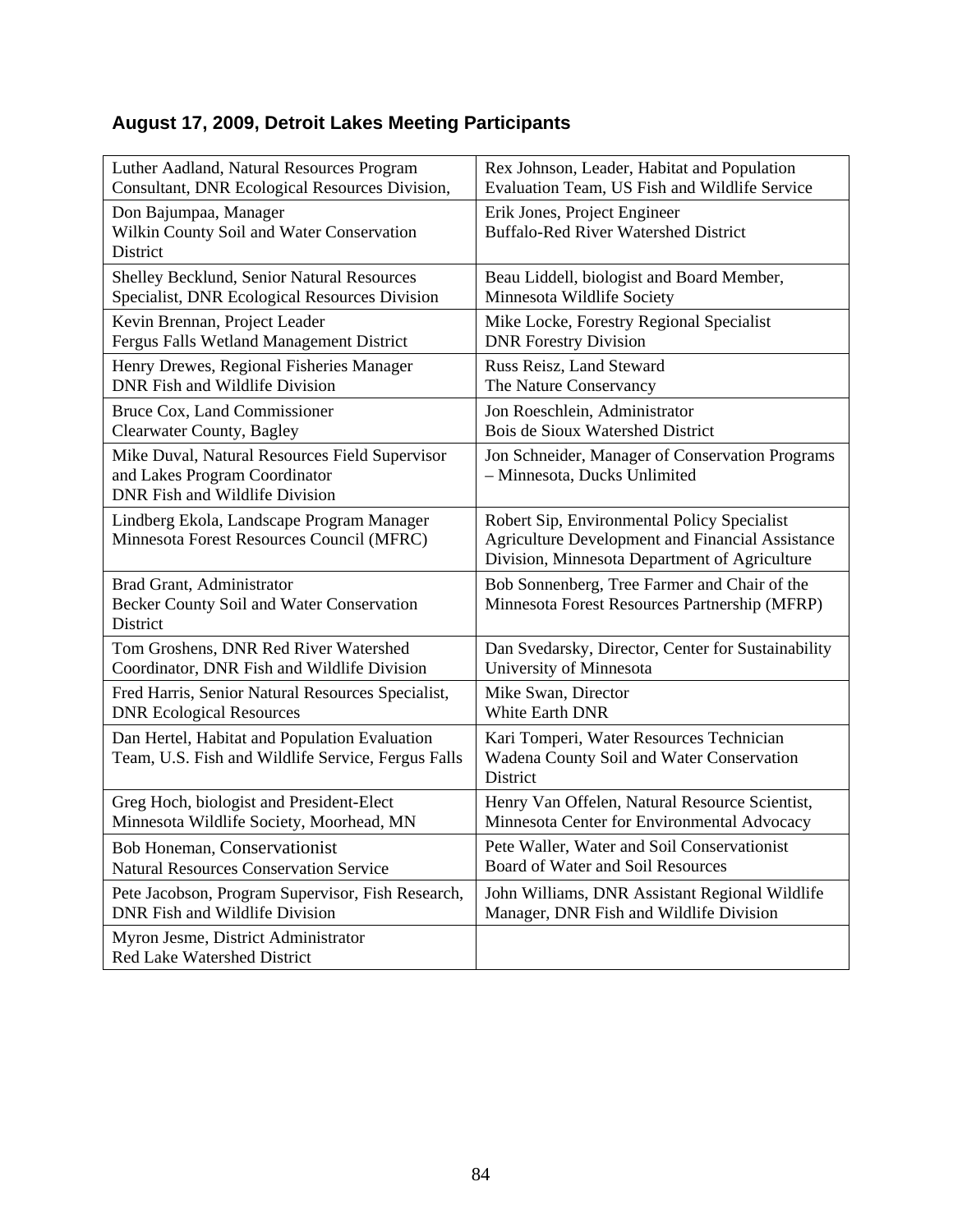### **Public input meeting**

Following is a summary of the Forest/Prairie Transition Section's public input meeting held August 17, 2009 in Detroit Lakes.

### **Participants**

The table below shows the names of the participants at the public input meeting, and their organizational affiliation, if they indicated one. In addition to these participants, there were two observers – one conservation professional who had participated in the daylong meeting, and an observer from the Minnesota Conservation Corps who had observed the daylong meeting.

| <b>Name</b>         | Organization                                |
|---------------------|---------------------------------------------|
| <b>Bill Henke</b>   | Izaak Walton League                         |
| Hank Ludtke         | City of Frazee; Red River Basin Association |
| Carol McCarthy      | <b>KDLM</b> Radio                           |
| Clarence W. Suvanto |                                             |

### **Introductory comments**

- My concern is access to public properties. I've told my county commissioners to give access to public lands. I want to see a color coded system of state, local, federal land, so you know what I can access for berry picking, hiking, etc. There are public lands that are now surrounded by private lands. Our public officials don't like to use eminent domain to get us access to public lands.
- It's hard to use eminent domain.
- Use the tools that you have. What good is the land you acquire if you can't access it?

### **Comments on the daylong meeting (from an observer and a participant)**

- It was very interesting to see things split into prairie, forest, wetlands, and habitat. To me, it all goes together. It is difficult to split things out. It will make things more difficult when you look at the numbers.
- As the water guy, particularly for this landscape, water is very important resource and stressor on this landscape. We identified a number of things. I would echo what Anna said, it was very hard to put things into bins. For example, watersheds have forests, too. They complement each other.

### **Comments from all participants:**

### **What do you think are this region's greatest needs?**

 Sustainable water in 25 years. When you look at the basin, we either have too much or too little. You need water quantity and water quality. We are trying to reduce the pollution through trees and buffers. By sustainable, I mean we need to have the drinking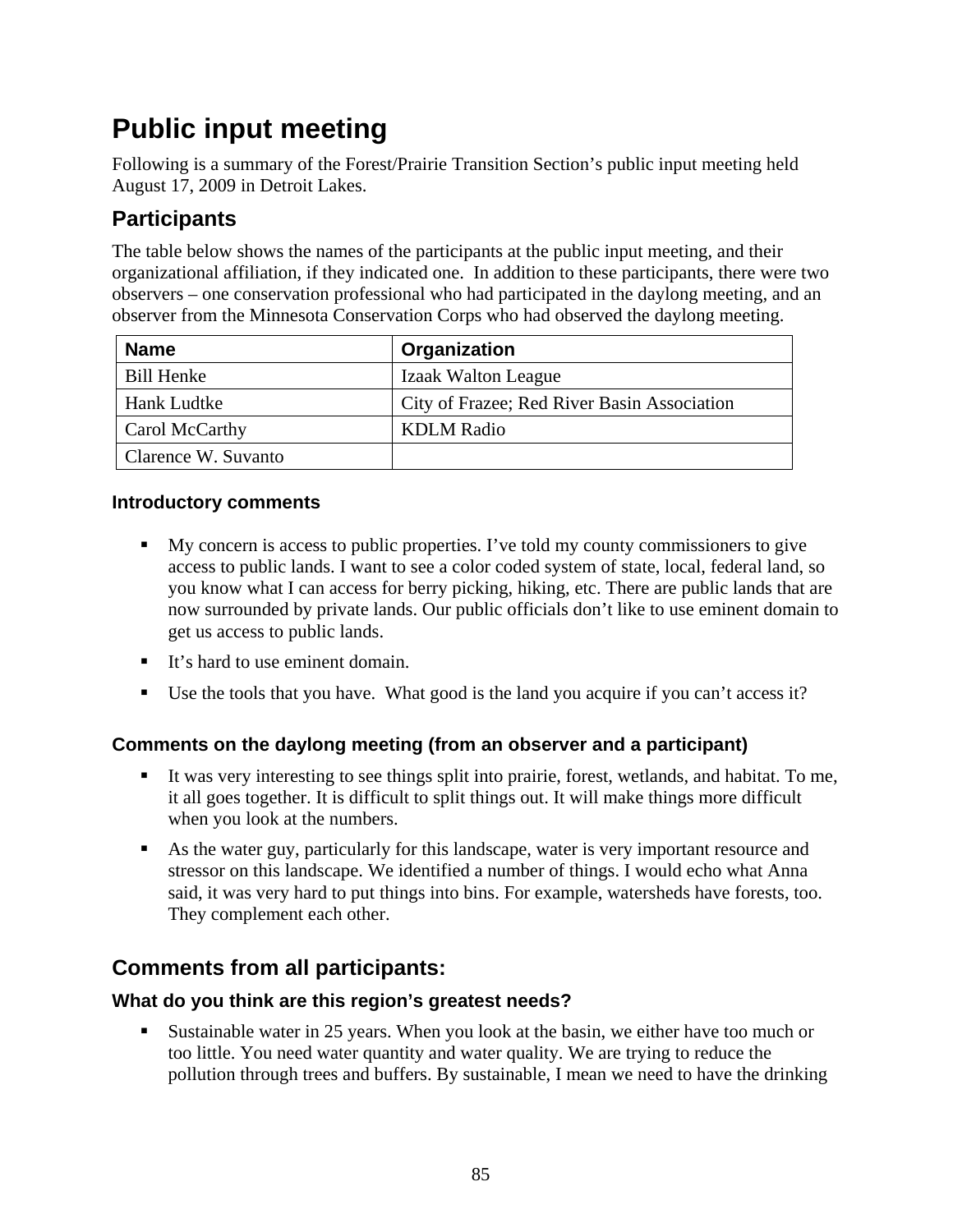water we need and be careful on what industries we have, and if they are working towards our green goals.

- Water management is the low hanging fruit. We need to relearn how to manage it. The floods of the past spring show that we need to learn how to handle the volume. How do we re-learn how to manage: how it jets off the landscape, how cities use it, they are hastily putting up diversions, dikes and walls that make it someone else's problem. There's a little bit of time crunch given what is happening with greater frequency. Is it land restoration or wetlands, or handle the water in the channel.
- $\blacksquare$  Let's monitor what we've got the water that we have. Is it polluted by farmers, animals, wildlife? By the air, with burning garbage? That is a big issue in Becker County. How does it affect my air? Is there a study done before they go ahead and do it? (Note: In Perm, there is a garbage incinerator). We should all have meters on our wells indicating the usage and how we can conserve. The irrigation systems are improving. 10 years ago, 50 percent of the irrigated water went into the air, not the ground. Enforcement of irrigation wells. Counties need to make sure they are performing well and the irrigation well should be included in the assessed value of the property.
- Our forest is the next big thing for animal habitat. We have a good corridor from Smokey Hills to the Highway. I have another water issue: you shouldn't be allowed to keep building things in harms' way. Fargo-Moorhead keeps building in each direction. Either we need a long range solution for them to stay there, or development should happen elsewhere. FEMA tells Frazee to get flood insurance, but it is not feasible.
- Buckthorn has overridden the landscape. People need help managing it. Why do we spend gas and money to mow road ditches, while the DNR is trying to provide habitat? Can't the ditches be used as habitat?

#### **What would you like the counsel to accomplish for this region?**

- I'm hoping to access money for trails. Bring the North County trail here and the Heartland trail from Park Rapids. (Bill Becker noted that this request might go to the Parks and Trails fund established by the constitutional amendment).
- This ties to your 1- and 25-year goals. Look at this area and pick out a watershed model where you can make an impact on. For example, could the Wild Rice River have an impact on the Red River? Do some pond and wetland restoration. Target something that promotes long range change. I like to hunt ducks and bird watch. In 25 years, I don't want a piecemeal process, but something that shows how you tied things together. We could say in this area, we mitigated flooding, the birding areas were restored, and we are not jetting water into the Fargo area. Detroit Lakes should be a model of how you connect these things and make long term change. As you do this, you don't range out so far that you don't have enough money to manage what you did. Have measurement tools.
- Water quality again. What I see is that people want dust free roads, and so they spray them. Some counties are doing it 100 percent and in Becker County a township went in that direction. When people bought the property they should have known it will be a dusty road. Or put a sign out that says this road has been treated with calcium? I'm fussy when I buy a car about what I drive on. When it rains, the stuff flows into a ditch. Counties say they save money by not putting down gravel.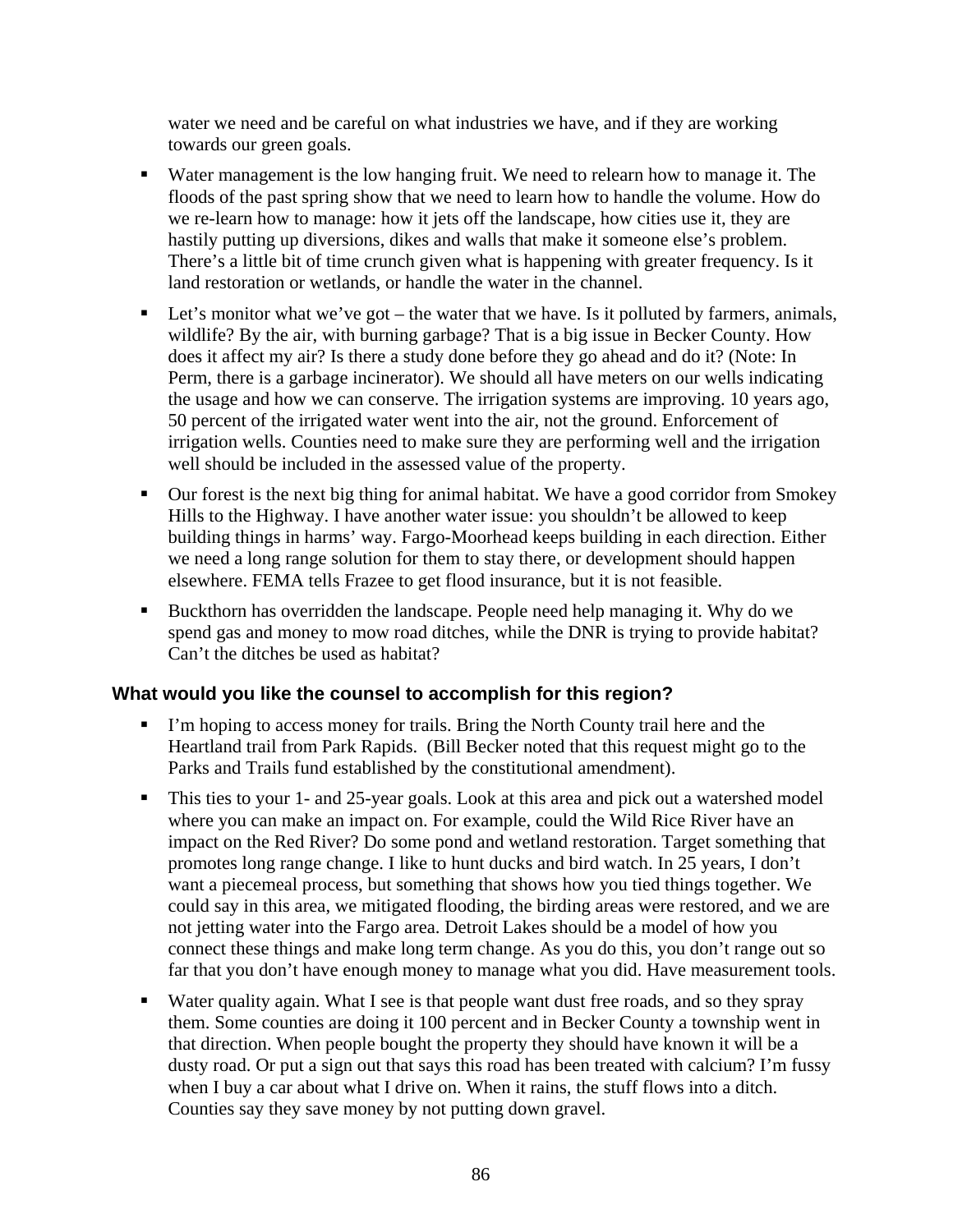- Have our counties and cities work better with the council on a long range plan. The county is starting to look at a long range park plan and the forest issue with biomass, but we have not been able to get the nail into the box: to get to the planning stage.
- Forest management: blend old and young forests to cater to different types of wildlife. Don't let forests fall into disrepair due to lack of thoughtful management.
- Better use of timber that is logged. There is timber left behind from logging processes. Find a use for the short pieces.
- (Les Bensch): As a council member and resident, we've heard very little from the agriculture industry. I wonder if some of these goals will be hard to accomplish. The heart of the problem is flushing the water from one area to another. One of the things we have to change is agriculture policy and miles of ditches that move the water away. We need to start talking to the agriculture industry. We restored 300 acres on one side of the road, and on the other side they spent three months tiling.
- Here is my thought on that. Can you improve the economics to get them to change? And what about the farmer with the self determination, how do you change him? There may be some farmers who can be given incentives and are willing to be a model. If you can prove the economics of scale are there and you are shooting the water off less quickly or you can show that some types of crops that can live in impounded waters. Perhaps you can prove to the farmers that it is possible. It might take increments rather than do it all in 25 years.

#### **Do you have any other general advice or comment for the Council?**

- It is amazing that the voters dedicated money to this and you can develop a working document. The best to you.
- The public should be informed of projects and how they are progressing, what is the council spending. People are always interested what it is going to cost. Even in church people want to know what a project costs.
- Be true to your goals. Don't let the self serving aspects take you off track. Let science and biology trump all the other noise.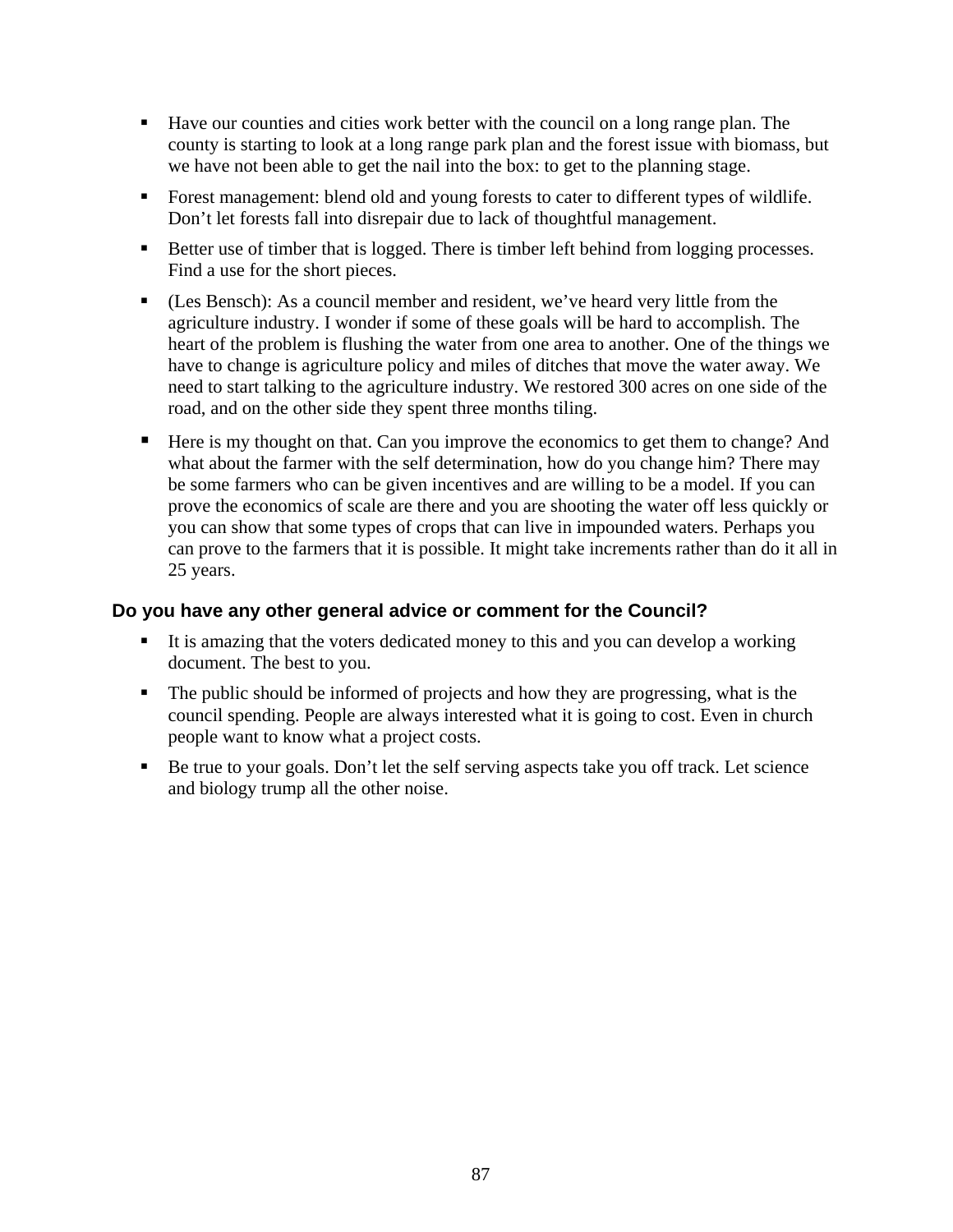### **Comments received during draft review period**

The following comments were received during the draft review period, between August 27 and September 9, 2009. They are listed in the order they were received, and the topic of each comment is shown in the first column. The third column indicates any change made to the draft document as a result of the comment, or refers readers to other sections of this report that discuss a similar topic.

| <b>Topic</b> | <b>Comment</b>                                                                                                                                                                                                                                                                                                                                                                                                                                                                                                                                                                                                                                                                                                                                                                                                                                                                                                    | Change made |
|--------------|-------------------------------------------------------------------------------------------------------------------------------------------------------------------------------------------------------------------------------------------------------------------------------------------------------------------------------------------------------------------------------------------------------------------------------------------------------------------------------------------------------------------------------------------------------------------------------------------------------------------------------------------------------------------------------------------------------------------------------------------------------------------------------------------------------------------------------------------------------------------------------------------------------------------|-------------|
| Definitions  | Thanks for the opportunity to meet and discuss the implementation of the Lessard-<br>Sams Fund. To be sure, there were some struggles here and there to set goals and<br>objectives in investing these resources, but what a good problem to have!                                                                                                                                                                                                                                                                                                                                                                                                                                                                                                                                                                                                                                                                |             |
|              | As I mentioned towards the end of our session, I have a bit of difficulty with two of<br>the definitions as noted in the backup materials; those being enhancement and<br>restoration. I've worked a fair amount with wetlands over the years and make a<br>couple of suggestions based on that experience. Please see my comments in italics<br>amongst the cut and pastes:                                                                                                                                                                                                                                                                                                                                                                                                                                                                                                                                      |             |
|              | Definitions: The Council's definitions for protect, restore and enhance are:                                                                                                                                                                                                                                                                                                                                                                                                                                                                                                                                                                                                                                                                                                                                                                                                                                      |             |
|              | <b>Protect:</b> action to maintain the ability of habitat and related natural systems to<br>sustain fish, game or wildlife through acquisition of fee title or conservation<br>easements. This is pretty clear cut; you either buy a habitat or protect it with an<br>easement.                                                                                                                                                                                                                                                                                                                                                                                                                                                                                                                                                                                                                                   |             |
|              | <b>Restore:</b> action to bring a habitat back to a former state of sustaining fish, game or<br>wildlife, with an ultimate goal of restoring habitat to a desired conservation<br>condition. This definition is a little fuzzier in differentiating it from enhance. In my<br>experience, when you "restore" a habitat, you bring back a wetland or forest to a<br>particular place where it used to be after it has been obliterated. For example, plug<br>a drainage ditch or tile to restore a wetland or replant an open field to bring back a<br>forest which used to be there.                                                                                                                                                                                                                                                                                                                              |             |
|              | Enhance: action to increase the ability of habitat and related natural systems to<br>sustain and improve fish, game or wildlife in an ecologically sound manner. This<br>definition is perhaps the most troublesome of the three because of the subjectiveness<br>of, "an ecologically sound manner." Here, one improves the function of commonly<br>one function in an existing habitat, like adding nest boxes to improve the nesting<br>function. This typically does not increase the size of a habitat. Other examples listed<br>below are increasing open water in a vegetation-choked marsh, dredging a wetland<br>partially filled by erosion, or removing exotic species. To dredge a partially filled<br>wetland might very well fit into the definition of "restore" above. I suspect that this<br>one could be interesting when proposing the lowering of water levels in shallow<br>lake management. |             |
|              | Thanks again, and perhaps these definitions could be clarified by simply adding a<br>few examples. On the other hand, maybe it's just me who thinks there is the<br>potential for some interpretation issues.                                                                                                                                                                                                                                                                                                                                                                                                                                                                                                                                                                                                                                                                                                     |             |
|              | W. Daniel Svedarsky, University of Minnesota, Crookston<br>August 27, 2009<br>Commenter attended conservation professionals meeting<br>Staff note: Professor Svedarsky's references for definitions are provided following<br>this summary of comments                                                                                                                                                                                                                                                                                                                                                                                                                                                                                                                                                                                                                                                            |             |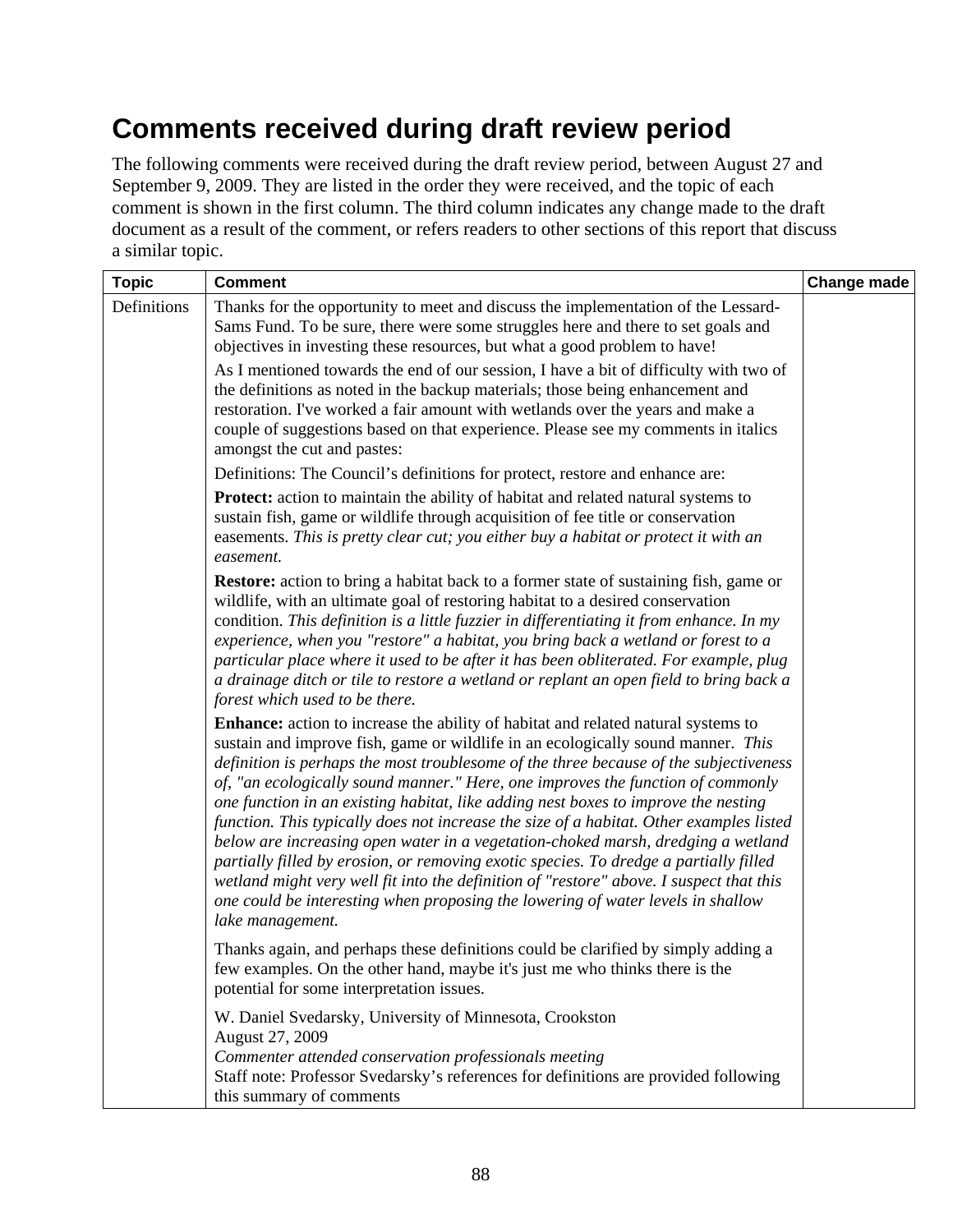| Use of<br>funds for   | I am grateful for the opportunity to participate in the discussions regarding the<br>planning session for the L-SOHC. I was honored to be asked.                                                                                                                                                                                                                                                                                                                                                                                                                                                                                                                                                                                                                                                                                                                           |                                                |
|-----------------------|----------------------------------------------------------------------------------------------------------------------------------------------------------------------------------------------------------------------------------------------------------------------------------------------------------------------------------------------------------------------------------------------------------------------------------------------------------------------------------------------------------------------------------------------------------------------------------------------------------------------------------------------------------------------------------------------------------------------------------------------------------------------------------------------------------------------------------------------------------------------------|------------------------------------------------|
| "mainten-<br>ance"    | I thought all went fairly well in the discussions and I am hopeful that the<br>information collected will provide guidance for the Council. It is still very complex<br>but I hope that it will be productive.                                                                                                                                                                                                                                                                                                                                                                                                                                                                                                                                                                                                                                                             |                                                |
|                       | I have only one concern stemming from the discussions held that day, where some<br>were indicating that management tools such as fire were being touted as an<br>"enhancement" tool and not a "management" or "maintenance" tool when doing<br>prairie establishment. In my professional opinion, prescribed burning of a prairie<br>does not "enhance" the prairie. Fire is part of the life cycle of the prairie. Prairies<br>experienced fires naturally long before man settled here and evolved with fire as<br>part of the cycle. Yes, one does achieve tremendous response in plant diversity<br>when a timely burn is conducted, but it is not an "enhancement" tool, rather it is<br>"maintenance."                                                                                                                                                               |                                                |
|                       | In looking at the projected costs to do all the things we discussed at our planning<br>session, it is very apparent that funding is going to be very competitive in order to<br>achieve these goals. I would advise the L-SOHC to carefully review proposals and<br>make determinations that the requested funds are not appropriated for<br>"management" or "maintenance" items. Entities or organizations submitting their<br>requests should have a plan on how they intend to manage and/or maintain the<br>projects into the future, including not only what they plan to do for management,<br>but also who will do it and how it will be paid for without L-SOHC money. My<br>concern is we could use up a large amount of L-SOHC money on "maintenance"<br>when we really want to invest it in developing more habitat and fixing man's<br>mistakes from the past. |                                                |
|                       | My comments are not intended to upset anyone but I feel it is my responsibility to<br>convey them, especially when the L-SOHC has asked for my input. I hope it is<br>helpful.                                                                                                                                                                                                                                                                                                                                                                                                                                                                                                                                                                                                                                                                                             |                                                |
|                       | Thank you for the opportunity and I look forward to working with the L-SOHC and<br>all of you in the future.                                                                                                                                                                                                                                                                                                                                                                                                                                                                                                                                                                                                                                                                                                                                                               |                                                |
|                       | Jon Roeschlein<br>Bois de Sioux Watershed District<br>August 28, 2009<br>Commenter attended conservation professionals meeting                                                                                                                                                                                                                                                                                                                                                                                                                                                                                                                                                                                                                                                                                                                                             |                                                |
| Wetland<br>protection | I have the following comments on your L-SOHC draft goals and objectives for the<br>Forest/Prairie Transition Section:                                                                                                                                                                                                                                                                                                                                                                                                                                                                                                                                                                                                                                                                                                                                                      | Changes<br>were made                           |
| and<br>restoration    | Page 5, Under heading - For Wetland Protection in the Forest/Prairie Transition<br>Section                                                                                                                                                                                                                                                                                                                                                                                                                                                                                                                                                                                                                                                                                                                                                                                 | with the<br>understand-<br>ing that they       |
|                       | Protect wetlands with high water quality and no minnows to compete for food with<br>ducklings. Many type I and II wetlands are infested with stickleback and fathead<br>minnows.<br>This should be changed to read:                                                                                                                                                                                                                                                                                                                                                                                                                                                                                                                                                                                                                                                        | did not<br>change the<br>overall<br>meaning of |
|                       | Protect wetlands with high water quality that are fishless to avoid competition<br>between waterfowl and fish for food resources. Many type IV and V wetlands are<br>infested with fathead minnows and other invasive fish.                                                                                                                                                                                                                                                                                                                                                                                                                                                                                                                                                                                                                                                | the group's<br>recommenda-<br>tion             |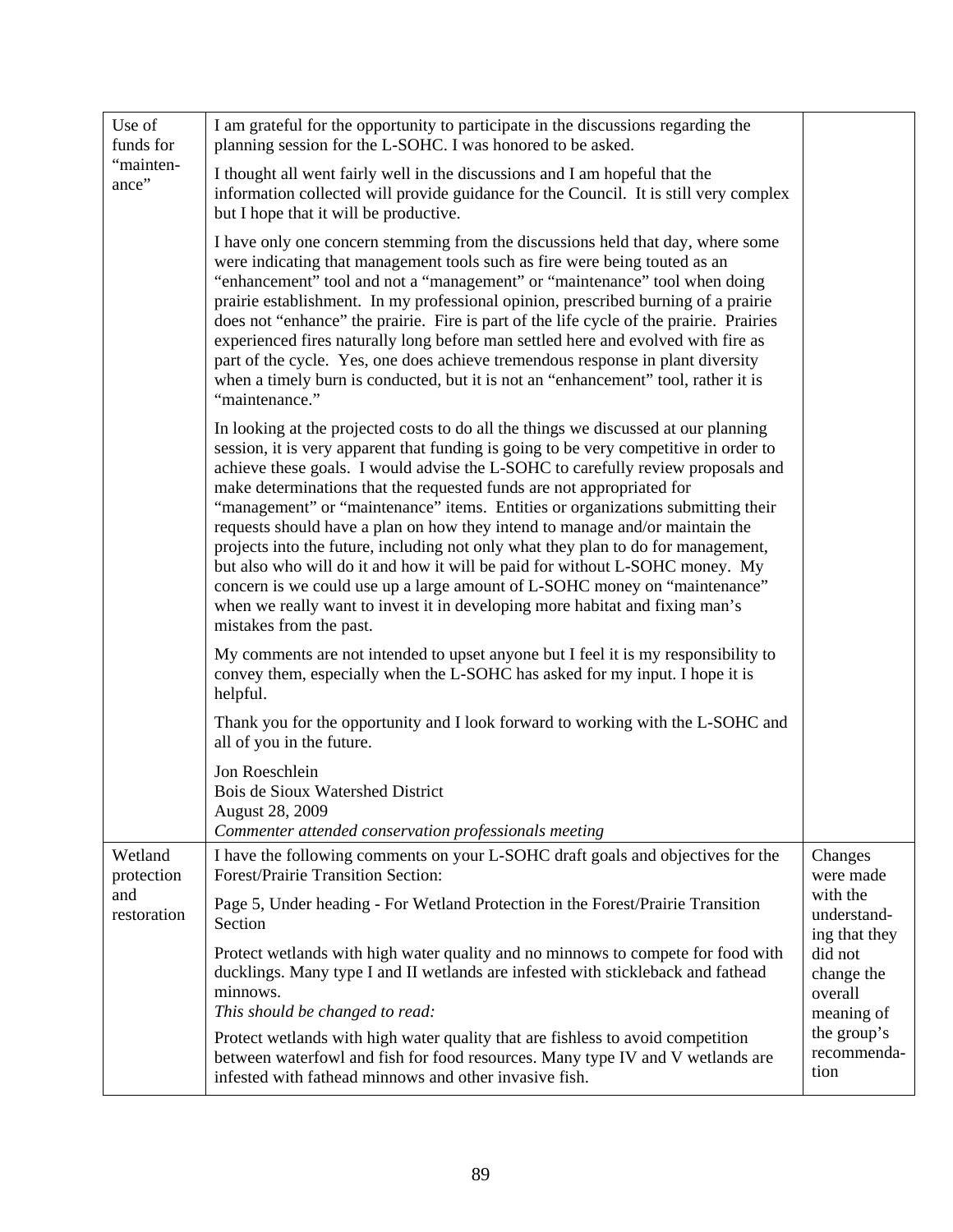|                                                                                                              | Page 9 Under heading – Wetlands                                                                                                                                                                                                                                                                                                                                                                                                                                                                                                                                                                                                                                                                                                        |                                                                       |
|--------------------------------------------------------------------------------------------------------------|----------------------------------------------------------------------------------------------------------------------------------------------------------------------------------------------------------------------------------------------------------------------------------------------------------------------------------------------------------------------------------------------------------------------------------------------------------------------------------------------------------------------------------------------------------------------------------------------------------------------------------------------------------------------------------------------------------------------------------------|-----------------------------------------------------------------------|
|                                                                                                              | The protection target is based on the U.S. Fish and Wildlife Service's area goal of<br>100,000 acres of existing, emergent (saturated) wetlands and the Duck Recovery<br>Plan goal of converting 75,000 acres of agricultural lands to wetlands, which are<br>also the entire restore and enhance target.                                                                                                                                                                                                                                                                                                                                                                                                                              |                                                                       |
|                                                                                                              | This should be changed to read:                                                                                                                                                                                                                                                                                                                                                                                                                                                                                                                                                                                                                                                                                                        |                                                                       |
|                                                                                                              | The protection target is based on the U.S. Fish and Wildlife Service's estimated goal<br>of 100,000 acres of existing, type I, III, IV and V wetlands and the Duck recovery<br>Plan goal of converting 75,000 acres of agricultural lands to wetlands, which are<br>also the entire restore and enhance target.                                                                                                                                                                                                                                                                                                                                                                                                                        |                                                                       |
|                                                                                                              | Kevin Brennan<br>Fergus Falls Wetland Mgt. District<br>August 31, 2009<br>Commenter attended conservation professionals meeting                                                                                                                                                                                                                                                                                                                                                                                                                                                                                                                                                                                                        |                                                                       |
| Native                                                                                                       | Thank you for inviting me to the planning meeting. I had the following comments.                                                                                                                                                                                                                                                                                                                                                                                                                                                                                                                                                                                                                                                       |                                                                       |
| Prairie<br>Protection<br>target,<br>biodiversity<br>rankings,<br>and use of<br>money for<br>mainten-<br>ance | 1. I reviewed the GIS data for the prairie and savanna polygons mapped by MCBS<br>(MN County Biological Survey) in the L-SOHC Forest/Prairie Transition section. In<br>the section, MCBS mapped 71,468 acres of prairie and savanna communities in the<br>section. (About 42,000 acres of this are mosaics of brush prairies, savannas, and<br>aspen groves in Kittson County). Of these acres in the Section, approximately<br>45,818 acres are protected (in preserves or easements) and approximately 25,650<br>acres are not protected. Thus, I think our preliminary 25 year goal of 25,000 acres is<br>close, but I would suggest increasing it to 35,000 acres to include areas that did not<br>meet MCBS criteria for mapping. | Change<br>made.                                                       |
|                                                                                                              | 2. Under "Priority landscape characteristics for Prairie Protection," I see that the<br>other L-SOHC sections have the following as one of the bulleted priorities: "MCBS<br>biodiversity ranking should be high or outstanding." I recommend that this also be<br>included in the priority characteristics for the Forest/Prairie Transition section. The<br>intent of this criterion is that high quality native prairies and savannas should be a<br>priority for protection.                                                                                                                                                                                                                                                       | Change<br>made.                                                       |
|                                                                                                              | 3. I have some concern about the notion that L-SOHC funds should not be used for<br>"management" or "maintenance" of restorations once land has been acquired and<br>prairie species have been planted. As we all know, you cannot successfully restore a<br>prairie without 10+ years of follow-up actions to control weeds, invasive species,<br>etc. In my experience, a chronic problem for organizations that restore native<br>habitats is that they can get grant money for the initial establishment planting but<br>have a much, much harder time coming up with funds to maintain the initial<br>planting to make it "stick." I think the L-SOHC should allocate a portion of its<br>restoration funds for maintenance.      | Concern is<br>noted in<br>"Common<br>discussion<br>themes"<br>section |
|                                                                                                              | Fred Harris<br><b>DNR Ecological Resources Division</b><br>September 3, 2009<br>Commenter attended conservation professionals meeting                                                                                                                                                                                                                                                                                                                                                                                                                                                                                                                                                                                                  |                                                                       |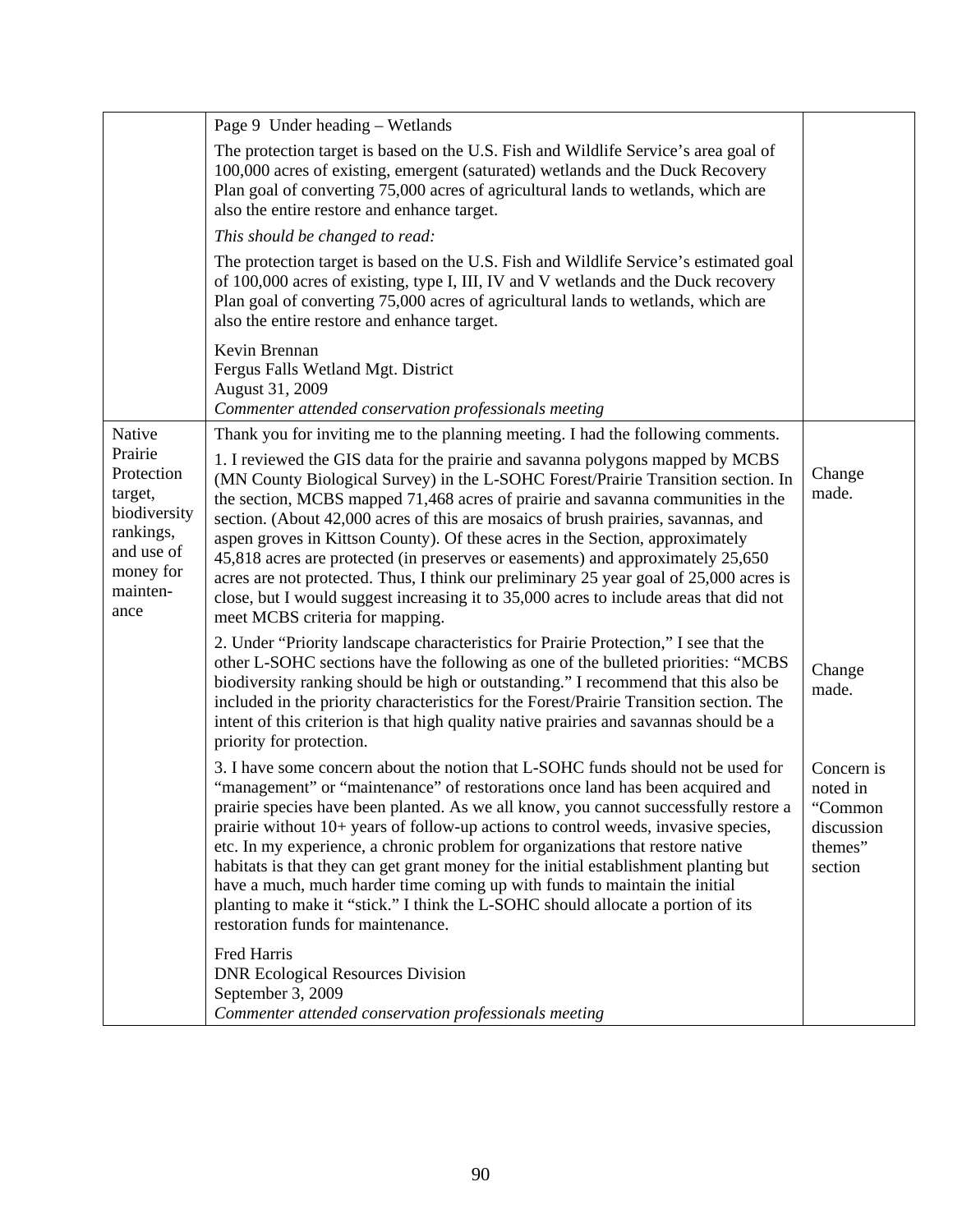#### **Additional definition references**

References provided by Dan Svedarsky, University of Minnesota, Crookston

**From:** *Wetlands Restoration Strategy - A framework for prioritizing efforts in Minnesota.* January 2009. Supplement to the Minnesota Wetlands Conservation Plan of 1997. (interagency report) http://www.bwsr.state.mn.us/wetlands/Restoration\_Strategy.pdf

| <b>Activity</b>                                                                                                                                                                                                                                 | Included in this strategy? |
|-------------------------------------------------------------------------------------------------------------------------------------------------------------------------------------------------------------------------------------------------|----------------------------|
| <b>RESTORATION</b> involves re-establishment or rehabilitation (further<br>defined below) at the site of a former or degraded wetland, with the<br>goal of restoring natural, historic wetland functions.                                       | <b>Yes</b>                 |
| RE-ESTABLISHMENT: Restoring wetland functions lost due to<br>conversion of a wetland that existed within the last 100-200 years.<br>Provides a gain in wetland acres.                                                                           |                            |
| <b>REHABILITATION:</b> Repairing or increasing the functionality of an<br>existing degraded wetland. Does not provide a gain in wetland acres.                                                                                                  |                            |
| <b>ENHANCEMENT</b> involves heightening, intensifying or improving a<br>single, specific function of an existing wetland, potentially to the<br>detriment of other functions. It does not provide a gain in wetland<br>acres.                   | <b>Yes</b>                 |
| <b>CREATION</b> involves converting an upland site to a wetland where no<br>wetland has existed within the last 100-200 years. While it may provide<br>a gain in wetland acres and functions, it is not considered a<br>"restoration" activity. | <b>No</b>                  |

From: *An Introduction and User's Guide to Wetland Restoration, Creation, and Enhancement: A Guide for the Public Containing: Background on wetlands and restoration, Information on project planning, implementation, and monitoring, Lists of resources, contacts, and funding sources.*  Developed by the Interagency Workgroup on Wetland Restoration: National Oceanic and Atmospheric Administration, Environmental Protection Agency, Army Corps of Engineers, Fish and Wildlife Service, and Natural Resources Conservation Service. 2003 http://www.epa.gov/owow/wetlands/pdf/restdocfinal.pdf

#### *Definitions*

The terms "restoration", "creation", and "enhancement" have been defined a variety of ways. The following commonly-accepted definitions for these terms, based on Lewis (1990), will be used in this document:

- **Restoration** Returning a degraded wetland or former wetland to a pre-existing condition or as close to that condition as is possible.
- **Creation**  Converting a non-wetland (either dry land or unvegetated water) to a wetland.
- **Enhancement** Increasing one or more of the functions performed by an existing wetland beyond what currently or previously existed in the wetland. There is often an accompanying decrease in other functions. A similar set of definitions was adopted by a number of federal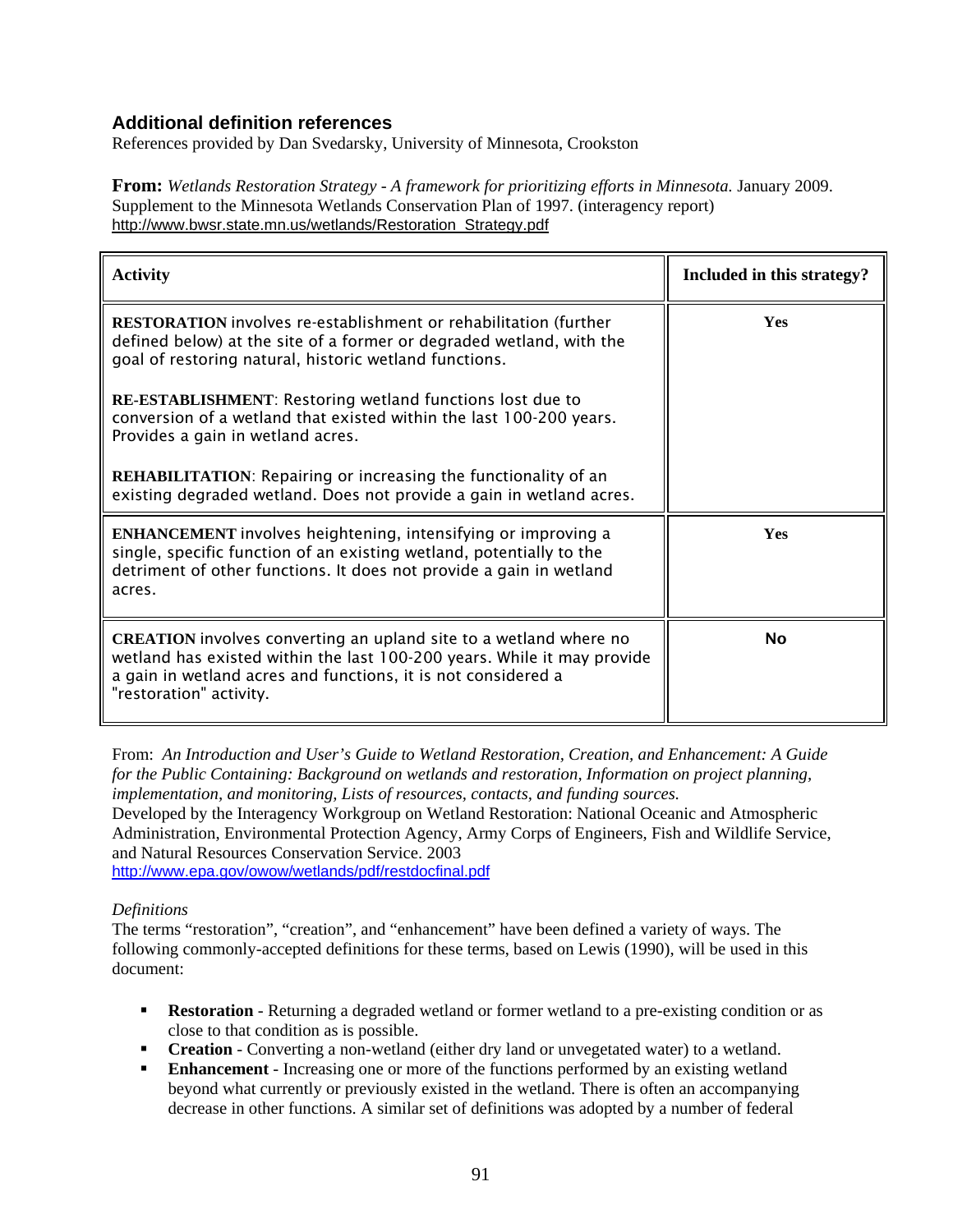agencies in 2000 to keep track of federal wetland conservation projects. This set of definitions distinguishes between two types of restoration - "rehabilitation" (restoration in an existing wetland) and "reestablishment" (restoration in a former wetland). These definitions are in Appendix T-V. Restoration and enhancement projects may be difficult to distinguish from each other, because both can encompass activities in existing degraded wetlands. According to the definitions above, restoration entails returning a wetland to a former state (e.g., filling a ditch so that a drained wetland becomes flooded again), while enhancement means changing the wetland so that one or more functions are increased beyond their original state. An example would be diverting a small stream into a wetlandso that the area has deeper water. Enhancing a wetland in one way often degrades it in another way. For example, adding more water to a wetland may create better habitat for fish, but it will decrease the ability of the wetland to hold flood waters. This trade-off is particularly true for enhancement in relatively undisturbed wetlands. Some common examples of the trade-offs that can occur with wetland enhancement include loss of fish habitat when salt marshes are impounded to provide waterfowl habitat, decreased water storage when seasonal wetlands are flooded to increase aquatic habitat, and loss of colonial waterbird habitat when mangroves are removed to provide shorebird habitat. When wetland enhancement is undertaken, the project goals should include minimizing any decrease in existing wetland functions.

**Wetland creation** - putting a wetland where it did not exist before - is usually a difficult undertaking. The primary challenges in creation projects are bringing water to a site where it does not naturally occur and establishing vegetation on soils that are not hydric. While creation is possible, it typically requires significantly more planning and effort than restoration projects, and the outcome of the effort is difficult to predict. Many attempts to convert uplands to wetlands result in ecosystems that do not closely resemble natural wetlands and that provide limited wetland functions (valuable upland habitat might be lost in the process as well). Creating wetlands from open water is less difficult with respect to establishing a water source, but it often requires placing dirt or other fill into existing aquatic habitats, which means destroying one kind of aquatic habitat to create another. While this trade-off sometimes can be justified ecologically, the engineering and regulatory challenges of these projects are so complicated that professional expertise and oversight are almost always required.

The outcome of a creation and enhancement project is often difficult to predict because these projects essentially try to produce a new ecosystem. With restoration projects, outcomes are more predictable, although there may still be uncertainty depending on the type of wetland, extent of degradation, and many other factors. Under certain circumstances, creation or enhancement may be the best option (see Box 2 for an example) but for the most part, restoration is more likely to have a positive outcome in terms of improving wetland resources

#### **From:** a Michigan wetlands document: http://www.deq.state.mi.us/documents/deq-water-wetlands-chap8.pdf

Terms like wetland restoration, enhancement, and creation mean different things todifferent people. For the purposes of this discussion, commonly accepted definitions are noted below. In this chapter, the term .wetland project. is used as a general term to refer to a restoration, enhancement, or creation project.

*Wetland Restoration* is a term used to describe activities that seek to return wetlands to a previously existing natural condition from a disturbed or totally altered state. It is not necessary to have complete knowledge of the preexisting conditions. Rather, it is enough to know a wetland of a certain type was there and have as a goal the return to that same wetland type. Most wetlands were converted to uplands by ditching, tiling, stream channelization, or other hydrologic manipulation. Drained sites will retain hydric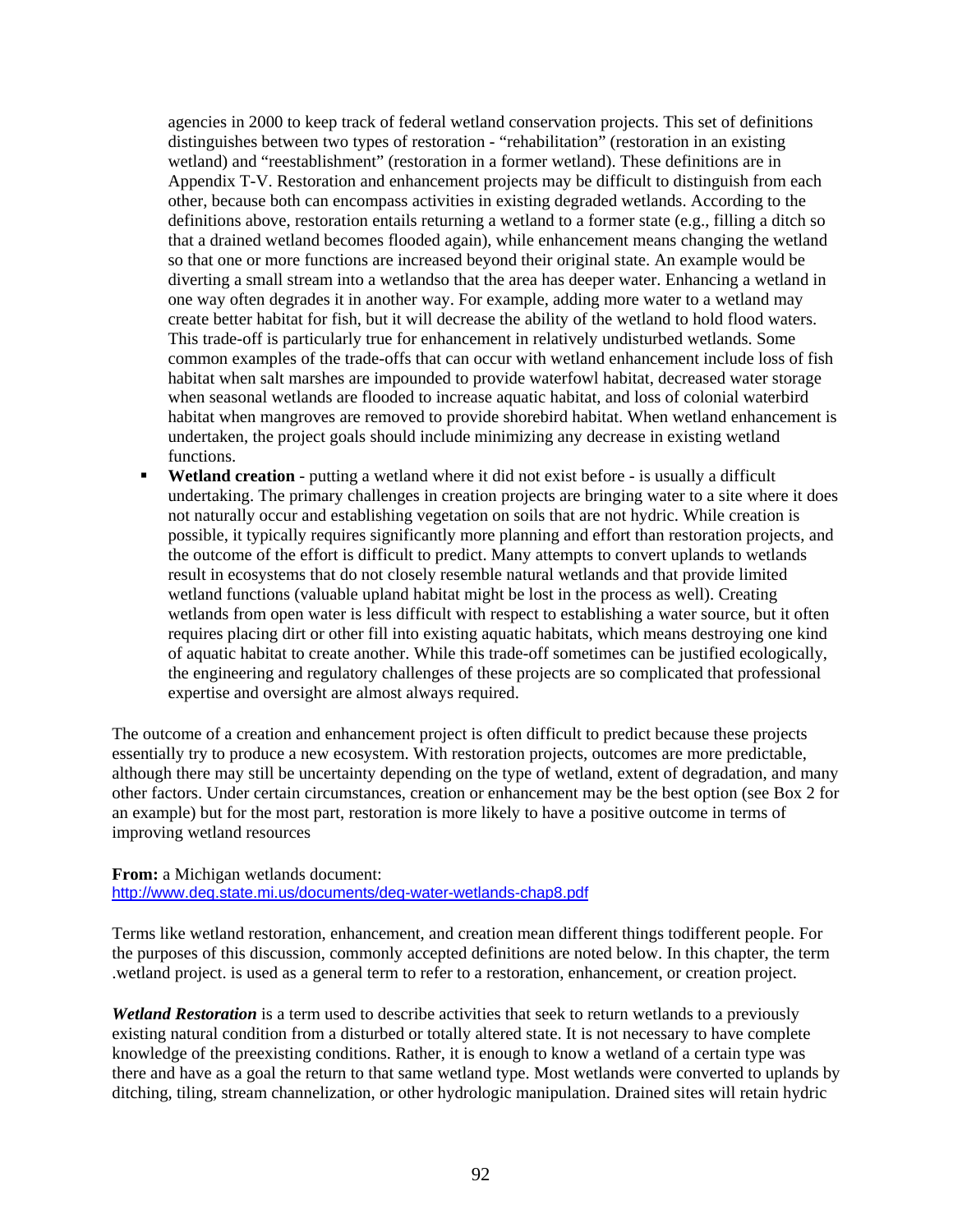soils and likely retain a wetland vegetation seed bank for many decades. Wetland hydrology can often be restored by plugging drainage ditches or removing segments of drain tile. If the original wetland hydrology can be restored, then the site can again become a functioning wetland.

*Wetland Enhancement* is the improvement, maintenance, and management of existing wetlands and/or associated uplands for a particular function or value, possibly at the expense of others. For the purposes of this book, wetland enhancement activities are divided into two categories: high impact and management. High impact enhancement involves changing the physical characteristic of the wetland from what it was historically. Examples of high impact enhancement activity include dredging to create a pond for waterfowl in a wetland that currently does not have open water, or impounding water at a greater depth or duration than what occurred historically. High impact activities usually require permits and result in enhancing one wetland function at the expense of others. Management activities are those which do not involve changes in soils or hydrology of wetlands. Examples of management (or low impact enhancement) activities include installing nest boxes for wildlife, controlling the spread of exotic species such as purple loosestrife, maintaining greenbelts around wetlands, and planting upland habitat with food cover. These and other management activities are addressed in Chapter 7.

*Wetland Creation* is the conversion of an area that was historically upland into a wetland. Wetlands are most commonly created by impounding water or excavating surface soils. This usually involves intensive, costly efforts, such as earth movement, dam construction, and vegetation planting. The most common, successfully created wetlands have been shallow impoundments and shallow excavations in areas adjacent to existing wetlands where the ground water table was already fairly close to the soil surface. In these situations, hydrology and wetland vegetation can often be easily established and revegetation can occur quickly. As a general rule, created wetlands do not function as well as restored wetlands. Furthermore, wetland creation is the most expensive of the three processes and has the greatest chance for failure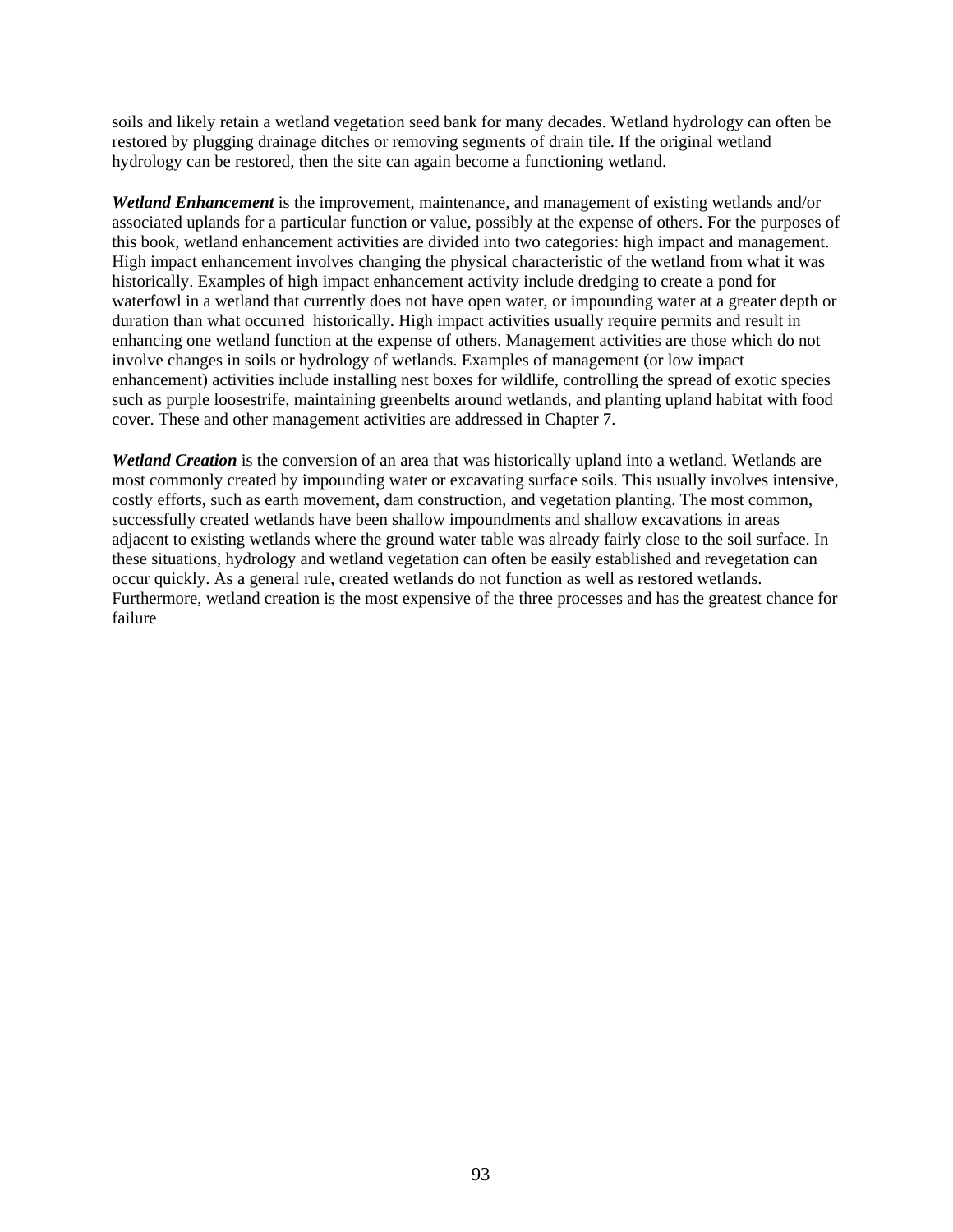# **Comments – Not section-specific**

The following comments were received during the draft review period, between August 27 and September 9, 2009. They are listed in the order they were received, and the topic of each comment is shown in the first column.

| <b>Topic</b>                                           | <b>Comment</b>                                                                                                                                                                                                                                                                                                                                                                                                                                                                                                                                                                                                                                                                                                                                                                                               |
|--------------------------------------------------------|--------------------------------------------------------------------------------------------------------------------------------------------------------------------------------------------------------------------------------------------------------------------------------------------------------------------------------------------------------------------------------------------------------------------------------------------------------------------------------------------------------------------------------------------------------------------------------------------------------------------------------------------------------------------------------------------------------------------------------------------------------------------------------------------------------------|
| Aquatic                                                | Dear Members of the Lessard-Sams Outdoor Heritage Council:                                                                                                                                                                                                                                                                                                                                                                                                                                                                                                                                                                                                                                                                                                                                                   |
| habitat                                                | Attached please find a set of comments and recommendations developed by the<br>Minnesota Chapter of the American Fisheries Society in reference to funding of aquatic<br>habitat projects through the Clean Water, Land, and Legacy funds, as well as some<br>observations on the process to date. As the organization representing fisheries and<br>aquatic science professionals throughout Minnesota, we recognize the incredible<br>opportunity this action has given us to restore, protect, and enhance aquatic habitats over<br>the next 25 years. We appreciate the opportunity our members have already had to<br>participate in these discussions, and remain readily available and willing to continue to<br>provide our best advice to the Council, as fisheries and conservation professionals. |
|                                                        | Thank you for your attention.                                                                                                                                                                                                                                                                                                                                                                                                                                                                                                                                                                                                                                                                                                                                                                                |
|                                                        | Sincerely,                                                                                                                                                                                                                                                                                                                                                                                                                                                                                                                                                                                                                                                                                                                                                                                                   |
|                                                        | Kristen Blann, President-elect<br>Minnesota Chapter of the American Fisheries Society (MNAFS)<br>[please distribute to all members of the Council]<br>September 1, 2009<br>Public comment<br>Staff note: The document is provided following this summary of comments                                                                                                                                                                                                                                                                                                                                                                                                                                                                                                                                         |
| Minnesota<br>River<br>Valley and<br>general<br>comment | I am excited about the things I am hearing that the Lessard Council is doing. Especially<br>important in future years will be the efforts to improve water quality in our Rivers and<br>Lakes. I am especially interested $&$ supportive of efforts to clean up the Minnesota River<br>& the Valley that feeds into the River. The runoff and other pollutant sources need to be<br>curtailed.                                                                                                                                                                                                                                                                                                                                                                                                               |
|                                                        | The Minnesota River Valley is an overlooked GEM in Minnesota – it's beauty far<br>surpasses the more often visited & spoken about Mississippi River. Please focus some<br>attention on moving ahead with preserving and enhancing this wonderful Natural<br>Resource that we have.                                                                                                                                                                                                                                                                                                                                                                                                                                                                                                                           |
|                                                        | As it relates to the Lessard Council activities Please ensure that the Legislature & the<br>Politicians keep their fingers out of these funds. I am fed up with their rhetoric and<br>unfulfilled promises. They passed a Minnesota River Cleanup effort a number of years<br>ago & have done their usual Political thing - No or Minimal funds to get the job done.                                                                                                                                                                                                                                                                                                                                                                                                                                         |
|                                                        | Please Keep the Legislature & Politicians OUT of this new Dedicated source of Funds<br>that we have designated to get the job done all around the State!                                                                                                                                                                                                                                                                                                                                                                                                                                                                                                                                                                                                                                                     |
|                                                        | <b>Steve Schultz</b><br>Litchfield, Minnesota<br>September 6, 2009<br>Public comment                                                                                                                                                                                                                                                                                                                                                                                                                                                                                                                                                                                                                                                                                                                         |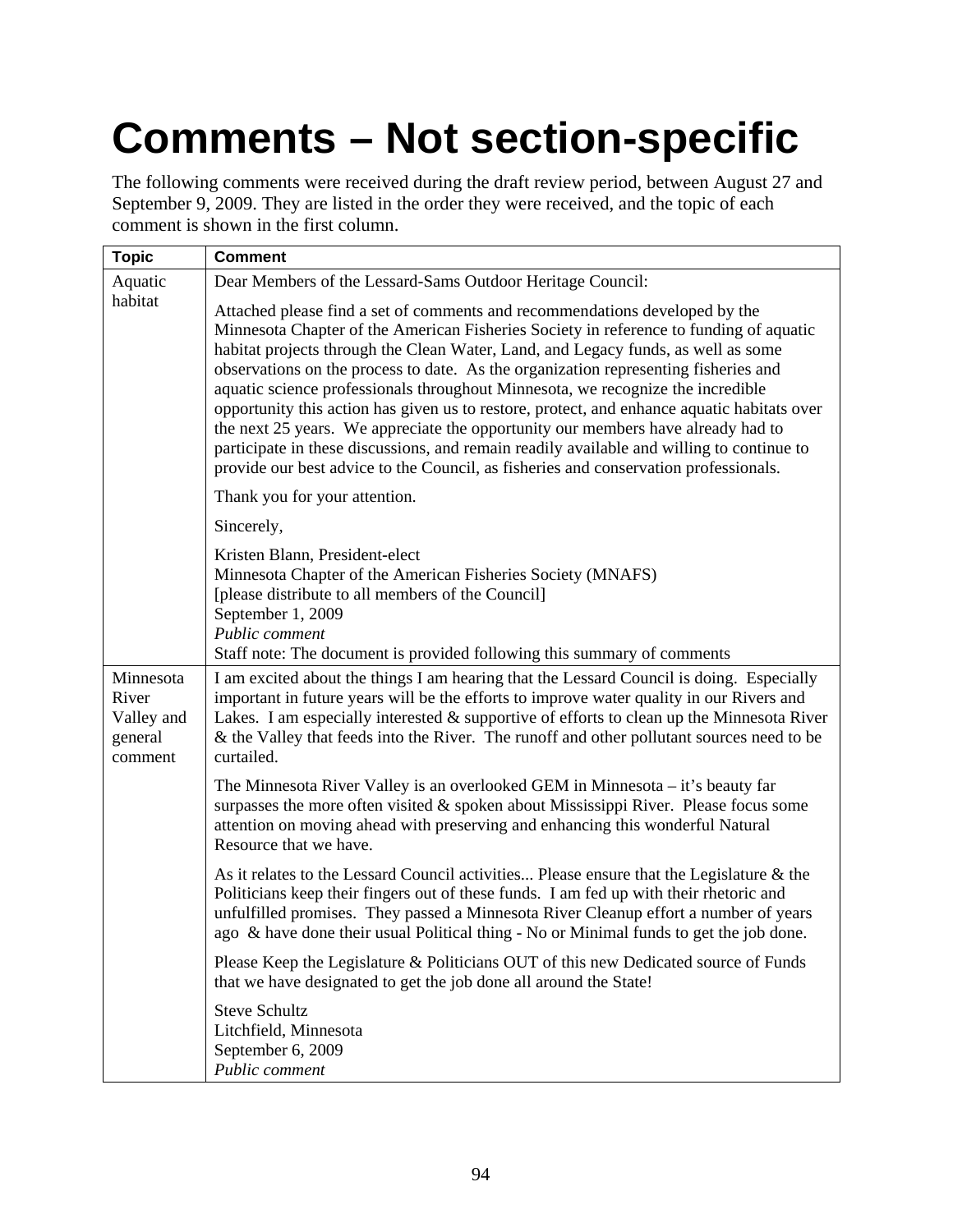| General<br>comments<br>on planning<br>process | Thank you for the opportunity to provide these tardy comments on the draft plan. The<br>Council has accomplished some amazing work in assembling these draft documents.<br>Because of their scope, detail and comprehensiveness, and given staff limitations to<br>deliberate on these, we can regrettably only offer very general comments, as listed below.                                                                                                                                              |
|-----------------------------------------------|------------------------------------------------------------------------------------------------------------------------------------------------------------------------------------------------------------------------------------------------------------------------------------------------------------------------------------------------------------------------------------------------------------------------------------------------------------------------------------------------------------|
|                                               | 1. The Nature Conservancy lauds the Council on developing a comprehensive strategic<br>framework upon which to direct investments for the next 24 years. A succinct<br>description of priorities is essential.                                                                                                                                                                                                                                                                                             |
|                                               | 2. We are very concerned that the plan currently lists numbers that are simply<br>unattainable. Even with funding from other sources, the combination of all goals is well<br>beyond the conceivable capacity of all natural resources funding sources. While this may<br>serve to identify the scale of need, it will also alarm constituencies that are not in favor of<br>conservation or opposed to specific conservation tools (like acquisition) because of the<br>scale of activities proposed.     |
|                                               | 3. The plan lists desired goals without consideration for possible funding sources. Given<br>that the magnitude of funding from the Amendment is reasonably ascertainable (25 years<br>times \$90 million/year in today's dollars), it seems much more reasonable to start a plan<br>with the expected number of dollars that will be available, and develop habitat goals<br>based upon current costs. Using this approach will provide much more reasonable - and<br>much less alarming - habitat goals. |
|                                               | 4. Further, by working within the likely 25-year budget, the Council will identify at the<br>front end (i.e., in the plan), the required tradeoffs in desired accomplishments among the<br>habitat types (e.g., how much forest should be protected vs. freshwater habitat with<br>limited dollars). The current draft poses no such limitations, so doesn't give any<br>indication of the Council's priorities for how funds should be spent.                                                             |
|                                               | 5. The plan should recognize the contributions to conservation from other sources, but it<br>should be clearly presented as likely accomplishments from other sources (e.g., WRP)<br>from USDA dollars).                                                                                                                                                                                                                                                                                                   |
|                                               | 6. The plan doesn't identify likely overlap (where acres to accomplish one outcome - say<br>pheasants - will also accomplish another outcome - say ducks), and the synergies that<br>result. This would likely also reduce the number of acres needed in each of the habitat<br>categories and ecoregions. This would be useful information, even if only educated<br>speculation, as it will suggest efficiencies that can be achieved and reduce total needed<br>activity levels.                        |
|                                               | A useful plan for the Council will identify attainable goals for conservation, clearly<br>outline priorities, articulate how synergies and efficiencies can/will be attained, and give<br>readers and constituents a good vision of how Minnesota will look after 25 years of<br>Amendment expenditures. That is not possible with the current draft, so we encourage<br>some good editing by the Council to significantly polish the document before considering<br>it a working plan.                    |
|                                               | Thank you for your consideration, and please do feel free to contact me for more<br>information.                                                                                                                                                                                                                                                                                                                                                                                                           |
|                                               | Tom Landwehr, Assistant State Director<br>MN, ND, SD, The Nature Conservancy<br>September 10, 2009<br>Public comment                                                                                                                                                                                                                                                                                                                                                                                       |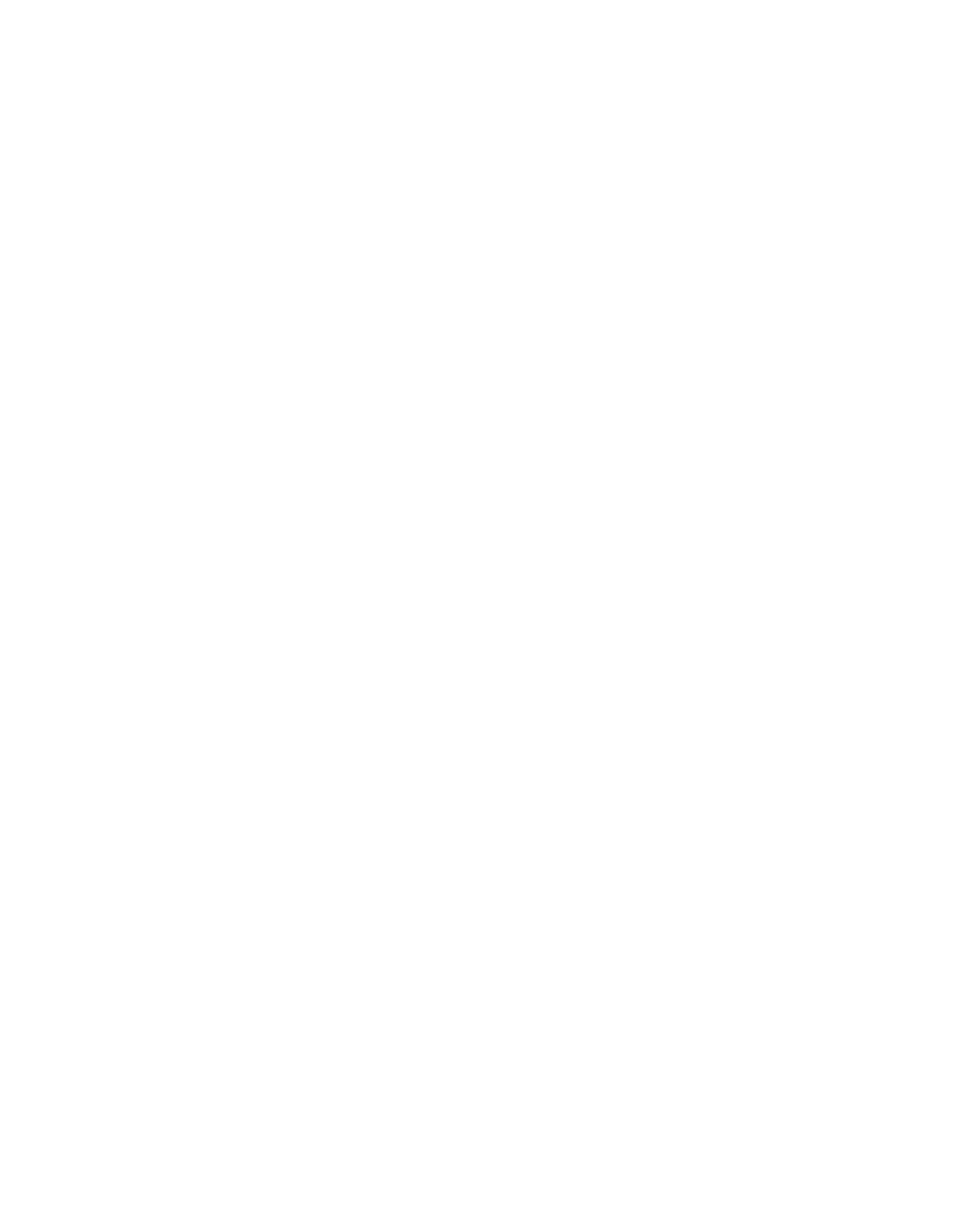#### **MN AFS Recommendations**

1. **The Council should adequately fund aquatic habitat restoration, protection, and enhancement projects and** 

**programs.** Aquatic habitat programs and projects were under represented in the 2009 portfolio of projects funded by LSOHC. Aquatic habitat projects were included in the category "fish, game, and wildlife habitat." When the conservation partners funding is separated from this category, only 14% of the total recommended allocation was designated for projects or programs primarily for fish and aquatic habitat. Funding aquatic habitat projects and programs at this low level for 25 years will not protect, restore, or enhance fish habitat to the degree expected by the citizens of Minnesota.



- 2. **The Council should find a way to fund aquatic habitat restoration and enhancement activities on private shoreland, especially for lakes.** Nearly 2/3 of lakeshore in the state is in private ownership, and management of these private shorelands and associated uplands has enormous implications for aquatic habitat. Programs and projects that target private land management and stewardship will be essential to achieving long-term conservation goals and outcomes for aquatic habitat.
- 3. **The Council should fund projects and programs that achieve measurable long-term goals and objectives,**



**and habitat outcomes.** We generally support the actions LSOHC has taken this summer to develop a process to establish a long-term strategy and goals with input from technical resource professionals. Minnesota has a strong base of resource professionals at the local, county, and state level. In addition to the various state and regional plans, their knowledge, experience, and pragmatic approach to implementing projects and programs based on sound science should be useful to help guide funding decisions in the future. In addition to funding projects that make sense on paper, some effort must also be put into evaluating the relative success of funded programs to achieve inte nded habitat outcomes.

#### 4. **The council should recognize the importance of protecting high-integrity aquatic systems and develop a strategy to fund their protection.**

An old adage states that an "ounce of prevention is worth a pound of cure". Minnesota is still blessed with many high quality lakes and streams; however, human population growth and climate change threaten the future of many of these systems. Strategic acquisition of shorelands, forest lands, prairie and wetlands in priority watersheds will have the most long term fish and wildlife habitat benefits. The forests for the future program, funded in 2009, is an example of this type of approach although there is no strategic connection to priority aquatic habitats in that program. We urge the council to continue these types of efforts and to consult with state and local resource professionals to identify priority lakes and streams and ways to protective them as part of a comprehensive watershed approach.

5. **The council should establish a technical review committee to ensure funded programs and projects are based on sound science and consistent with long-term goals.** Several of our members were directly involved in the project selection process last year. Based on their experiences, we strongly recommend that the council establish a technical review process for proposed projects. A technical review process could give council members guidance on whether proposed projects are consistent with current science and long-term goals and would give project proponents an opportunity to refine their proposals, if needed, to make them more consistent with current science and long-term goals. For example, projects focused on aquatic plant management should express familiarity with up-to-date research findings (e.g. best practices for chemical versus mechanical versus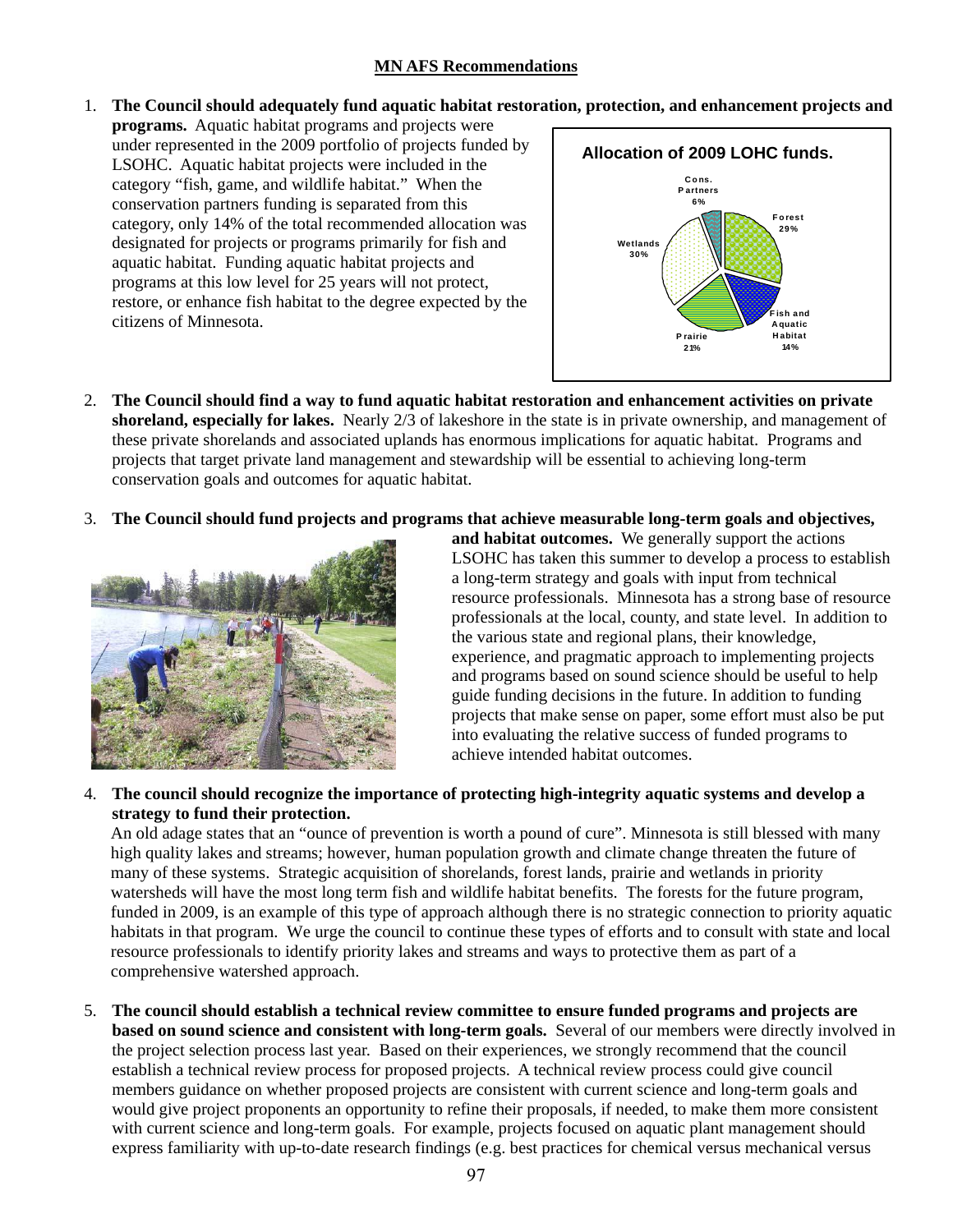watershed-based approaches) and be able to take advantage of emerging science and experience in other places. Funding projects that treat symptoms without addressing root causes fails to incorporate best available science and will not help achieve long-term goals.

**6. The Council should aggressively supplement funding for existing acquisition, easement, and stewardship programs that are targeted to protect, restore and enhance key shoreland habitats.** As recommended by the 2008 AMA plan, acquisition efforts should be accelerated over the next ten years. The AMA program and trout



habitat improvement program are key existing programs to fund; however, the DNR's Shoreland Habitat Program, which provides block grants for public and private shoreland and nearshore habitat enhancement should also be funded at a higher level. These programs should concentrate their efforts in the north central lakes and transition area between the prairie/grassland and forested portions of the state where development and land use pressures, habitat fragmentation, and increased demand for outdoor water-based recreation are expanding most rapidly.

| <b>Name</b>                                                                                            | <b>Responsible Organization</b>                                                                                                                               | Approach                                                                                                                                                                       | <b>Status</b>                                                                                                                          |
|--------------------------------------------------------------------------------------------------------|---------------------------------------------------------------------------------------------------------------------------------------------------------------|--------------------------------------------------------------------------------------------------------------------------------------------------------------------------------|----------------------------------------------------------------------------------------------------------------------------------------|
| <b>Aquatic Management</b><br>Area Program                                                              | <b>DNR</b>                                                                                                                                                    | Fee acquisition of<br>priority undeveloped<br>shorelands to conserve<br>and protect existing lake<br>and river habitats.                                                       | Underfunded to<br>meet needs<br>and interest.                                                                                          |
| Various acquisition<br>and easements<br>programs for lands<br>adjacent to lakes,<br>river, and streams | Local governments, BWSR,<br>NRCS, USFWS, Watershed<br>Districts, Lake Improvement<br>Districts, Lake Associations,<br>Minnesota Land Trust, TNC,<br>TPL, etc. | Fee or easement<br>acquisition of priority<br>shorelands to conserve<br>and protect existing<br>habitats                                                                       | Underfunded to<br>meet needs<br>and interest.                                                                                          |
| <b>Shoreland Habitat</b><br>Program                                                                    | <b>DNR</b>                                                                                                                                                    | Provide competitive<br>block grants to local<br>sponsors for public and<br>private shoreland<br>stewardship projects.                                                          | Underfunded to<br>meet needs<br>and interest.                                                                                          |
| <b>Trout Habitat</b><br>Improvement Program                                                            | <b>DNR and Trout Unlimited</b>                                                                                                                                | Rehabilitate stream<br>channels and install<br>structures in streams<br>that provide habitat.                                                                                  | Underfunded<br>needs and<br>interest.                                                                                                  |
| Other private land<br>programs that directly<br>and indirectly benefit<br>aquatic habitats.            | Local governments, BWSR,<br>NRCS, USFWS, Watershed<br>Districts, Lake Improvement<br>Districts, Lake Associations,<br>Minnesota Land Trust, TNC,<br>TPL, etc. | Promote land and water<br>stewardship practices<br>that improve water<br>quality, reduce<br>hydrologic changes,<br>and stabilize lake, river,<br>and stream riparian<br>areas. | Various<br>programs are<br>funded but<br>most often are<br>not targeted or<br>given credit for<br>aquatic habitat<br>related benefits. |

#### **Overview of Existing Aquatic Habitat Programs**